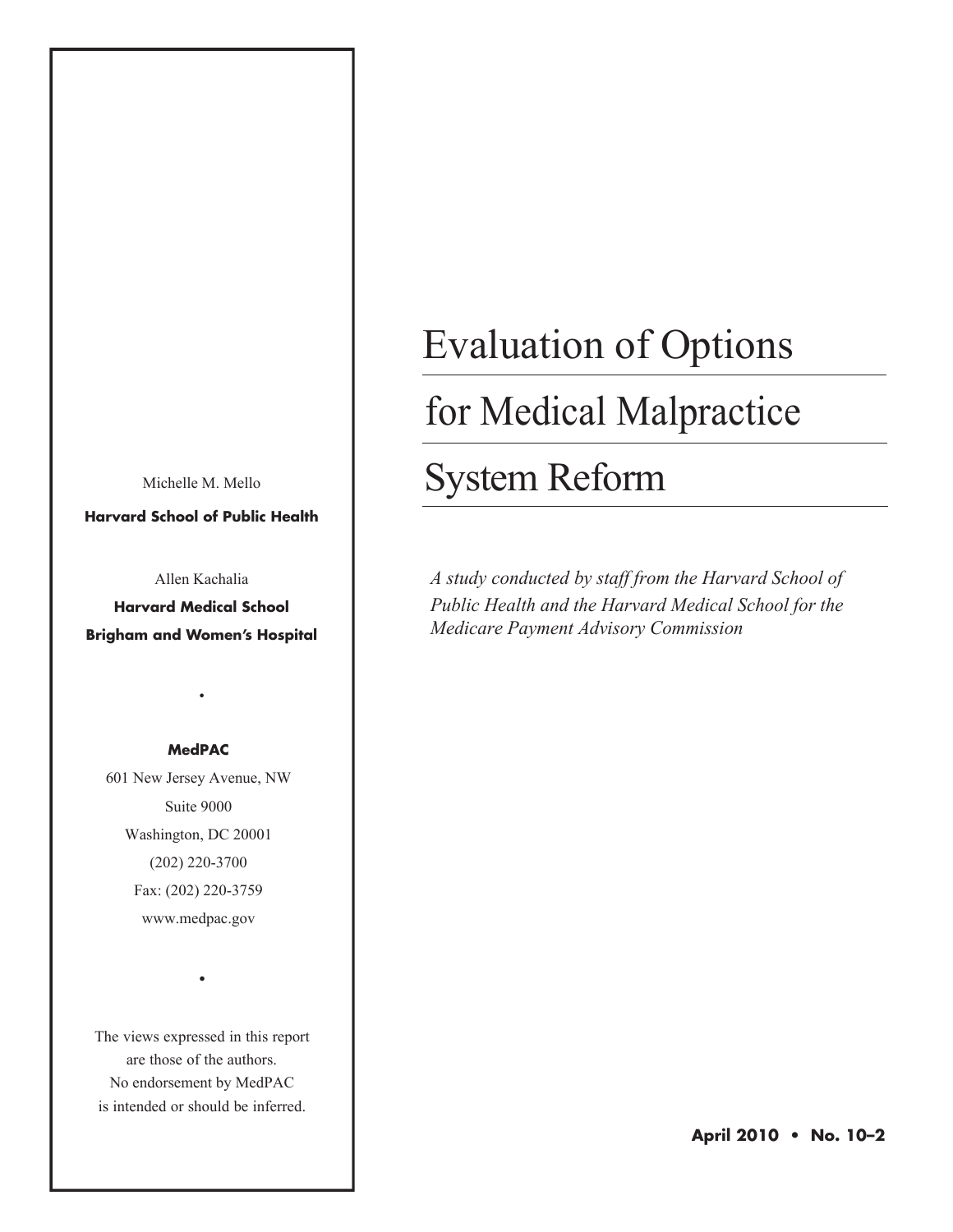#### **Evaluation of Options for Medical Malpractice System Reform**

A Report to the Medicare Payment Advisory Commission (MedPAC)

January 29, 2010

Prepared by:

Michelle M. Mello, JD, PhD Professor of Law and Public Health Harvard School of Public Health mmello@hsph.harvard.edu

Allen Kachalia, MD, JD Assistant Professor of Medicine, Harvard Medical School Medical Director for Quality and Safety, Brigham and Women's Hospital akachalia@partners.org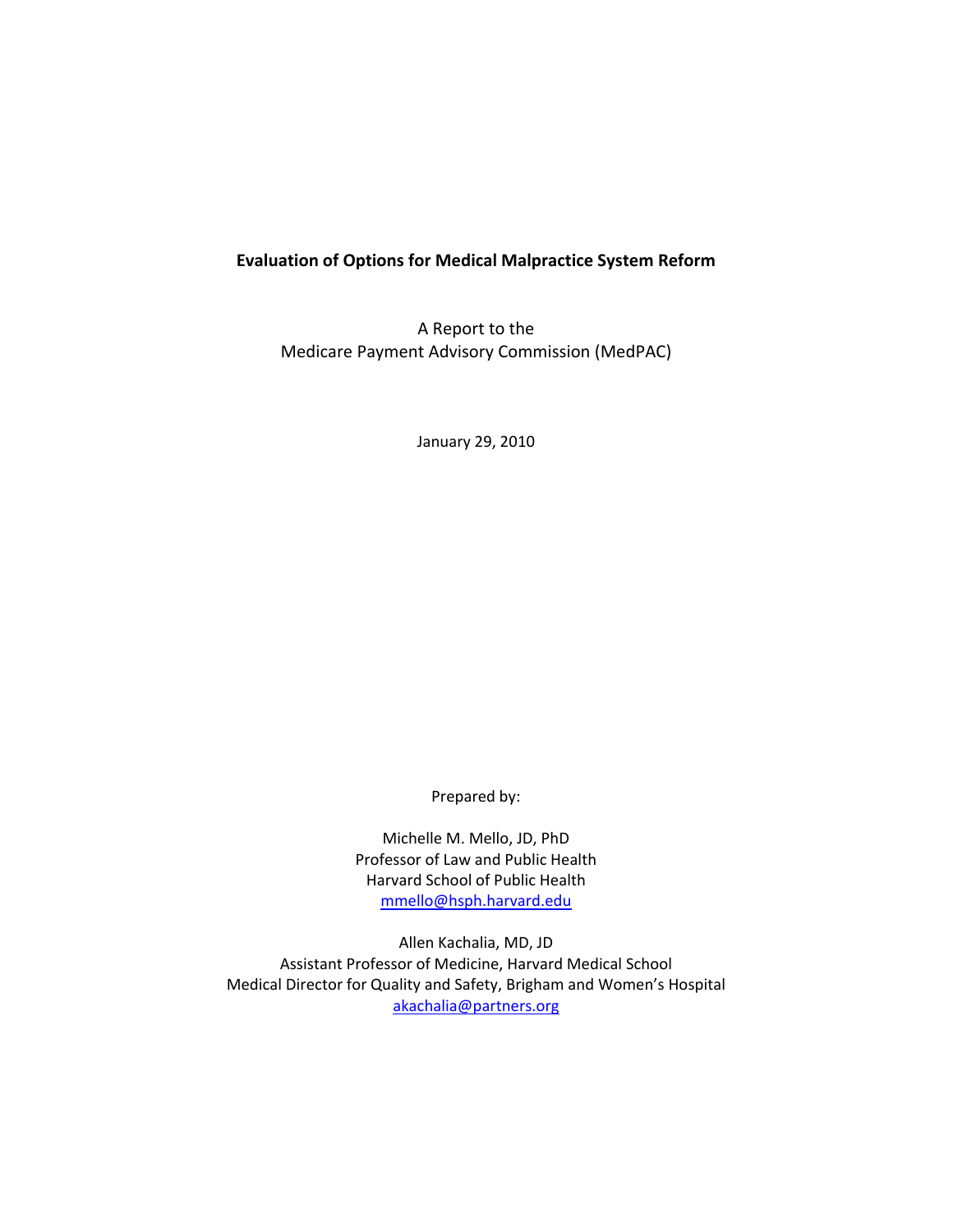#### **EXECUTIVE SUMMARY**

The report synthesizes the evidence and theoretical predictions regarding the potential of several leading medical malpractice reform ideas to positively affect the performance of the medical liability system and its impact on health care delivery. For most reforms, the report analyzes evidence from well-designed, controlled studies. Where such studies are unavailable, the analysis encompasses anecdotal reports, case studies, and descriptive findings regarding the operation of proposed systems or close analogues in the U.S. and foreign countries. For reforms that have not yet been tested, the report describes theoretical predictions about the likely effects of the reforms based on relevant scholarship in law and economics.

The analysis covers 8 reforms that have been widely implemented by states: caps on noneconomic damages, pretrial screening panels, certificate of merit requirements, attorney fee limits, joint‐and‐ several liability rule reform, collateral source rule reform, periodic payment, and statutes of limitation/repose. It also examines 6 more innovative, less tested reforms: schedules of noneconomic damages, health courts, disclosure‐and‐offer programs, safe harbors for adherence to evidence‐based clinical practice guidelines, subsidized reinsurance that is made conditional upon meeting particular patient safety goals, and enterprise medical liability.

The reforms are evaluated for their effects on the following outcome variables: malpractice claims frequency and costs, medical liability system overhead costs, health care providers' liability costs, defensive medicine (including health care utilization and spending), supply of health care services (including physician supply and patient health insurance coverage), and quality of care.

We find that although the evidence base for evaluating most traditional state tort reforms is substantial and mature, for most reforms, the evidence does not identify significant effects on the key outcome variables. The exception is caps on noneconomic damages, which have well‐documented effects on several of the outcomes. The evidence base for evaluating the innovative tort reforms is extremely small, as most have not been tested in the U.S., analogous systems are not clearly predictive of how they would function, and much depends on the choices made about system design. However, based on theoretical predictions and the limited evidence available, most of these reforms are promising enough to merit controlled experimentation in the U.S., such as through demonstration projects.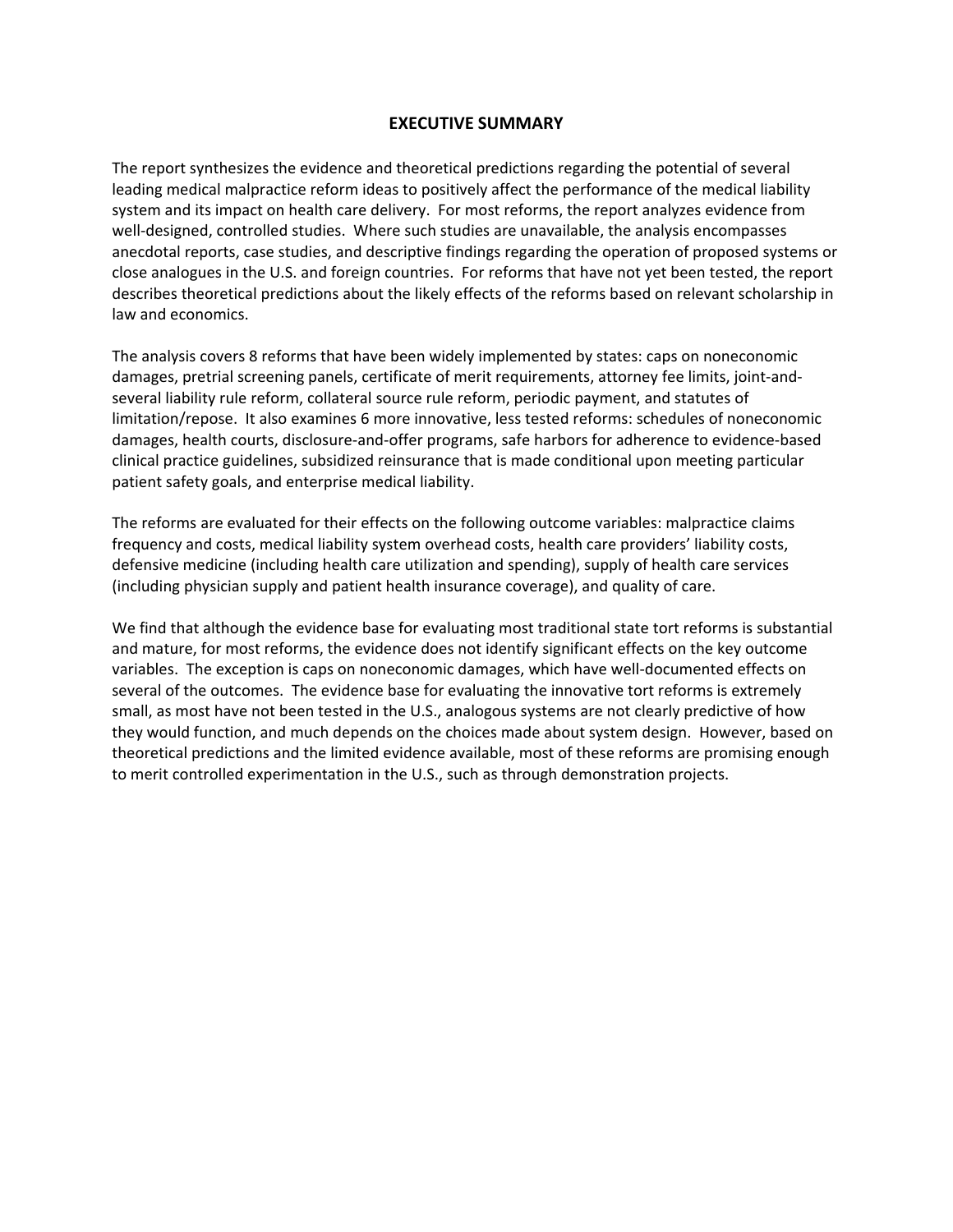# **CONTENTS**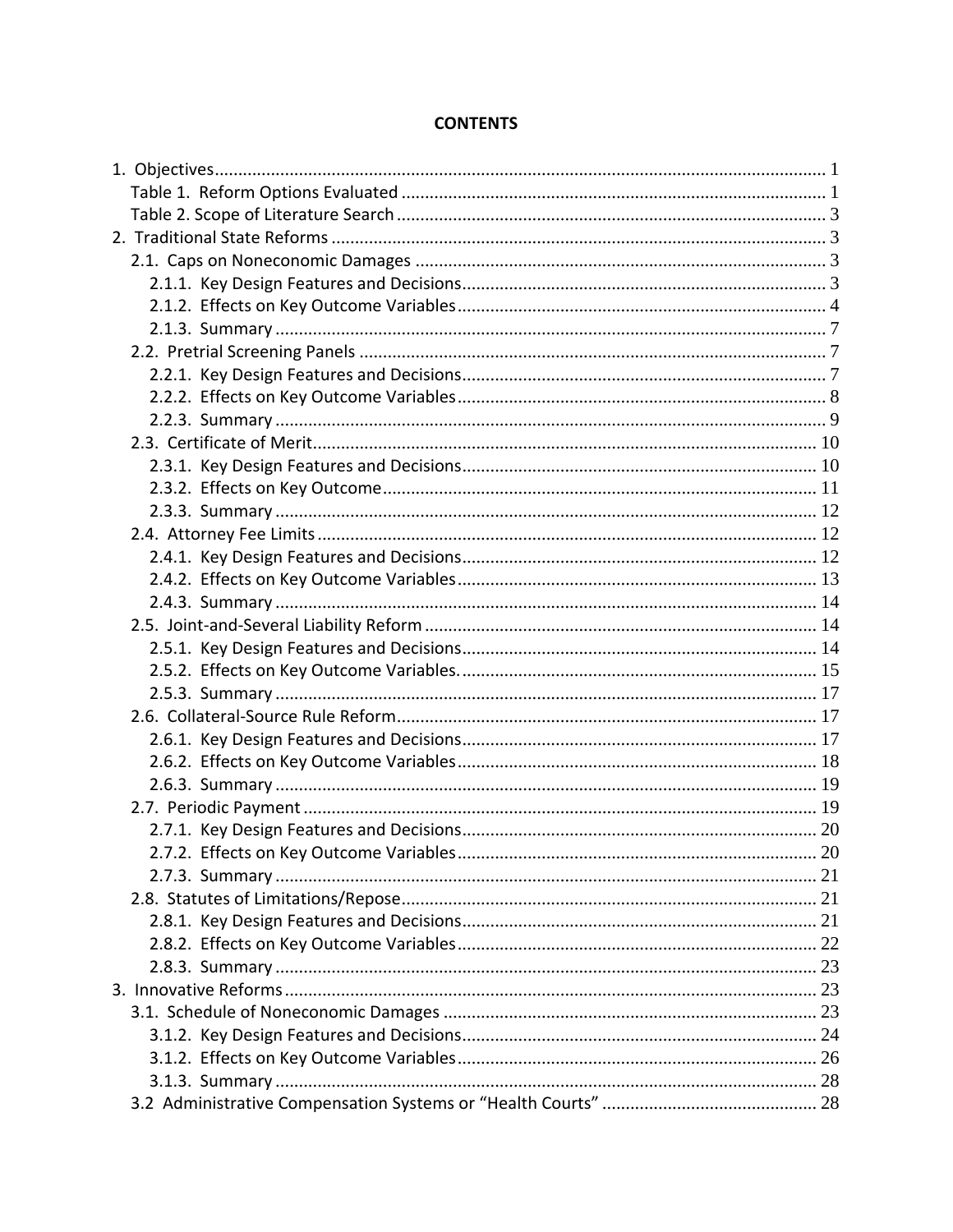| 3.4. Safe Harbors for Adherence to Evidence-Based Practice Guidelines 42            |  |
|-------------------------------------------------------------------------------------|--|
|                                                                                     |  |
|                                                                                     |  |
|                                                                                     |  |
|                                                                                     |  |
|                                                                                     |  |
|                                                                                     |  |
|                                                                                     |  |
|                                                                                     |  |
|                                                                                     |  |
|                                                                                     |  |
|                                                                                     |  |
|                                                                                     |  |
| Table 3. Summary of Evidence Concerning the Effects of Traditional Tort Reforms  60 |  |
|                                                                                     |  |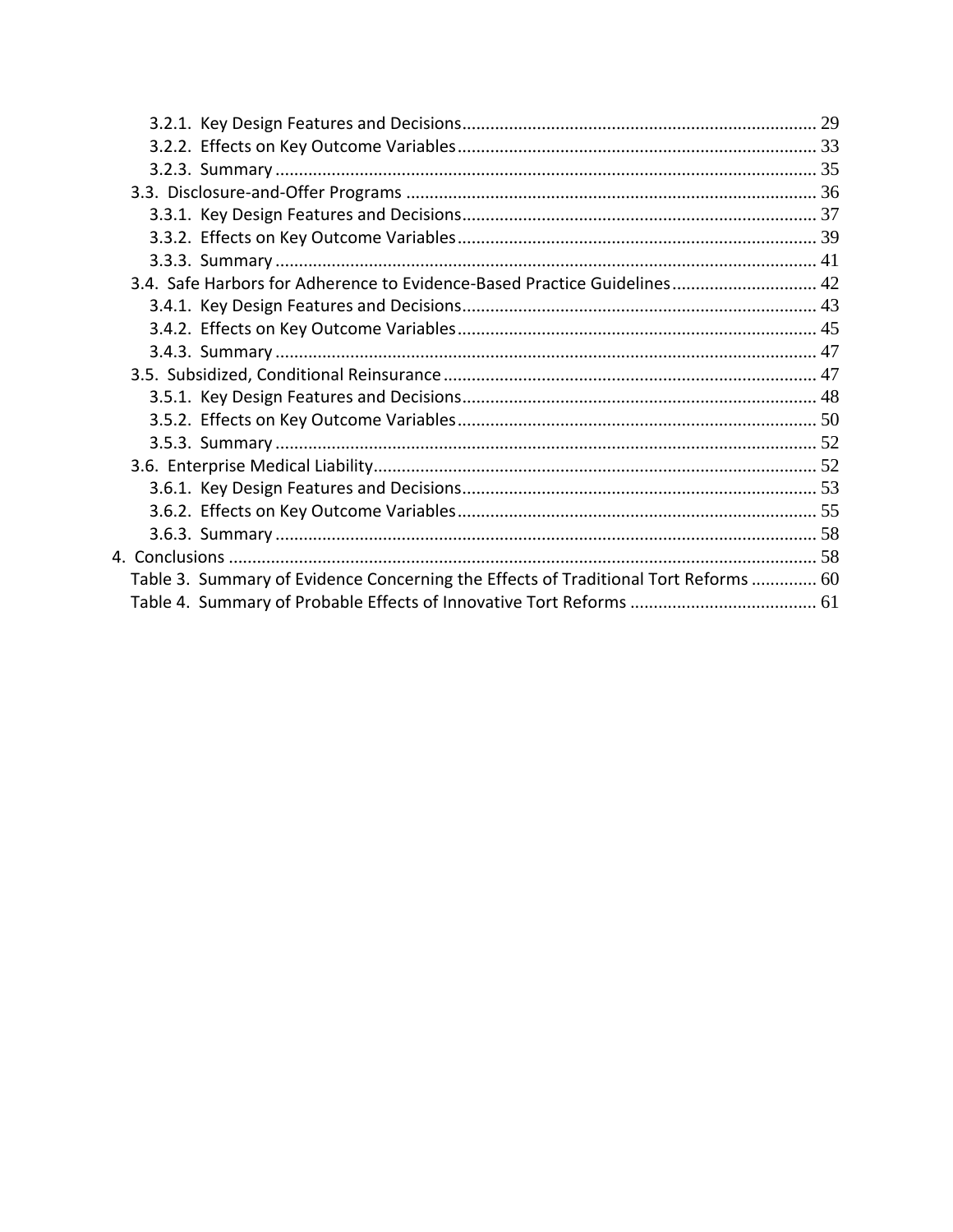#### 1. **Objectives**

The objective of this report is to evaluate the prospects for several leading medical malpractice reform proposals to positively affect the performance of the medical liability system and the system's impact on health care. During the 2009 federal health reform debate, and particularly since President Obama's September 2009 announcement that federal funds would be made available for pilot projects of medical liability reforms, discussion has centered on several reform possibilities, a number of which are considered innovative (Table 1). This report describes the essential features of each proposed reform and synthesizes the best available evidence about the likely effects of each of 6 outcome variables:

- 1. **Claims:** malpractice claim outcomes, including the number of claims filed, including the ease and equity with which patients receive compensation, and claims costs
- 2. **Overhead costs:** malpractice system administrative costs, including litigation costs and insurers' overhead expenses
- 3. **Liability costs:** malpractice liability costs for health care providers (i.e., malpractice insurance premiums)
- 4. **Defensive medicine:** defensive medical practices and overall health care spending and utilization
- 5. **Supply:** health care provider supply and patient access to care, including health insurance coverage and cost
- 6. **Quality of care:** potential to foster evidence‐based care and improve patient safety

| Reform                             | <b>Basic Description</b>                                                 |
|------------------------------------|--------------------------------------------------------------------------|
| <b>Traditional State Reforms</b>   | Reforms that have been widely implemented at the state level             |
| Caps on noneconomic damages        | Limit the amount of money that a plaintiff can take as an award for      |
|                                    | noneconomic losses, or "pain and suffering", in a malpractice suit.      |
|                                    | The cap may apply to the plaintiff, limiting the amount she may          |
|                                    | receive, or to each defendant, limiting the total amount for which       |
|                                    | each may be liable.                                                      |
| Pretrial screening panels          | Panel reviews a malpractice case at an early stage and provide an        |
|                                    | opinion about whether a claim has sufficient merit to proceed to         |
|                                    | trial. Typically, a negative opinion does not bar a case from going      |
|                                    | forward, but can be introduced by the defendant as evidence at the       |
|                                    | trial.                                                                   |
| Certificate of merit               | Requires a plaintiff to present, at the time of filing the claim or soon |
|                                    | thereafter, an affidavit certifying that a qualified medical expert      |
|                                    | believes that there is a reasonable and meritorious cause for the        |
|                                    | suit.                                                                    |
| Attorney fee limits                | Limits the amount of a malpractice award that a plaintiff's attorney     |
|                                    | may take in a contingent-fee arrangement. The limitation is typically    |
|                                    | expressed as a percentage of the award; it may also incorporate a        |
|                                    | maximum dollar value.                                                    |
| Joint-and-several liability reform | In cases involving more than one defendant, such as a physician and      |
|                                    | a hospital, this reform limits the financial liability of each defendant |

#### **Table 1. Reform Options Evaluated**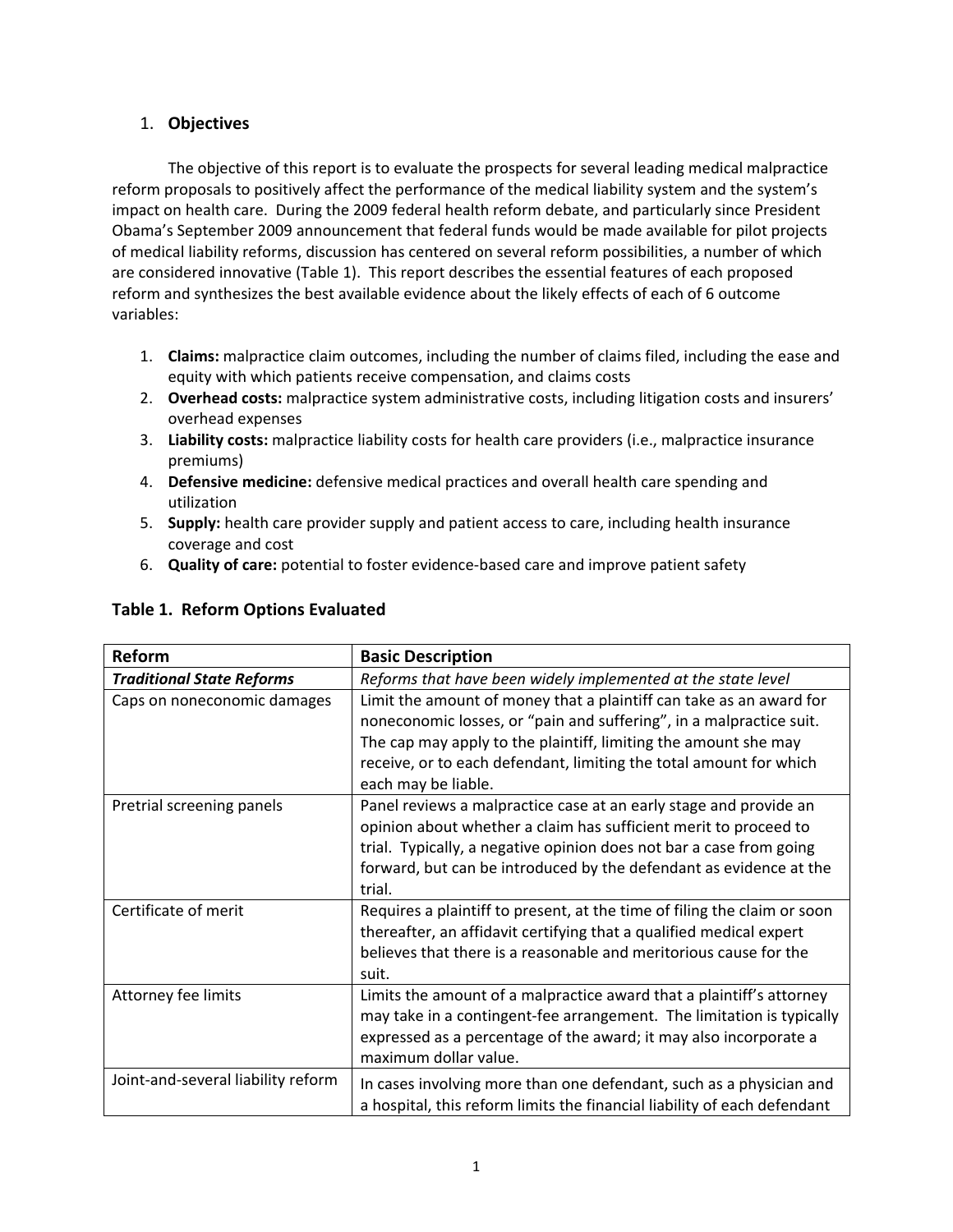|                                | to the percentage fault that the jury allocates to that defendant.       |
|--------------------------------|--------------------------------------------------------------------------|
|                                | Without this reform, the plaintiff may collect the entire amount of      |
|                                | the judgment from one defendant if the other(s) default on their         |
|                                | obligation to pay, even if the paying defendant bore only a small        |
|                                | share of the responsibility for what happened to the plaintiff.          |
| Collateral-source rule reform  | Eliminates a traditional rule that if an injured plaintiff receives      |
|                                | compensation for her injury from other sources, such as health           |
|                                | insurance, that payment should not be deducted from the amount           |
|                                | that a defendant who is found liable for that injury must pay.           |
| Periodic payment               | Allows or requires insurers to pay out malpractice awards over a         |
|                                | long period of time, rather than in a lump sum. This enables insurers    |
|                                | to purchase annuities (sometimes called "structured settlements")        |
|                                |                                                                          |
|                                | from other insurance companies which cost less than paying the           |
|                                | whole award up front. Insurers are also able to retain any amounts       |
|                                | that the plaintiff does not actually collect during her lifespan.        |
| Statutes of limitations/repose | Limits the amount of time a patient has to file a malpractice claim.     |
|                                | Statutes of limitations bar suits unless they are filed within a         |
|                                | specified time after the injury occurs or is discovered. Statutes of     |
|                                | repose bar suits unless they are filed within a specified time after the |
|                                | medical encounter occurred, regardless of whether an injury has yet      |
|                                | been discovered.                                                         |
| <b>Innovative Reforms</b>      | Reforms that have had limited or no implementation in the U.S.           |
| Schedule of noneconomic        | A hierarchy or tiering system is created for purposes of categorizing    |
| damages                        | medical injuries and creating a relative ranking of severity. A dollar   |
|                                | value range for noneconomic damages is then assigned to each             |
|                                | severity tier. The schedule is used by juries and judges either as an    |
|                                | advisory document or as a binding guideline. <sup>1</sup>                |
| Administrative compensation    | Routes medical injury claims into an alternative adjudication process    |
| systems or "health courts"     | involving specialized judges, decision and damages guidelines,           |
|                                | neutral experts, and (under most proposals) a compensation               |
|                                | standard that is broader than the negligence standard.                   |
| Disclosure-and-offer programs  | Institutional programs that support clinicians in disclosing             |
|                                | unanticipated care outcomes to patients and that make rapid offers       |
|                                | of modest compensation in appropriate cases.                             |
| Safe harbors for adherence to  | Provides a legal defense to medical malpractice claims if a defendant    |
| evidence-based practice        | health care provider can show that an applicable, credible clinical      |
|                                |                                                                          |
| guidelines                     | practice guideline was followed in caring for the plaintiff.             |
| Subsidized, conditional        | State or federal government provides reinsurance to health care          |
| reinsurance                    | providers at discounted or no cost if they achieve patient safety        |
|                                | goals.                                                                   |
| Enterprise medical liability   | Broadens the prospects for holding health care organizations, such       |
|                                | as hospitals and managed care organizations, directly liable for         |
|                                | medical injuries, in addition to or instead of holding individual        |
|                                | clinicians liable.                                                       |

Our evaluation is based on existing empirical studies of state tort reforms, including a comprehensive synthesis published in 2006<sup>2</sup>; case studies and anecdotal reports of particular federal,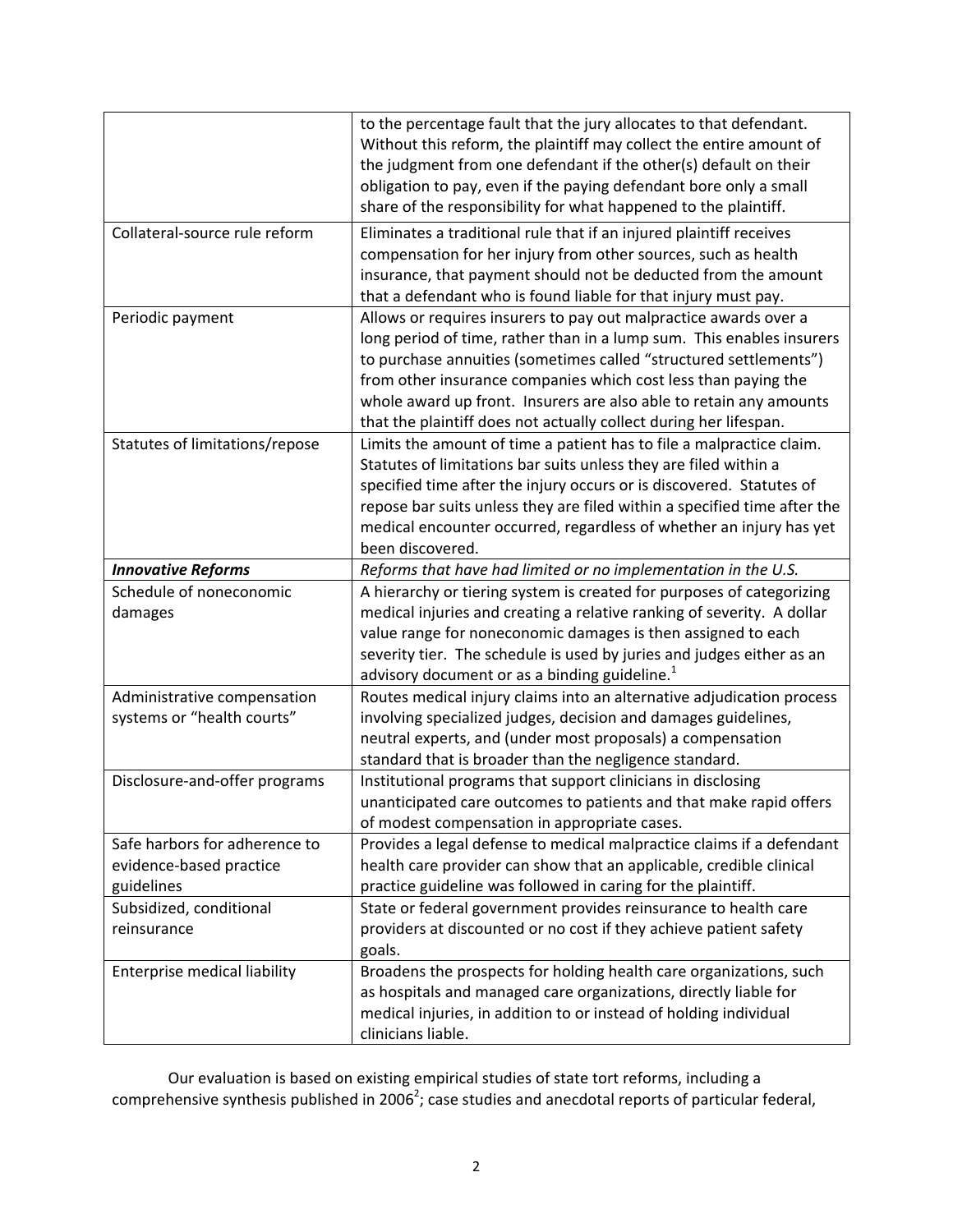state and institutional programs; legal scholarship on the structure and theoretical basis of reforms; and, where no evidence is available, our own judgments. In synthesizing extant empirical research, we do not include the large "grey literature" of reports issued by advocacy organizations, relying instead on academic, government, and foundation reports that meet accepted standards of scientific rigor. For studies evaluating the effects of tort reforms implemented in the states, this meant exclusion of study findings based solely on univariate or bivariate analysis, rather than a well‐controlled multivariate regression analysis. A summary of data sources consulted is presented in Table 2.

| <b>Source</b>                 | <b>Sources and Scope of Search</b>                                                                                                                                                                                                                                                                                                                     |
|-------------------------------|--------------------------------------------------------------------------------------------------------------------------------------------------------------------------------------------------------------------------------------------------------------------------------------------------------------------------------------------------------|
| Legal literature              | Westlaw's "Journals & Law Reviews" combined library, 1990-2009;                                                                                                                                                                                                                                                                                        |
|                               | Social Science Research Network (unrestricted date search); older                                                                                                                                                                                                                                                                                      |
|                               | articles cited in more recent works                                                                                                                                                                                                                                                                                                                    |
| Health and medical literature | PubMed, 1990-2009                                                                                                                                                                                                                                                                                                                                      |
| Economics literature          | EconLit, 1990-2009; Social Science Research Network (unrestricted                                                                                                                                                                                                                                                                                      |
|                               | date search); older articles cited in more recent works                                                                                                                                                                                                                                                                                                |
| Government reports            | Reports collected on websites of the Congressional Budget Office,<br>General Accountability Office, Office of the Assistant Secretary for<br>Planning and Evaluation, Office of Technology Assessment (archive),<br>and Agency for Healthcare Research and Quality, 1990-2009;<br>website of the Washington State Task Force on Noneconomic<br>Damages |
| Foundation reports            | Reports collected on websites of the Institute of Medicine, Robert<br>Wood Johnson Foundation, Kaiser Family Foundation,<br>Commonwealth Fund, and Pew Charitable Trusts (unrestricted date<br>search)                                                                                                                                                 |
| Other                         | RAND Compare Dashboard <sup>3</sup> ; 2006 literature synthesis by Mello <sup>2</sup>                                                                                                                                                                                                                                                                  |

#### **Table 2. Scope of Literature Search**

#### 2. Traditional State Reforms

#### 2.1. Caps on Noneconomic Damages

Caps on noneconomic damages limit the amount of money that a plaintiff can take as an award for noneconomic losses, or "pain and suffering", in a malpractice suit. The rationale for this reform is to reduce the number of multi‐million dollar awards, which are difficult for liability insurers to plan for and pay and which may pose special difficulties for health care facilities that are self-insured. It is also motivated by a desire to reduce the high degree of variation<sup>4</sup> and perceived arbitrariness in jury awards for "pain and suffering". Twenty‐six states currently impose a cap on noneconomic damages and 6 cap total damages. Medical professional societies strongly desire to see noneconomic damages caps adopted in the remaining states, through state legislation or imposition of a federal cap.

#### 2.1.1. Key Design Features and Decisions

Key design choices for noneconomic damages caps include the following: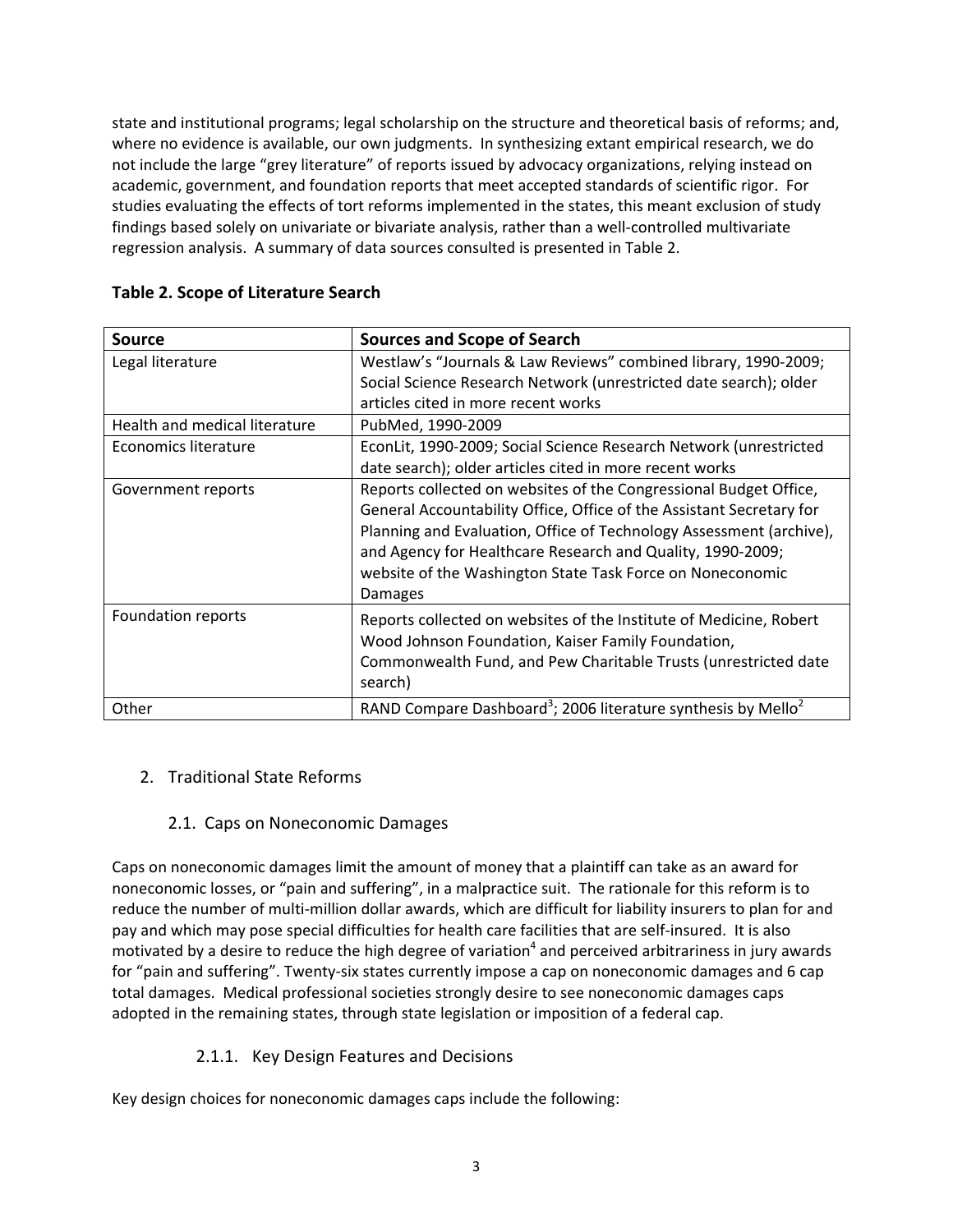- Amount: Although the oldest and most widely publicized example of a noneconomic damages cap, California's, is \$250,000, most states have found it politically difficult to implement such a stringent cap in more recent rounds of reform. It is more common for states to set the cap at \$500,000 or more, and to opt for a tiered cap in which different amounts apply to different kinds of injuries. The appeal of a flat cap is its simplicity and, when set at a low amount, greater potential for cost control. The appeal of a tiered cap is its greater vertical equity—that is, more severe injuries are eligible for a higher award.
- Indexing: Some states adjust their caps for inflation, while others do not. If California's cap had been adjusted for inflation, it would be over \$1 million today. Indexing maintains the intent of the legislature adopting the cap as to the appropriate valuation of noneconomic damages in real dollars, while declining to index provides greater long‐term ability to constrain costs.
- Applicability to claims: Most states apply their cap to all medical malpractice injuries, but some limit it to particular kinds of claims—for example, wrongful death claims or claims relating to emergency department care. A decision to carve out particular types of claims may reflect legislative concern about liability stress within a certain clinical specialty or the potential for unpredictable, large damages awards for certain kinds of injuries.
- Applicability to litigants: A cap may be applied to the plaintiff, limiting the amount he may receive, or to each defendant, limiting the total amount for which each may be liable. The latter choice reflects a particular notion of equity, though it may result in inequitable awards in cases where multiple defendants have different shares of fault for causing the plaintiff's injury.
- Judicial waiver: Caps rules may allow a judge the discretion to waive the damages cap in cases where its application would seem especially unjust. The price of avoiding injustice in this fashion is lesser predictability around damages awards.

#### 2.1.2. Effects on Key Outcome Variables

The evidence base concerning the effects of noneconomic damages caps is now quite mature. Although some studies have had conflicting findings, a fairly robust set of conclusions can be drawn based on the strongest studies.

#### Claims Frequency and Costs.

The evidence concerning the effects of damages caps on claim frequency is mixed. Two recent studies found that caps were associated with lower claim frequency,<sup>5-6</sup> while two have found no association.<sup>7-8</sup> The theoretical link is that caps discourage plaintiff's attorneys from filing claims by lowering the expected value of the case, which in a contingent-fee system affects the attorney's expected return on investment. Overall, the evidence is too equivocal at this time to support a conclusion about the effect of caps on claim frequency.

Most studies of the effects of caps on claims payouts have found a significant effect, typically on the order of a 20 to 30 percent reduction in average award size.<sup>5-6, 9-14</sup> One recent simulation analysis of the \$250,000 cap adopted by Texas in 2003 differentiated its effects on payouts from jury verdicts and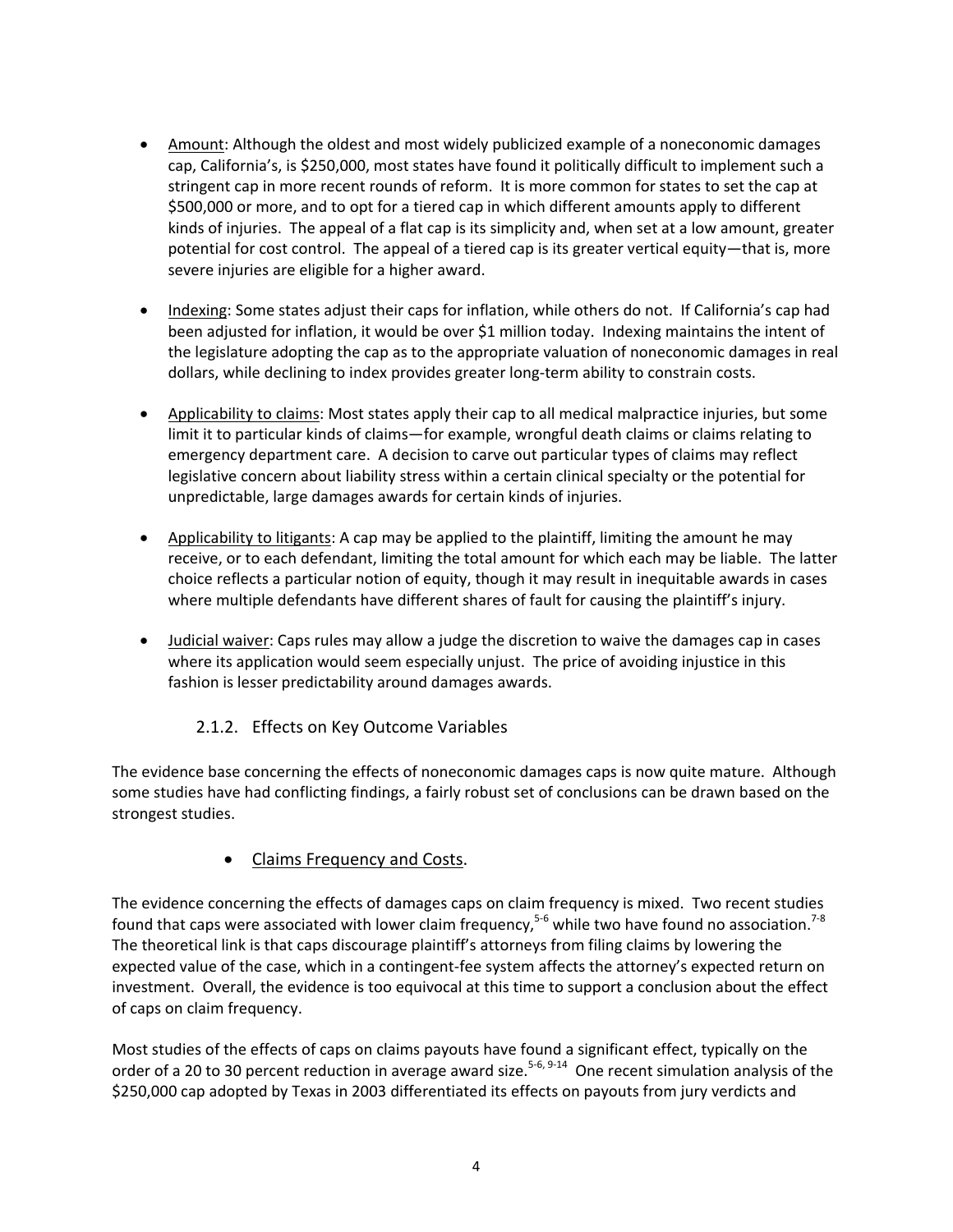settlements, finding that the proportional reduction was larger for the former (27 percent average reduction) than the latter (18 percent average reduction).<sup>14</sup> One study found that caps significantly reduced total insurer losses in some, but not all, econometric models.<sup>15</sup> Finally, 3 studies did not find an effect of caps on payouts,  $6, 8, 16$  and one found an effect on claims payments in a regression model that used individual claims as the unit of analysis, but not in a model using states as the observational units.<sup>16</sup>

A null finding is difficult to explain, since the literal effect of caps is to reduce awards. It is typically explained by theorizing that caps change the mix of cases that are brought, such that the reduction in average awards due to the cap is offset by an increase in the average award due to an increase in the average severity of the injuries represented. Overall, the weight of evidence favors the conclusion that caps affect payouts.

Caps also have implications for the vertical and horizontal equity of payouts. Vertical equity refers to the extent to which awards increase with the severity of injury, while horizontal equity concerns the degree of homogeneity in awards for injuries of similar severity. Depending on the level at which they are set, and how this level compares to public judgments about appropriate compensation for very severe injuries, caps may undermine vertical equity. They may make awards for the highest-severity injuries the same as awards for less severe injuries. With respect to horizontal equity, caps are likely to make awards for the highest-severity injuries more uniform—they should fall at or near the cap.

#### Overhead Costs.

One study has examined the effects of caps on defense costs in malpractice litigation, finding that caps were associated with a significant cost increase.<sup>17</sup> This is counterintuitive to the dominant theory about the effect of caps, which is that they encourage more rapid settlement by increasing certainty about the value of the case. However, the authors offered an alternative explanation: their result could reflect a greater propensity among insurers to allow cases to go all the way to trial, since the downside risk of trial is lower in jurisdictions that cap awards.

## Liability Costs.

The effect of damages caps on malpractice insurance premiums has been the subject of intense controversy. The issue has been exhaustively studied, with mixed findings among well-designed studies. Four studies have identified significant effects of caps,  $13, 18-20$  while four older studies found no effect.  $8, 12,$ <sup>16, 21</sup> A reasonable conclusion based on strong, recent studies is that caps moderately constrain the growth of premiums over time, with an effect on the order of 6 to 13 percent.<sup>2</sup> One recent study<sup>20</sup> found larger effects—17 to 25 percent, depending on the specialty—but did not make an important market-share adjustment to its premium data.

The Congressional Budget Office (CBO) recently estimated the cost of a package of 5 reforms implemented together in all states: a \$250,000 noneconomic damages cap, a punitive damages cap of \$500,000 or twice the economic damages award, collateral‐source offsets, a 1‐year statute of limitations for adults and 3‐year limit for children, and joint‐and‐several liability reform. Recognizing that many states already have some or all of these reforms in place, CBO estimated the marginal impact of the package as a 10 percent reduction in total national premiums for malpractice insurance.<sup>22</sup>

Defensive Medicine.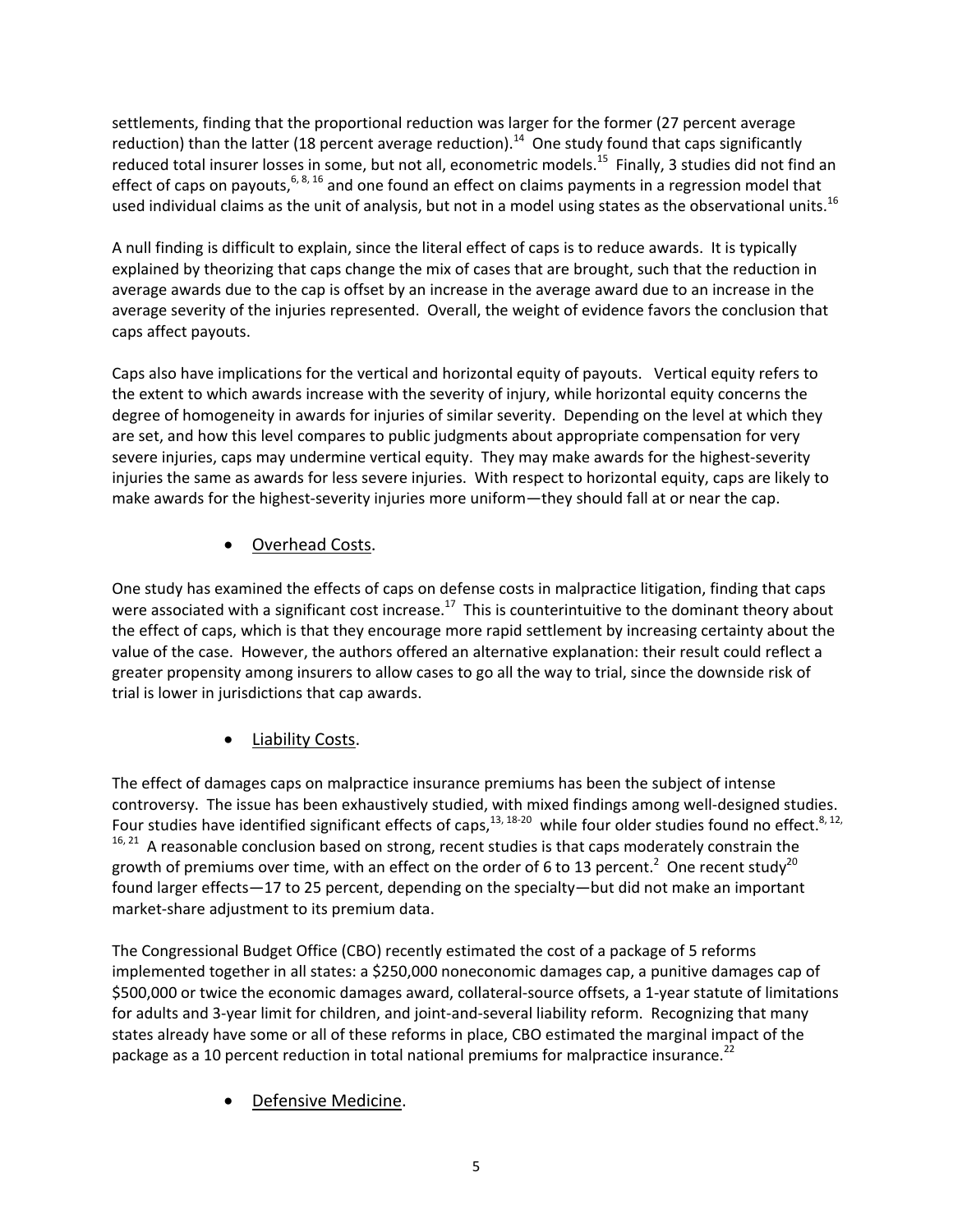There is good, but not uniform, evidence that damages caps are associated with lower rates of utilization of services that are considered to be indicators of defensive medicine. The best-known study of defensive medicine, by Daniel Kessler and Mark McClellan, found that states with one or more "direct reforms" (including damages caps, abolition of punitive damages, no mandatory prejudgment interests, and collateral‐source rule reform) had significantly lower Medicare hospital payments for ischemic heart disease and myocardial infarction.<sup>23</sup> A more recent analysis of overall Medicare expenditures, however, found that these reforms had no significant effect on spending on patients with myocardial infarction, breast cancer, diabetes, or stroke.<sup>24</sup> Study findings regarding cesarean section are mixed,<sup>2</sup> but two strong, recent studies find caps to be predictive of lower rates of cesarean section.<sup>25-26</sup>

CBO's current judgment about the association between tort reforms (including but not limited to damages caps) and the use of health care services is that "the weight of the empirical evidence now demonstrates a link."<sup>22</sup> This finding supersedes its earlier conclusion that the evidence of a link between tort reforms and health care spending was quite limited and was confined largely to spending in the Medicare program.<sup>27</sup> Its current cost model estimates that nationwide implementation of the package of 5 reforms listed above would result in a 0.5 percent decrease in total national health care expenditures.<sup>22</sup> Another recent analysis (albeit one with methodological weaknesses) also found a significant relationship between caps and health care expenditures per capita, estimating that caps resulted in a 3 to 4 percent savings. $^{28}$ 

Supply.

There is moderate evidence that damages caps modestly increase the supply of physicians in a state, although studies have returned mixed findings.<sup>2</sup> One study with a very strong methodology found that states with caps and other "direct reforms" experienced 3 percent higher growth than states without caps.<sup>29</sup> Other studies, some of which are unpublished, have found effect sizes in the 2 to 12 percent range.<sup>30-32</sup> A recent study differentiated the effect on physicians in urban and rural areas, finding it to be significant only for rural physicians, with an effect size of approximately 5 percent.<sup>30</sup> Another examined only obstetrician-gynecologists and found no effect.<sup>31</sup> Finally, one unpublished analysis examined the number of hours physicians worked per year and concluded that damages caps had a significant, positive effect.<sup>32</sup>

It is difficult to draw conclusions about the effects of damages caps on health insurance coverage.<sup>3</sup> The theory underlying a relationship between caps (and all other liability‐limiting tort reforms) and health insurance coverage is that the reforms will decrease defensive medicine, thereby lowering health care costs, thereby lowering health insurance premiums, thereby increasing the number of people who can afford insurance. This connection is quite remote.

Two studies have examined the relationship between damages caps and employer‐sponsored health insurance premiums. One found no significant association, $33$  while the other found that caps were associated with significantly (1.3 percent) lower premiums for self-insured plans, but no significant differences for fully insured plans, most of which were HMOs.<sup>34</sup> One unpublished study found a significant, negative association between the presence of a cap and the percentage of state residents under the age of 65 without health insurance, but the study did not control for the presence of other tort reforms.<sup>35</sup> Overall, the evidence concerning the effects of damages caps on physician supply suggests a modest, positive effect, while the evidence concerning health insurance coverage and cost is too limited and equivocal to draw a conclusion.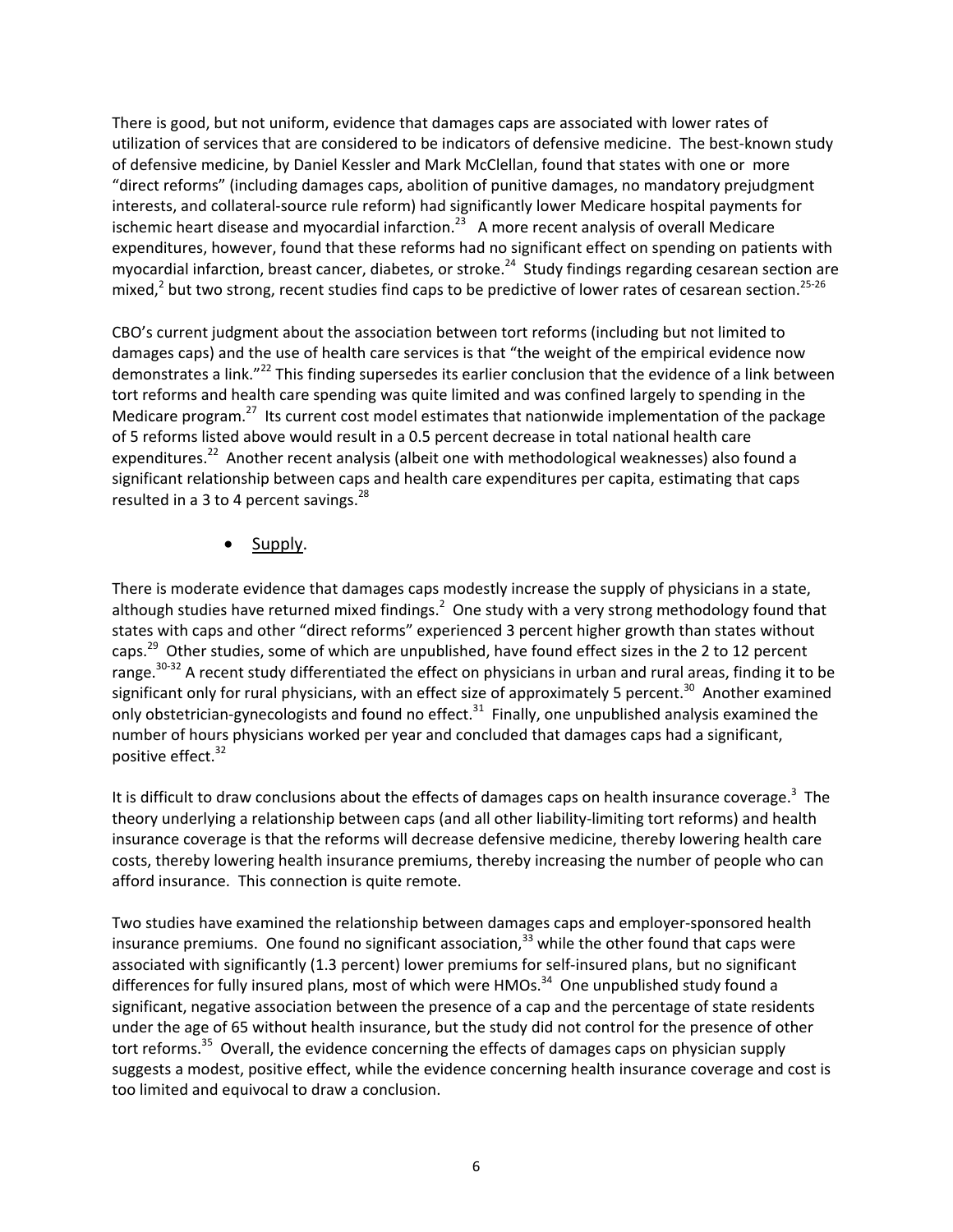# Quality of Care.

The effect of damages caps and other tort reforms on quality of care has not been directly studied. As a proxy, several groups of researchers have examined the relationship between tort reforms and patient outcomes, but this is unsatisfactory for a number of reasons. Mortality, the outcome variable of choice in most studies, is a crude indicator of patient outcomes. More importantly, outcomes may bear only a weak relationship to quality of care.

One study of birth outcomes has found that noneconomic damages caps are associated with a statistically significant reduction in preventable complications of labor, but not in infants' Apgar scores.<sup>26</sup> Others have found no association between damages caps and patients' health or mortality.<sup>23, 2436-37</sup> Overall, the evidence base is not sufficient to draw inferences about the relationship between caps and quality of care.

## 2.1.3. Summary

There is a good evidence base regarding the effects of damages caps, though studies have returned mixed findings. The weight of the evidence suggests that caps achieve substantial savings in average claims payments, modestly constrain the growth of malpractice insurance premiums, modestly improve physician supply, and reduce at least some defensive medical practices. They may increase litigation expenses. Evidence concerning their effects on claim frequency, health insurance, and quality of care is too limited or equivocal to support firm conclusions.

## 2.2 Pretrial Screening Panels

The function of pretrial screening panels is to review a malpractice case at an early stage and provide an opinion about whether or not the claim has sufficient merit to proceed to trial. Typically, a negative opinion does not bar a case from going forward, but can be introduced by the defendant as evidence at the trial. The rationale for this reform is to reduce the number of nonmeritorious malpractice claims, and the litigation expenses incurred in defending them, by bringing expert judgment to bear before a large amount of legal expenses are incurred. Additionally, panel decisions can provide juries with a neutral source of expertise in cases that go to trial.<sup>4</sup> About 20 states currently have pretrial screening panels of some kind. Screening panels have been repealed in at least 7 states and overturned by courts on constitutional grounds in at least another 5.<sup>4</sup>

# 2.2.1. Key Design Features and Decisions

Key design choices for pretrial screening panels include the following:

 Timing of review: There is some variation across states in the length of time between the filing of a claim and review by the panel. Longer time periods permit the plaintiff a longer period in which to obtain information in support of the claim, but result in higher litigation expenses as the discovery period progresses.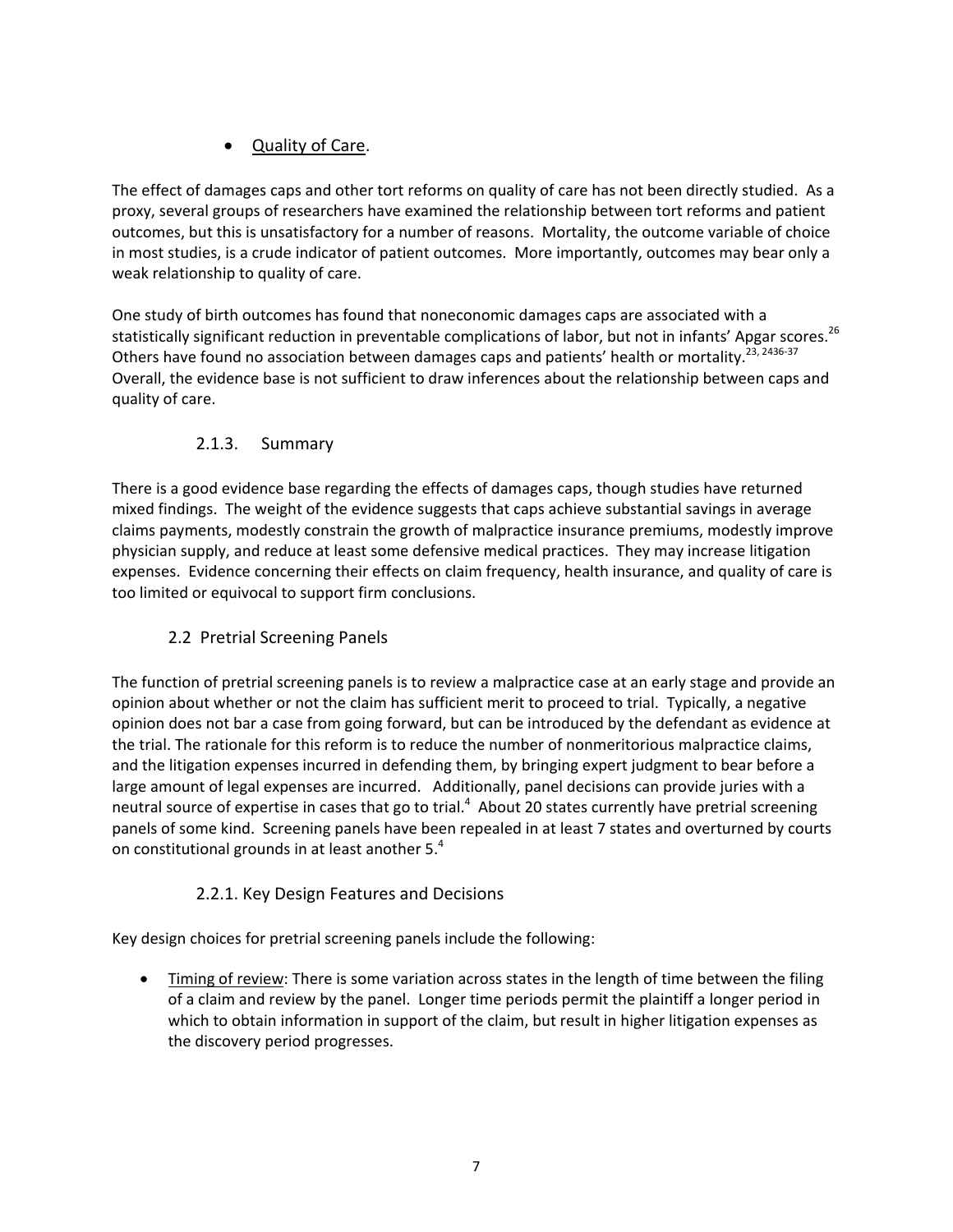- Composition of the panel: All states have included physician representation on the screening panel, but states vary as to whether nonphysicians (for example, judges, lawyers, and laypersons) are represented.
- Matters evaluated: Most screening panels evaluate only the merit of the case, but a handful of states have panels that also suggest a recommended amount of damages for meritorious cases.
- Effect of the decision: Among the alternative consequences of the panel's decision that a claim is nonmeritorious are (1) the claim is precluded from advancing; (2) the claim can proceed, but evidence of the panel's decision may be introduced by the defendant at trial; and (3) the claim can proceed, but the plaintiff must post a bond or in some other way provide an up-front payment that is forfeited to the defendant if the plaintiff does not prevail in the litigation.
- Mandatory vs. voluntary: Some states have opted for voluntary rather than mandatory pretrial screening. The rationale for voluntary screening is to create a venue for the parties to get an early, expert opinion about the case, which may encourage settlement or abandonment of the claim.
- Financing: The costs of running the screening panel could be borne by the state or federal government, or could be borne by the parties to litigation through user fees. Some states have adopted a "loser pays" system.
- **Discovery powers:** In order to ensure that plaintiffs have access to sufficient information to present their case before the panel, some states allow the plaintiff to conduct discovery prior to the panel hearing; some also require that the defendant(s) comply in a timely fashion with discovery requests.
	- 2.2.2. Effects on Key Outcome Variables
		- Claims Frequency and Costs.

Theoretically, screening panels should decrease the number of claims that progress to a mature stage and the number and cost of payouts in nonmeritorious cases. However, there is no evidence that they accomplish these objectives. No controlled studies have identified statistically significant effects on claim frequency or payouts, while 7 have found no association.<sup>6, 8-1138-39</sup> Some single-state, descriptive studies have actually identified a higher rate of claiming in the years following implementation of screening panels than in the years prior.<sup>4</sup> The reasons that claiming is not reduced are unclear. It may be that screening panels simply do not issue an adverse decision in many cases, or it is possible that plaintiff's attorneys pursue claims notwithstanding adverse panel decisions because they view panels as biased and unreliable.

Overhead Costs.

Screening panels involve costs. Even if panel members serve on a volunteer basis, there are overhead expenses for convening panel meetings. In states where full hearings are held, both the panels and the litigants incur additional expenses for preparation, which may include substantial discovery activities. It is unknown whether these extra costs are offset by cost savings associated with (1) the termination of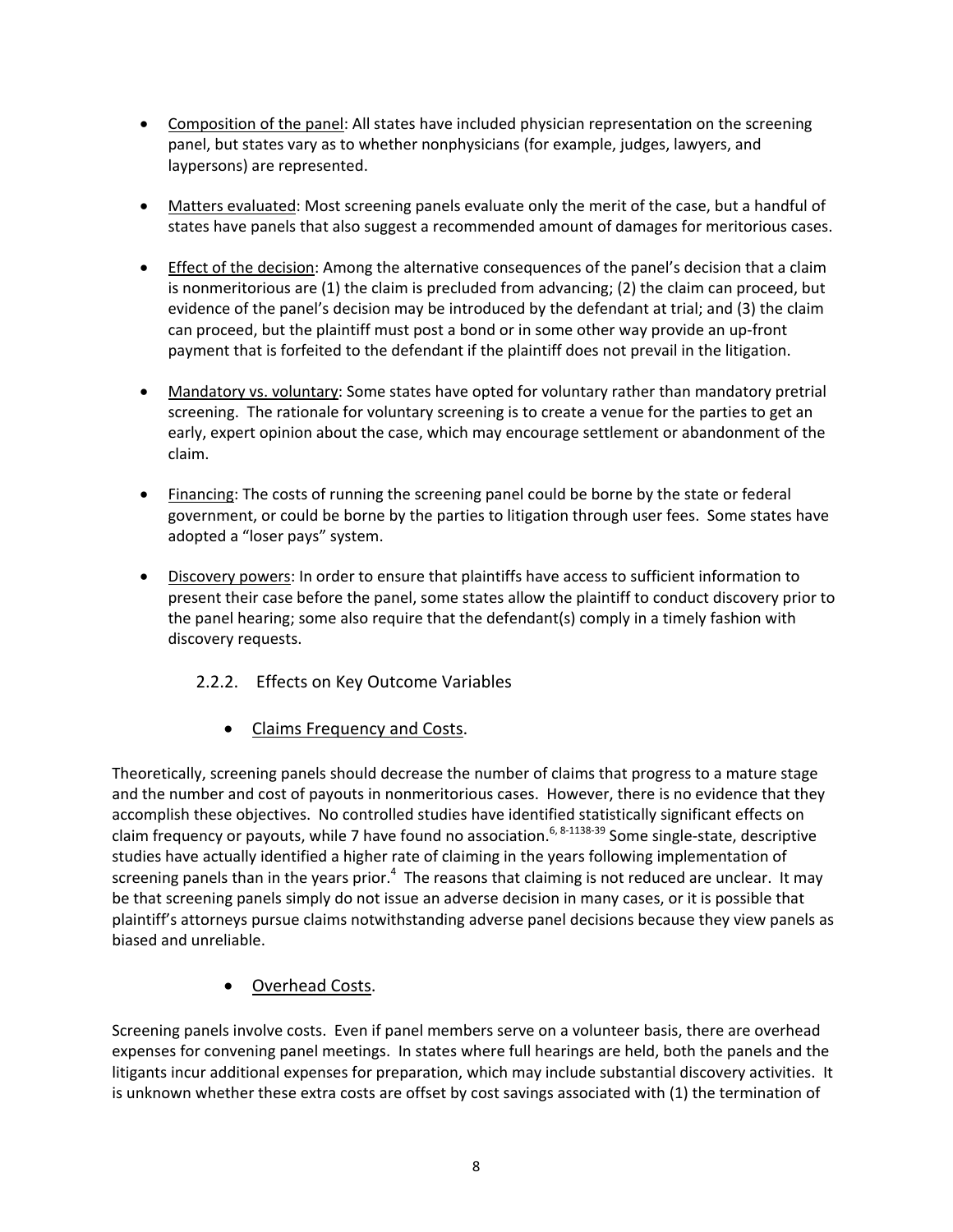some cases following the panel's decision, or (2) earlier settlements reached after a panel decision indicating the claim likely has merit.

Most expert commentary expresses the view that panels likely increase litigation costs overall.<sup>4</sup> Singlestate, descriptive studies of screening panels have also reached this conclusion. They have found that although panels decrease the number of claims that go to trial, they cause significant increases in average time to claim resolution.<sup>40</sup> Two multivariate studies of the issue have been conducted. One found that mandatory pretrial screening was associated with a significant reduction in defense costs.<sup>17</sup> The other, which had methodological limitations, found that defense costs and the time from incident to resolution of a malpractice claim did not differ in states that had no screening panels, optional panels, or mandatory panels.<sup>38</sup> Overall, the evidence concerning insurers' defense costs is inconclusive, though it is fairly clear that screening panels involve administrative costs to run.

Liability Costs.

Three studies have examined the relationship between screening panels and malpractice insurance premiums. One study found a significant effect, $^{21}$  while the others (one of which was methodologically stronger<sup>8</sup> and one of which was weaker<sup>38</sup>) did not. Overall, there is not a strong basis for concluding that premiums are affected. Theoretically, one would not expect a strong effect, since the effects on claiming and litigation expenses appear to be weak or adverse.

## Defensive Medicine.

The effect of screening panels on defensive medicine or health care spending has not been extensively investigated. Theoretically, the relationship would seem to be very remote. Only if physicians believed screening panels were an effective bulwark against nonmeritorious claims would an effect on defensive medicine be plausible. One study found that states with pretrial screening panels had significantly lower rates of cesarean section and higher rates of vaginal birth after cesarean section, suggesting that physicians may indeed perceive the panels as protective.<sup>25</sup>

Supply.

No information is available regarding the effect of screening panels on physician supply. The relationship would seem to be very remote. An effect would only be seen if physicians believed strongly enough in screening panels to migrate to states that had them, which seems implausible in light of the prevalence of screening panels and continued high levels of malpractice fear among physicians in most states.

Quality of Care.

No information is available regarding the effect of screening panels on quality of care, although one unpublished study found no effect on any of six birth outcomes.<sup>37</sup> There is no theoretical reason to believe a relationship exists.

#### 2.2.3. Summary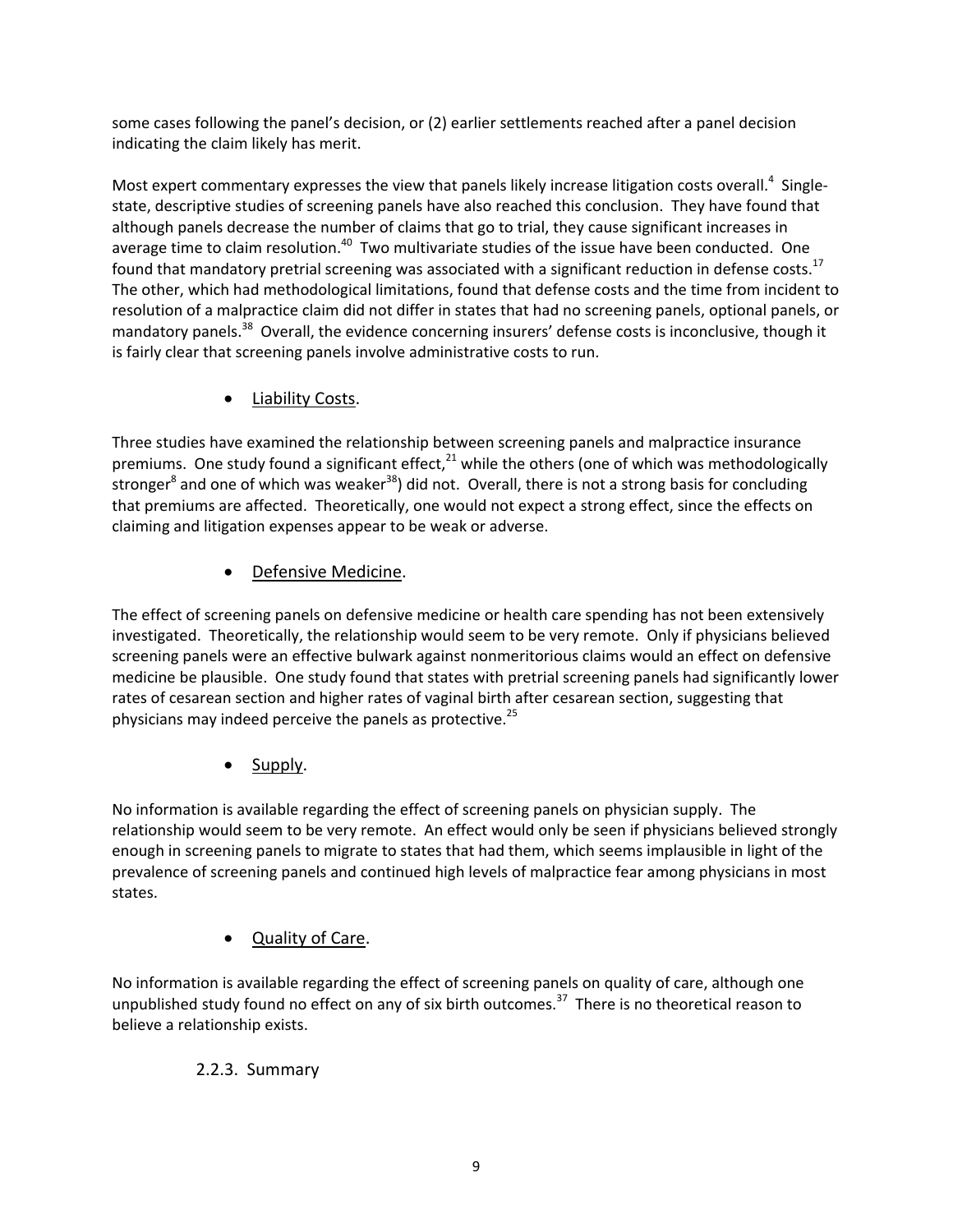A handful of well‐designed studies have examined the effects of pretrial screening panels, and the weight of the evidence suggests that they are not effective in reducing claims costs, claim frequency, or malpractice insurance premiums. They may help reduce defensive medicine. The evidence concerning their effects on defense costs, physician supply, health insurance premiums, and quality of care is too limited or equivocal to support conclusions about those relationships. Panels involve their own administrative costs.

#### 2.3. Certificate of Merit

Certificate of merit (COM) reforms require the plaintiff in a malpractice suit to present, at the time of filing the claim or soon thereafter, an affidavit certifying that a qualified medical expert believes that there is a reasonable and meritorious cause for the suit. Like pretrial screening panels, the rationale for COM requirements is to reduce the number of nonmeritorious malpractice claims and associated expenses by bringing expert judgment to bear early in the litigation.<sup>4</sup> At least 11 states have adopted COM requirements, but Washington State's COM law was recently struck down on constitutional grounds. $41$ 

#### 2.3.1. Key Design Features and Decisions

Key design decisions for COM reforms include the following:

- Time to filing of certificate: State laws vary in the time allowed to file the COM, with some requiring simultaneous filing with the initial complaint and others allowing a few weeks or months.
- Definition of qualified expert: Some state statutes specify requirements concerning who may serve as an expert witness for purposes of a COM—for example, a requirement that the individual must spend most of his or her professional time practicing or teaching medicine, a maximum amount of time that may be spent on expert witness work, a requirement that the expert be certified in the same specialty as the defendant, or a requirement that the expert be licensed in the state in which the claim is filed.
- Nature of the affidavit: An affidavit sworn by the expert could be required, or it could be acceptable for the plaintiff's attorney to sign an affidavit attesting that he or she has obtained an expert's opinion that there is reasonable cause for filing the complaint. For expert affidavits, varying levels of substantive detail could be required, from a simple statement that the expert has reviewed the medical record and found there to be evidence of substandard care to a detailed opinion concerning the deviation from the standard of care and how it led to the plaintiff's injury.
- Nature of the attestation: At the outset of litigation, many facts concerning the plaintiff's care may be unclear. For this reason, some states have required experts to attest only that the plaintiff has a reasonable cause to file the claim, or that a reasonable investigation gave the plaintiff a good faith belief that grounds exist to file the claim. Others, however, require the expert to state that after conducting a review, they conclude that the standard of care was not met. $42$  This may be difficult to do early in the litigation when discovery has not yet been completed and some facts are unclear.<sup>4</sup>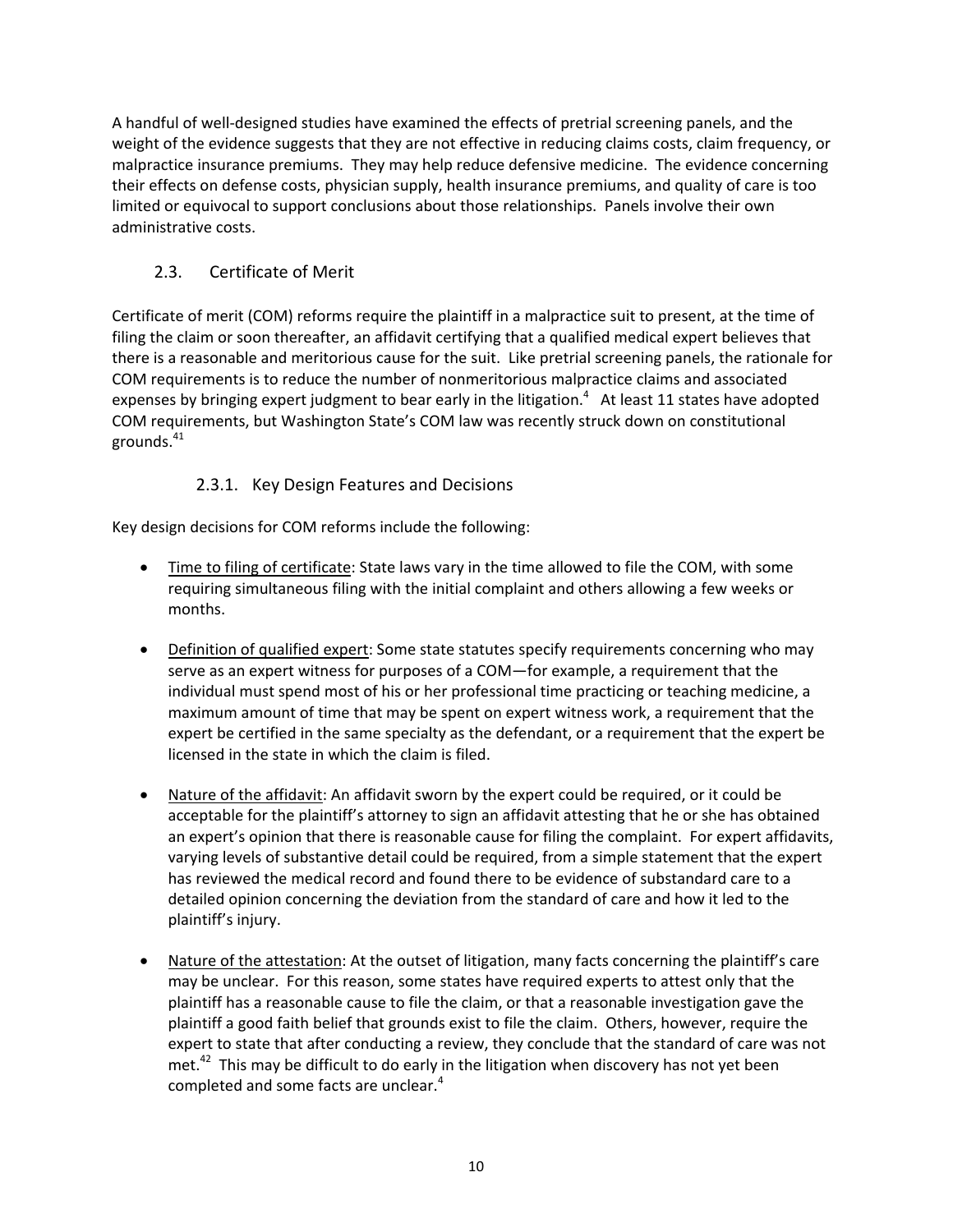- Exceptions: Statutes may be drafted to carve out an exception for *res ipsa loquitur* claims claims relating to injuries that ordinarily would not have occurred in the absence of a deviation from the standard of care (for example, wrong-site surgery). Arguably, an expert witness affidavit is not necessary to establish that such claims have sufficient merit to proceed. However, whether a particular injury constitutes a *res ipsa* claim may be unclear. Another issue is whether to create an exception or extension for plaintiffs in cases where the defendant has failed to produce the relevant medical records in a timely fashion, since this would hinder the plaintiff from obtaining expert review of the case.<sup>42</sup> An alternative mechanism for addressing this problem is to include in the statute a requirement that defendants promptly comply with plaintiff's requests for document production during the period between the filing of the complaint and the filing of the affidavit. This approach may help address conflicts between COM requirements and state constitutional provisions guaranteeing access to courts.<sup>41</sup>
- Consequences of failure to comply: In some states, where a plaintiff has not met all of the requirements of the COM statute, the case is dismissed with prejudice (meaning that the plaintiff cannot re‐file the complaint). Other states allow a plaintiff to correct technical deficiencies in the affidavit of merit as long as the plaintiff is substantially in compliance with the COM requirement. Still others impose sanctions on the plaintiff's attorney for noncompliance.

#### 2.3.2. Effects on Key Outcome Variables

Somewhat curiously, studies of state tort reforms have generally omitted COM statutes from their analyses.<sup>4</sup> Evidence concerning the effects of COM is extremely limited.

Claims Frequency and Costs.

No information is available regarding the effect of COM requirements on claim frequency or payouts. Because COM requirements are often implemented as part of a package of several tort reforms, single‐ state studies that have found large reductions in the number of claims filed after implementation of reforms<sup>43-44</sup> do not permit inference about the specific effect of the COM law. Anecdotally, plaintiff's attorneys complain that COM statutes with heavy sanctions for noncompliance are used to defeat meritorious complaints: defendants allege some technical noncompliance with the requirement that results in the plaintiff's claim being dismissed.<sup>45</sup> Some experts have made the observation that experienced plaintiff's attorneys routinely obtain an expert opinion before agreeing to invest in bringing a case, calling into question the marginal value of a COM requirement.<sup>4</sup> If this is true, as seems likely, there is no strong reason to suspect that COM requirements will significantly reduce claims volume or costs.

## Overhead Costs.

COM requirements increase litigation costs for plaintiffs. Obtaining the affidavits entails direct costs for plaintiff's attorneys that are estimated at \$1,000-\$5,000.<sup>46</sup> In some states, COM requirements have led to additional legal expenses when the defendant has challenged whether the plaintiff's expert meets the statutory requirements.<sup>46</sup> Such wrangling is more likely to occur when the statutory language concerning expert witness qualifications is vague or subject to interpretation.

Liability Costs.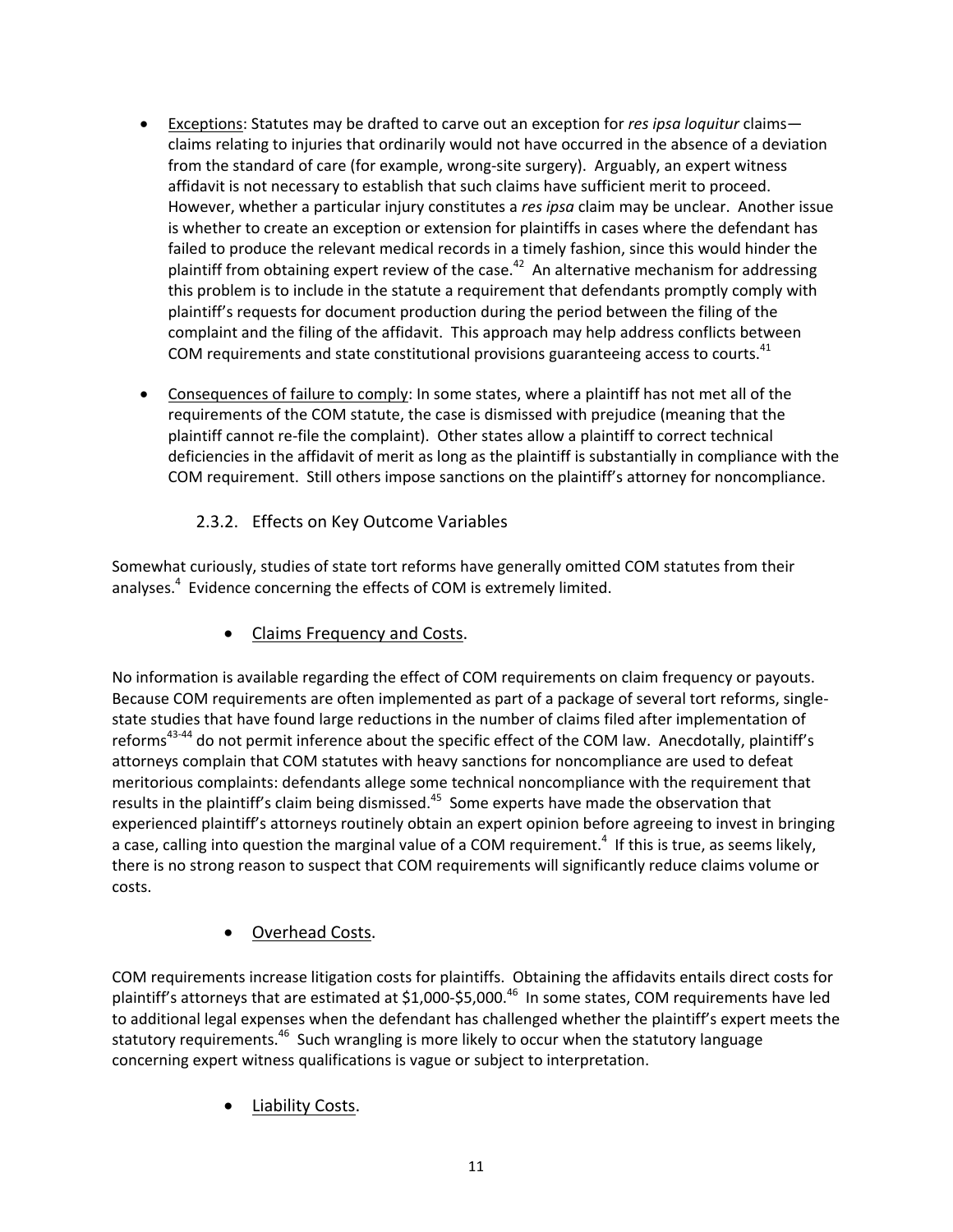No information is available regarding the effect of COM requirements on malpractice insurance premiums. The effect would be determined by the effect on claims frequency and cost. The theoretical prospects for reductions in premiums are not strong.

Defensive Medicine.

No information is available regarding the effect of COM requirements on defensive medicine or health care spending. There is no theoretical reason to believe there would be a significant effect, since COM requirements do not appear to impose a substantial barrier to bringing malpractice claims. Reforms can affect defensive medicine if physicians perceive them as protective, even if they are in fact ineffective. However, there is no literature to suggest that physicians believe COM requirements provide strong protection. Physicians tend to believe that expert witnesses are widely available to provide whatever testimony plaintiff's attorneys seek.

Supply.

No information is available regarding the effect of COM requirements on physician supply. The connection would seem to be quite remote.

Quality of Care.

No information is available regarding the effect of COM requirements on quality of care. There is no theoretical reason to believe there would be a significant effect. One study of birth outcomes found no significant association between COM requirements and infant mortality.<sup>36</sup>

## 2.3.3. Summary

No methodologically strong studies have examined the effects of COM requirements. On their face, COM requirements add a modest amount to the cost of litigation. Theoretically, the prospects for affecting the key outcome variables appear quite weak.

2.4. Attorney Fee Limits

Attorney fee limits cap the amount of a malpractice award that a plaintiff's attorney may take as a contingency fee. Nearly all medical malpractice cases are handled by plaintiff's attorneys on a contingent‐fee basis, meaning that the attorney takes a percentage of any award the plaintiff receives (legal expenses may be rolled into this percentage, or taken in addition to it), but the attorney receives nothing if no award is recovered. The rationale for attorney fee limits is to discourage plaintiff's attorneys from accepting cases of marginal or no merit by altering the attorney's expected return on investment in the case. Sixteen states currently have limits on attorney fees in medical malpractice cases.

## 2.4.1. Key Design Features and Decisions

Key design choices for attorney fee limits include the following: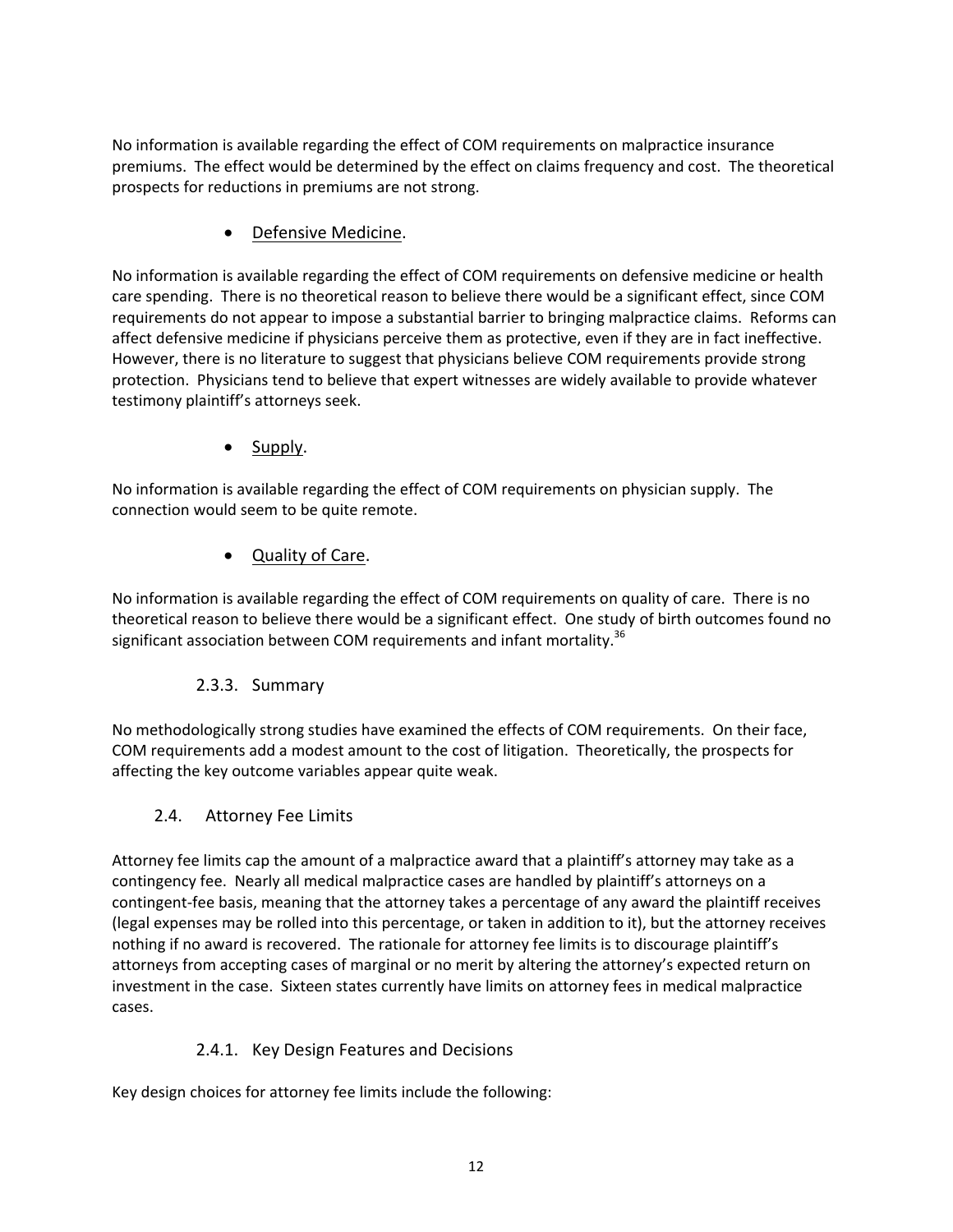- Nature of the limitation: Fee limits are typically expressed as a percentage of the award, but may also incorporate a maximum dollar value.
- Flat or sliding structure: A single limit may be applied, or some states have opted for a sliding structure that permits attorneys to take a larger share of smaller awards and a smaller share of bigger awards.
- Treatment of legal expenses: The fee limit may be specified to include all fees and expenses that a lawyer would charge, or may apply only to the attorney's fees. In the latter case, expenses such as expert witness payments, deposition expenses, and document filing fees could still be charged against a client's award.

#### 2.4.2. Effects on Key Outcome Variables

Claims Frequency and Costs.

Theoretically, attorney fee limits should reduce the number of malpractice claims by dissuading plaintiff attorneys from accepting cases that have a low expected return on investment. This effect is not targeted to nonmeritorious cases, as the expected value of a case to an attorney is a function of not only the probability of prevailing, but also the expected damages and the attorney's share of the damages. Contrary to theory, there is strong evidence that attorney fee limits do not affect claiming. Several multivariate studies have shown that attorney fee limits are not associated with either lower frequency of claims<sup>6, 8</sup> or lower average payouts.<sup>6, 8-12</sup> No studies have found a significant association with either of these outcome variables.

Overhead Costs.

Theoretically, one may expect plaintiff attorneys to invest less time and resources in cases if their share of the proceeds is reduced. However, since lower investment also increases the risk of losing the case and recovering nothing, the theoretical relationship is unclear. Only one study has investigated this issue; it found that attorney fee limits were associated with a significant increase in average defense costs, possibly because attorneys were less inclined to bring small cases.<sup>17</sup>

Liability Costs.

There is strong evidence that attorney fee limits do not affect malpractice insurance premiums. Two well-designed studies<sup>8, 19</sup> and two methodologically weaker studies<sup>12, 21</sup> have reached this conclusion, while no studies have found a significant association. The theoretical relationship to malpractice premiums is quite remote, and is mediated by the effect on claim frequency and payouts.

Defensive Medicine.

The theoretical relationship between fee limits and defensive medicine or health care spending is tenuous at best, but has not been extensively investigated. CBO's 2006 model found no significant effect on either general or Medicare health care spending.<sup>27</sup> One recent study found no relationship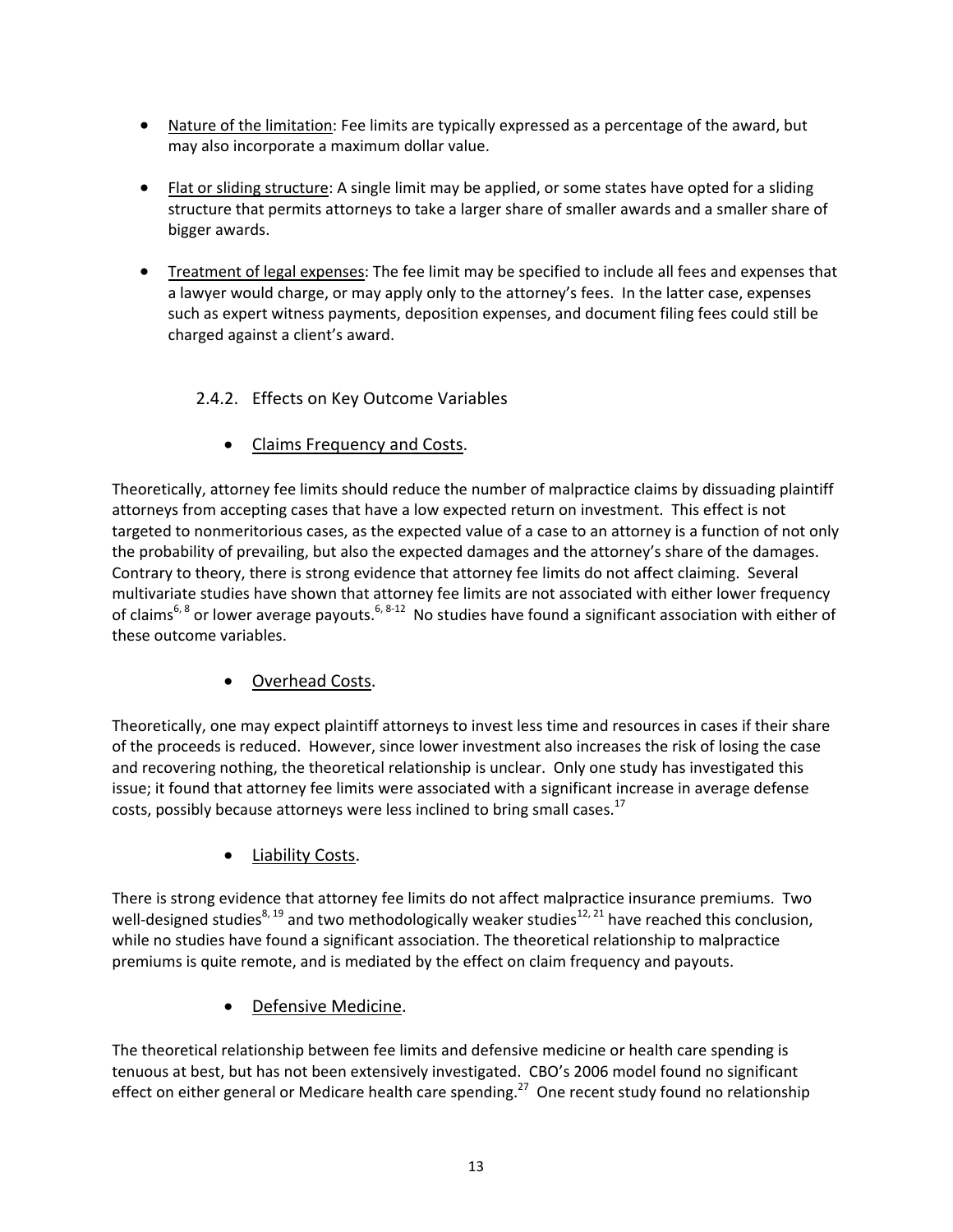with rates of cesarean section or vaginal birth after cesarean section.<sup>25</sup> On the other hand, one study found limited evidence that implementation of one or more "indirect" reforms (attorney fee limits, periodic payment, joint‐and‐several liability reform, or patient compensation fund) reduced Medicare payments for patients hospitalized for myocardial infarction, breast cancer, diabetes, or stroke. However, the study's authors expressed concern that the result might be spurious.<sup>24</sup> Overall, the existing evidence does not support a relationship between fee limits and defensive medicine or health care spending.

Supply.

Three multivariate studies directly examined the relationship between attorney fee limits and physician supply and found no relationship.<sup>31, 36, 47</sup> Another examined whether states that adopted one or more of 5 "indirect" reforms (attorney fee limits, periodic payment, joint‐and‐several liability reform, statute of limitations reform, or patient compensation funds) experienced different levels of growth in physician supply over time and found that they did not.<sup>29</sup> There is no strong theoretical relationship between the two.

#### Quality of Care.

No studies have directly examined the effects of attorney fee limits on quality of care. There is no strong theoretical relationship between the two. One study found no relationship between "indirect" reforms, including fee limits, and 1-year mortality among Medicare patients,<sup>24</sup> and two others found no association between attorney fee limits and birth outcomes.<sup>36-37</sup> Overall, the limited evidence available does not support an inference that attorney fee limits affect quality of care or patient outcomes.

#### 2.4.3. Summary

Several well‐designed studies have evaluated the effects of attorney fee limits and have uniformly found no effect on claim frequency, claims payouts, malpractice insurance premiums, or physician supply. The limited available evidence concerning defensive medicine and quality of care suggest that fee limits have no effect on these variables.

#### 2.5. Joint‐and‐Several Liability Reform

At common law, when an award was made against more than one defendant, each defendant would individually be fully liable ("jointly and severally liable") for paying the amount of the award in the event that the others did not pay, even if he bore only a small share of the causal responsibility for the plaintiff's injury. For example, if two physicians were both found liable for malpractice in the amount of \$5 million, but one was insured for only \$1 million and had no personal assets that could be used to satisfy the judgment against him, the other physician would be liable for the remaining \$4 million. Thirty‐nine states have adopted statutes modifying this common law rule to limit the financial liability of each defendant to the percentage fault that the jury allocates to that defendant. The rationale for this reform is to eliminate the unfairness involved in joint-and-several liability for "deep pockets" defendants.

#### 2.5.1. Key Design Features and Decisions

The key design decisions for joint‐and‐several liability reform include the following: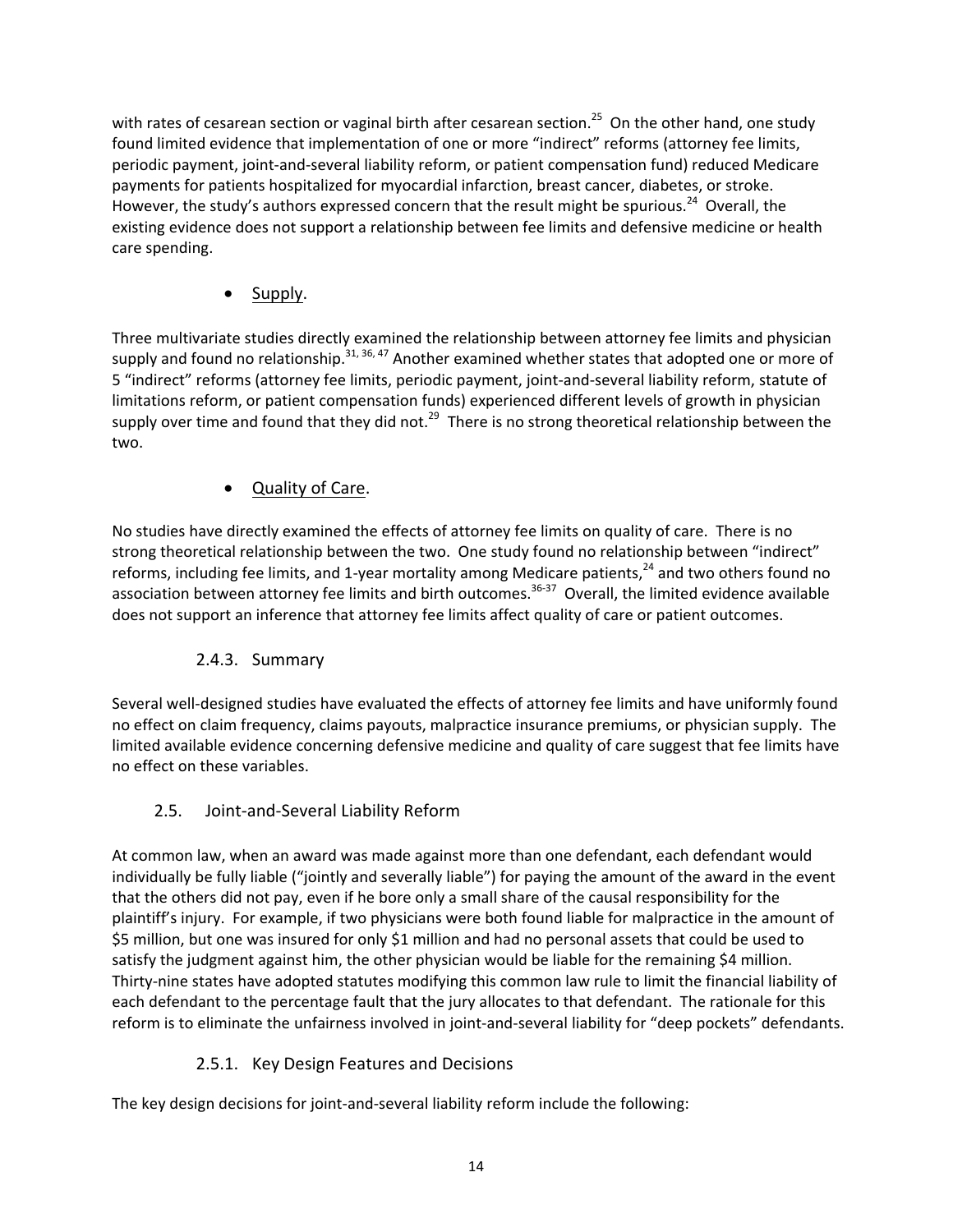- Applicability to types of damages: Joint-and-several liability can be abolished for all components of a plaintiff's award, or only for the noneconomic damages portion of the award.
- Relationship to comparative negligence: Joint-and-several liability can be abolished in all instances, or it can be maintained when a defendant's percentage share of the responsibility for an injury exceeds a certain threshold (typically 50 percent).<sup>48</sup>
- Relationship to private contractual arrangements: Two or more parties who reasonably anticipate that they may be named as joint defendants in malpractice litigation—for example, a hospital and a physician who has staff privileges at the hospital—may choose to specify in a contract how liability will be allocated between or among them. Joint-and-several liability reforms can be designed to respect these contracts or to supersede them.

#### 2.5.2. Effects on Key Outcome Variables

Claims Frequency and Costs.

The theoretical link between joint‐and‐several liability reform and claim frequency is highly tenuous. If many defendants were expected to default on their judgments, then the expected value of malpractice claims would be lower and plaintiff's attorneys would be discouraged from bringing them.<sup>27</sup> There would need to be a widespread belief that defendants commonly had insufficient resources to cover judgments in order for this to occur, however. Two studies have examined whether joint‐and‐several liability reform results in fewer claims. One found a significant reduction in per-capita claims frequency,<sup>5</sup> while the other found no significant association.<sup>6</sup> Overall, the evidence on this point is limited and inconclusive.

Four multivariate studies have examined the association between joint-and-several liability reform and claims payouts; none found an association.<sup>5-6, 12, 16</sup> However, one study found the presence of joint-andseveral liability reforms to be associated with lower long-run medical malpractice losses for some, but not all, liability insurers.<sup>15</sup> (Insurer losses reflect both the number of paid claims and the average payment, and the study could not determine which component drove the lower losses.) Joint‐and‐ several liability reform theoretically should result in lower claims payments for some defendants and higher payments for others, in cases in which one of the defendants could not pay his entire share. Overall, the evidence is weighted towards the conclusion that joint‐and‐several liability reform does not significantly affect claims costs in the aggregate.

Overhead Costs.

There is no clear theoretical link between joint‐and‐several liability reform and litigation expenses. One study has examined this relationship and found no significant association between the reform and defense costs.<sup>17</sup>

Liability Costs.

The effect of joint-and-several liability reform on malpractice insurance premiums has been studied by several research teams, with mixed results. Two strong studies<sup>15, 19</sup> and one weaker study<sup>20</sup> found no relationship to insurance premiums, while 3 studies with somewhat weaker methodologies found a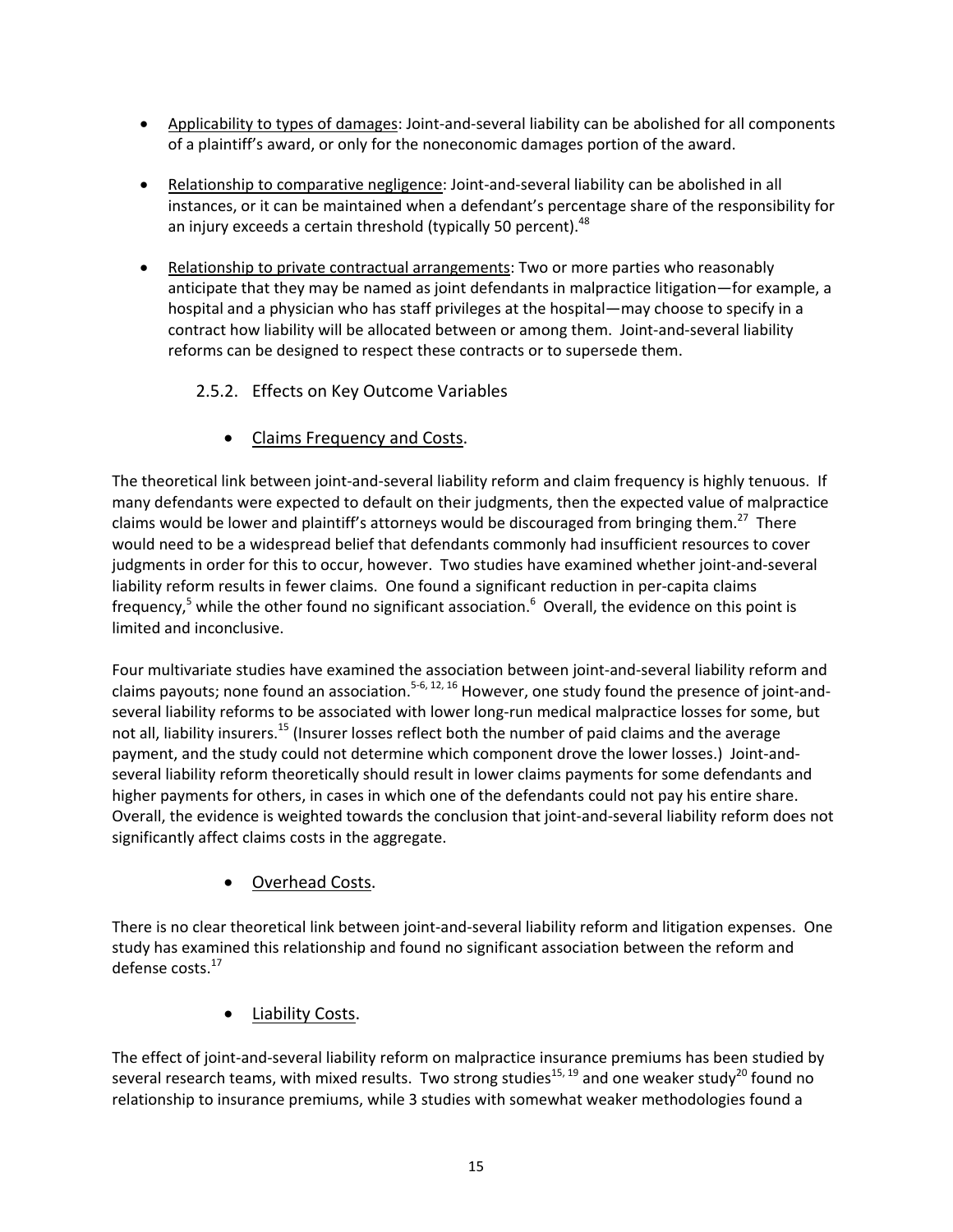significant association with lower premiums.<sup>12, 16, 18</sup> Theoretically, the link between the reform and premiums is largely mediated by the reform's effect on claims costs, so the positive findings regarding premiums are difficult to explain. It has also been postulated that the reform could cause some physicians' insurance premiums to increase, if the effect of the reform was to decrease hospitals' share of liability in multi-defendant cases. However, there is no evidence to support or refute this thesis.<sup>27</sup> Overall, the weight of the evidence (particularly the evidence from more recent studies) slightly favors the conclusion that joint‐and‐several liability reform does not significantly affect insurance premiums.

#### Defensive Medicine.

The effects of joint-and-several liability reform on defensive medicine have been extensively investigated in a handful of studies. The strongest theoretical possibility is that elimination of joint‐and‐ several liability would increase defensive practices by physicians, because the effect of the reform is to increase physicians' liability relative to that of hospitals. Hospitals typically serve as the "deep pockets" defendants in cases involving both physician and hospital defendants, and eliminating joint‐and‐several liability removes the possibility that physicians' share of the award could be picked up by hospitals.<sup>26</sup> A recent CBO analysis lends support to this thesis, finding that joint-and-several liability reform was associated with an increase in general and Medicare health care spending per capita, as well as hospital spending per capita.<sup>27</sup> Another study of obstetrical practice found that joint-and-several liability reform led to decreased use of cesarean section and induction or stimulation of labor.<sup>26</sup> The authors interpreted this finding as suggesting that the reform leads to *more* defensive medicine because these obstetrical procedures are currently overused and carry a risk of injury to the patient, but others would interpret lower use of these procedures as representing *less* defensive medicine.

Other study findings muddy the waters further. One study (with somewhat weaker methods than CBO's) found no relationship to health care expenditures per capita;<sup>28</sup> another found the reform to be associated with lower spending for 4 diagnoses in Medicare patients, $^{24}$  and still another found no relationship.<sup>25</sup> In summary, the evidence on the relationship to health care spending and defensive medicine is equivocal.

Supply.

Four multivariate studies have examined the effects of joint‐and‐several liability reform on physician supply. One found that states that adopted one or more of 5 "indirect" reforms, including joint-andseveral liability reform, experienced levels of growth in physician supply over time no different from states that did not.<sup>29</sup> Two more recent studies that modeled joint-and-several liability separately from other reforms (one of which was limited to obstetrician‐gynecologists) found no significant effect on physician supply.<sup>31, 36</sup> A third found the reform not to be significant in some models, and to have the effect of *reducing* physician supply in others.<sup>47</sup> Theoretically, there is no clear link between joint-andseveral liability reform and physician supply. Overall, the evidence weighs in favor of a conclusion that there is no empirical relationship.

One unpublished study with strong methods examined the relationship between joint‐and‐several liability reform and employer‐sponsored health insurance premiums and found that the reform was associated with significantly (1.4 percent) lower premiums for self‐insured plans, but no significant differences for fully insured plans.<sup>34</sup>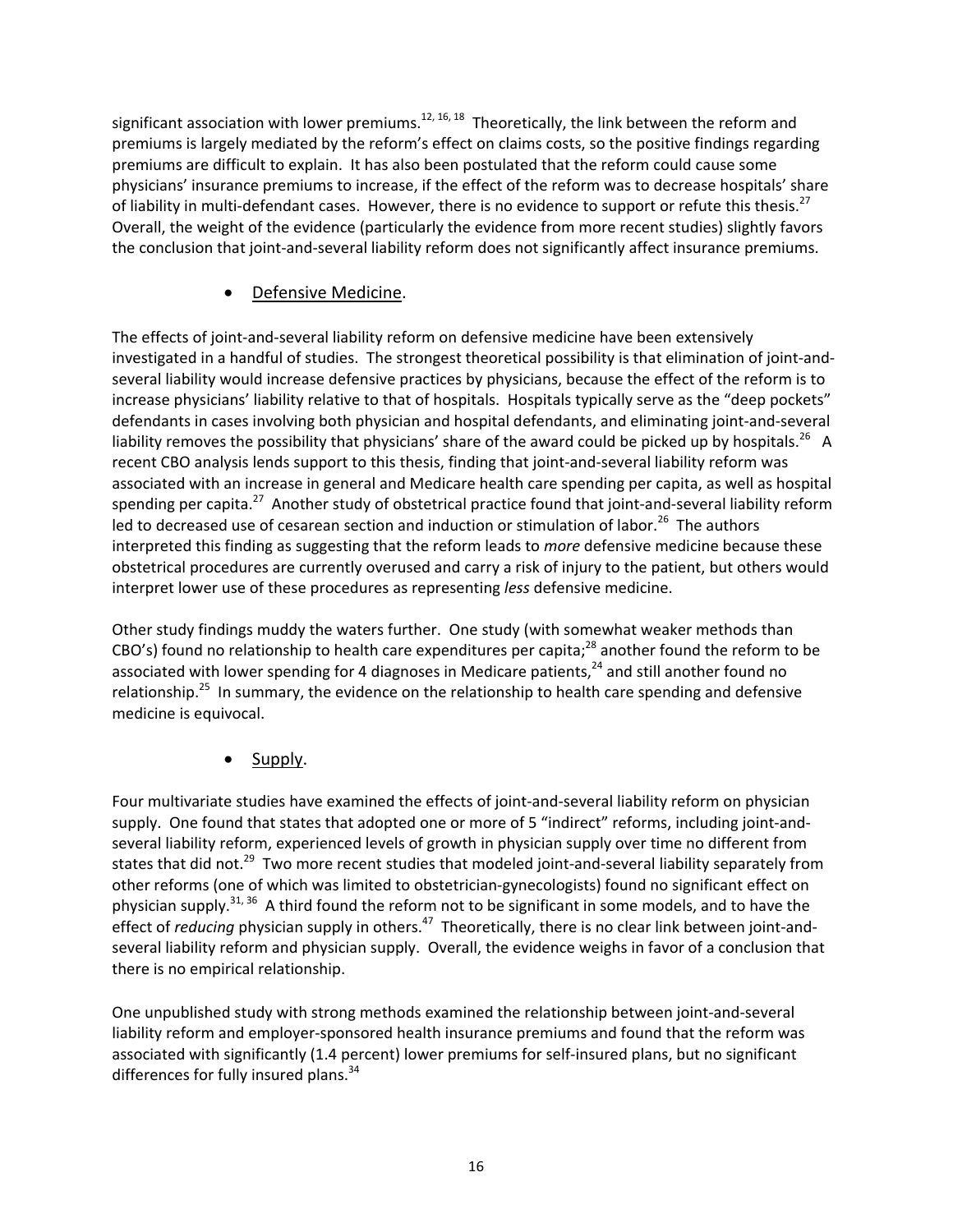## Quality of Care.

No studies have directly examined the effects of joint‐and‐several liability reform on quality of care, but 4 have examined patient outcomes. One study investigated the relationship between "indirect" reforms such as joint-and-several liability and 1-year mortality among hospitalized Medicare patients; in nearly all models, the association was not significant.<sup>24</sup> The other 3 examined birth outcomes, one finding evidence of a lower rate of preventable complications of labor, but none finding an effect on infants' Apgar score, likelihood of low birthweight, likelihood of preterm birth, likelihood of birth injury, or mortality or on maternal mortality.<sup>26, 36-37</sup> There is no plausible theoretical link between joint-andseveral liability reform and quality of care, and the weight of the evidence finds no association.

#### 2.5.3. Summary

There is a good evidence base regarding the effects of joint‐and several liability reform. Although research findings are somewhat mixed, on balance, the evidence suggests that it has no significant effect on claims payouts, defense costs, liability insurance premiums, physician supply, or quality of care. It may be associated with lower health insurance premiums. The evidence concerning the effect on claim frequency and defensive medicine is equivocal.

#### 2.6. Collateral‐Source Rule Reform

At common law, a jury is not permitted to consider evidence that a plaintiff received compensation for his injury from other sources, such as health or disability insurance, when making a decision about how much to award in damages. Thirty-four states have modified this "collateral-source rule" so that any amounts received from other sources are deducted from the amount that a defendant who is found liable for that injury must pay. The rationale for this reform is to eliminate the unfairness and expense of this perceived double recovery to the plaintiff.

Collateral‐source rule reforms interact with provisions in insurance contracts (and rules of the Medicare program), known as subrogration clauses, that permit insurers to recoup money they pay in connection with an injury to an insured person if the insured collects damages from a liable third party.<sup>49</sup> In effect, such provisions already prevent double recoveries. However, subrogation rights are not always exercised (indeed, they may rarely be exercised) because of the associated administrative costs.

#### 2.6.1. Key Design Features and Decisions

The key design decisions for collateral‐source rule reforms include the following:

- Types of collateral sources covered: Modifications to collateral-source rules could apply to all collateral sources, or only to a specified set of sources. For example, the reform could apply offsets to health insurance but not life insurance.
- Relationship to subrogation rights: Some states have made their collateral‐source rule reforms inapplicable to sources that are entitled to a subrogation right. Some courts have interpreted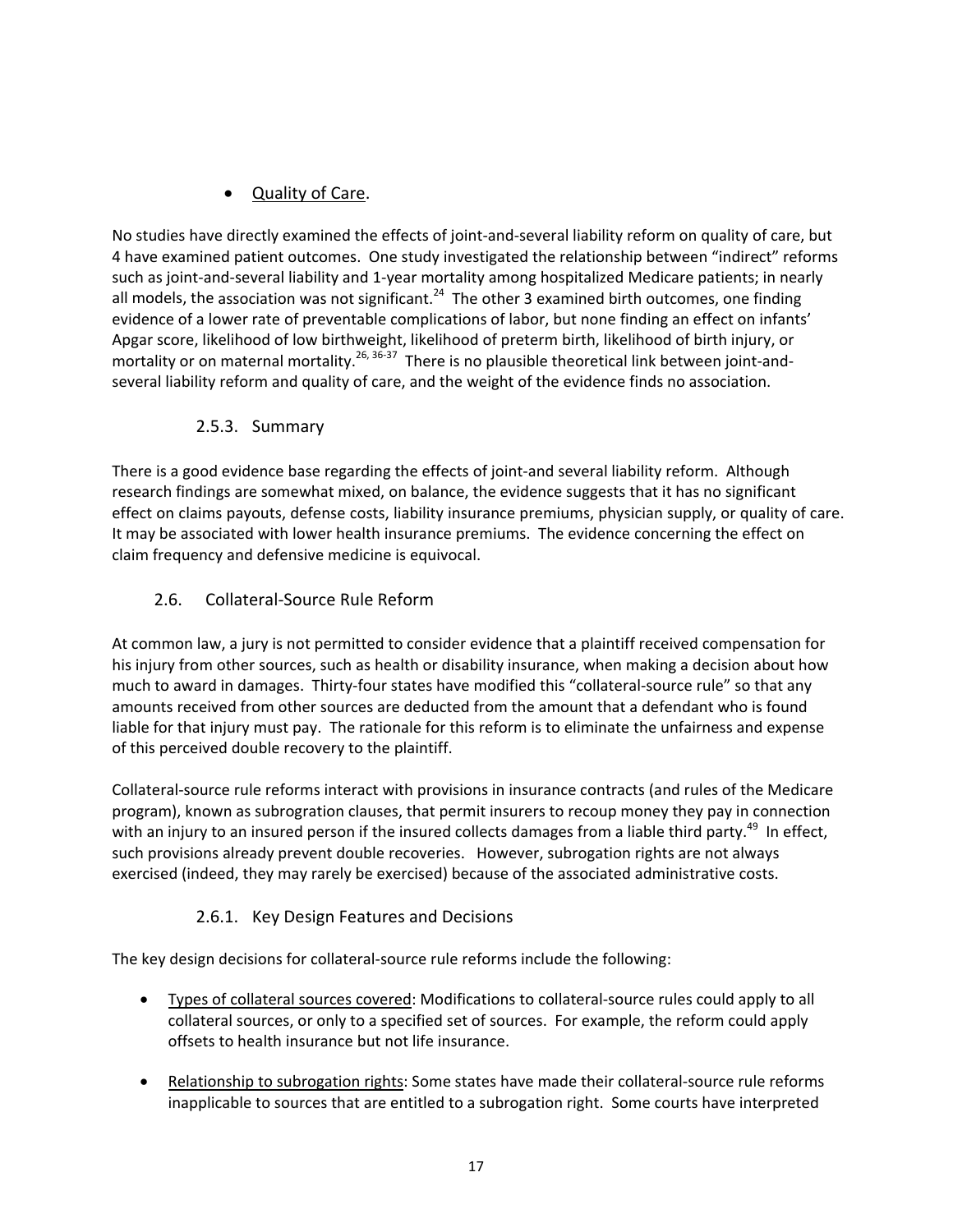the subrogation rights in the federal statutes governing Medicare and Medicaid to override conflicting state law.<sup>48</sup>

 Mandatory or discretionary: The reform can be implemented by automatically reducing a plaintiff's award or by allowing defendants to introduce evidence of collateral sources at trial, allowing the trier of fact discretion to decide whether and how to adiust the award. $48$ 

#### 2.6.2. Effects on Key Outcome Variables

Claims Frequency and Costs.

Four multivariate studies have modeled the relationship between collateral‐source offset rule reform and claim frequency. The oldest study found a significant, negative association;<sup>10</sup> the other studies did not find a significant association.<sup>5-6, 8</sup> There is no plausible theoretical link between the reform and claim frequency.

Seven multivariate studies have examined the association between collateral‐source offset rule reform and claims payments or insurer losses. Two studies found a significant, negative effect, <sup>9-10</sup> while the other 5 found no association.<sup>5-6, 11, 15</sup> Theoretically, collateral-source offsets should substantially reduce average award size because the literal effect is to deduct money from the plaintiff's damages. However, somewhat curiously, most studies do not support this notion.

#### • Overhead Costs.

One study has examined the effects of collateral‐source rule reform on defense costs and concluded that there is no significant association between the two.<sup>17</sup> The only theoretical link is that defendants may incur extra expenses investigating collateral sources.

#### Liability Costs.

Seven multivariate studies have examined the association between collateral‐source rule reform and malpractice insurance premiums. Five did not identify a statistical association on average.  $8, 12, 18-19, 21$ One more recent study found a significant effect on premiums for insurance companies but not others.<sup>15</sup> Another recent study with a notable methodological limitation found a significant effect for mandatory collateral‐source offsets but not for laws that merely allow the jury to consider evidence of collateral sources.<sup>20</sup> Theoretically, to the extent that collateral-source offsets decrease claims payments, insurers should pass along their savings to their insureds in the form of lower premiums. Overall, the evidence suggests that this effect is weak or nonexistent.

#### Defensive Medicine.

There is no plausible theoretical link between collateral‐source offsets and defensive medicine or health care spending. Three studies found no significant effect on health care spending,<sup>24, 2728</sup> and other work found no relationship to rates of cesarean section, induction or stimulation of labor, or vaginal birth after cesarean section.<sup>25, 26</sup>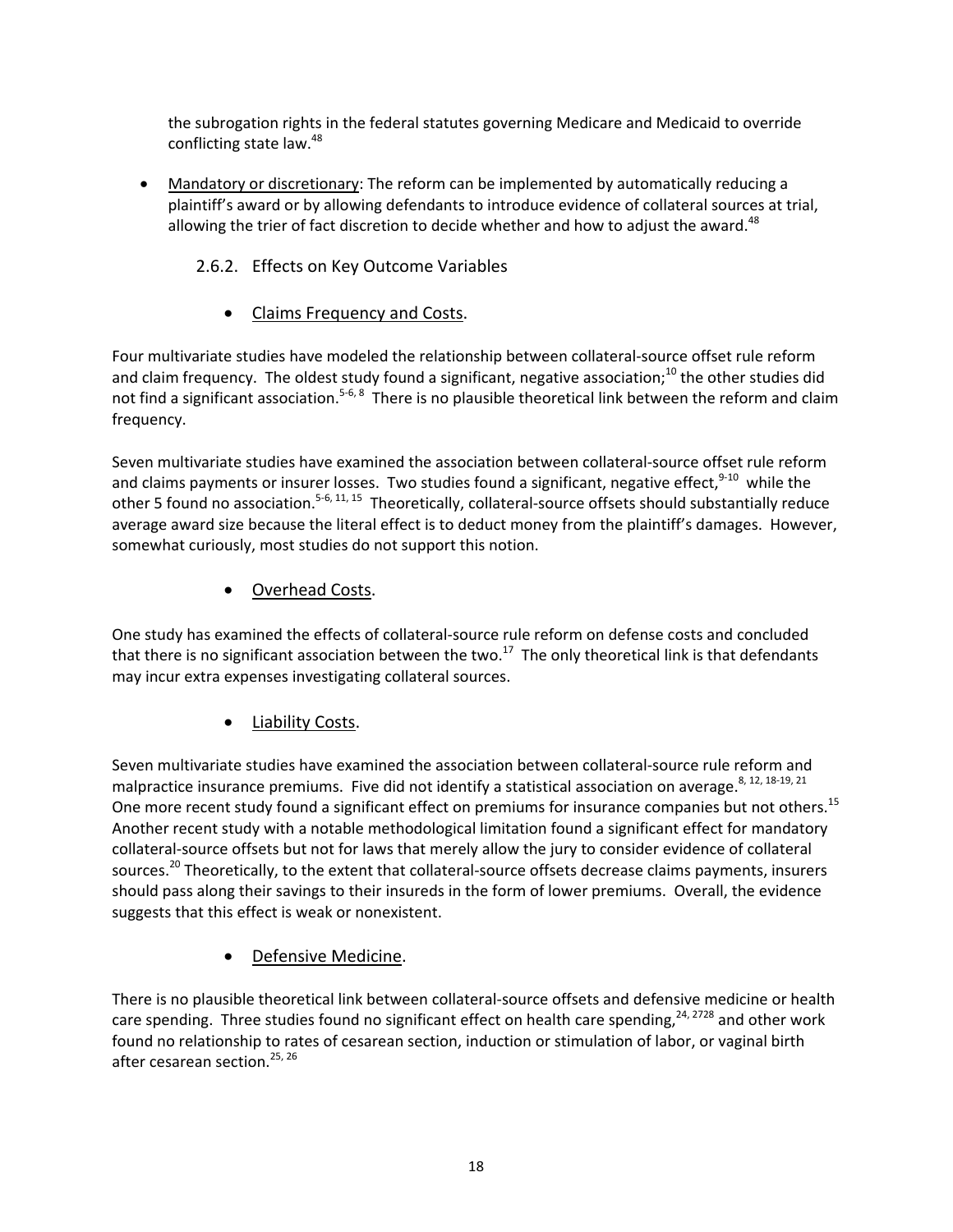Supply.

Three studies have directly measured whether collateral‐source rule reform is associated with higher physician supply, and each found no association.<sup>31, 33, 34</sup> Another study found that states that had adopted collateral-source offsets and/or 3 other "direct" reforms had 3 percent higher growth in physician supply over time, $^{29}$  but the individual effects of the various reforms cannot be ascertained on the basis of this analysis. The theoretical association is tenuous, as physicians are unlikely to perceive the protection of the offsets as substantial enough to justify a decision to practice in a particular state. Overall, the evidence suggests there is no relationship between collateral‐source rule reform and physician supply.

One unpublished study with important methodological limitations examined the relationship between collateral‐source rule reforms and the prevalence of health insurance coverage among under‐65‐year‐ olds and found no significant association.<sup>35</sup> Another unpublished study with stronger methods found that collateral‐source rule reforms were significantly associated with lower health insurance premiums for self-insured plans, but not for fully insured plans.<sup>34</sup> The theoretical relationship between these variables is tenuous. Subrogation rights allow health insurers to recoup from health care providers the amounts they paid in medical expenses for patients injured by malpractice, which could result in lower premiums. However, these rights may be exercisable whether or not the plaintiff's award was offset for the collateral source, and the rights may not be exercised much in practice.

## • Quality of Care.

No studies have directly examined the effects of collateral‐source rule reform on quality of care, but 4 have examined patient outcomes. One study found no association between adoption of one or more "direct" reforms, including collateral‐source offsets, and 1‐year outcomes for Medicare patients hospitalized for myocardial infarction, breast cancer, diabetes, or stroke.<sup>24</sup> Of the 3 studies that examined birth outcomes, 2 found no relationship to rates of preventable complications of labor or infant health or mortality<sup>26, 37</sup> and the third found a reduction in infant mortality.<sup>36</sup> There is no plausible theoretical link between collateral‐source rule reform and quality of care. Overall, the evidence weighs against the conclusion that patient outcomes are affected.

#### 2.6.3. Summary

The evidence base concerning collateral‐source rule reform is fairly strong. On balance, the evidence suggests that the reform does not significantly affect claim frequency, claims payouts, overhead costs, liability insurance premiums, defensive medicine, physician supply, or patient outcomes. It may reduce health insurance premiums.

#### 2.7. Periodic Payment

Periodic payment allows or requires insurers to pay out malpractice awards over an extended period of time, rather than in a lump sum. This enables insurers to purchase annuities (sometimes called "structured settlements") from other insurance companies which cost less than paying the entire award up front. Insurers are also able to retain any amounts that the plaintiff does not actually collect during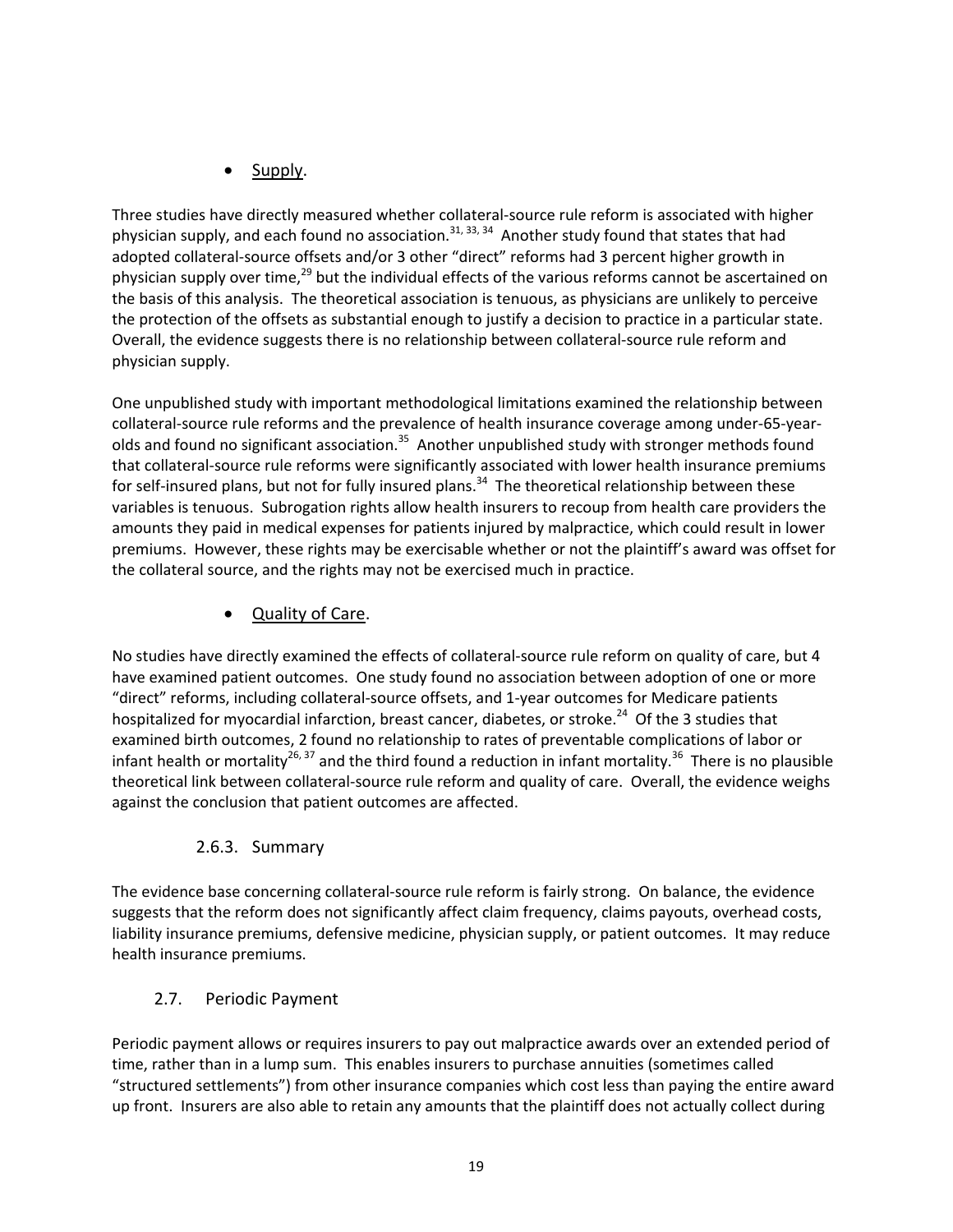his or her lifespan. The rationale for this reform is to smooth out an insurer's expenses over time and to permit the purchase of annuities. Thirty states currently permit or require periodic payment.

#### 2.7.1. Key Design Features and Decisions

The key design decision for periodic payment is whether to make it mandatory in all cases, mandatory in cases involving damages over a certain amount, or simply available at the request of either of the parties.

## 2.7.2. Effects on Key Outcome Variables

Claims Frequency and Costs.

There is no theoretical reason to believe that periodic payment would affect either the number of claims filed or the average amounts awarded. They do not affect the valuation of a case, only the means through which the award is paid out. Three studies have examined the effect on claim frequency; one found a significant reduction,<sup>6</sup> while the others found no effect.<sup>5, 9</sup> Five studies have examined the effects of periodic payment on claims payments; 4 found no significant effect.<sup>6, 9, 11, 12</sup> while one found a significant reduction).<sup>5</sup> Overall, the evidence concerning claim frequency is too limited and equivocal to support a firm conclusion, while the evidence concerning claims payouts suggests that periodic payment does not result in a significant reduction.

## Overhead Costs.

No information is available regarding the effects of periodic payment on overhead costs. In theory, periodic payment could increase insurers' administrative expenses (e.g., search and transaction costs for annuities; tracking periodic payments over time) or decrease these expenses (e.g., by smoothing out shocks due to large awards that may make reinsurance more expensive or difficult to find).

## Liability Costs.

Theoretically, periodic payment should result in modest savings to insurers due to the availability of annuities. Whether they pass along these savings in the form of lower liability insurance premiums is, however, another matter. Only 2 studies have examined this issue; one found no significant association between periodic payment and premiums $^{12}$  and in the other, the results varied across medical specialties.<sup>20</sup> Overall, the evidence concerning this effect is limited and equivocal.

#### Defensive Medicine.

Very limited information is available regarding the effects of periodic payment on defensive medicine. There is no plausible theoretical nexus between the two. One recent study found no significant relationship between periodic payment and rates of cesarean section or vaginal birth after cesarean section.<sup>25</sup> Another found that implementation of one or more "indirect" reforms, including periodic payment, was associated with lower spending for 4 diagnoses for Medicare patients, but the authors were skeptical of the finding.<sup>24</sup> Overall, the evidence is too limited and equivocal to support a firm conclusion about the effect on defensive medicine.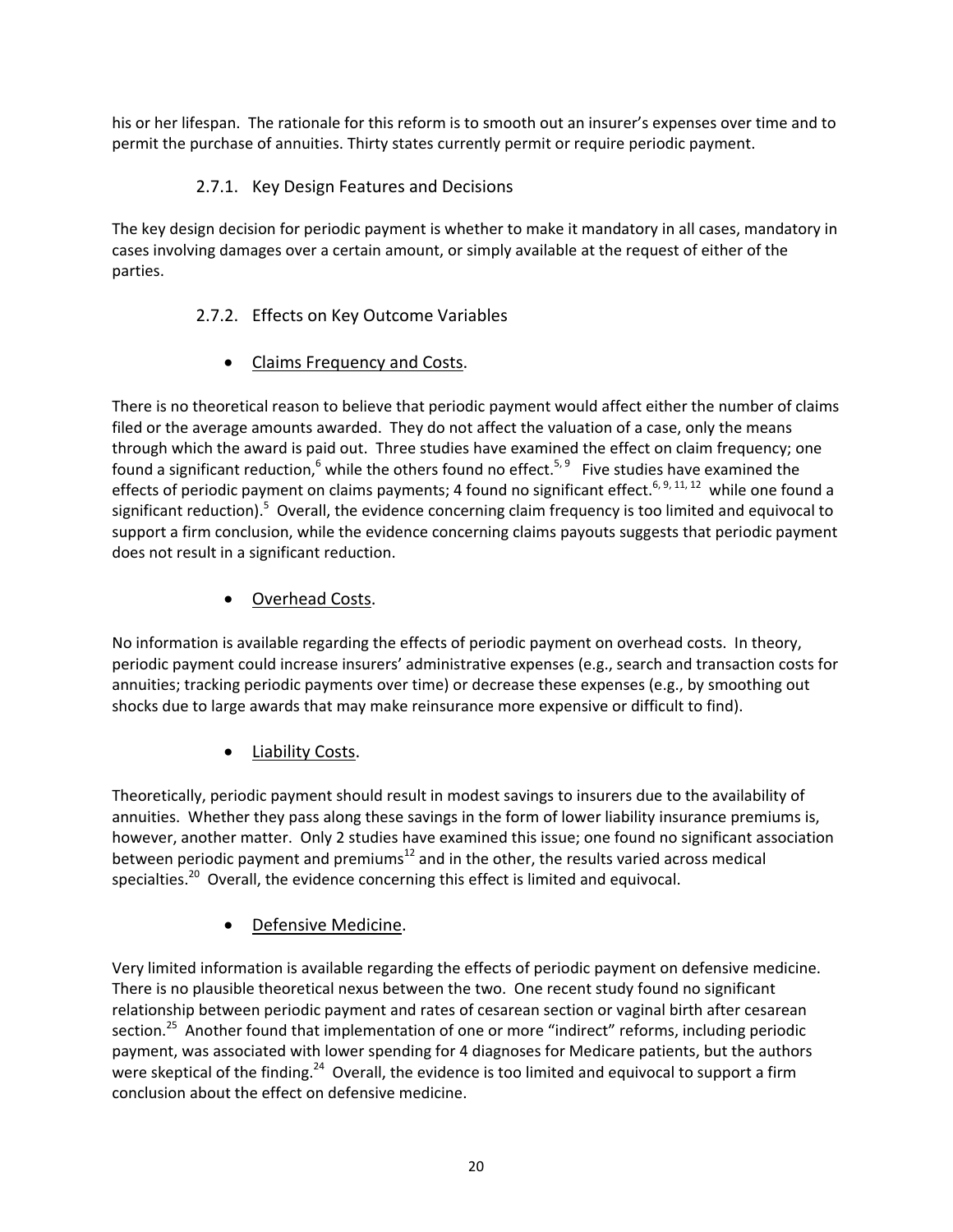## Supply.

The theoretical relationship between periodic payment and physician supply is tenuous at best. There is no reason to think physician location decisions would be influenced by a reform that affects only insurers directly and has no demonstrated effects on physician insurance premiums. Three studies have examined periodic payment in isolation from other reforms, and all found no significant association with physician supply.<sup>31, 36, 47</sup> Another study that lumped 5 indirect reforms, including periodic payment, together also found no significant effect on physician supply.<sup>29</sup>

# Quality of Care.

No studies have directly measured the effects of periodic payment on quality of care. There is no plausible theoretical nexus between the two. One study examined the relationship to 1‐year mortality among Medicare patients; in most models, the association was not significant.<sup>24</sup> The only other pertinent study, an unpublished work, examined 6 birth outcomes and found no significant relationship to periodic payment reforms.<sup>37</sup>

## 2.7.3. Summary

The effects of periodic payment have not been extensively studied. The limited evidence available suggests that it has no beneficial effects on claims payments or physician supply. The evidence is too limited to draw conclusions about the effect on overhead costs, defensive medicine, or quality of care. The evidence concerning claim frequency and liability insurance costs is equivocal.

## 2.8. Statutes of Limitations/Repose

This reform aims to restrict the amount of time a patient has to file a malpractice claim. Statutes of limitations bar suits unless they are filed within a specified time after the injury occurs or is discovered. Statutes of repose are more stringent, specifying that the time limit runs from the date of injury regardless of when the injury is discovered. All states have adopted statutes of limitation or repose for medical malpractice claims, though they vary in length and triggering event. Statutes of limitations typically are set at 2 or 3 years, and statutes of repose at 3 to 4 years.

The primary rationale for this reform in the context of malpractice claims is to shorten the long "tail" associated with such claims—that is, the long time between the incident date and the date the insurer learns what its liability for the incident will be. The tail problem is believed to be one of the factors driving insurer mistakes in pricing malpractice insurance. Many insurers are thought to have underestimated their liability in the 1990s, not realizing what lay in their tail, which led to price shocks in the early 2000s. A second rationale for statutes of limitation and repose is to avoid the difficulties of litigating claims when the evidence has grown stale (for example, when people's recollections of an event have faded over time).

## 2.8.1. Key Design Features and Decisions

Key design decisions for this type of reform include the following: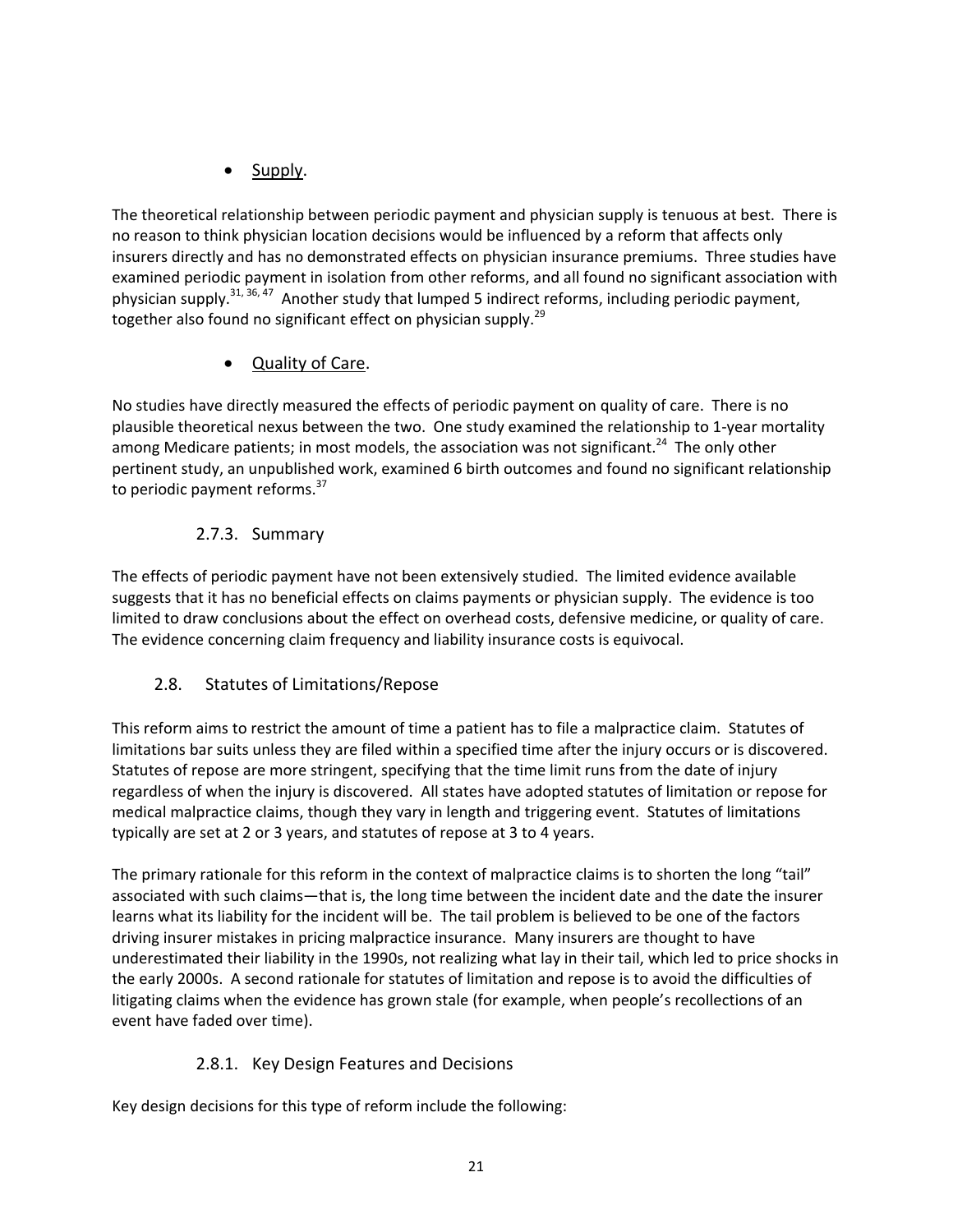- **.** Discovery rule: Statutes of repose are quite stringent because the time period for filing the claim begins to run from the date of injury, regardless of when the patient discovered the injury. Some types of malpractice injuries, such as missed diagnoses of cancer, may not become known for several years. An alternative is to set the statute of limitations to run from the date of discovery (or the date that a reasonable person would have recognized the injury).
- Length of period: In setting the length of time to file, the competing considerations are, on the one hand, allowing a reasonable period of time for an injured plaintiff or grieving family to obtain legal representation and assemble the information needed to support a claim, and on the other, providing reasonable protection for health care providers against claims relating to incidents that have faded from the recollection of the involved parties.
- Applicability to minors: States typically apply a special rule to minors, allowing the statute to run only after they have reached the age of majority, but the alternative is to put the onus on the minor's parents to file within a specified period of time from the date of injury or discovery of the injury.

## 2.8.2. Effects on Key Outcome Variables

Claims Frequency and Costs.

In theory, shorter statutes of limitation/repose should reduce the number of malpractice claims by barring suit by plaintiffs who wait too long to file. Multivariate studies that have examined the association between statutes of limitation/repose and claim frequency have returned mixed findings. Two well-designed studies found a significant effect,<sup>8, 10</sup> while two strong studies did not.<sup>6, 9</sup> Overall, the evidence concerning claim frequency is too equivocal to ground firm conclusions.

Statutes of limitation/repose should not affect average claim payments, and all studies of this issue but one<sup>9</sup> confirm this theoretical prediction.<sup>6, 8, 11, 12</sup>

Overhead Costs.

Theoretically, shorter statutes of limitation/repose could decrease liability insurers' operating expenses by improving their ability to predict their long‐term losses, thereby facilitating accurate decisions about reserving, investment, and reinsurance practices. However, the one study to examine this issue found no significant relationship between the reform and defense costs.<sup>17</sup>

#### Liability Costs.

Four studies have looked at the relationship between statutes of limitation/repose and malpractice insurance premiums. In theory, shorter statutes should decreases insurers' losses and the degree of unpredictability around their long‐term liability, both of which could translate into lower premiums for physicians and hospitals. The study with the strongest methodology found a significant effect on premiums,<sup>8</sup> but 2 others studies did not.<sup>12, 21</sup> The remaining study found a significant association for some clinical specialties but not others.<sup>20</sup> Overall, study findings are mixed, but the evidence weighs slightly in favor of a conclusion that premiums are reduced.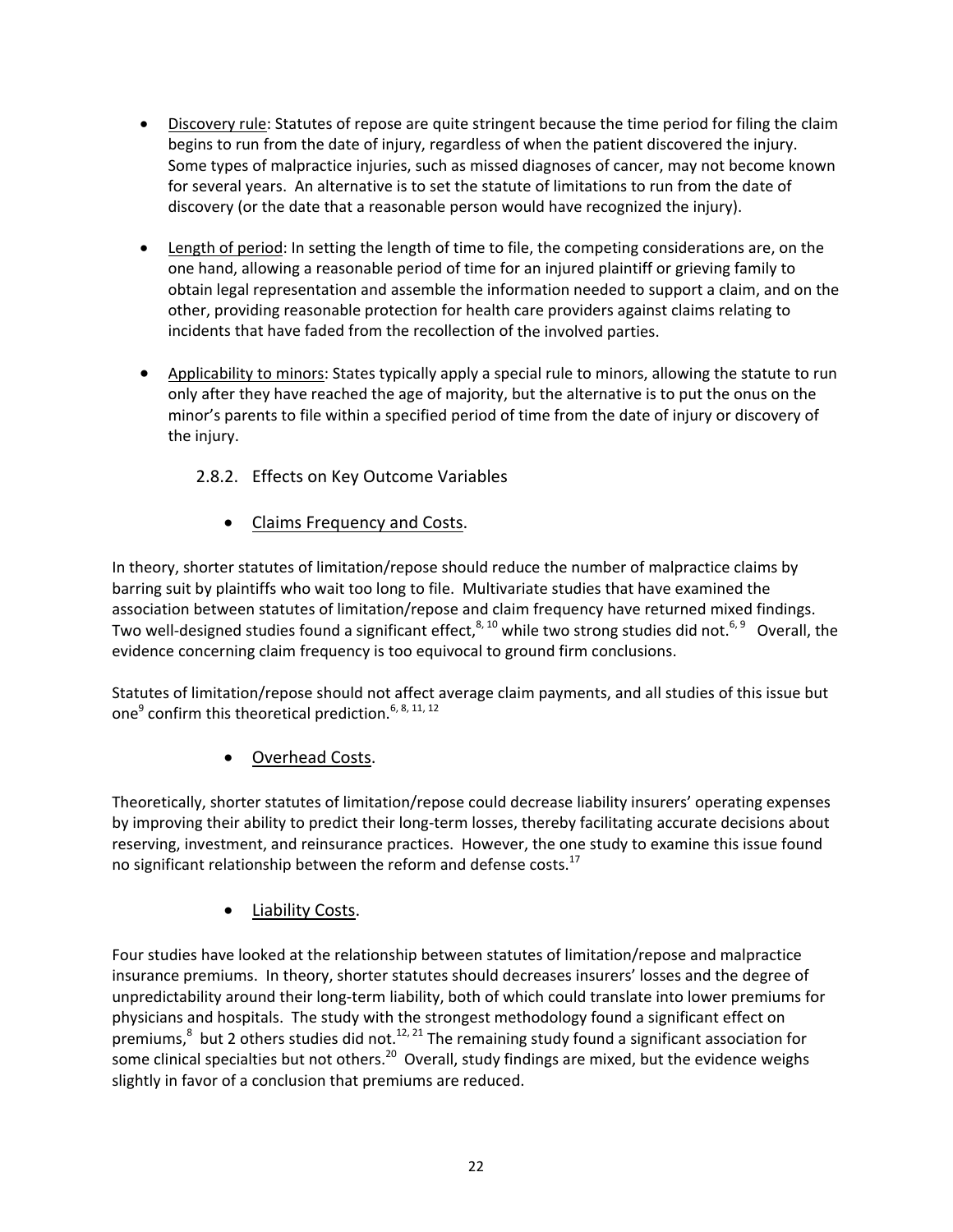Defensive Medicine.

Very limited information is available regarding the effects of shorter statutes of limitations/repose on defensive medicine or health care spending. The theoretical connection between the two is tenuous at best. One recent study found no effect on rates of cesarean section or vaginal birth after cesarean section.<sup>25</sup>

• Supply.

Only one study has examined the effect of statutes of shorter statutes of limitations/repose on physician supply, though it did not isolate that effect from the effects of other reforms. It found that the change in physician supply in a state over time was not significantly affected by the state having adopted one or more of the 5 "indirect" reforms.<sup>29</sup> There is no plausible theoretical nexus between statutes of limitations and physician supply.

Quality of Care.

No information is available regarding the effects of shorter statutes of limitations/repose on quality of care. There is no plausible theoretical nexus between the two. The only relevant study is an unpublished study finding no relationship between this reform and any of 6 birth outcomes.<sup>37</sup>

#### 2.8.3. Summary

The evidence base concerning statutes of limitation/repose is of fair size and strength. The weight of the evidence suggests that this reform does not significantly affect claims payouts, defensive medicine, or physician supply. A limited amount of evidence suggests a beneficial effect on liability insurance premiums. The evidence concerning the reform's effect on claim frequency is equivocal. The evidence concerning overhead costs and quality of care is too limited to ground firm conclusions.

3. Innovative Reforms

## 3.1. Schedule of Noneconomic Damages

A schedule of noneconomic damages is an alternative to a flat cap that adjusts the amount of damages awarded for pain and suffering according to the severity or the injury. A more sophisticated version of a tiered cap, a schedule involves (1) creation of a multi‐tier hierarchy categorizing medical injuries, (2) assignments of relative value weights to each tier reflecting variations in severity across tiers; and (3) assignment of dollar values for noneconomic damages awards for each tier. The schedule is used by juries and judges either as an advisory document or as a binding guideline.

The rationale for this reform is to achieve the goals of a flat cap on noneconomic damages while avoiding the inequities that occur in applying a single, relatively low dollar amount to all injuries regardless of severity level. Schedules promote both horizontal equity (similar injuries receive similar compensation) and vertical equity (more severe injuries receive higher compensation).<sup>50-51</sup> Schedules also serve the goal of absolute fairness in compensation—that is, setting damages to match (and not exceed) societal expectations about what constitutes appropriate compensation for particular injuries.<sup>51</sup>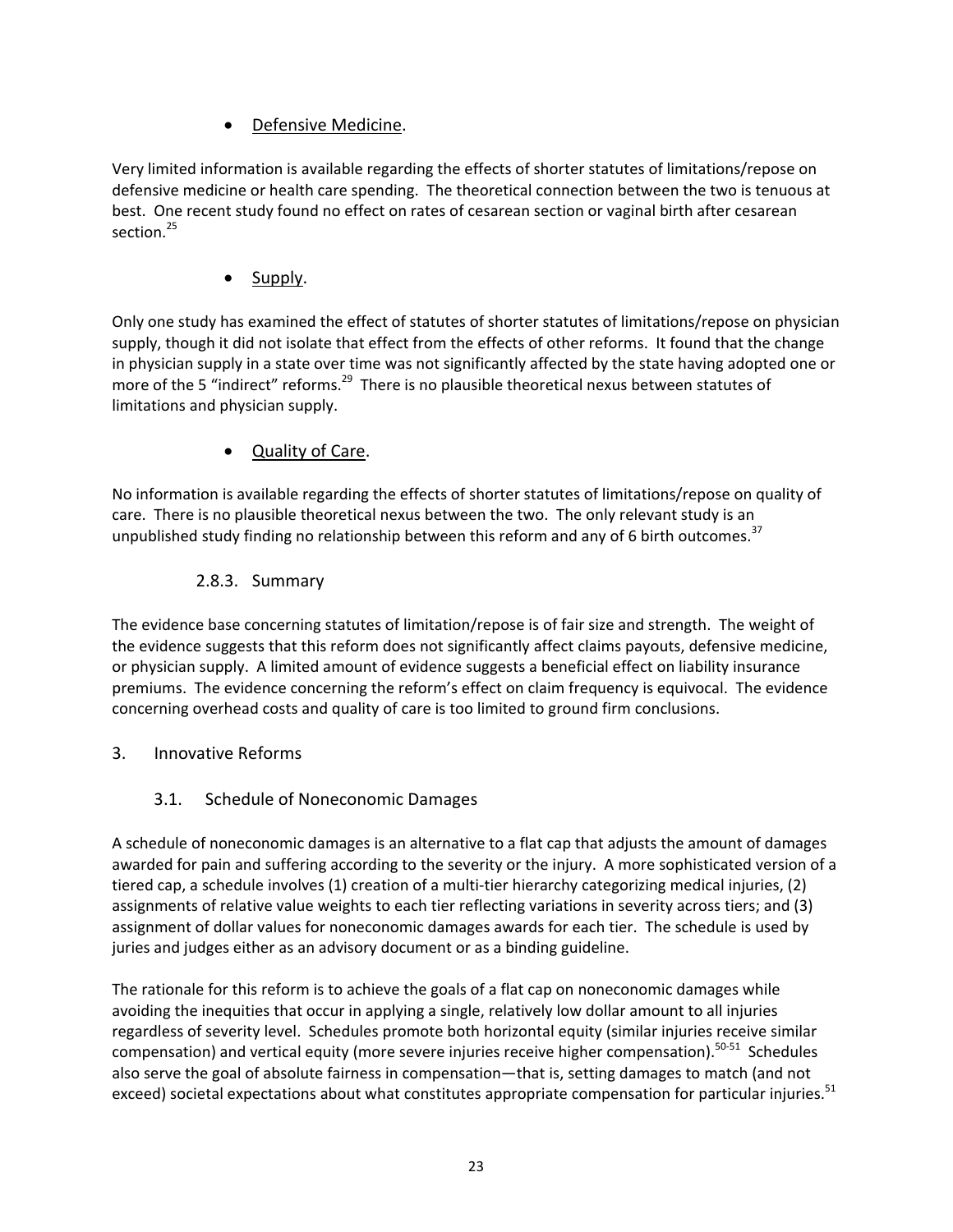Finally, they avoid the negative ramifications of unpredictability in damages awards, including instability in the cost of liability insurance, weakened deterrence of medical error, and loss of public faith in the legitimacy of the compensation system.<sup>50, 52</sup>

No states have adopted a noneconomic damages schedule, but some have considered it.<sup>53</sup> Many public compensation programs for other kinds of injuries award compensation on the basis of schedules, including the Social Security Disability Insurance program and workers' compensation programs.<sup>54</sup> Schedules are also used for determination of damages in many foreign compensation systems, including administrative compensation schemes for medical injuries in Denmark and Sweden, workers compensation schemes in Australia, the civil justice systems in Belgium, France, Italy, Netherlands, United Kingdom, and Hong Kong, and the traffic accident compensation system in Finland.<sup>52, 55-57</sup>

#### 3.1.1. Key Design Features and Decisions

Key design decisions for a noneconomic damages schedule include the following:<sup>52</sup>

- Creation of severity tiers: What source of information should be used to create the injury severity tiers for the schedule and group injuries within tiers? Several options are available, none of which perfectly capture the construct of hedonic (quality-of-life) loss:<sup>50, 52</sup>
	- o *Standardized valuation scenarios*: 50, <sup>58</sup> Standardized injury descriptions and tier assignments for each could be developed and provided to juries and judges, which could then choose the tier/description that most closely resembled the case at bar. This approach is used in the United Kingdom. An advantage of this option is that it provides very concrete injury description. A disadvantage is that it requires considerable judgment to place injuries that do not closely resemble the examples into a tier.
	- o *National Association of Insurance Commissioners' (NAIC) Severity of Injury Scale*: <sup>59</sup> The 9‐ point NAIC scale is widely in use among malpractice insurers and other insurers in valuing claims. It is based on the concept of injury‐associated disability, dividing disability into 9 levels from "emotional disability only" to "permanent grave" and "death". For each level, the Scale describes a representative group of injuries (e.g., "permanent grave" injuries include "quadriplegia, severe brain damage, lifelong care, and fatal prognosis"). An advantage of this option is that it may be easier for juries to classify injuries if they are given broad category descriptions. The scale has also been shown to have high interrater reliability for injury classification.<sup>52</sup> A drawback is that it may lump together injuries of quite different severity—for example, both mild fright and severe emotional trauma would be classified in the lowest tier. Additionally, the focus on degree of disability obscures other important aspects of hedonic loss, such as disfigurement or pain that does not affect physical functioning.
	- o *Group consensus*: A less quantitative approach to tiering would involve convening a group of experts and asking them to make ex ante judgments about how to classify a wide range of injuries. Examples of such an approach include the American Medical Association's *Guides to the Evaluation of Permanent Impairment*, <sup>60</sup> which is widely used by state workers compensation programs, and the panels appointed in Sweden and Denmark to scale noneconomic damages awards for their civil justice and no‐fault compensation systems.<sup>52</sup> An advantage—or, from another perspective, a disadvantage—of this approach is that it is anchored in expert judgments about loss. Medical experts are very familiar with the effects of injuries and illnesses, but may value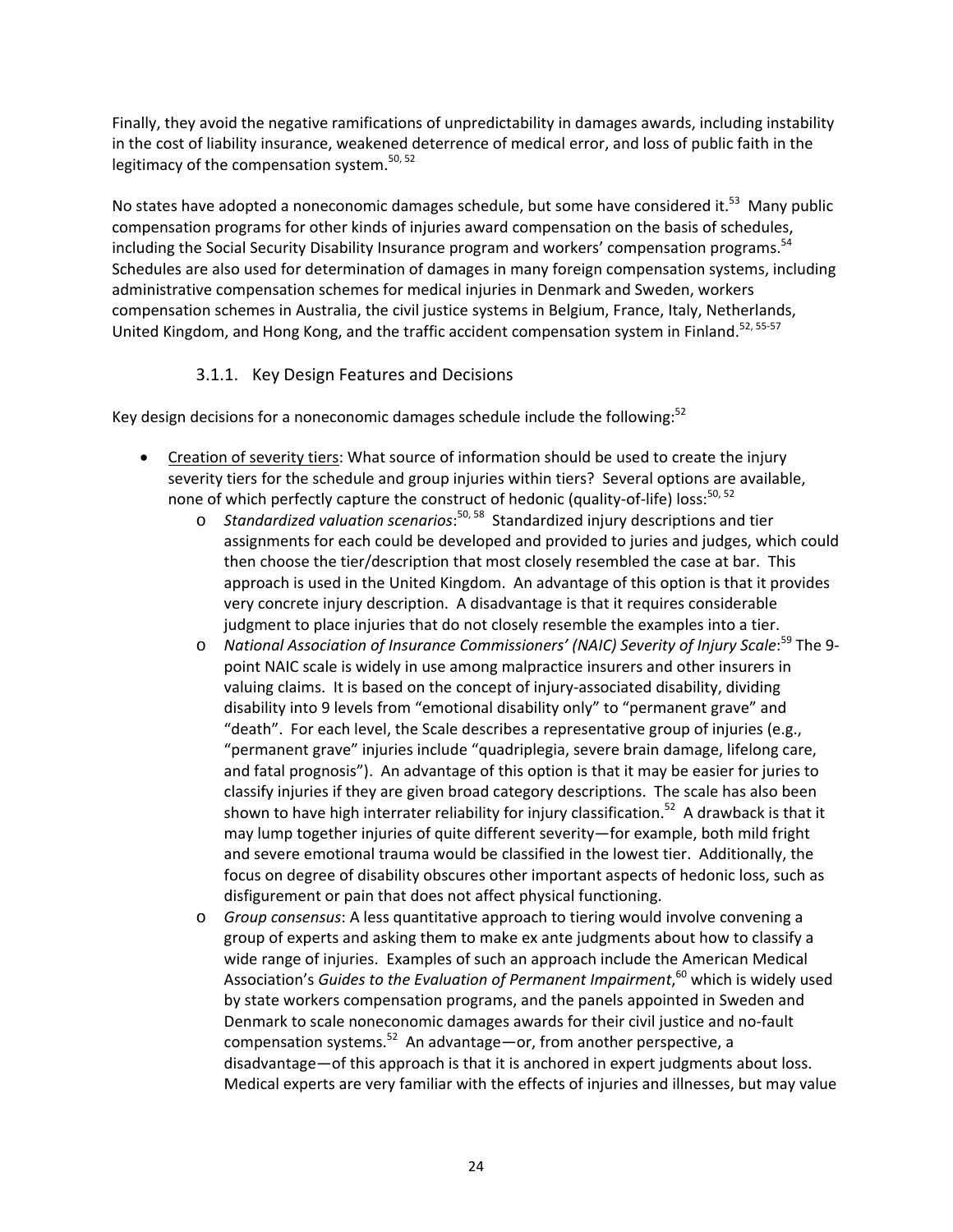quality‐of‐life impacts differently from the lay public or those afflicted with injuries or disease.

- o *Health utilities indexes*: Decision science researchers have developed a variety of schemes for valuing states of ill health and disability based on what members of the public would be willing to trade off in order to avoid the state. The most widely used metric is quality-adjusted life years (QALYs), but there are others. Other research has described in detail how these metrics could be used to devise a scale for a noneconomic damages schedule.<sup>52, 61</sup> An advantage of this approach is that it is grounded in public judgments about hedonic loss and incorporates a broad array of information about hedonic loss (as opposed to just information about disability). Criticisms include the complexity of the method and the documented errors that healthy individuals make in predicting the disutilities associated with health states they have not experienced. $62$
- Consideration of plaintiff characteristics in tiering: Although the basic tiering scheme in a schedule of noneconomic damages is based on the severity of the injury, additional cells could be added reflecting the plaintiff's age, at least for permanent injuries.<sup>57</sup> The rationale would be that younger plaintiffs will endure the quality‐of‐life decrements associated with permanent injuries for a longer period of time than older plaintiffs. A more complicated tiering structure could also incorporate other plaintiff characteristics, such as whether the plaintiff's pre‐injury occupation or personal interests made the injury particularly devastating, but care would need to be taken to avoid highly subjective determinations.
- Determination of weights and dollar values: Relative weights must be assigned to each tier in a damages schedule. Assigning numerical weights or "relative values" permits comparison of injuries in different tiers—indicating, for example, that an injuries in Tier 9 is considered three times as severe, in terms of pain and suffering, as an injury in Tier  $5^{50,52}$  These weights are then used to assign dollar values to each tier (i.e., some baseline value is determined for Tier 1, and the weights are used as a multiplier to derive values for other tiers).

How should weights and the initial dollar values be assigned? The principle of absolute fairness in compensation suggests that assignment should be accomplished through a deliberative, representative, public process.<sup>52</sup> One option is to base values on jury awards or settlements in previous, similar cases.<sup>51, 58, 6163-64</sup> This approach reflects extant public decisions about fairness in compensation (at least to the extent that it reflects jury awards), but results in a schedule that is grounded in the judgments of juries who received no guidance.<sup>61</sup> A second option is to assign the task to a committee with representation from all major stakeholder groups and access to information about existing awards and how injuries are valued in other kinds of compensation systems. Such a process would have to be very carefully designed in order to have public legitimacy. A third option is to appoint a group of experts in medicine, decision science, and law to evaluate research about the quality‐of‐life impacts of various states of ill health and disability and arrive at values based on the findings. This approach would be quite evidence based, but might be perceived as excluding lay opinion. A fourth option is to simply apply a multiplier of the economic damages award or medical expenses award. $62$  However, because lost income and medical expenses may not be highly correlated with pain and suffering (particularly for injuries that cause suffering but not extensive functional impairment and that have no effective treatments), this option strays quite far from the purpose of noneconomic damages. It could also induce strategic behavior by plaintiffs to try to inflate their medical expenses and income  $loss.<sup>65</sup>$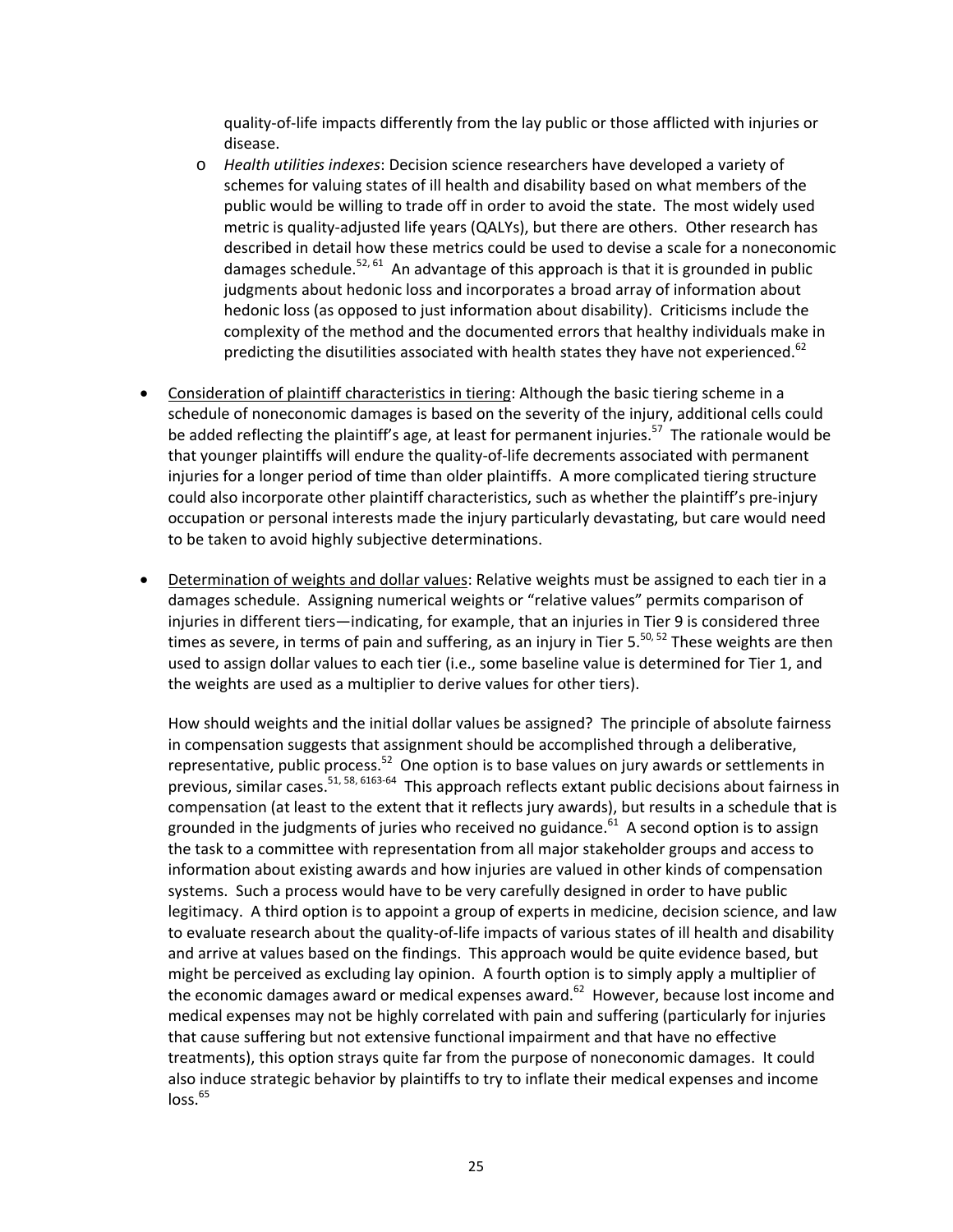- **Expression of dollar values for each tier: Damages for each severity tier can be expressed with a** single dollar figure (adjustable for inflation) or as a dollar value range.
- Updating: A process should be identified for periodically considering whether advances in medical care or other factors suggest a need to reevaluate the classification of particular injuries into particular severity tiers. Dollar values should also be adjusted for inflation and other relevant factors on a regular basis.
- Effect on jury and judicial decisions: A schedule could be made binding on juries and judges, merely advisory, or presumptive.<sup>52</sup> Binding schedules maximize predictability and equity in compensation, but may pose constitutional difficulties in states whose constitutions have been interpreted to preserve the right of juries to determine damages.<sup>50</sup> They also may result in seemingly unjust awards if juries have no discretion for departures in exceptional cases. Advisory schedules avoid constitutional difficulties, but clearly have less potential for standardizing awards and preventing very large awards. Presumptive schedules fall in the middle, requiring the jury to find a strong reason justifying an upward or downward departure from the schedule. In the context of binding schedules, an alternative way to permit some measure of discretion for the trier of fact would be to permit "special damages" to be awarded in certain narrowly defined types of cases. $54$
- Inclusion of wrongful death cases: Fatal injuries could be classified into one of the severity tiers, but do not create the same kind of hedonic losses as non‐fatal injuries. It may be desirable to treat wrongful death cases specially, either through creation of a special injury tier or by exclusion from the schedule.

#### 3.1.2. Effects on Key Outcome Variables

Although many foreign civil justice systems and some U.S. systems of administrative compensation use damages schedules, none of these settings is sufficiently analogous to the American medical malpractice system to permit strong, evidence-based inferences to be drawn about the likely effect noneconomic damages schedules would have on the key outcomes evaluated in this report. However, it is possible to make some theoretical predictions based on these analogues and on evidence concerning how caps on noneconomic damages have worked in the U.S.

## • Claims Frequency and Costs.

Although there is some evidence that noneconomic damages caps affect claims frequency, there is no strong reason to believe that a noneconomic damages schedule would necessarily do so. The extent to which plaintiff and attorney incentives to bring claims are dampened by a schedule would depend on how the dollar values chosen for the schedule compare to what is available in the status quo. Most advocates of schedules envision that awards for the high‐severity tiers would be higher than those permitted by the damages caps laws that operate in many states. Overall, no conclusions can be drawn about the likely effect on claim frequency without making assumptions about the level of damages available under a schedule.

Similarly, whether scheduling would increase or reduce claims costs depends on the generosity of the damages available in each tier. Clearly, many possibilities can be envisioned, and foreign countries that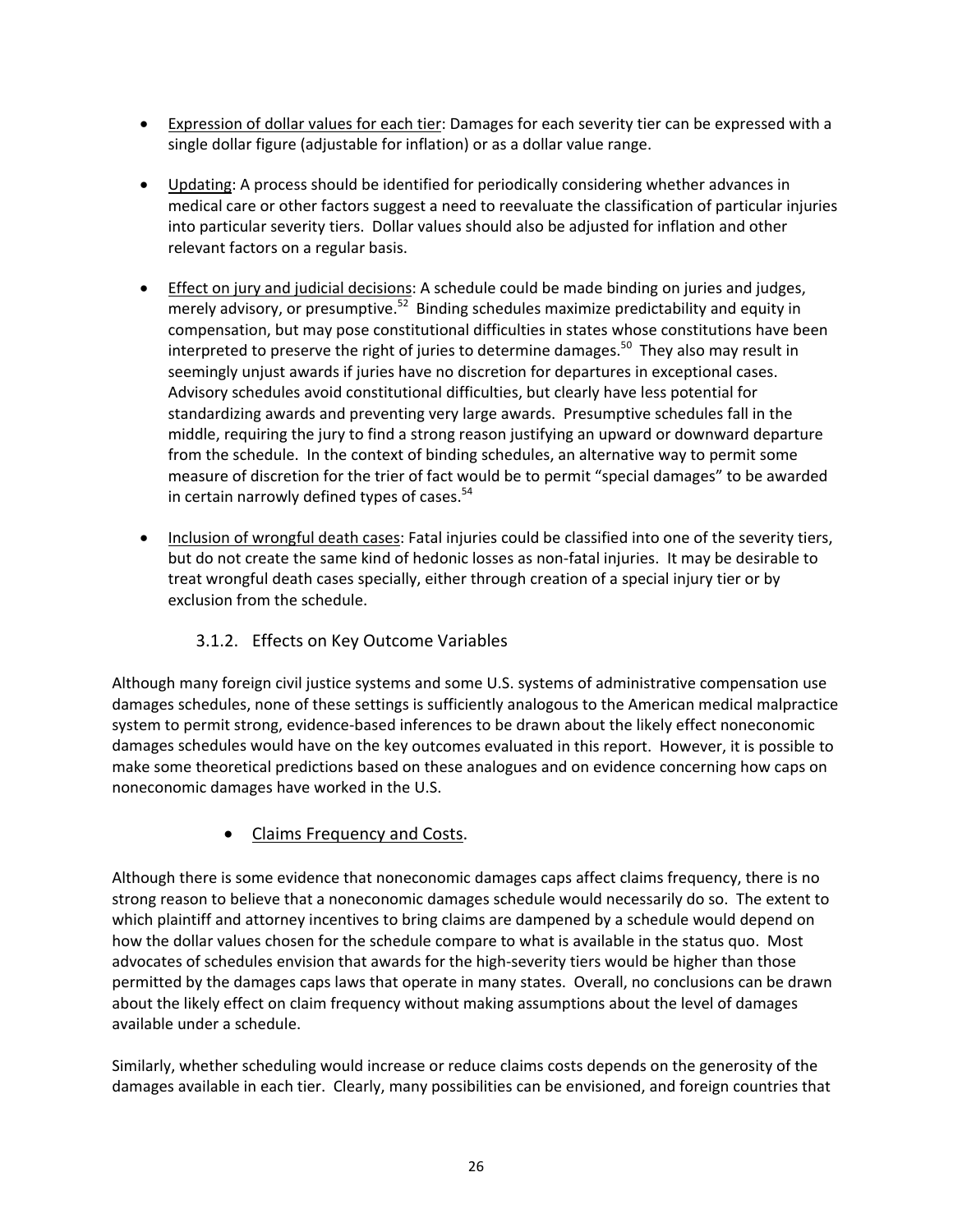utilize schedules vary tremendously in the amounts awarded for noneconomic damages for similar injuries.<sup>55</sup>

These outcome variables might also be affected by whether the schedule is binding on juries, presumptive, or merely advisory. Interestingly, however, experimental research suggests that even purely advisory guidance to juries on noneconomic damages substantially reduces award variability.<sup>66</sup> Survey research indicates that jurors tend to express frustration at the lack of guidance they receive about noneconomic damages valuation in current jury instructions,  $67$  further suggesting that juries would be receptive to even advisory schedules. Behavioral economics research documenting the effects of "anchoring" on people's valuation decisions<sup>68</sup> lends further credence to the likely efficacy of advisory or presumptive damages schedules in influencing award decisions. Thus, regardless of whether or not the schedule is mandatory, it is likely to reduce the variance in awards. It remains an open question, however, whether this convergence will be to a mean that is higher or lower than average awards in the current system.

# Overhead Costs.

The process of creating and updating damages schedules would involve administrative costs, which may be quite significant for some of the more complex methodologies.<sup>62</sup> On the other hand, improved predictability of the value of a case at trial should promote settlement, reducing litigation costs.<sup>50, 58</sup> Litigation expenses may also be reduced because litigants would not have to offer expert opinion as to the extent of hedonic loss in a case. Overall, it is not clear how these countervailing cost considerations would net out, but it seems likely that schedules could reduce total system overhead costs.

Liability Costs.

Schedules would improve the predictability of damages awards, enabling insurers to perform more accurate actuarial assessments and make appropriate reserving decisions.<sup>58</sup> Arguably, they would improve predictability to an even greater extent than flat caps, since they would provide more granular information about the expected noneconomic damages awards for different types of injuries. Hopefully, insurers' savings would be passed on in the form of lower premiums.<sup>52</sup> To the extent that schedules lowered claims costs, this could also redound to the benefit of providers through lower prices.

# Defensive Medicine.

Theoretically, defensive medicine might be reduced if schedules enabled physicians to better predict the consequences of malpractice. Law‐and‐economics theory posits that one of the important reasons for defensive medicine, or "overdeterrence" of medical error, is that physicians tend to overvalue their potential liability and therefore make non-cost-justified precautions.<sup>50</sup> Evidence concerning noneconomic damages caps suggests that such an effect occurs. However, if what providers fear is the psychological and reputational costs of being sued, rather than the economic sanction of the ultimate payout on the claim, then the effect of schedules on defensive medicine may be rather slight. Overall, there is a reasonable basis for predicting a modest improvement in defensive medicine.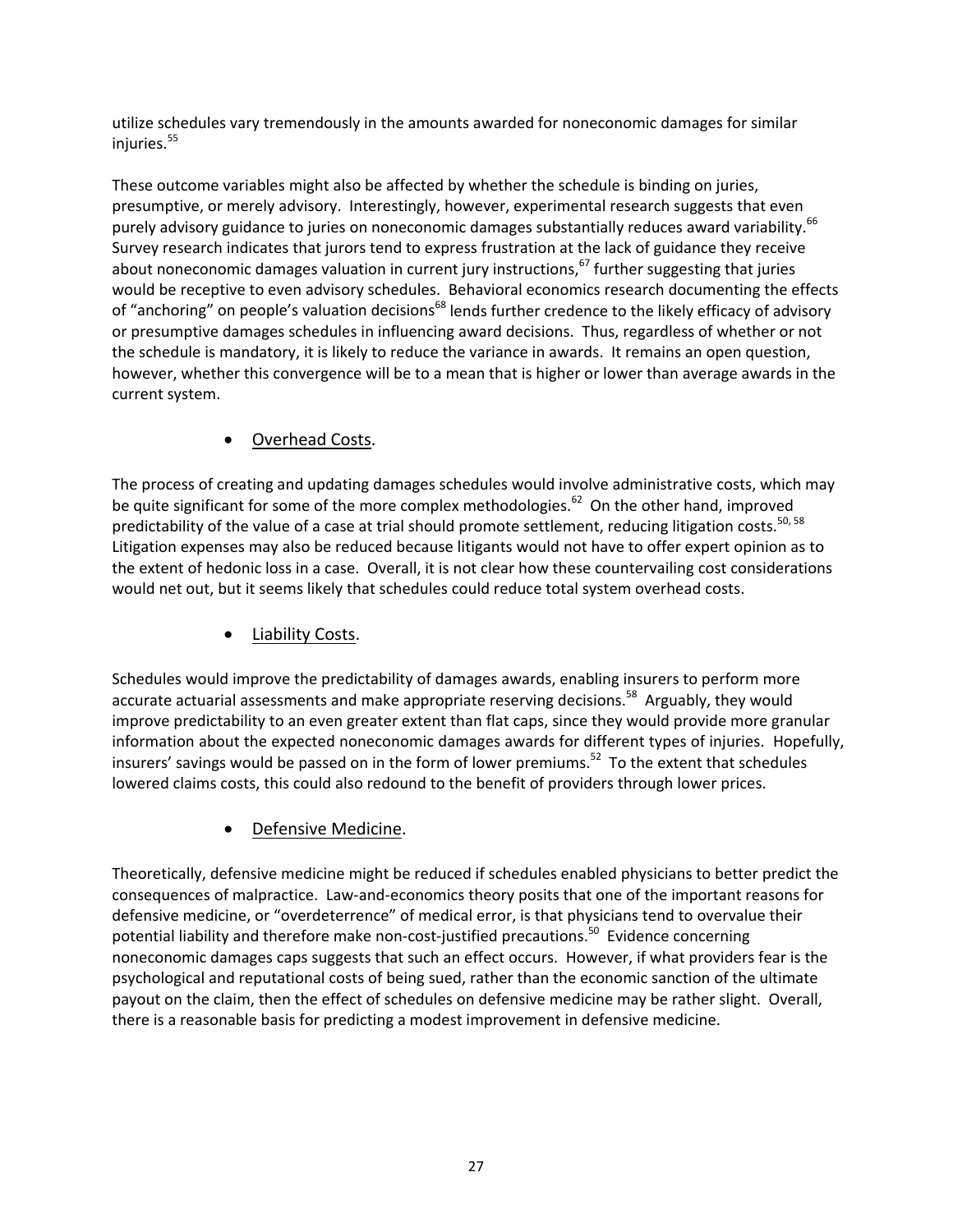Supply.

There is evidence that damages caps are associated with small increases in physician supply. However, whether the same would be true for schedules may depend on the levels at which damages are fixed. If schedules do not (or are not perceived as) significantly limiting physicians' liability, merely making it more predictable, there may not be a supply response. Overall, there is no strong theoretical prediction that emerges on this point.

#### Quality of Care.

Some commentators have argued that schedules may undermine optimal deterrence, giving health care providers less incentive to practice safely. The decisions made about valuation of noneconomic loss in a scheduling system may not accord with the valuations necessary to induce socially optimal levels of precaution taking by health care providers.<sup>62</sup> This disjunct may, however, be equally or more true of the current system of awarding noneconomic damages. Moreover, scholars have argued, deterrence should be reinforced by improving the predictability of the sanction that would result from a breach of the standard of care.<sup>50</sup> That is, health care providers would be more likely to take optimal precautions if they had a better sense of the likely damages awards that would result from malpractice suits. Overall, no clear prediction about the effect of schedules on quality of care emerges from these considerations.

#### 3.1.3. Summary

Very little evidence is available to support conclusions about the likely effects of damages schedules on the key outcome variables. However, analogous systems and law‐and‐economics theory suggest that schedules could have beneficial impacts on overhead costs, malpractice insurance premiums, and defensive medicine. It is not possible to draw conclusions about the effects on claims frequency and costs, physician supply, or quality of care without making assumptions about how the amount of money available for an injury of a given severity level under a damages schedule would compare to the amount available under the current system.

#### 3.2. Administrative Compensation Systems or "Health Courts"

The use of administrative compensation systems or "health courts" for medical injury has frequently been proposed over the last 40 years.<sup>69-85</sup> Proposals for administrative systems or health courts can contain several differing features, but most fit into one of two general models. In one model, often described as a *medical court*, a jury is replaced with a specially (in most proposals, medically) trained judge to adjudicate the negligence determination. Most of the other features of the present tort process are kept without much change. In the second model, an administrative agency investigates and adjudicates claims for medical injury. In this *administrative model*, claims would first be filed with an administrative body (as opposed to a court) that would process the claim, just as an insurance agency would process a claim. Both models are similar in that they attempt to replace the current jury model with a more efficient process, but variations in their approaches can translate to different effects.

The medical court model is a smaller departure from the present tort system than an administrative model. In the former, the primary departure is the replacement of the lay judge and fact-finder (either a judge or jury) with a judge and fact-finder with both medical and legal training. In some medical court models, the court could seek opinions from its own specialized neutral experts on a case-by-case basis.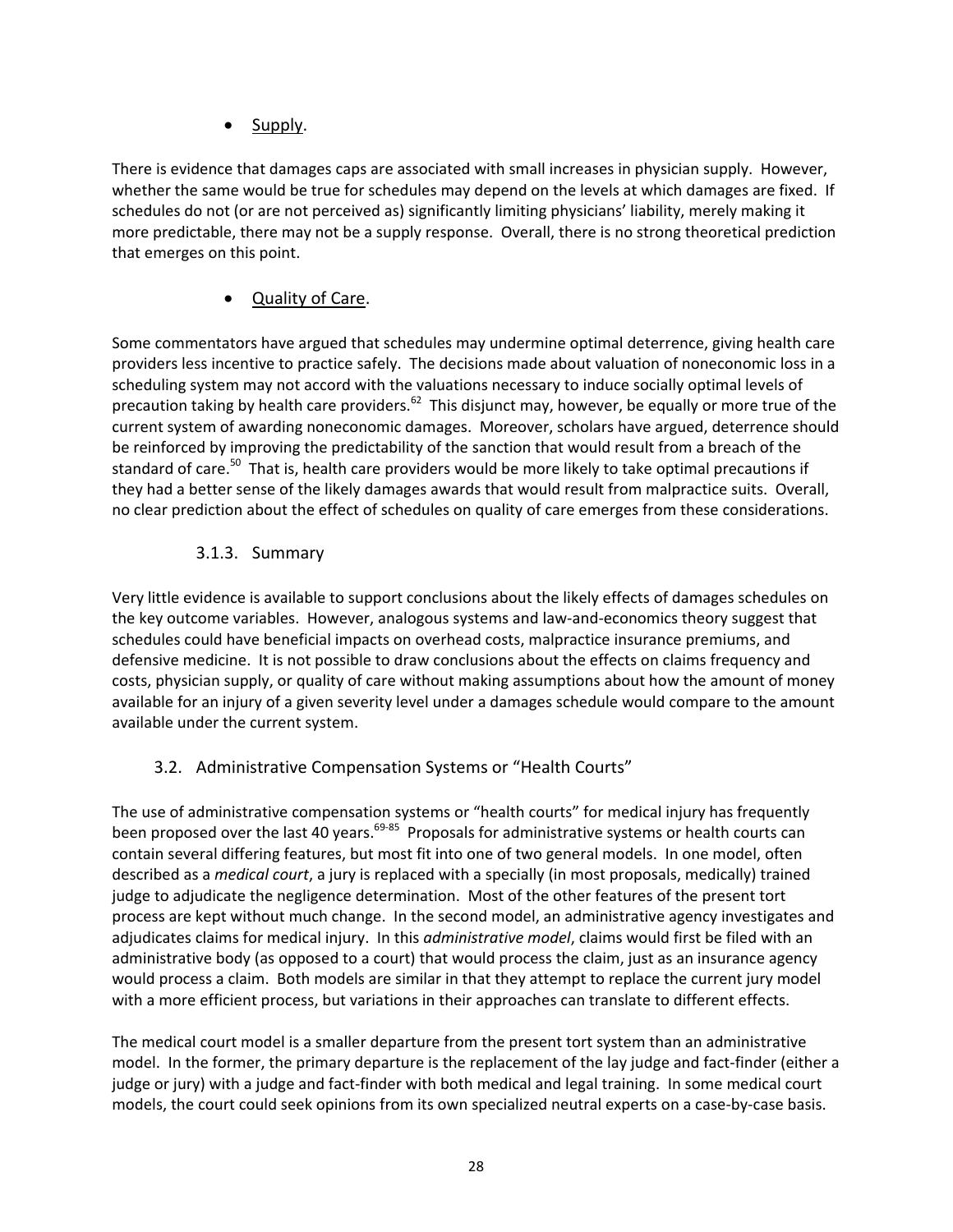Other variations are possible, such as changing the compensation standard, but most medical court proposals keep the remainder of the tort process intact. This model is rooted in the notion that better equipped judges and fact‐finders would make quicker and more accurate decisions. The objective is not necessarily to improve patient access to compensation, but rather to handle the claims filed more accurately and efficiently.

In the administrative model, compensation decisions are no longer made in court, but rather by an administrative agency. This agency would act as a neutral fact-finder and adjudicator so that the process would not be slowed down by an adversarial fact-finding process. Decisions could theoretically be rendered more cost-effectively because neither attorneys nor experts to represent each point of view would be required. Because filing a claim should be easier, administrative models can have the additional benefit of increasing the number of patients with access to the compensation system. To further boost access to compensation, most administrative models call for the use of a compensation standard broader than negligence, such as "avoidability".

Because no comprehensive administrative systems for medical injury have been launched in the United States, little direct evidence exists regarding the effects of administrative compensation system models on the key outcome variables evaluated in this report. However, some analysis regarding key design features and outcomes is possible based on the limited administrative systems operating in the U.S., foreign experience with administrative models, and research on the effects of other tort reforms.<sup>72-73, 85</sup> 89 Administrative systems in the United States include Florida's Birth-Related Neurological Injury Compensation Plan and Virginia's Birth‐Related Neurological Injury Compensation Program, both of which aim to provide compensation for birth-related injuries.<sup>86, 88-89</sup> In addition, the U.S. National Vaccine Injury Compensation Program has been operating since 1998 to compensate for vaccine‐related injuries.<sup>72, 87</sup> Scandinavian nations (notably Denmark and Sweden) and New Zealand have also operated administrative compensation models since the 1970s when their nations began to abandon their negligence-based system for medical injury.<sup>73, 85</sup>

#### 3.2.1. Key Design Features and Decisions

The key design decisions for health courts include the following:

 Exclusivity of remedy: In the design of any administrative compensation system, one of the first questions that must be answered is whether the system will be patients' only legal remedy for malpractice, or whether claimants can opt to pursue their claims in the administrative system or in the courts. Although the administrative system should be attractive to claimants due to the ease with which a claim can be filed, some claimants may prefer the tort system—for example, because it is more likely to lead to a larger award or because juries are perceived as fairer or more sympathetic than judges. $76, 78$ 

Any exclusive system must be designed to pass constitutional muster. The United States Constitution and state constitutions guarantee several rights that bear on the constitutionality of health courts, including due process, the right of access to courts, and the right to a jury trial.<sup>72, 77, 90-91</sup> A detailed constitutional analysis is beyond the scope of this report, but has been conducted elsewhere.<sup>77, 90-91</sup> Other exclusive administrative systems, such as workers' compensation systems, have been successfully designed and implemented while withstanding constitutional challenges.<sup>77, 92</sup>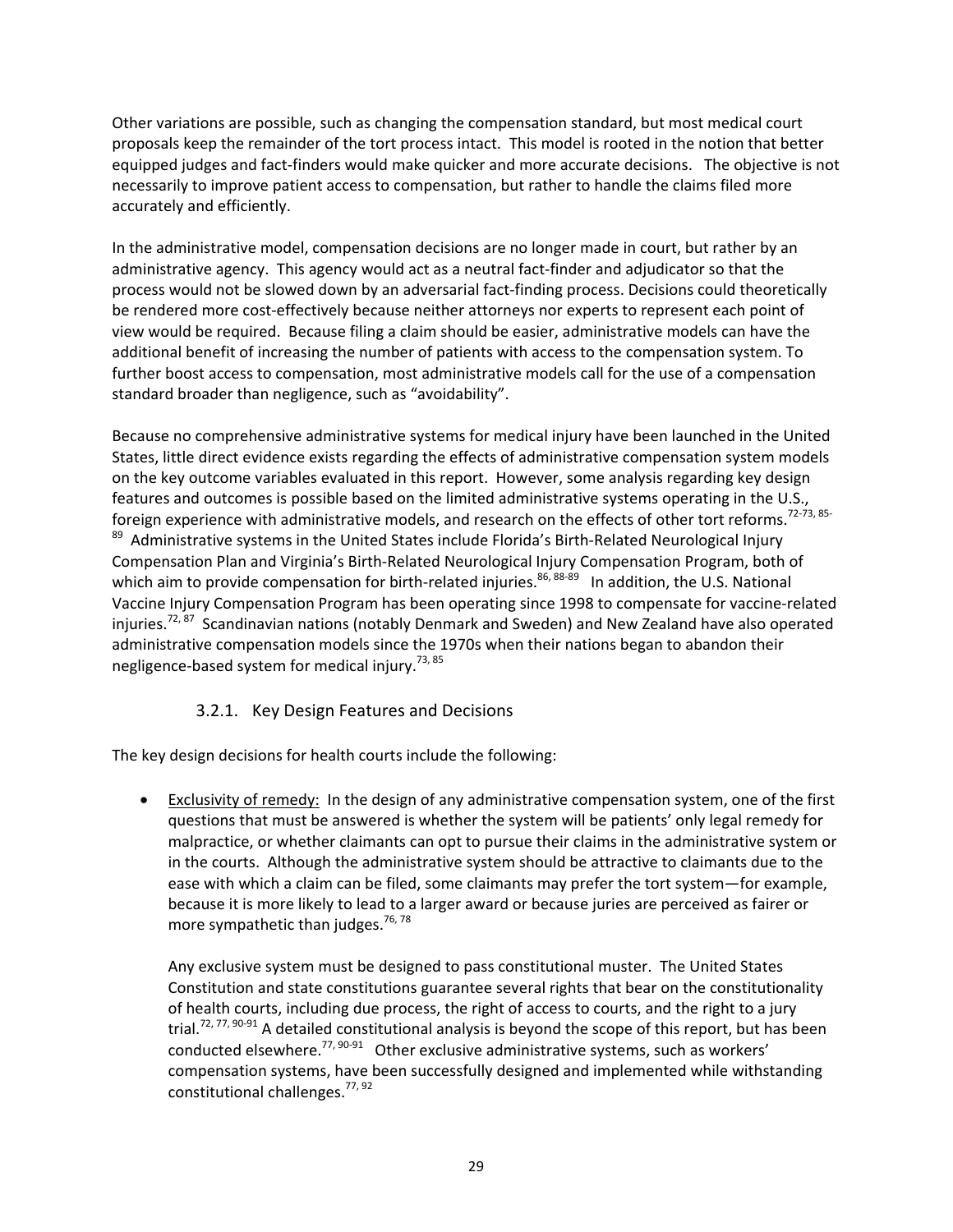A voluntary design avoids these constitutional difficulties for the most part, but has other disadvantages. Due‐process rights would still require that a mechanism for informing patients about their choice and eliciting informed consent to participation be developed. Laws in some states may prohibit such pre-injury agreements. $80, 91$  A significant loss of cost-control potential arises from possible selection effects if claimants are permitted to choose the system (administrative vs. tort) that best serves their needs. Such an approach perpetuates the current inefficiencies of the tort system and essentially creates two tracks for compensation, leading to greater complexity.<sup>76, 78, 84</sup> Claimants with higher-value claims may disproportionately select into the tort system, resulting in lost opportunities to curb very high‐cost awards through an administrative process.

- Appeals rights: Whether or not use of the administrative system is mandatory, the administrative system will need to address parties' rights to appeal unfavorable decisions.<sup>77, 91</sup> Claimants may wish to appeal findings that no compensation is warranted or findings as to the appropriate amount of compensation. Providers may also wish to appeal the adjudicator's findings, particularly if an adverse decision results in an unwelcome consequence for the provider, such as a report to the National Practitioner Data Bank. Appeal rights may be structured to provide direct appeal to judicial courts or judicial appeal only after an intermediate, administrative appeal. The standard of appellate review can be specified at various levels ranging from *de novo* review (a fresh look at the evidence, with no deference given to the initial tribunal's decision) to an "arbitrary and capricious" standard (the initial adjudicator's decision will only be overturned if it appears to be totally arbitrary).
- Types of claims: An administrative system will also need to specify what types of claims it will handle. A system may opt to process all claims for medical injury. It may also just hear a subset of them, for example: injuries representing certain types of harm (e.g., neurological injuries to newborns); injuries resulting from specific causes (e.g. medication‐related injuries); or injuries of a certain severity level (e.g., only injuries that have resulted in 5 days or more of lost work time). Examples of medical injury schemes that cover specific injuries include Florida's Birth Related Neurological Injury Compensation Plan and Virginia's Birth‐Related Neurological Injury Compensation Program.<sup>76, 88-89</sup> A scheme that covers harm based on the cause of injury is the National Vaccine Injury Compensation Program.<sup>87</sup> The Swedish and Danish administrative systems provide an example of schemes that apply severity thresholds; in Sweden, claims must be valued above approximately USD\$275 to be eligible for compensation, and in Denmark, approximately USD\$1700.<sup>73</sup>

One potential benefit of defining a subset of claims for administrative system jurisdiction is the creation of a more predictable set of claims to adjudicate. However, the potential impact on system-wide costs, access to compensation, and other variables is obviously smaller the narrower the set of included claims is. Additionally, legal wrangling may arise over whether a particular claim meets the defined categories for jurisdiction.

 Filing method: In the current tort system, plaintiffs may file without an attorney, but navigating the process is daunting enough that most claimants need an attorney. Administrative systems can be designed to be navigable without an attorney.<sup>73-74</sup> The complexity of the model whether administrative or medical court model—and the particular claim will determine the likelihood that an attorney will be needed.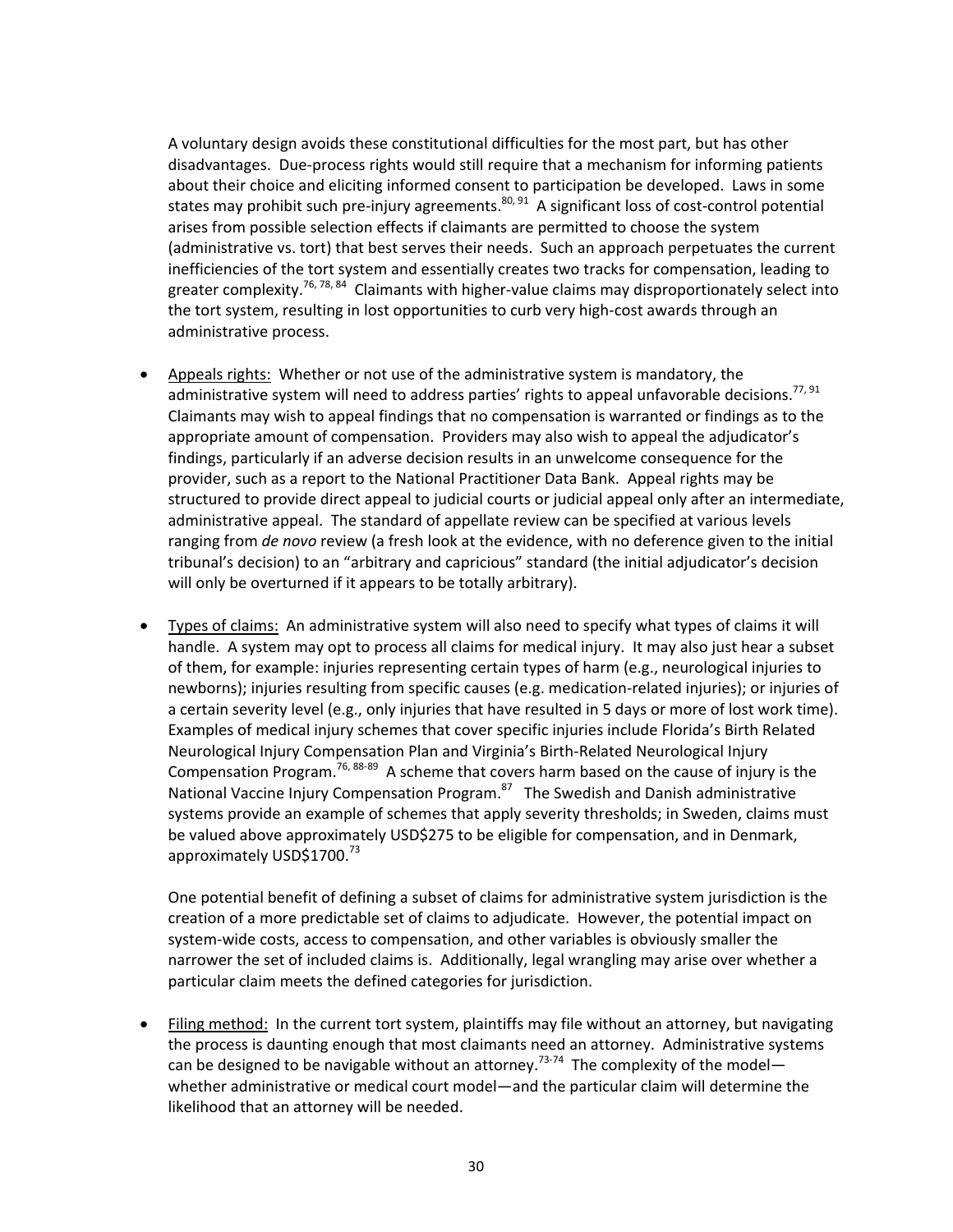The removal of the need for an attorney carries the potential to make filing easier, particularly for claimants whose claims are too small to interest attorneys working on a contingent-fee basis. On the other hand, it would be expected to result in the filing of more claims, possibly including a greater number of nonmeritorious claims.

 Compensation standard: Administrative models generally propose to replace the negligence standard with broader alternative standards that do not require proof of provider negligence or fault. Among the options are an *avoidability* standard (compensating all injuries that ordinarily should not occur in the hands of the best specialist or an optimal system of care) or a *no‐fault* or strict liability standard (compensating all injuries attributable to medical management, except for some known, frequent complications). A *no‐fault* standard is broader than an *avoidability* standard because it can provide compensation in cases of unexpected or rare complications that may not meet an *avoidability* standard. For example, a *no‐fault* standard would compensate a patient who suffers a severe and unexpected adverse reaction to a properly prescribed and administered medication; under an *avoidability* standard, this injury would not be compensable because it could have happened in the hands of the best specialist.

Relevant considerations in selecting a standard include patient access to compensation, operational feasibility, alignment with principles and practices in patient safety, and administrative and liability costs. A broader standard may not only bring compensation to a greater number of patients, but also improve system efficiency because it is more easily adjudicated than negligence.<sup>73, 75, 93</sup> In addition, an avoidability standard may also better match the concept of preventable harm that dominates the patient safety movement (i.e., provide compensation for injuries which, although not the result of unreasonable actions, are still avoidable or preventable).<sup>73, 75, 93</sup> An even broader standard, such as no-fault, would be even easier to administer.<sup>73</sup> A no-fault standard would not compensate all injuries caused my medical care, but just those that are not "necessary and ordinary to" medical care (e.g., the loss of hair due to chemotherapy would not be compensable but a post-surgical infection would be).<sup>73</sup> A no‐fault standard would, however, be more expensive because a greater proportion of claims would be paid. It also would not align as well with patient safety principles that focus on preventability of harm.

To bring further efficiency, accuracy, and consistency around application of a compensation standard, some commentators have recommended that consideration be given to creating "accelerated‐compensation events" (ACEs) which are automatically or presumptively eligible for compensation on a "fast track" because a group of experts has judged them to be almost always negligent or avoidable (e.g., retained foreign bodies).  $94-96$ 

 Adjudicators: For the medical court model, the adjudicator will likely be a physician‐judge. In the administrative model, the options include a judge who specializes in malpractice cases, a physician‐judge, and (at lower levels of decision making) an administrative claims manager (with or without a background in law or health care) with expert physician support. Administrative models, such as those in New Zealand and Scandinavia, tend to rely heavily on administrative claims managers with only limited review by other adjudicators.<sup>73</sup> The design of both models will need to include how adjudicators will be assisted in (1) using the best available evidence to yield accurate decisions and (2) how precedent will be created and followed for consistency of decision‐making. Some proposals suggest that adjudicators be assisted by both neutral experts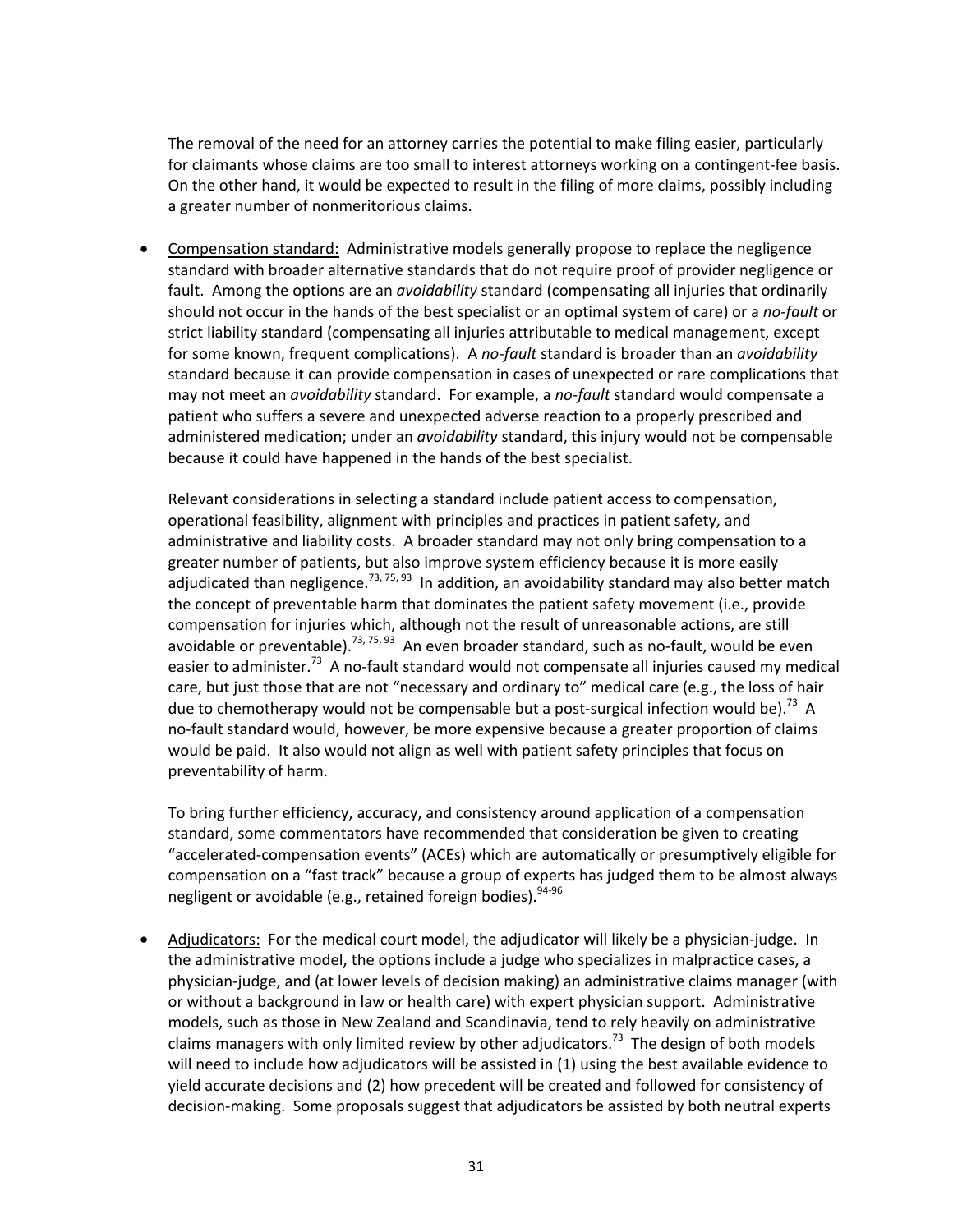and decision guidelines developed in advance by a group of experts covering considerations relevant to commonly seen injuries.<sup>74</sup>

- Award types and amounts: Except in states that have adopted statutory limits, the tort system does not set limits on the damages (economic, noneconomic, and punitive) that juries and judges may award. The design of an administrative compensation system will need to include whether or not limits on damages (economic, noneconomic, or punitive) will be applied. One option is to adhere to any existing damages caps legislation but impose no other restrictions. Another is to strike the existing caps and allow the adjudicator full discretion, but this may pose cost-control problems. A third option is to create a schedule of noneconomic damages and award full or close to full economic damages.
- Financing: If a new paradigm for compensation will be used, financing options will need to be considered. Maintaining the status quo (liability or self insurance model) is an option, but may encounter some resistance from the insurance community if a broader compensation standard is used or filing made easier (due to uncertainty of total compensation payouts). Other financing options include a tax on medical care, a tax on providers, or a general financing mechanism. A combination is also possible. Private insurers could continue to provide primarylayer insurance but the government could step in to provide reinsurance or other stop‐loss protection.
- Potential links to quality and patient safety improvement: The current tort system is not designed to systematically capture and catalog the adverse events represented in claims.<sup>74, 93, 97</sup> If such data were collected, a database to promote patient safety could be developed. An administrative compensation system could be designed to do so.<sup>74, 93, 97-98</sup> The more claims that flow through the system, the more useful the database would become. In this sense, a more liberal compensation process and simple filing procedure would, by encouraging claims filings, provide for greater learning about medical errors and how to prevent them. A linkage to patient safety would directly foster achievement of one of the laudable goals of our current tort system: to help reduce future injury.
- Relationships to provider reporting and discipline: Currently, if a plaintiff files a claim against a physician, the physician must report these claims on state licensing applications and renewals and to credentialing committees and insurance companies. In addition, if a claim is paid on behalf of a physician, the payment must be reported to the National Practitioner Data Bank. Separate Board of Medicine disciplinary investigations may be requested or launched on a claim‐by‐claim basis. A new administrative system would need to determine how to handle reporting within the current regulatory environment or whether current reporting obligations need to be modified. This can be of particular importance if a compensation standard broader than negligence is selected because many reporting mechanisms are built based on the level of fault required for a negligence determination.
- Level of jurisdiction: The current tort system operates primarily at the state level. Whether or not the administrative system will operate at the state or federal level will need determination. A federal system would likely create greater uniformity and a greater potential pool of claims for patient safety analysis, but may be more challenging to implement.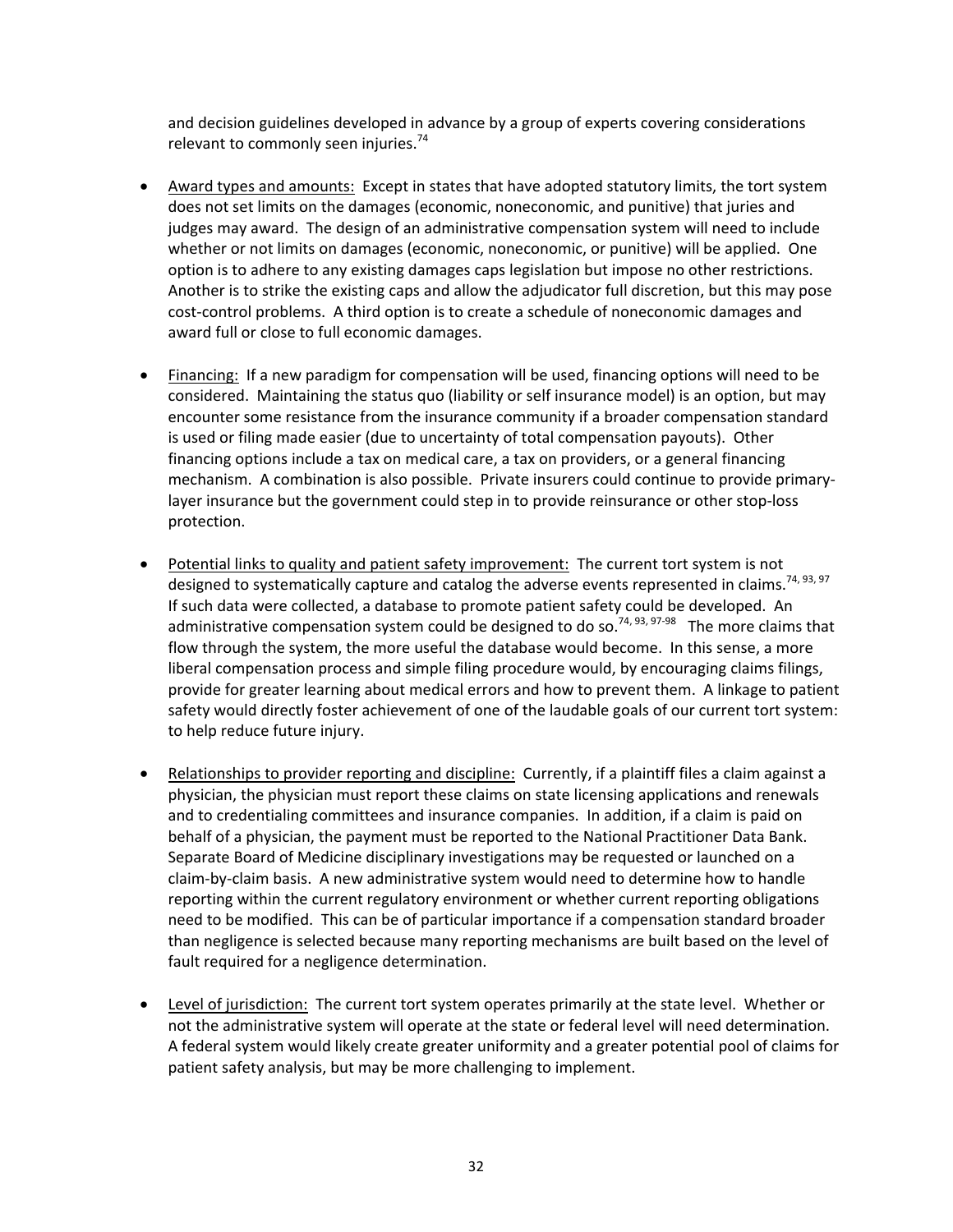#### 3.2.2. Effects on Key Outcome Variables

• Claims Frequency and Costs.

Theoretically, total liability costs (compensation paid to claimants) in an administrative system will be a function of the number of claims generated, the claims success rate, and the amount of the average award (economic plus non-economic costs). We consider each of these components in turn for each model.

**Medical court model**: Based on current evidence, it is difficult to determine what effect a medical court model would have on claims frequency. If the medical court model gives the impression that claims with less merit are less likely be successful, there may be a reduction in the number of claims seen. However, if it appears that more accurate adjudication of claims will lead to greater claims success rates, more claims may result. As discussed above, screening panels and certificates of merit, which also strive to improve the accuracy of adjudication through application of expertise, have not been demonstrated to significantly affect claim frequency. On balance, though, a medical court model that retains a negligence standard and requires an attorney for filing is unlikely to affect claim frequency.

Based on one recent study of malpractice claims, the claims success rate may not change much, either. This study found that approximately 60 percent of all claims contain medical error. Approximately equal proportions (about 25 percent) of claims containing medical error and claims not containing medical error are resolved discordantly with their merit (i.e., errors are unpaid and non-errors are paid).<sup>99</sup> A more accurate system of adjudication would theoretically reduce the number of claims incorrectly paid, but this may be more than offset by greater number of claims that would now receive payment.

It is unclear what would happen to the average award in a medical court model, as it would depend on what type of guidance judges or juries were given on damages and the extent to which damages were limited by design. Overall, a medical court model's costs are hard to predict without making assumptions about its rules around damages.

**Administrative model**: One of the main goals of an administrative model is to make the claim filing and adjudication process easier. It rationally follows that more claims will result from the decreased transaction costs. Altering the compensation standard to be more favorable to claimants should also increase the number of claims filed by affecting the expected value of the claim. International systems that have adopted administrative models (with broader standards than negligence) see higher claiming rates per population.<sup>73</sup> Estimates of claims per million persons per year are 200 in the U.S.; 1000 in Sweden and Denmark; and 750 in New Zealand.<sup>73</sup>

The claims success rate is likely not to change much if the standard is maintained at negligence (similar to medical courts), but will increase if a broader standard (such as avoidability or no‐fault) is used.

The average award will depend on the whether and how compensation award limits are set. However, because of the lack of a need for an attorney, many smaller claims can be anticipated. Thus, it is very likely that claim frequency will rise and the average award will shrink. One study utilized malpractice claims in Utah and Colorado (for the year 1992) to model costs based on an avoidability standard (and also applied some disability thresholds, caps to pain and suffering, and some reasonable limits on allowable benefits, as the administrative compensation systems in Sweden and Denmark do).<sup>75, 84</sup> The authors found that the number of compensated events would rise, but that total costs would remain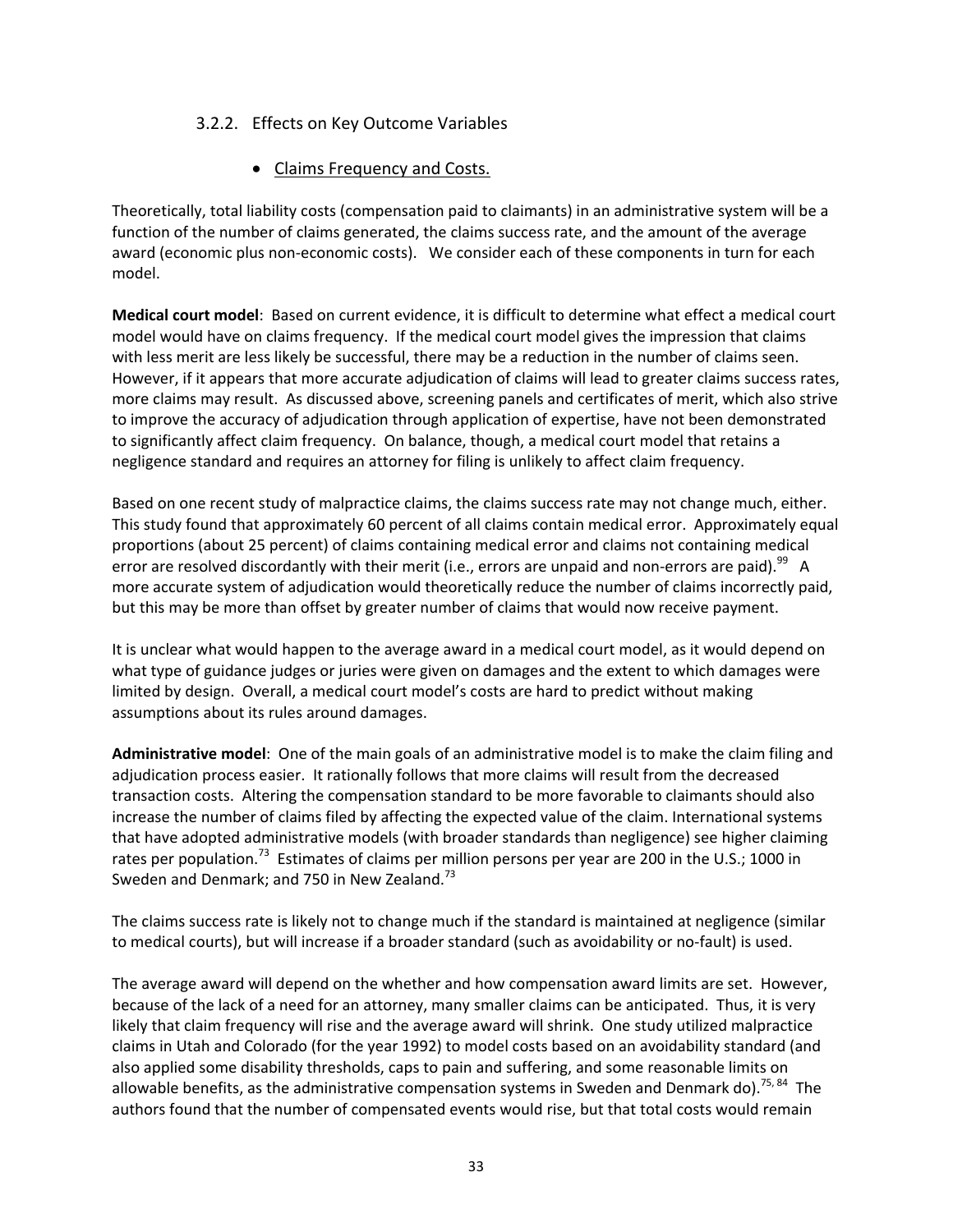approximately the same in Utah (approximately \$55 million) and drop in Colorado (from \$100 million to \$82). The savings was due to lower awards and overhead costs. Overall, weighing the changes in all three factors—a larger number of claims, a likely greater number of successful claims, and on average smaller awards—the total liability costs are somewhat uncertain, but could be neutral if design choices similar to those made in the Nordic countries were made.

In summary, total claims are likely to remain the same in a medical court model and to rise in the administrative model. In both models, the claims success rate may climb a small amount if negligence is the standard or a larger amount if an easier standard is chosen. The average award will depend upon what damage limits, if any, are set, but is likely to remain the same (in a medical court model) or decline (in an administrative model).

### Overhead Costs.

**Medical court model**: Medical court models are also designed to streamline the adjudication process through the use of neutral fact finders with medical expertise. This change can reduce the overhead costs currently used to educate juries and hire experts. However, no firm conclusions can be drawn from available evidence.

**Administrative model**: Administrative models are designed to help lower overhead costs by reducing the adversarial nature of the adjudication, making use of neutral experts and decision guidelines, and reducing the need for attorney involvement. These alterations result in streamlined compensation determinations. Data from the Florida, Virginia, and foreign systems have shown a lower administrative cost structure than compared to tort.<sup>73, 76, 78, 85-86, 99-102</sup> Current overhead cost estimates are as follows: U.S. tort system, 40 percent; Florida and Virginia's birth‐related injury systems, about 8‐10 percent; Sweden and Denmark, 15-20 percent, New Zealand, 10 percent.<sup>85, 99, 101-102</sup>

For both models though, the overall effect on overhead costs can depend on how often the courts are utilized for appeal.<sup>103</sup> With proper system design, it would be anticipated that the contribution of appeals to overhead costs would be minimal. Appeals rates in the foreign administrative systems (Sweden, Denmark, and New Zealand) have been about 18-20 percent.<sup>73</sup>

Liability Costs.

The liability costs that a provider will experience will depend on the choice of system financing. If the present financing system is retained (liability insurance), provider insurance costs will be a function of claims costs, but as noted above, these are unclear under both models. However, if a different method of financing, such as a general tax on medical care or on providers or a general public levy, the liability costs providers experience could drop substantially.

• Defensive Medicine.

To the extent that either model creates a perception that claims will be adjudicated correctly and assuages fears that "non-defensive" medicine is legally risky, defensive medicine may decline.<sup>23-24, 104</sup> Many other model features such as financing of the system and provider reporting requirement can also be adjusted to reduce defensive behavior.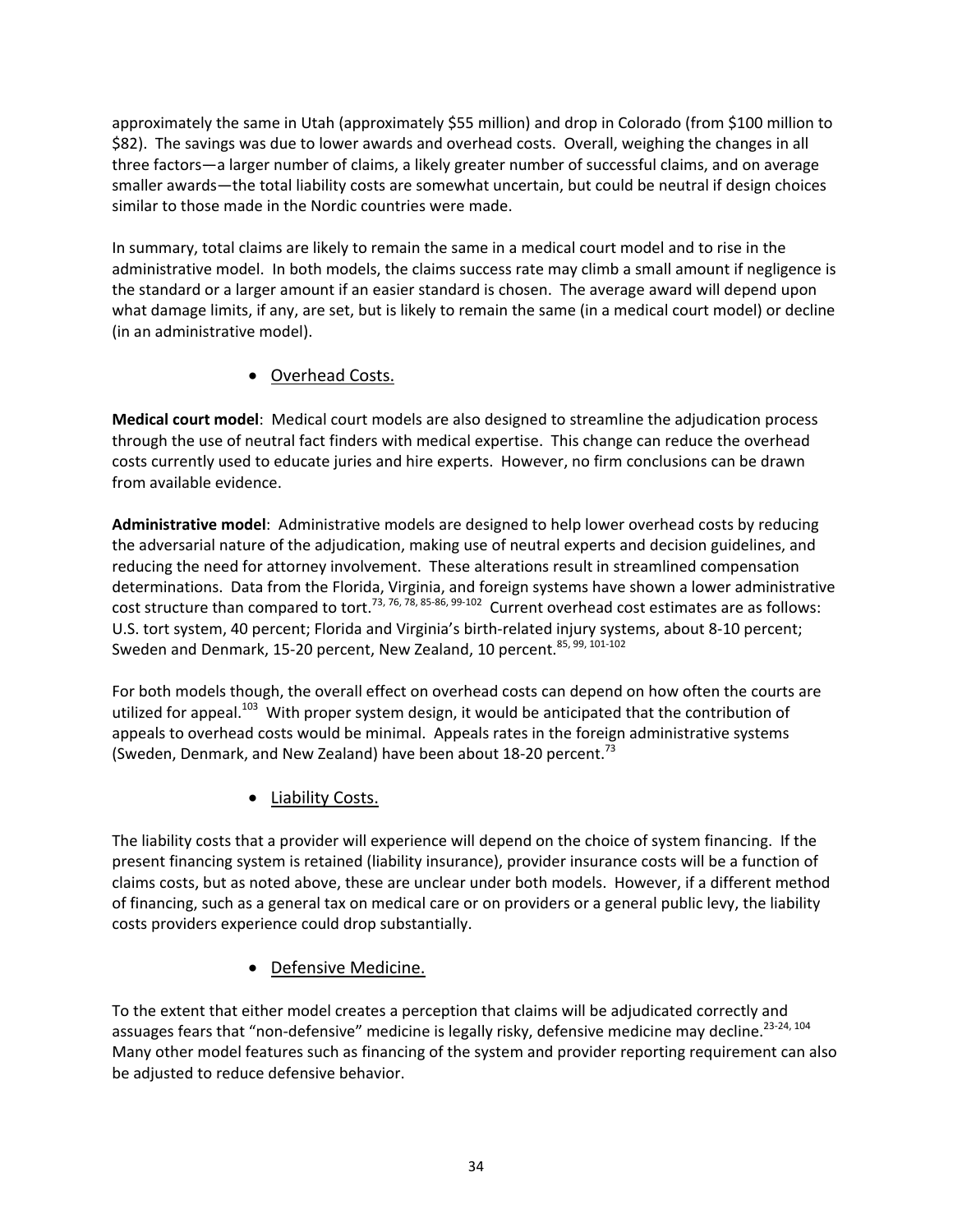**Medical court model**: It is unclear how a medical court model (using a negligence standard and not changing the current provider reporting requirements) would change perception unless it was able to disseminate information on the accuracy of its judgments. Physicians may, however, be reassured by the knowledge that claims will be evaluated by a fellow physician.

**Administrative model**: The greater number of claims and claims success rate (if using a broader standard) could lead to increased defensive medicine. However, the use of an alternative compensation standard that does not carry the stigma of negligence could reduce the reputational and psychological costs of being sued, potentially enervating the propensity to practice defensively. Additionally, the use of decision guidelines could reduce defensive medicine by sending a clearer signal to providers about the legal standard of care.

#### • Supply.

**Medical court model**: A medical court model, if it can help reduce liability insurance costs and non‐ meritorious claims, may decrease physicians' likelihood of leaving practice or restricting their scope of practice. As discussed above, some evidence concerning traditional tort reforms supports a link between reduced liability pressure and increased physician supply. However, with respect to medical courts, it is unclear what will happen to liability costs and how financing of the model would be undertaken. To the extent that a medical court model could be designed to reduce overhead and liability costs, a small increase in physician supply may occur.

**Administrative model**: As with the medical court model, to the extent that an administrative compensation model decreases physicians' liability insurance premiums or liability risk, it could decrease their propensity to leave practice or restrict their scope of practice. However, if financing of liability costs is kept as is, and liability costs increase, physician supply could be adversely affected. Overall, changes in supply with an administrative model are not possible to predict.

### Quality of Care.

To the extent that either model would decrease defensive medicine or improve access to treatment (physician supply), quality of care may be improved. However, as noted above, the likely effects of administrative systems on defensive medicine and physician supply are opaque. Nevertheless, administrative compensation models hold promise for improving quality of care by providing the infrastructure for patient safety improvement (e.g., a database of medical injuries and their contributing factors). Precedent for the systematic use of claims to improve safety exists, as seen in the Anesthesia Closed Claims Project in the United States and the foreign administrative compensation systems.<sup>73, 98, 105</sup> For example, the foreign systems have started cataloging claims into electronic databases so that they can analyze them for patient safety related issues. They have also created feedback mechanisms to health care institutions.

### 3.2.3. Summary

Proposals for administrative compensations systems or "health courts" come in two general models: a medical court model in which the specially trained judges adjudicate claims or an administrative model that replaces the courts with an administrative agency to adjudicate claims. Both seek to reduce the high overhead costs associated with the tort system as well as create more accurate and consistent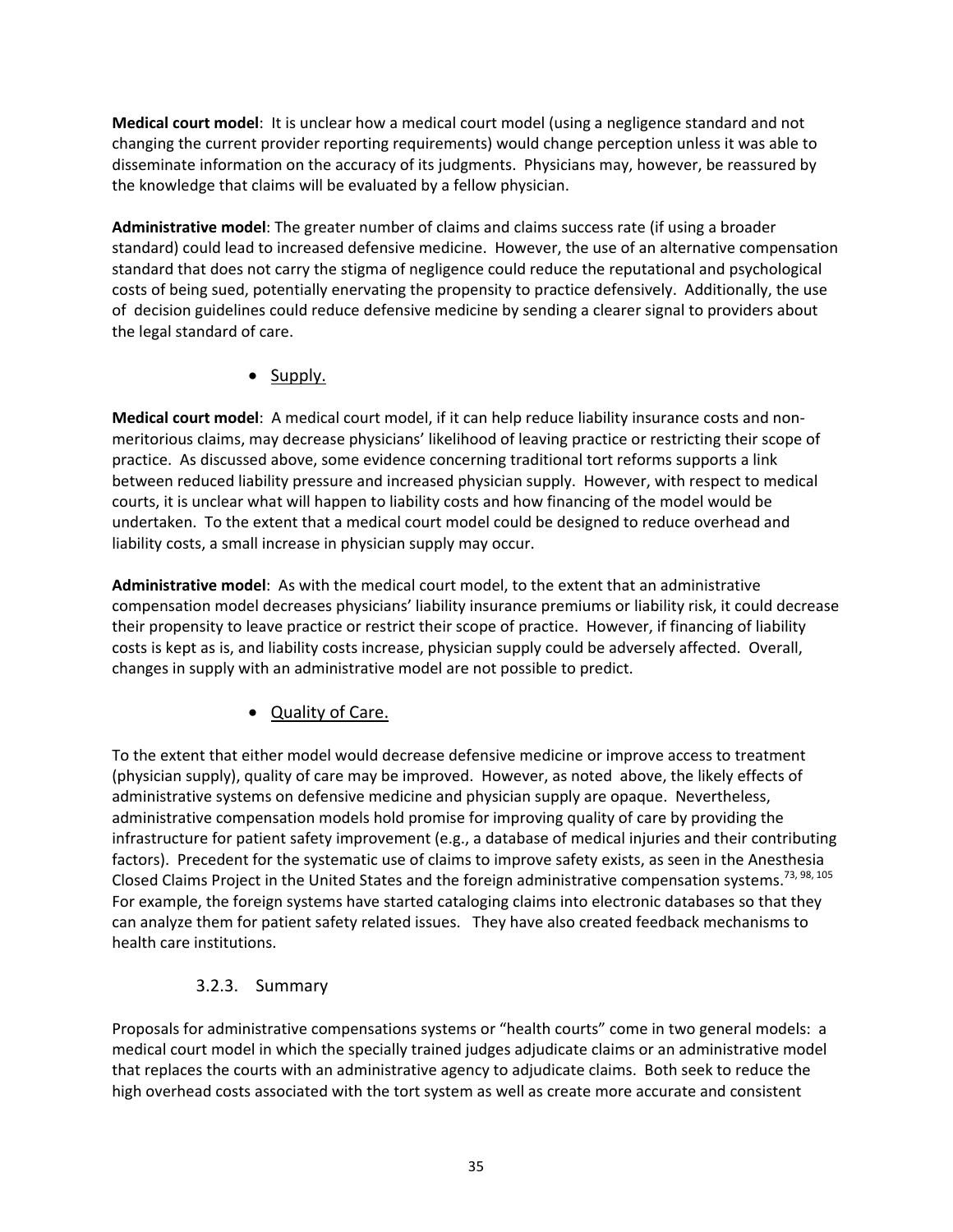decisions. Both can be designed to capture and catalog events to drive patient safety improvements. Both can also be designed to improve access to compensation by using a broader compensation standard, but most recent proposals for broader standards relate to the administrative model. An administrative model also offers the added advantage of easing the claiming process for patients, and the resultant disadvantage (from a cost-control perspective) of increasing claim frequency.

Very little actual experience on administrative systems for medical injury in the United States exists, but it possible to learn from narrowly crafted administrative compensation systems for vaccine injuries, birth injuries, and workplace injuries, as well as from other nations that have switched from negligence‐ based tort to administrative systems. Collectively, these systems demonstrate that an administrative model can reduce overhead cost and boost quality and safety improvement efforts. The number of new claims remains unknown, but is likely to remain fairly static under a medical court negligence model and grow substantially under an administrative model. Some modeling has predicted that total costs in an administrative compensation system may remain unchanged or slightly decline as compared to the negligence based tort system. Total costs, nevertheless, will vary based on the compensation standard and award limits (if any). Effects on defensive medicine and quality of care are likely to be positive, while effects on insurance premiums and physician supply are difficult to predict.

### 3.3. Disclosure‐and‐Offer Programs

Disclosure and offer (D&O) programs support clinicians in disclosing unanticipated care outcomes to patients and make rapid offers of compensation in appropriate cases. Presently, they are operated by a handful of hospitals and liability insurers (predominantly self‐insured hospital systems). The goals of D&O programs are to encourage honest and transparency around unanticipated care outcomes, expedite compensation to injured patients, reduce malpractice claims and average payouts, and reduce overhead costs for claims processing.

D&O programs vary in their structures and processes, but contain some common elements:

- 1. When an unanticipated outcome occurs, clinicians are asked to promptly report it to institutional risk management. Disclosures of the outcome are made whether or not it is believed that the outcome is due to a medical error.
- 2. With the institution's support, clinicians disclose the unanticipated outcome to patients and/or their families. A disclosure occurs when a provider reveals and explains an adverse event and apologizes. Depending on the results of the institution's investigation into the cause of the injury, the apology may be a statement of sympathy ("I'm sorry this happened to you") or a statement of responsibility ("I'm sorry that I injured you during the operation").
- 3. A rapid investigation into the cause of the error is conducted, and further disclosures are made regarding the findings of the investigation. Disclosure is viewed as an ongoing process that unfolds along with the investigation.
- 4. The institution makes an expedited decision about whether compensation in some form is appropriate, based on the compensation standard it has adopted. If the standard is met, an offer is made to the patient.
- 5. Incidents not resolved through settlement after this process can go on to become malpractice claims in the tort system.

D&O programs as we define them are different from programs or policies of full disclosure that many health care institutions have adopted. They are both broader and potentially more narrow than fulldisclosure policies: broader in that they include both a disclosure process and a compensation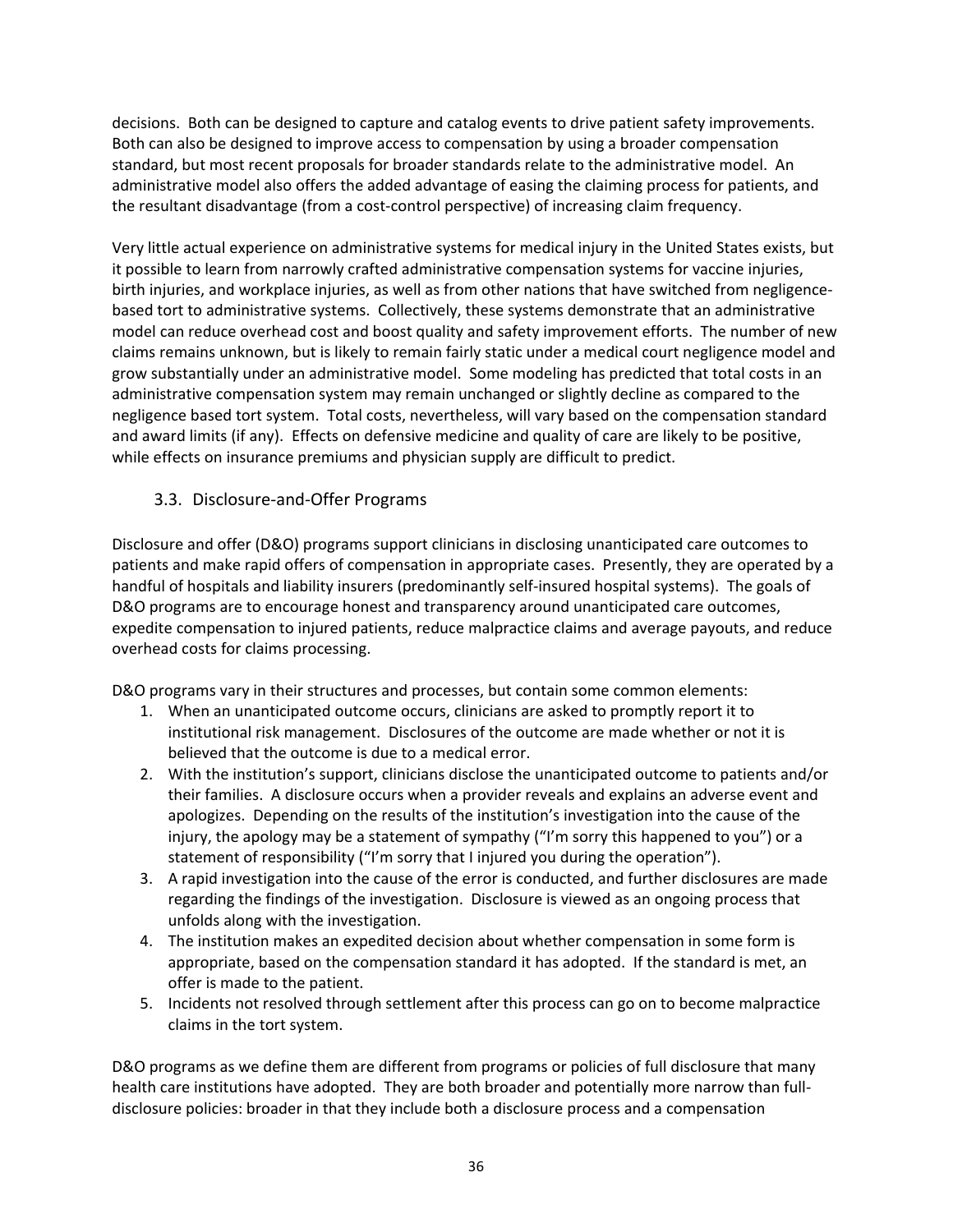determination, but potentially narrower in that D&O programs may exclude particular kinds of incidents from eligibility for the program. Depending on their design, D&O programs could coexist with extant full-disclosure policies, routing some or all of the disclosed incidents into the expedited compensation process.

D&O programs (and full disclosure policies more generally) appeal to many clinicians because they are consonant with principles of medical ethics (fiduciary duty, patient autonomy, and justice).<sup>106-107</sup> Leading organizations such as The Joint Commission and the National Quality Forum have also called for disclosure as part of greater patient safety agendas.108‐<sup>110</sup> In additional, several states require that disclosure alone be made to patients and families in certain circumstances in which a harmful error occurs and protect information conveyed in apologies.<sup>111-112</sup>

On the other hand, there are significant barriers to greater transparency around medical errors. Liability risk is widely regarded to among the chief barriers, and the number of institutions with formal D&O programs remains limited.<sup>113-115</sup> Other barriers to disclosure include the emotional difficulty of the conversation, shame and guilt, the stress of a possible lawsuit, potential consequences in credentialing processes, and reputational harm.<sup>113, 116-117</sup>

D&O programs differ from the varying types of statutory "Early Offer" programs that have been proposed.<sup>118-127</sup> In these proposed programs (including one proposed in a federal bill in 1984), providers are given a defined period of time (e.g., 120 or 180 days) to make an offer of compensation for claims asserted against them.<sup>121-123, 125, 127</sup> The offer need only include a promise to make periodic payments for economic damages. With the offer, the provider would ideally also disclose any error in care. In many Early Offer proposals, claimants do not receive noneconomic damages, but do receive reasonable attorney fees. The patient may refuse the offer and sue for all damages, including noneconomic damages. However, the claimant either must prove a more culpable breach than negligence (e.g., gross misconduct) or face a higher burden of proof (e.g., clear and convincing evidence). Statutory amendments may also allow for modified National Practitioner Data Bank reporting requirements to mitigate reporting effects.

Early Offer programs seek to improve upon the tort system by creating administrative efficiencies (less litigation), quicker compensation for patients (less litigation with an offer deadline for providers), awards that better reflect the "real" losses patients suffer (by eliminating or limiting "pain and suffering" payments), and improved quality of care (by sending clinicians clearer signals). However, there are no real‐world examples of Early Offer programs to test the extent to which they achieve their aims. In 2003, the Institute of Medicine called for system demonstrations of Early Offer programs with limits on noneconomic damages coupled with government-provided reinsurance.<sup>125</sup>

Early Offer programs are different than disclosure programs in the sense that their primary driver is remedying the ails of the tort system (it is a means to manage asserted claims and not necessarily cases of harm that are not known to the patient) whereas disclosure programs are primarily driven by ethical and patient safety principles (whether or not a claim is filed). For the remainder of this section, we discuss design features, decision, and outcomes related to D&O programs.

#### 3.3.1. Key Design Features and Decisions

**Eligibility: D&O programs could be available for all injuries, or only a subset. Some extant** programs exclude very severe injuries, deaths, or cases that already involve an attorney or a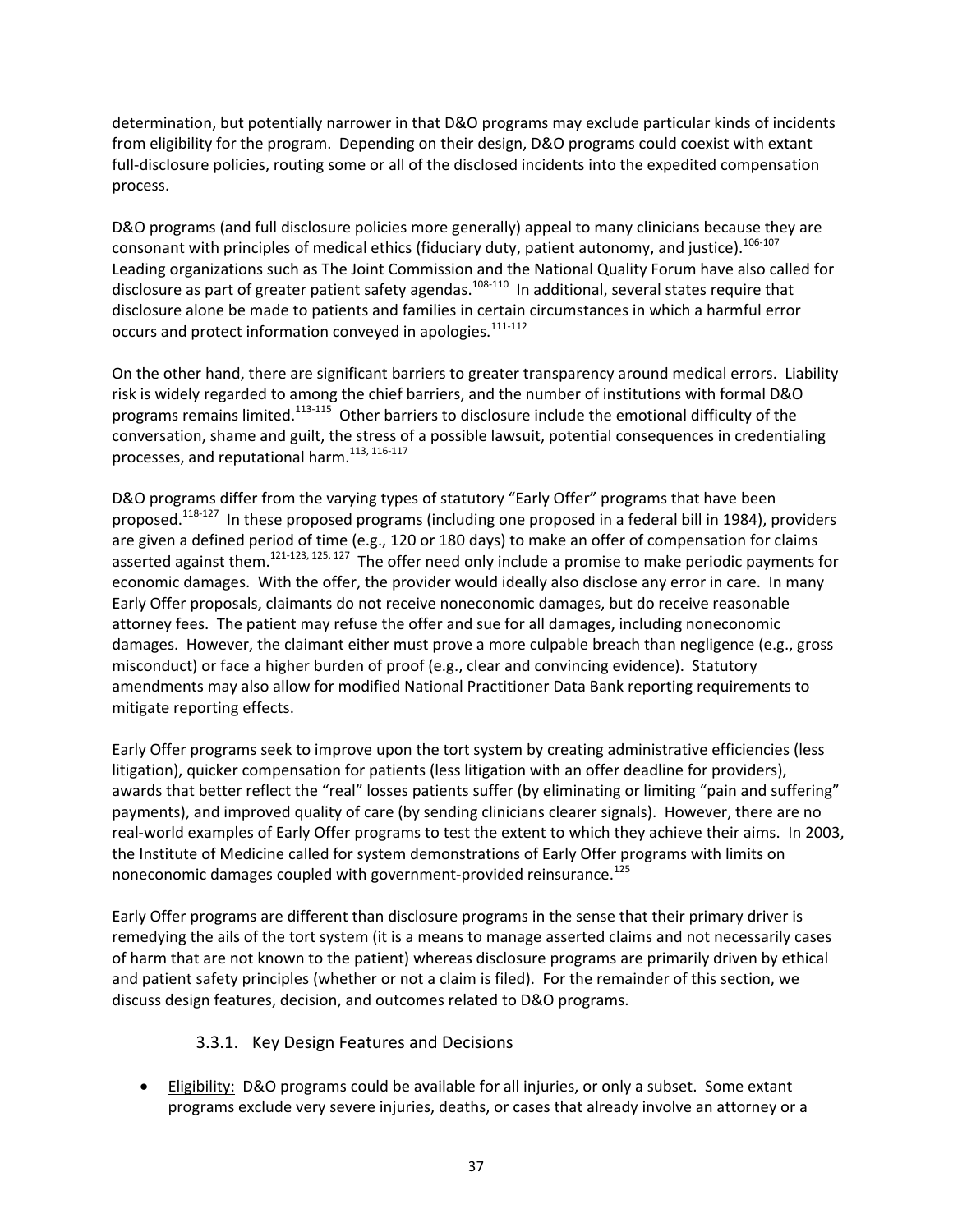written demand for payment. Although on principled grounds, all harmful events merit disclosure, some institutions have opted for restricted eligibility for early compensation. For example, the Colorado Physician Insurance Company's (COPIC's) 3Rs program is not available to patients who make a written demand for compensation or have obtained an attorney or in cases of death.<sup>111, 128-129</sup> The COPIC program simply seeks to assist patients who have experienced an unanticipated medical outcome by facilitating candid, early communication between a physician and a patient, thereby preserving the relationship. The program assists a physician in: (1) responding in a timely fashion to an unanticipated medical outcome; (2) communicating with the patient in an empathetic manner; and (3) arranging for additional care or services the patient might need as a result of the outcome

- Compensation standard: D&O programs could award compensation only in cases in which the legal standard of care appears not to have been met, in all cases in which the institution "could have done things better," or in all cases involving an injury due to medical management, regardless of its avoidability. The more stringent the compensation standard, the more extensive the required investigation, but the lower the program's total compensation costs.
- Types of damages: A determination of what types of damages will be provided with offers should be made. Most programs make some offers that include only a waiver of medical charges and courtesy items such as complimentary hotel stays for family members during the patient's hospitalization. The next step up is to provide only reimbursement for out‐of‐pocket expenses. Alternatively, some or all of the patient's economic losses (including lost income) could be compensated. Finally, programs could also offer some amount representing noneconomic loss, whether characterized as "pain and suffering" or "loss of time." The more generous the offer, the less likely a patient or family may be to file a lawsuit. On the other hand, program costs will obviously be higher with more generous settlements. There are existing models of each of these types of compensation.
- Timing of compensation assessment: Some programs specify target timelines for investigation and compensation decisions, while others do not. Timelines could vary from a few days to a few months. Programs also must determine how they will make offers to patients with injuries that are permanent, uncertain in duration, or uncertain in extent. This issue is most acute for severe neurological injuries to newborns, as the developmental implications for the child may not become apparent until testing can be conducted at 2 years of age. Programs could opt for periodic payments based on regular assessments of the severity of injury or for a lump sum payment. The former improves accuracy in compensation, while the latter achieves a rapid disposition of the case and enables the insurer to better understand its extent of liability.
- Amount of damages: Programs will also need to decide if there is a maximum amount that will be offered for economic and noneconomic damages. Setting maximums may help speed negotiations, but may also result in more patients rejecting the offer. A further issue, particularly for programs with no preset maximums, is the basis for valuation of the case. Offers could be determined based on what the insurer believes the case would be worth if it went to trial, or based on its own assessment of what is required to make the patient whole.
- Assignment of responsibility: For D&O programs that are based at an institution, it will be important to determine on whose behalf the offer and settlement will be made. For self-insured institutions or insurers that are covering all involved parties, the financial consequences of who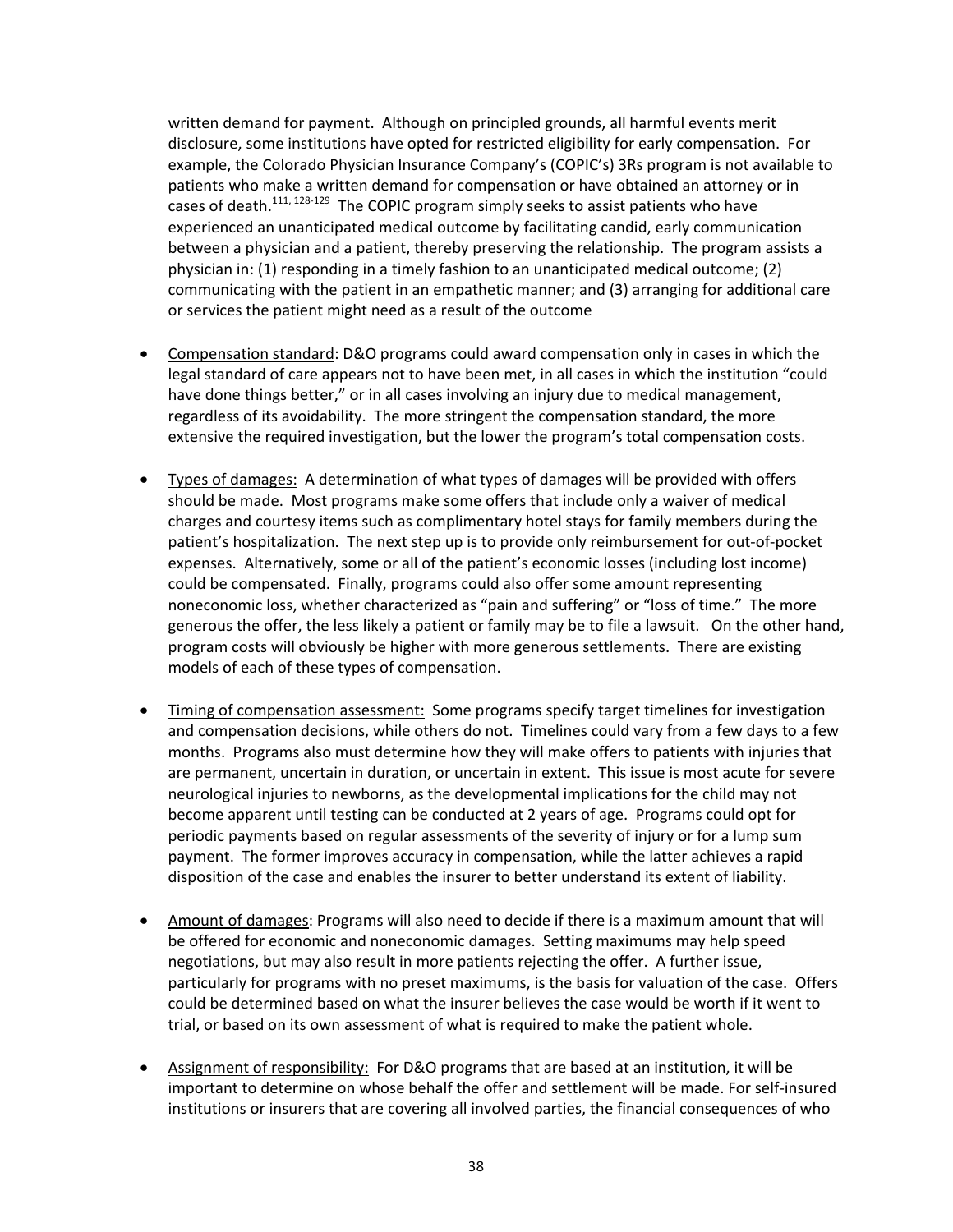accepts responsibility can be minimal for the insurer. However, there can be reporting ramifications for the involved physicians. If the error is a system-level error, a health care institution (such as a hospital) may opt accept responsibility and have individual clinicians dropped from the financial settlement. This may obviate the need for provider reporting to the National Practitioner Data Bank, but may also run afoul of the intent of the Data Bank statute.

- Attorney involvement: Once a disclosure is made to an injured patient or family, some D&O programs may suggest that the patient or family get attorney representation. This may occur only in certain cases—for example, high-severity cases or cases in which the institution feels that the patient or family has inflated expectations of the value of the case. Attorney representation can affect not only the equity of patient compensation, but also the perception of how fairly patients are treated. In some cases, it may result in lower, more rapid settlements, as families' expectations are adjusted by their attorney.
- Waiver of rights: Programs must decide whether acceptance of an early compensation offer will constitute a waiver of further liability claims for the event or whether patients will not be asked to waive their right to sue. The advantages of waiver are clarity and finality for the involved providers and insurer. The advantage of not requesting a waiver is that it may increase the patient's or family's belief in the good faith of the institution at low risk, since few families reportedly go on to sue even in the absence of a waiver.
- Non-institution based/Non-self insured program: Providers or institutions that are not selfinsured will need to ensure that the disclosure and offer program is compatible with duty-tocooperate clauses so that their insurers will not attempt to deny coverage.<sup>130</sup> These clauses are frequently found in malpractice insurance policies and require insured providers to cooperate with the insurance company in its defense of the claim. Cooperation clauses commonly forbid insureds from admitting liability without the consent of the insurance company.
- Enrollment of physicians: A D&O program could be designed to automatically include all physicians insured by the sponsoring insurer or could require physicians to formally enroll in the program (at or before the time of an incident). The advantage of a universal program is its comprehensiveness and uniformity of approach, while an opt-in program preserves autonomy for clinicians who do not want to participate in disclosures while creating a mechanism for targeting disclosure training and outreach to willing providers and comparing outcomes for participating and nonparticipating physicians.

### 3.3.2. Effects on Key Outcome Variables

Though the concept of disclosure with offer continues to capture interest, there is little evidence in the public domain concerning its effect on key outcome variables.<sup>111, 115</sup> To date, only one health system has published the effect of its D&O program on malpractice-related compensation costs.<sup>131</sup> In addition, COPIC has published some information on its 3Rs program.<sup>129</sup>

### Claims Frequency and Costs.

There remains a fair amount of uncertainty about the effects of the D&O approach on claims volume and costs. Several commentators and a simulation analysis of injury and claims data have suggested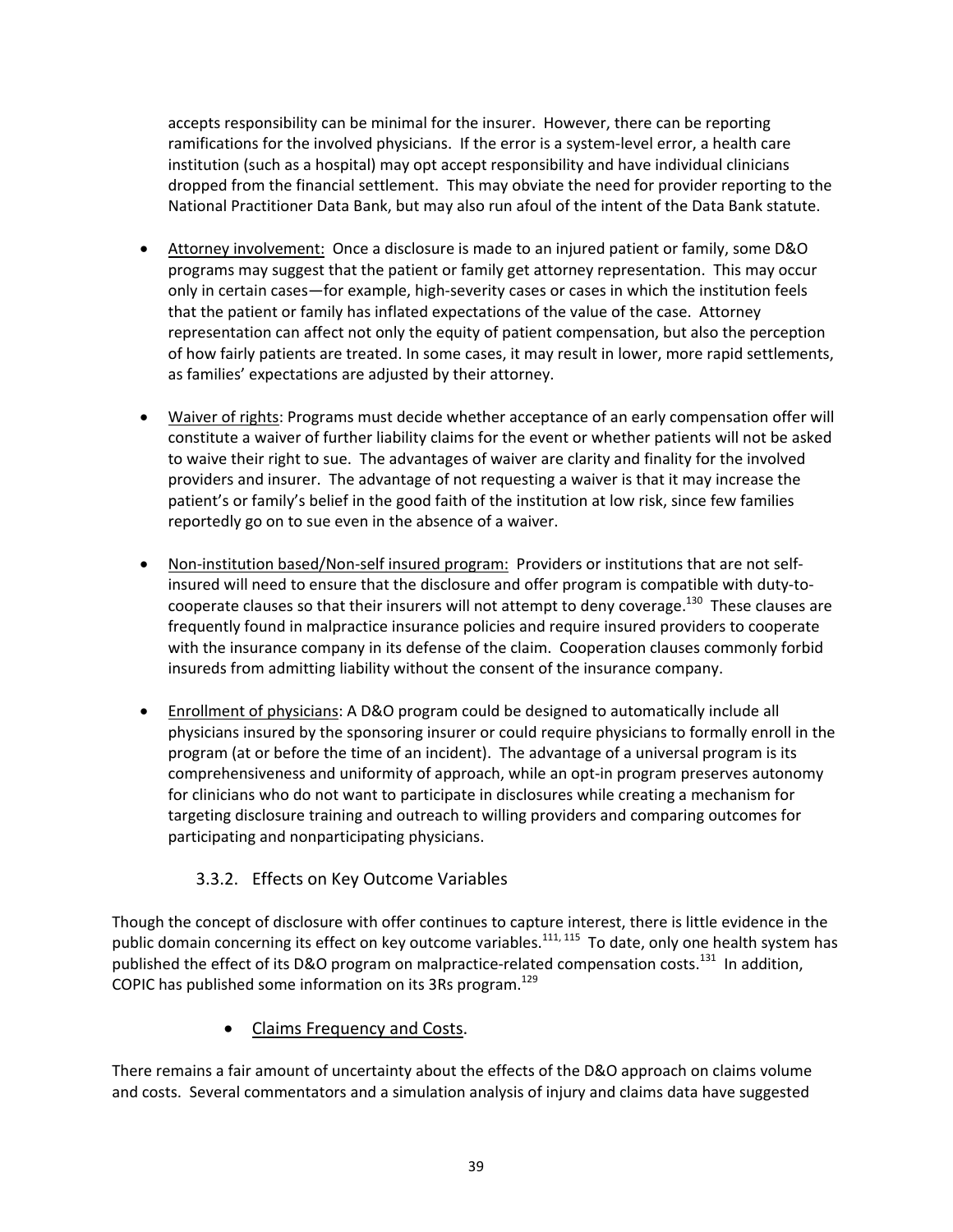that full disclosure policies may increase health care providers' liability by alerting patients to the fact and cause of a medical error.<sup>111, 113-115, 132</sup> Although survey research suggests that disclosure improves trust in providers, that patients often sue out of a sense of "cover up", <sup>133</sup>‐<sup>136</sup> and that patients are more likely to sue if they learn of an error on their own as opposed to having a provider disclose it,<sup>137-138</sup> At least one survey study has found that disclosure is unlikely to dissuade patients from seeking legal advice.<sup>139</sup> Rather, a substantial number of patients will expect compensation if informed of a harmful error in their care.<sup>137-138</sup>

However, D&O programs go beyond full disclosure to provide a remedy—early settlement offers—that may avoid the consequences that may otherwise flow from disclosure. This result seems particularly likely if patients perceive the disclosures in these programs to be carried out well and the compensation offers to be part and parcel of the provider's acceptance of responsibility for the error that has been disclosed. There is some anecdotal evidence that D&O programs are successful in reducing the number and cost of claims.

The University of Michigan, which has operated a formal D&O program since 2001, has seen the number of claims drop almost 50 percent in the first five years of the programs operation.<sup>140</sup> The COPIC 3Rs program has been in operation since 2000 and they have reported a decline the number of legal claims closed from 643 in 2003 to 584 in 2005.<sup>129</sup> During that same time COPIC reported a drop in the average claim payout and number of paid claims from \$303,326 (138 cases) in 2003 to \$258,799 (99 cases) in 2005.

A Veterans Affairs Medical Center (VAMC) in Lexington, Kentucky, after adopting a policy of full disclosure with offer, saw its total liability compensation costs drop from the top to the bottom quartile compared to its peers.<sup>131</sup> Generalizability of the VAMC experience is open to question, as liability in that system is limited by the Federal Tort Claims Act. The other anecdotal reports arise from self‐ insured academic medical centers and may not be generalizable to other kinds of organizations.

Nonetheless, there are strong theoretical reasons for optimism in the ability of D&O programs to constrain claims costs. Logically, average payouts should be lower in a D&O program because (1) many patients would willingly trade off the possibility of a larger award for a quick resolution; (2) the reduced involvement of attorneys should alter the existing incentives in the contingent-fee system to seek a large award (although attorney involvement could also help manage the expectations of some patients who seek large awards); and (3) a greater number of low‐severity incidents should receive a payment under D&O programs than in the tort system. The last effect arises from the fact that disclosures and offers are carried out even for low‐severity injuries, whereas in the tort system, claims with low expected value may not be brought due to lack of interest on the part of plaintiff's attorneys. This raises the countervailing possibility that the lower average payouts could be offset by a large increase in the number of low‐severity incident compensate, but there is no indication that this has occurred in any of the existing programs. In summary, the evidence concerning the effects of D&O programs on claims volume and costs derives from unverified, anecdotal reports by a small number of institutions. However, the reported results are remarkable, making these programs attractive candidates for further experimentation and study.

#### Overhead Costs.

D&O programs may require additional administrative FTEs to run—for example, to administer disclosure training and support services and to enable risk management to more quickly investigate incidents.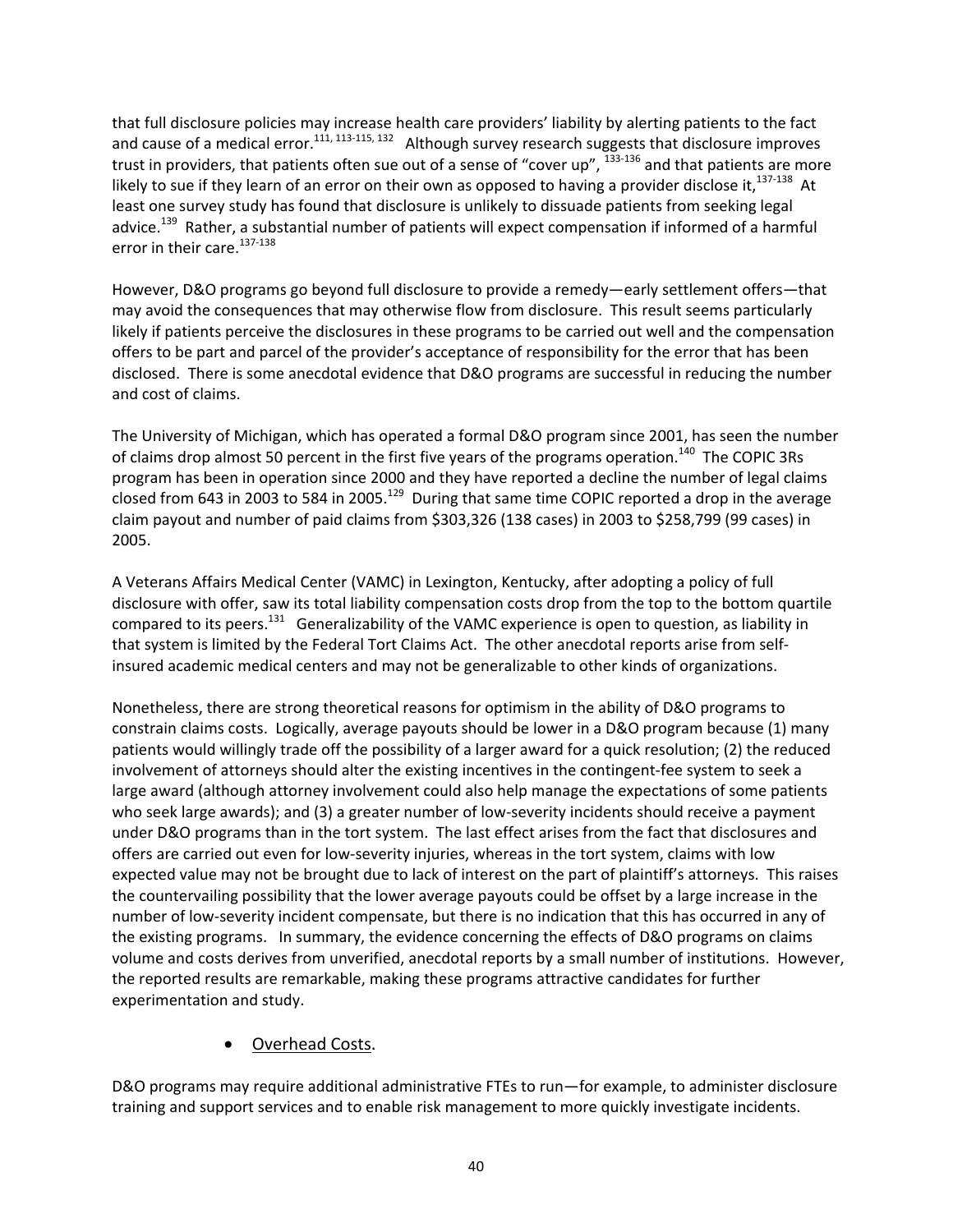However, it is very likely that the D&O approach reduces insurers' overhead costs substantially overall. Early settlement of incidents, in most cases without recourse to litigation, avoids costs relating to protracted investigation and discovery, consultation with external expert witnesses, involvement of outside counsel, and preparation for trial.<sup>119</sup> Although no controlled studies are available, anecdotal reports from the University of Michigan indicate a significant decline in legal overhead costs.<sup>97</sup>

Liability Costs.

Whether providers will see lower liability costs will depend upon what happens to sum of the claims costs and compensation costs. Overhead costs are likely to decline and it is also possible, but not proven, that total compensation costs will also decline. With the adoption of its D&O program, the University of Michigan has seen its reserves (the amount of money set aside in anticipation of having to pay claims) drop by more than two-thirds.<sup>140</sup> If insurers pass along any savings, it is possible providers may see lower premiums.

# • Defensive Medicine.

It remains unclear what effect a properly run D&O system will have on defensive medicine. If a climate of disclosure creates greater trust between patients and providers or lessens the liability threat (litigation and costs), it is conceivable that this could diminish defensive medicine, but no evidence exists with which to evaluate this empirically.

Supply.

It is unclear whether and to what extent widespread use of the D&O approach would affect physician supply. At least two key factors could be affected by a D&O model: liability costs and the quality of physician‐patient relationships. Of these, liability costs will likely have the largest influence on supply. Based on available data that indicate that liability-reducing tort reforms can improve physician supply, it seems likely that a jurisdiction where successful D&O programs were widespread might be more attractive as a practice location for physicians than higher‐risk jurisdictions. There is no evidence available to indicate whether individual institutions that have implemented D&O programs have seen an effect on physician recruitment or retention.

Quality of Care.

Efforts to improve the prevalence of disclosure are on the agendas of several organizations that seek to improve quality and safety.<sup>108-109, 111, 140-141</sup> Greater disclosure itself is a measure of higher quality care because of the (1) greater transparency and honesty delivered to patients, (2) trust that can be built as a result of it, and (3) better informed decision‐making that can result. In addition, disclosure may also have a secondary, downstream benefit on quality improvement efforts. If providers disclose their errors to patients, many subsequent and critical steps to improve patient safety will be made easier: promotion of a culture of transparency and safety, facilitation of reporting of errors (because the error is now known to the patient), and the open discussion of errors so that efforts to improve can be initiated. While disclosure's direct and immediate effect on greater quality is fairly clear, the subsequent downstream quality and safety benefits have not yet been proven.

### 3.3.3. Summary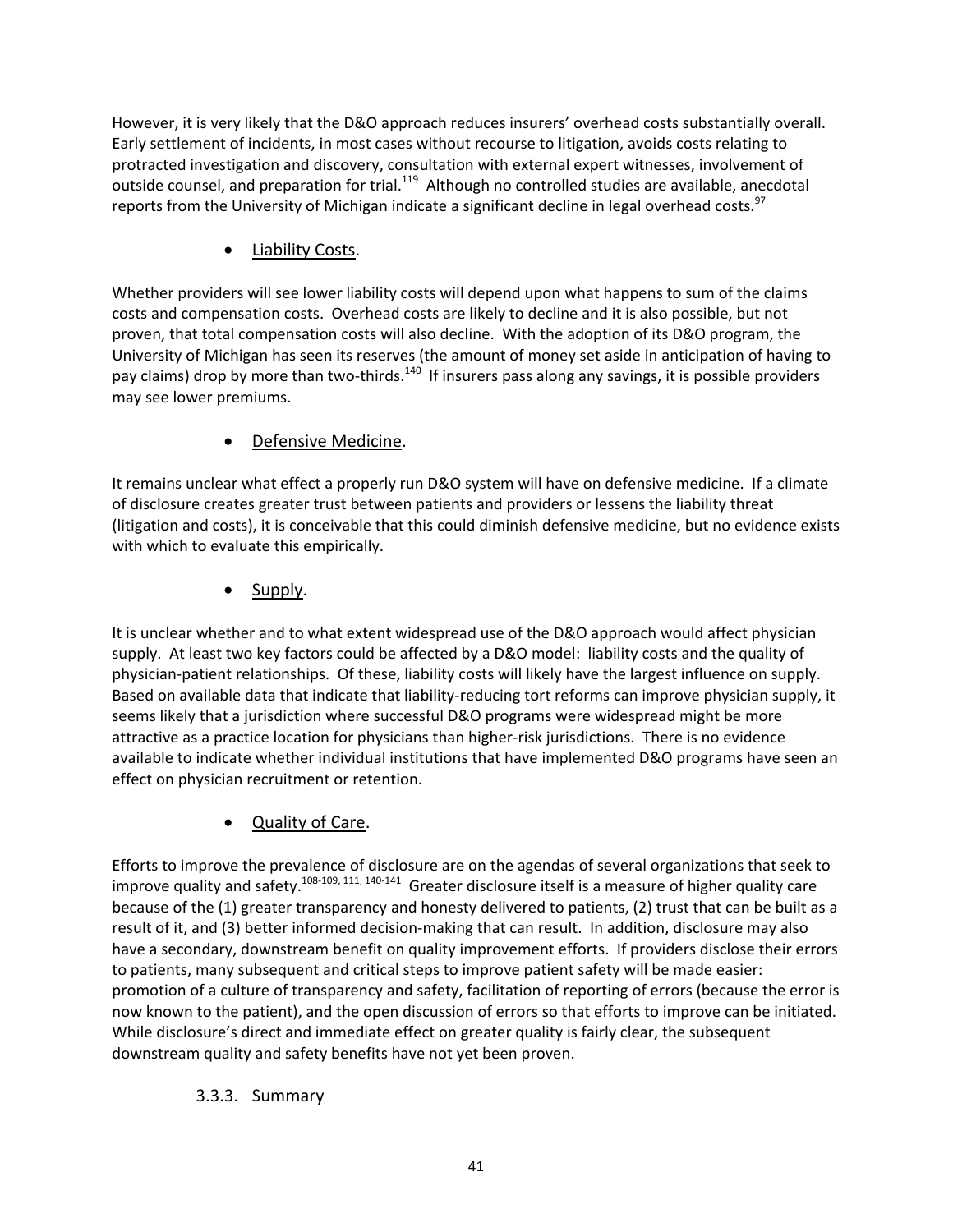D&O programs have only been implemented by a handful of institutions, and only 2 have made public any information about the performance of the programs. Consequently, the evidence base for evaluating the effects of such programs on the key outcome variables is extremely small. However, the anecdotal reports from extant programs are highly impressive in terms of reductions in claim frequency, payouts, and overhead costs. Program administrators also report positive effects on the culture of safety and quality of care within institutions, but these are subjective reports with no accompanying empirical measurements.

On theoretical grounds, widespread implementation of D&O programs appears to hold considerable promise for effecting improvements in all of the key outcome measures. However, there is some risk associated with experimentation with this approach. Most extant programs are in self‐insured hospital systems with relatively good ability to influence physician practice, and the potential to achieve high rates of reporting, disclosure, and physician behavior change may be lower for other types of insurers. There is also a risk that poorly executed disclosures or inadequate offers of compensation may inflame patients and families, prompting additional claims. Not all states provide legal protection for statements of apology, so disclosures may result in admissible evidence in malpractice litigation. Finally, there is no information available to shed light on which particular design choices for D&O programs produce the greatest gains.

#### 3.4. Safe Harbors for Adherence to Evidence‐Based Practice Guidelines

"Safe harbors" proposals would strengthen health care providers' ability to use evidence that they adhered to an accepted, applicable clinical practice guideline to defend a malpractice claim. There are two primary rationales for this reform. First, it is intended to help prevent or quickly dismiss claims that lack merit. A reasonable plaintiff's attorney arguably would investigate whether practice guidelines were applicable to the incident and complied with during the incident before agreeing to pursue a malpractice claim. Nonmeritorious claims would be more easily defended because defendants could offer evidence of the applicable guideline to obtain a rapid judgment on the claim and/or to avoid the "battle of the experts" that typically dominates malpractice trials. Second, safe harbors are intended to reduce the prevalence of defensive medicine. If health care providers know that they will not be held liable for failing to provide tests and services that are not indicated according to the accepted medical standard of care, they will have less incentive to provide such services.

Several states experimented with safe harbors in the early 1990s under limited‐time demonstration projects:

 **Maine:** In 1990 and 1991, the Maine legislature passed legislation creating a five‐year demonstration project known as the Maine Medical Liability Demonstration Project (MLDP).<sup>142</sup> The MDLP created an affirmative defense for physicians in four selected specialties (obstetrics and gynecology, anesthesiology, radiology, and emergency medicine) who adhered to designated clinical practice guidelines.<sup>143</sup> In total, about 100 physicians practiced in the state of Maine in these specialties. Physicians were permitted to opt in to the system, and rates of participation varied from 58 percent (in anesthesiology) to 90 percent (in obstetrics and gynecology).<sup>144</sup> The applicable guidelines were selected by a committee composed mostly of physicians, and the committee chose guidelines issued by the national medical associations for the relevant specialties, with some modifications to reflect local practice in Maine.<sup>145</sup> The affirmative defense was (through legislation introduced in 1991) permitted to be raised before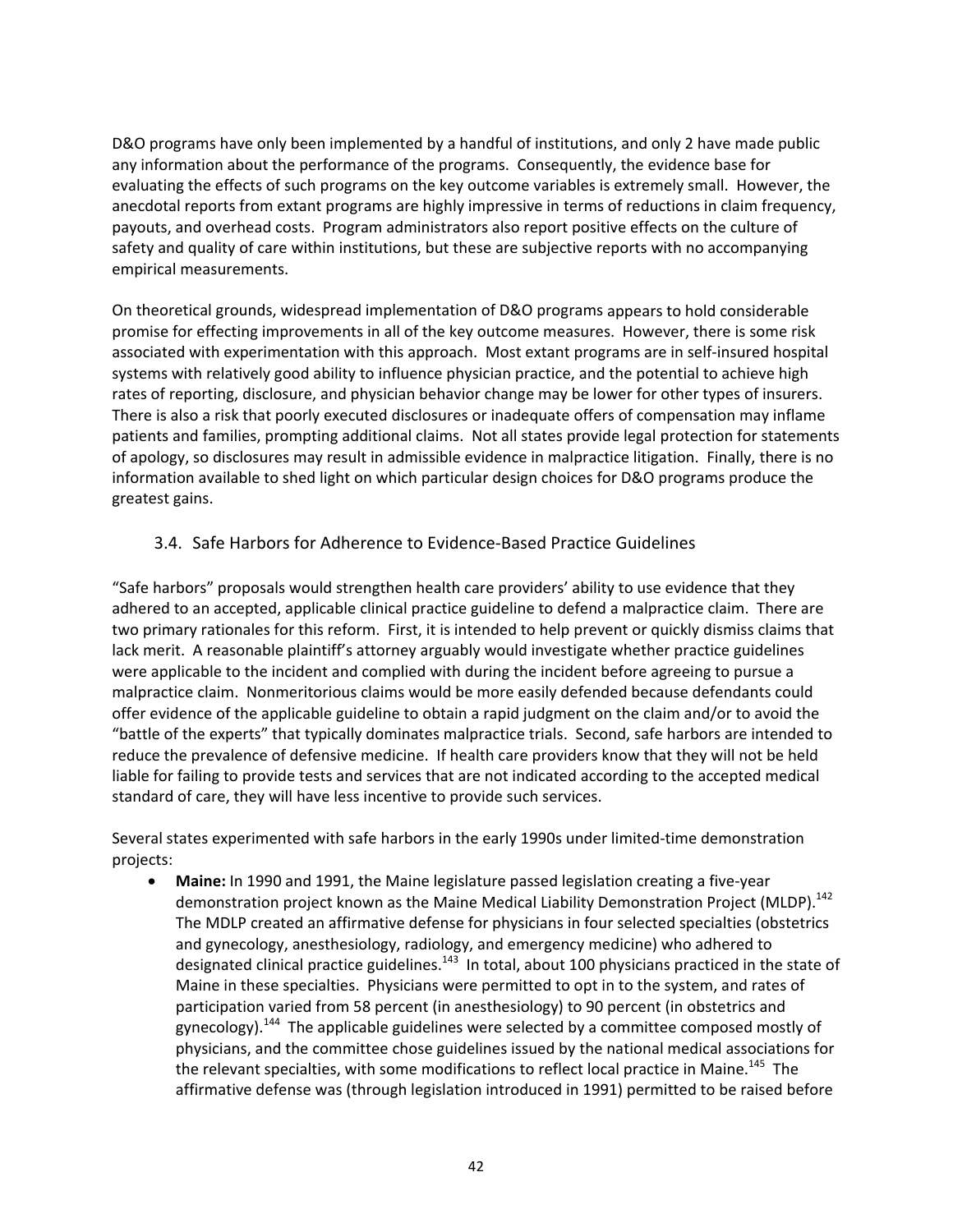Maine's pretrial screening panel. The MLDP authorizing legislation did not include funds for an evaluation, but did require insurers to report data on malpractice claims in the 5 years prior to the project and during the project period. In addition to an interim evaluation by the Maine Bureau of Insurance, $146$  the project attracted external evaluators, including the General Accounting Office<sup>145</sup> and the Agency for Health Care Policy and Research.<sup>147</sup>

- **Florida**: For a 4‐year period beginning in 1994, Florida operated the Cesarean Demonstration Project (CDP), which allowed physicians to introduce evidence of compliance with practice guidelines for cesarean section as a defense to a malpractice claim.<sup>148</sup> A limited evaluation of the CDP's effect on cesarean section rates was conducted.<sup>149</sup> Based on the findings, the project was not renewed in 1998, although the evaluator's report recommended further experimentation with practice guideline safe harbors.<sup>149-150</sup>
- **Minnesota:** In 1992, Minnesota passed legislation allowing the state's Health Care Commissioner to approve practice guidelines for use as an absolute defense to malpractice claims.<sup>145</sup> No information is available concerning any formal program evaluation. The program was not renewed and Minnesota law now expressly forbids the admission of guidelines issued by a "review organization" into evidence in malpractice litigation. $151$
- **Vermont:** Vermont passed legislation very similar to Minnesota's in 1992,<sup>145</sup> but no information on the program is available.

In addition to these demonstration projects, current Kentucky law states that health care providers who adhere to practice guidelines approved by the executive director of the state worker's compensation program will be presumed to have met the standard of care in malpractice litigation.<sup>152</sup> The safe harbor is, however, limited to providers who are rendering services in connection with injuries eligible for worker's compensation. The executive director is given latitude to develop the guidelines or to adopt any guidelines issued by "qualified bodies, as determined by the executive director."

Safe harbor proposals were considered in the Clinton health reform initiative, by Medicare's Physician Payment Review Commission in 1990, and during the current round of health reform.<sup>153-154</sup> Aside from Kentucky's limited program, no state currently has a formal safe harbor. However, courts in all states allow experts testifying in malpractice cases to discuss clinical practice guidelines and their relevance to the standard of care and allow litigants to introduce documents containing the guidelines into evidence.<sup>155</sup> Thus, the primary effects of safe harbors reforms are to increase the weight given to clinical practice guidelines, give litigants the ability to introduce them into evidence without the accompanying testimony of a medical expert, and permit their introduction at an early stage in the litigation in support of a motion to dismiss or motion for summary judgment.

### 3.4.1. Key Design Features and Decisions

Key design decisions for safe harbors reforms include the following:

 Nature of the safe harbor: Although safe harbors for practice guideline compliance are sometimes described as creating "immunity" from suit, applying blanket immunity is not feasible because it will often be unclear whether a covered guideline applies to the particular clinical situation before the court.<sup>156</sup> Instead, safe harbors need to be designed to allow consideration by some qualified decision maker of whether the guideline is relevant to the physician, patient, and clinical situation in the case. Thus, a judge could consider whether to dismiss or enter summary judgment in the case on the basis of the defendant's proffer of the guidelines. The weight given to the guidelines can vary: the strongest protection would come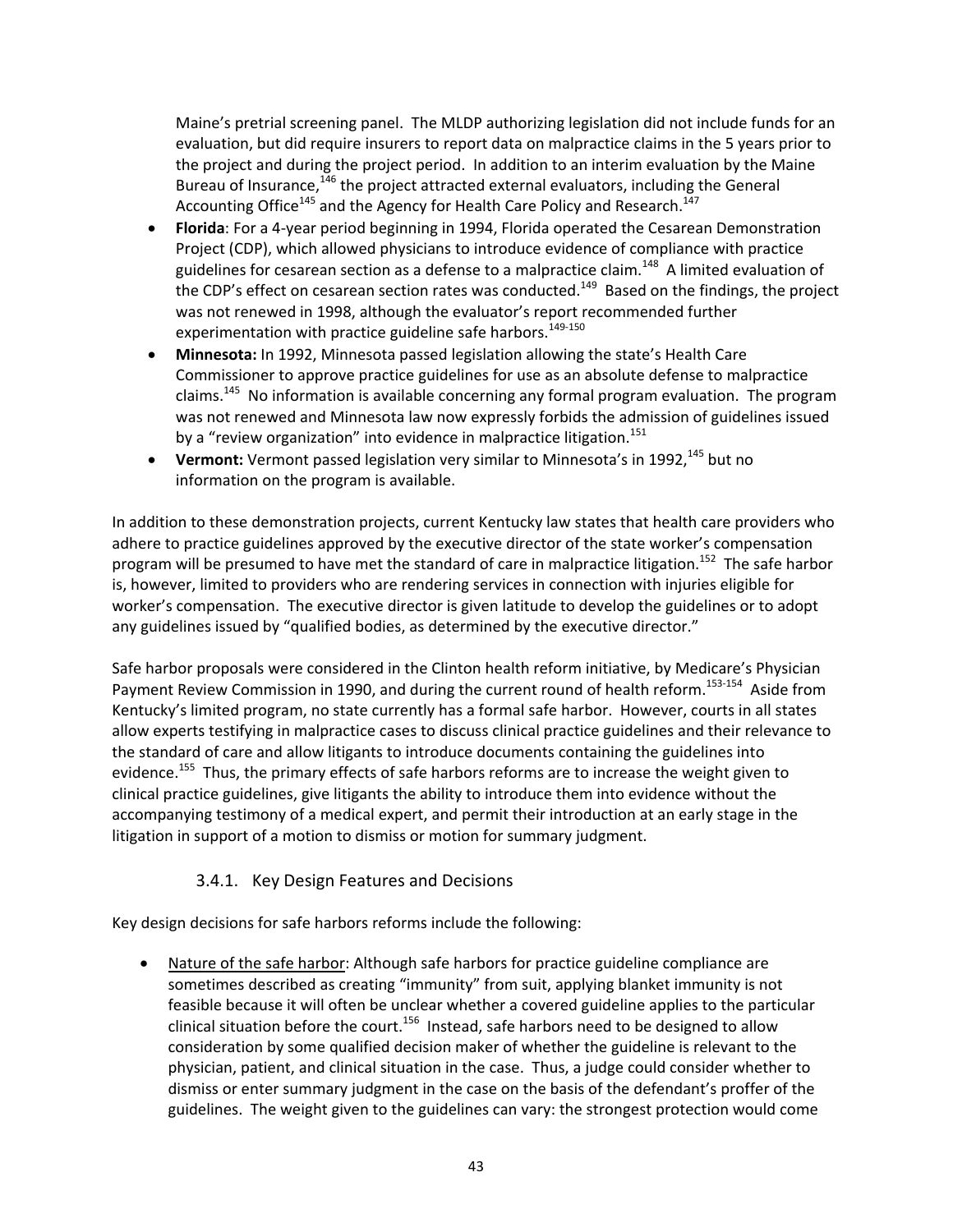from establishing an *irrebuttable presumption* that a health care provider's compliance with a specified guideline in an applicable situation constitutes adherence to the legal standard of care. The plaintiff could dispute the applicability of the guideline, but if it was clearly relevant to the plaintiff's clinical situation, the defendant would have a very strong defense. A lesser form of protection would be to create a *rebuttable presumption*; this would open the door for the plaintiff to contest that the guideline, indeed, reflects reasonable and customary medical practice.<sup>63, 66</sup>

- Mechanism of invoking the defense: Safe harbors are typically described in terms of an *affirmative defense* that a defendant can assert in pleadings at an early stage of the litigation (indeed, state law often requires affirmative defenses to be plead in the defendant's initial answer to the complaint). In states with pretrial screening panels, the defendant can present the guidelines as evidence for consideration by the panel. An alternative would be to require defendants to wait until trial to introduce the guidelines into evidence, but this approach has less potential to reduce litigation costs. $143$  The timing issue is critical not merely because it affects litigation expenses, but also because it determines who will decide whether the proffered guidelines are applicable to the plaintiff's situation. Vesting judges of general jurisdiction with the authority to make this decision on the basis of motions and briefs alone, without benefit of input by medical experts, carries some risk of error in decision making. Judges who believe that important factual issues are contested at this stage will be bound to deny a defendant's motion for dismissal or summary judgment and allow the case to proceed. Pretrial screening panels, in contrast, generally are staffed by physicians, though perhaps not in relevant specialties.
- Selection of covered guidelines: The selection of which practice guidelines, among the thousands in existence, will constitute the basis for a safe harbor is likely to be contentious.<sup>155</sup> The decision probably should be reposed with an expert committee, but the composition of the committee itself, particularly the balance between medical experts and other stakeholders, is likely to be controversial.<sup>157</sup> Although Maine relied heavily on physicians to select the guidelines, such an approach carries the risk that the public will perceive the process as biased. An alternative would be to allow trial judges the discretion to determine whether a guideline offered by the defendant is authoritative and applicable,<sup>156</sup> although this removes the decision from individuals with relevant medical expertise.
- Continuing review process: A process must also be established for continuing review of selected guidelines to ensure that they remain current and appropriate, and for considering how local variations in medical practice can or should be accommodated in a safe harbors system. The obsolescence of the covered guidelines in the Maine demonstration project has been cited as one reason the project was not more successful.<sup>150</sup>
- Universal vs. opt‐in program: A safe harbor could be made available to any health care provider or only to those who choose to enroll in a safe harbor demonstration project. A universal program has greater potential to impact practice patterns and cost, while an opt‐in program may facilitate better tracking of program outcomes and may allow the program administrator to condition the safe harbor on the physician's commitment to perform certain actions or meet certain goals.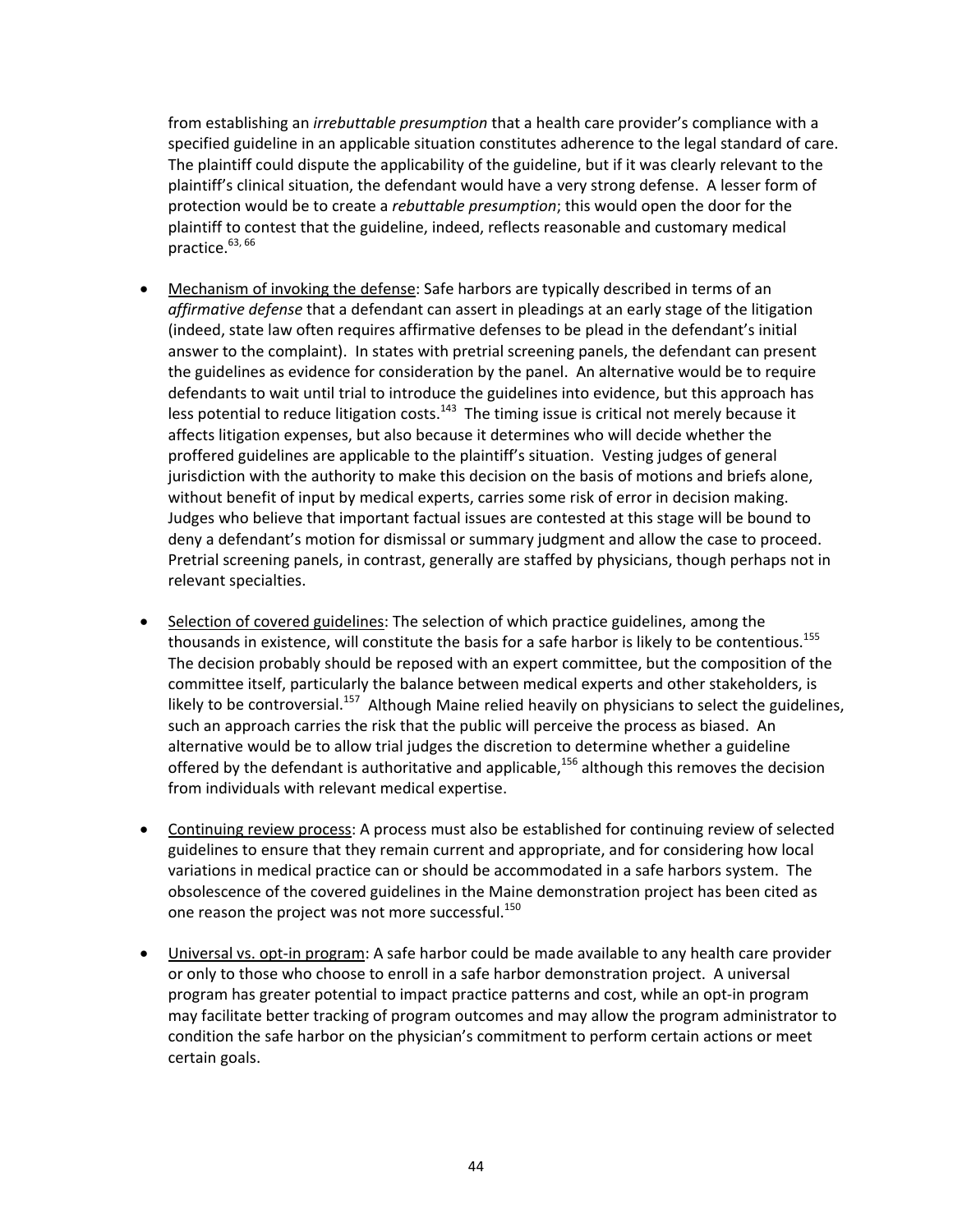- Covered providers: The safe harbor program should specify which types of medical providers are eligible to invoke the safe harbor. Options include: all institutional and individual health care providers; all individual providers; physicians only; and physicians or providers in particular specialties only. The inclusion of providers in a particular specialty only makes sense if the safe harbor includes guidelines that are relevant to that specialty.
- Inculpatory use of guidelines: Some states that have experimented with safe harbors have allowed plaintiffs to use the defendant's noncompliance with the specified guidelines for inculpatory purposes—that is, to show that the defendant was negligent. Others have only permitted the use of guidelines by defendants, to show that they were in compliance with the standard of care. The appeal of the first approach is its evenhandedness and the possibility of reinforcing legal incentives for guideline adherence,<sup>158</sup> while the latter is more narrowly tailored to the goal of reducing nonmeritorious litigation.

## 3.4.2. Effects on Key Outcome Variables

The evidence base for safe harbors is very small, consisting almost solely of the limited evaluations of the Maine and Florida demonstration projects.

### Claims Frequency and Costs.

In theory, safe harbors should discourage plaintiff's attorneys from bringing claims that clearly lack merit because the facts suggest that a practice guideline was followed. A small empirical literature shows that adherence to practice guidelines in obstetrical practice is associated with reduced medicolegal risk.<sup>159-160</sup> However, there is no evidence from the state demonstration projects to support or rebut the notion that safe harbors decrease the frequency or cost of claims.

It was difficult to evaluate the effect of Maine's demonstration project on claims because the project was so limited in scope. The 22 guidelines selected in Maine covered only select areas of practice within 4 specialties, estimated to constitute 3‐4 percent of all medical practice in the state. Moreover, because claims are a rare event for any given physician, an experiment involving such a small number of physicians could not support quantitative evaluation of changes in claiming and claim disposition over time.<sup>144, 161</sup> Five years into the demonstration, only one claim in which a participating physician invoked a covered guideline as a defense had been reported.<sup>146</sup>

Florida's project was even more limited in clinical scope than Maine's. Moreover, the CDP evaluators were unable to obtain data on the frequency of malpractice claims.<sup>150</sup> At the time of evaluation (January 1998), there was no known case of a participating physician invoking a CDP‐covered guideline as a defense in a malpractice claim.<sup>150</sup>

Overhead Costs.

No information is available regarding the effect of safe harbors on overhead costs. Theoretically, litigation costs should decrease substantially in cases in which guidelines are applicable and were complied with. However, such cases could represent a small proportion of all claims.

Liability Costs.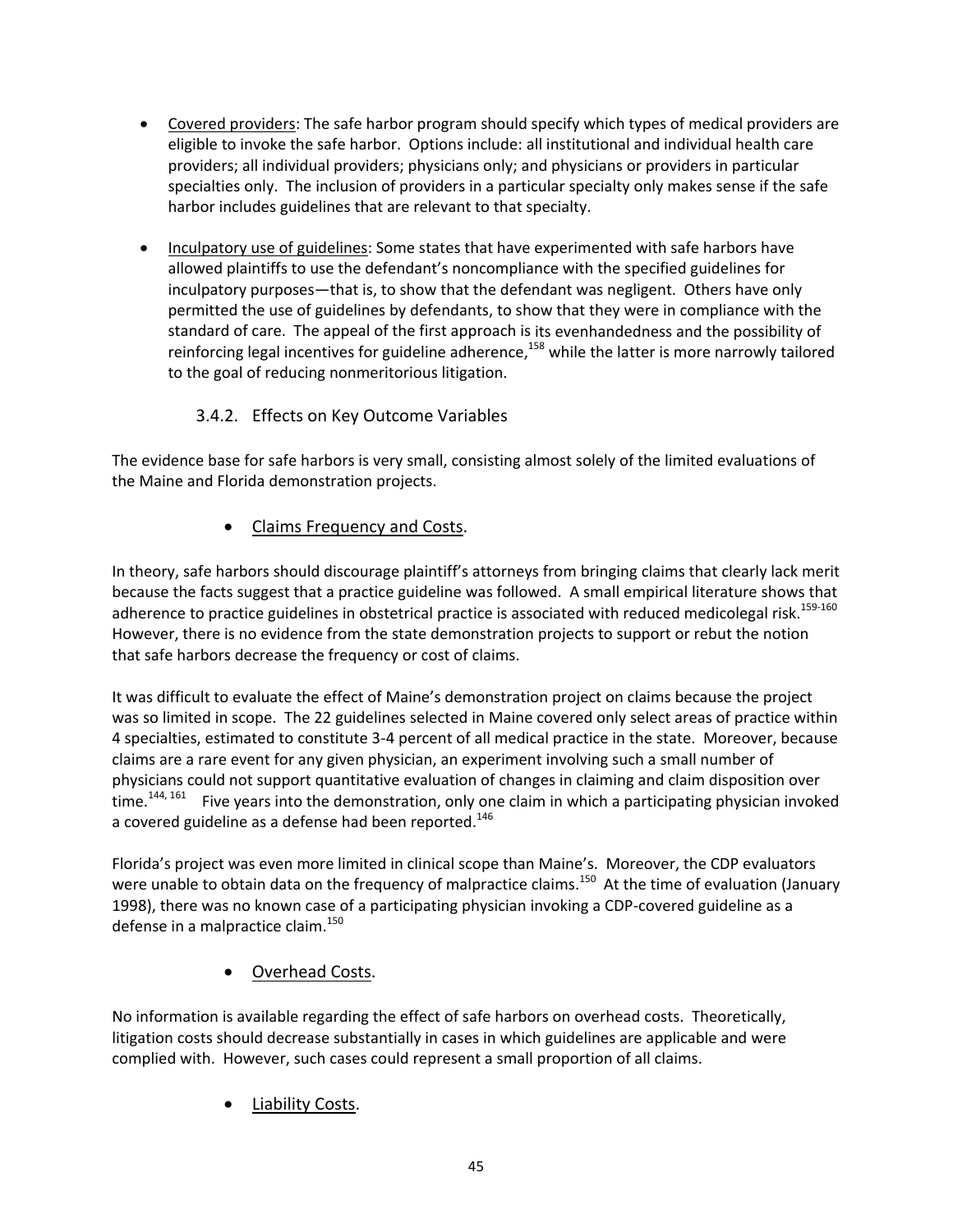No information is available regarding the effect of safe harbors on liability insurance premiums. The Maine superintendent of insurance estimated that the MLDP would result in a 0.5 percent savings in medical malpractice premiums, but the Bureau of Insurance subsequently reported that it was unable to determine the effects of the MLDP on premiums.<sup>146, 157</sup> The Florida evaluators also were unable to obtain data to permit an evaluation of the CDP's effect on malpractice premiums.<sup>150</sup> The theoretical connection between safe harbors and insurance premiums is remote; it is mediated by the extent to which quality of care improves as a result of better guidelines adherence and the extent to which attorneys are discouraged from bringing claims.

#### Defensive Medicine.

Even if safe harbors have no effect on claims frequency and cost, they may nonetheless have a reassuring effect on physicians that leads to reductions in defensive medical practice. The reassurance may spring from a perception that frivolous claims will be less likely to be brought or easier to defend, or simply from greater clarity about what standard of care the law requires. The appeal of safe harbors is that they target defensive medical practices for which there is little or no evidence of a salutary effect on patient care.<sup>40</sup> Theoretically, the effect of safe harbors on defensive medicine should vary according to the strength of the safe harbor, the clarity and comprehensiveness of the selected guidelines, the level of physician awareness of the safe harbor, and the extent to which physicians are already practicing in compliance with the guidelines. $40$ 

The most relevant available evidence concerning these effects is the AHCPR evaluation of the Maine demonstration project.<sup>147</sup> Using medical record reviews and physician and hospital surveys, the evaluation compared obstetrical practice in Maine in the four years following implementation of the project to (1) practice in Maine in the five years prior and (2) practice in Vermont and New Hampshire during the project period. Among the key findings of the evaluation were the following:

- The MLDP did not affect rates of diagnosis of failure to progress and prolonged pregnancy (which are associated with cesarean section) or rates of cesarean section. All of these rates declined among MLDP‐participating physicians during the intervention, but similar or greater decreases were seen in the comparison groups.
- The MLDP did improve adherence to guidelines for management of fetal distress. Adherence increased among all groups, but the increase was significantly larger among MLDP‐participating physicians. The effects of guideline adherence on birth outcomes were not evaluated.
- Documentation of adherence to the guidelines was higher among MLDP-participating physicians than among others.
- Low proportions of Maine physicians perceived the MLDP to have reduced malpractice risk (38 percent), defensive medicine (25 percent), or cesarean section (10 percent). Only 1 in 5 physicians reported that the MLDP had led them to make changes to their practice; many reported in this and an earlier survey<sup>145</sup> that they were already in compliance with the guidelines.

An earlier evaluation of the Maine project by the General Accounting Office was unable to draw conclusions about the effect of the MLDP on defensive medicine because of the unavailability of baseline data on utilization of sentinel procedures and inability to control for confounding effects of regulatory changes, changes in insurance coverage, and changes in insurance reimbursement in Maine during the study period.<sup>162</sup>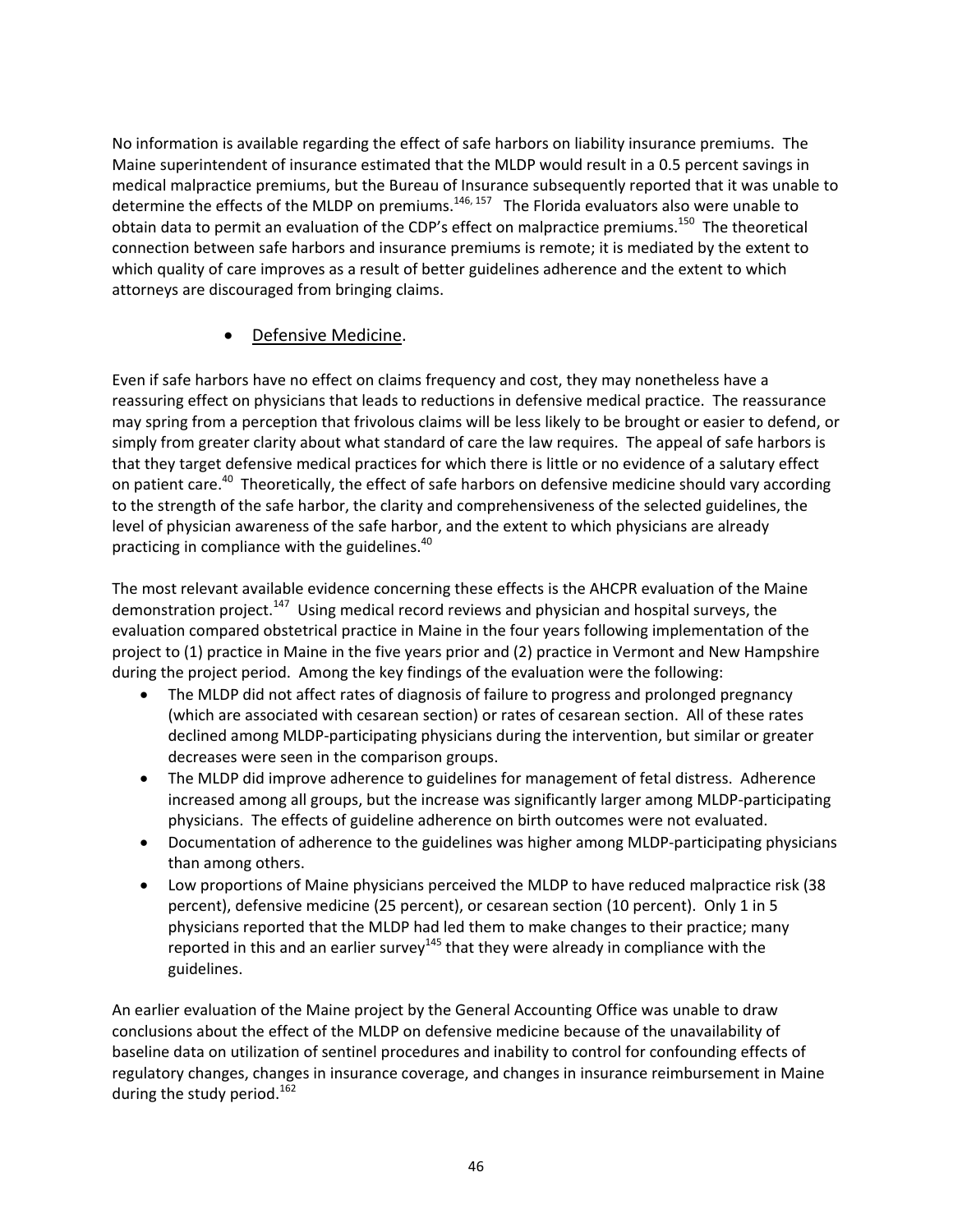The results of the Florida evaluation are not publicly available at this time. However, the Florida CDP had very limited uptake among eligible physicians: only 20 percent of obstetricians chose to participate. This limits the prospects for affecting any of the key outcome variables.

Supply.

No information is available regarding the effect of safe harbors on physician supply. Theoretically, a safe harbor program with demonstrated success in reducing malpractice risk could serve as a magnet for physicians who experience liability pressure in other states.

Quality of Care.

Safe harbors programs have considerable theoretical promise for improving the quality of care by providing incentives for adherence to evidence‐based practice guidelines (assuming that the guidelines selected for coverage by the safe harbor reflect high-quality, evidence-based care). However, little is known about how this plays out in practice. The effects of the MLDP on outcomes of care were not evaluated, nor were its effects on adherence to practice guidelines in specialties other than obstetrics. The MLDP resulted in higher adherence to guidelines for management of fetal distress among participating physicians than among comparators, but was not associated with higher rates of adherence to other practice guidelines. Survey evidence suggests that obstetrical practice may have been relatively static under the MLDP because most physicians believed they were already following the selected guidelines at the time of project implementation.<sup>147</sup>

### 3.4.3. Summary

Safe harbors have considerable appeal as a mechanism for discouraging frivolous malpractice claims, reducing defensive medicine, and providing incentives to move toward evidence-based care. However, existing experimentation with safe harbors is too limited and too poorly evaluated to provide reliable evidence for or against the concept.

### 3.5. Subsidized, Conditional Reinsurance

Reinsurance is defined as insurance purchased by primary insurers to limit their loss exposure for very high-severity claims. More broadly, the concept of secondary-layer insurance is that some third party offers insurance coverage that kicks in when a claim exceeds a particular dollar threshold. In this discussion, we use the term "reinsurance" in this broad sense and discuss proposals to offer such reinsurance to health care providers on a subsidized basis if they achieve particular patient safety goals or satisfy other conditions.

A precedent for government‐subsidized medical liability reinsurance exists in state‐run patient compensation funds (PCFs). At least thirteen states have enacted legislation authorizing PCFs.<sup>163-164</sup> The funds are currently operated in 10 of these states (IN, KS, LA, NE, NM, NY, PA, SC, WI, WV).<sup>163-164</sup> Of the remaining 3, PCFs were never implemented in 2 states (OR, WY), and in 1 state (FL) the PCF has been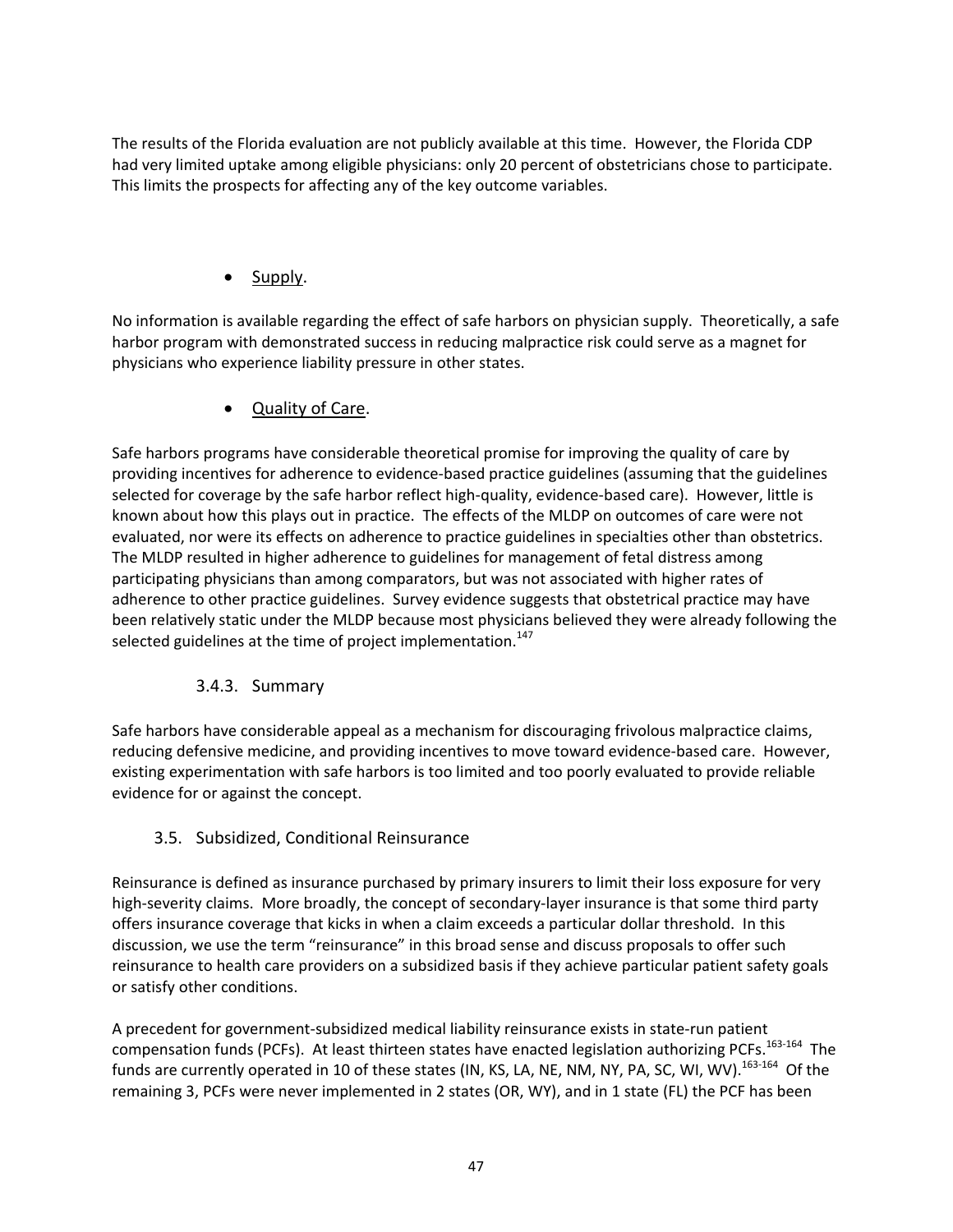closed.<sup>163-164</sup> The goals of PCFs are to make affordable insurance coverage available and affordable to providers and to ensure that patients will have access to larger awards.<sup>164-165</sup> In general, these funds operate by providing liability coverage for judgments or settlements in excess of the primary insurance coverage. Nearly all states have minimum levels of primary coverage that providers must carry, but the amounts vary from state to sate. PCFs may assume liability above a specified threshold or between two specified thresholds.

PCFs are typically financed by a surcharge levied on individual and institutional health care providers, and may be partially subsidized by the state government. Physician participation in PCFs can be voluntary or mandatory. PCFs can be subject to issues of adverse selection if voluntary and issues of equity if mandatory (providers in low-cost areas will subsidize those in high-risk areas). Despite their long existence, PCFs have received very little attention in the academic literature.<sup>164</sup>

There is no precedent for conditioning subsidized reinsurance on patient safety improvements or other requirements. Participation in PCFs has traditionally been open to all providers on the basis of licensure status and payment of the surcharge. However, a related proposal is found in the Institute of Medicine's 2003 report, *Fostering Rapid Advances in Health Care: Learning from System Demonstrations*. <sup>125</sup> The report recommended experimentation with state‐based demonstration projects of Early Offer or administrative compensation in which participants would be given government reinsurance or other umbrella coverage. The purpose of the reinsurance was to provide incentives for participation by minimizing the downside risk.

In considering the potential for conditional, subsidized reinsurance to impact the key outcome variables discussed in this report, it is useful to consider not only the experience of PCFs, but also that of "pay‐for‐ performance" programs implemented by health insurers. The rationale for conditioning part of a provider's reimbursement on the achievement of certain goals or standards is to provide a financial incentive for quality and outcomes improvement. The past decade has seen considerable growth of pay-for-performance schemes,<sup>166-171</sup> with Medicare, Medicaid, and several private payers now offering payment for a broad range of measures.<sup>166-169, 171-172</sup> The evidence base concerning the effectiveness of pay‐for‐performance, too, is growing. Some studies show modest improvements in health outcomes and process measures of quality of care, but others do not demonstrate any improvement).<sup>166, 173-179</sup>

### 3.5.1. Key Design Features and Decisions

Innovative programs that conditioned reinsurance for providers on the achievement of patient safety or risk management goals would confront several key design choices.

 Value of subsidy: The program will need to determine how much of a subsidy will be offered for the reinsurance and how extensive the reinsurance coverage will be (i.e., what the triggering threshold is). The greater the subsidy and coverage, the larger the incentive to the provider to achieve the specified conditions. If the financial benefits of the subsidy are minimal (or eclipsed by the cost of meeting the performance goal), the incentive to motivate the selected patient safety benefits may be trivial.<sup>173, 177, 180</sup> One recent analysis of the Bridges to Excellence pay-forperformance program found that with larger physician incentives, there was greater physician participation.<sup>181</sup> Of note, subsidized reinsurance will have less value in states with lower liability costs.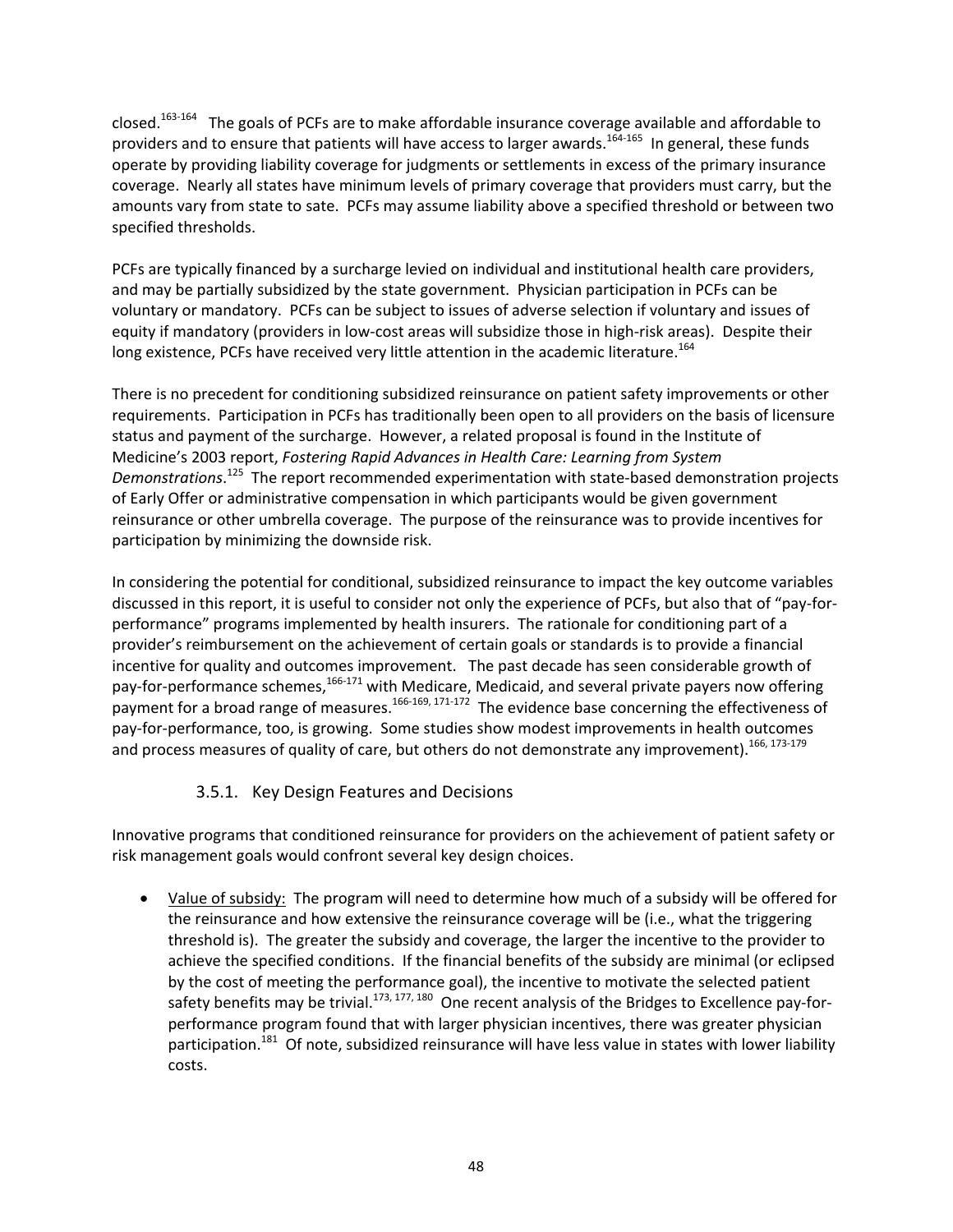Subsidy financing: The program will also need to decide how the subsidy will be financed. PCFs have almost universally been funded by assessments on providers, with one state providing public funding.<sup>164</sup> Subsidized reinsurance could be financed through mandatory provider surcharges that are later refunded to providers who meet the specified conditions; through surcharges levied only on non-performing providers; or through general state revenue that is used to purchase policies for performing providers. Analogously, pay for performance can either be arranged as a withhold on physician reimbursement or as an additional bonus pool. Logically, if payment rates are identical in the two choices, physicians would prefer the bonus model. However, behavioral economics research suggests that people are more risk averse in the domain of losses, so withholds and surcharges may induce stronger compliance.

- Mandatory primary coverage and minimums: If reinsurance will be offered at a subsidized rate, providers should carry primary coverage to prevent all risk from being shifted to the reinsurance pool. All PCFs have set minimum primary coverage limits.<sup>164-165</sup>
- Mandatory vs. voluntary reinsurance purchase: If reinsurance purchase is mandatory, this will help more evenly spread the reinsurance pool risk. It will also help strengthen the incentive because all providers will have an additional expense that can be reduced through the achievement of patient safety goals. If the reinsurance if voluntary, not only does the risk of adverse selection rise, but the incentive is lost for those not purchasing.
- Selection of patient safety goals: The selection of appropriate patient safety goals can be a broad and daunting task. However, if the goal is that the government to bear some liability risk, it would make sense to select goals in areas of patient harm that are known to increase liability exposure. This strategy would best synchronize patient safety improvement with liability reduction. Targets of opportunity could be centered in the areas that comprise the bulk of malpractice claims costs: medication-related injury, missed and delayed diagnoses, surgeryrelated injuries, and obstetrical injuries.<sup>99</sup> By contrast, many current pay-for-performance metrics are focused on quality of care initiatives that do not necessarily impact high‐liability‐risk areas.<sup>172</sup> There do, however, exist many areas of overlap between the current quality-focused environment and high‐liability areas. For example, The Joint Commission maintains accreditation standards on reducing the risks associated with anticoagulants (medication‐ related); wrong‐site surgeries and surgical infections (surgery‐related), and critical test results (missed and delayed diagnoses).<sup>182</sup> Care must be taken to select measures that will not lead to unintended consequences.<sup>175, 177</sup>
- Selection of target level performance: Once the goals or measures are determined, setting the target performance becomes important.<sup>168</sup> Targets can be set for a provider to score relatively high compared to predetermined peers, meet an absolute target, meet an absolute target and improve from the previous year, or improve from the previous year.
- All or nothing vs. incremental returns for performance: Some providers may make progress toward, but not entirely achieve target performance levels on selected patient safety goals. For these providers, a decision will have to be made on whether or not they will be eligible to receive a portion of the subsidy or none of it. The benefit to creating the possibility of a partial return is that it gives a continuing incentive to improve performance even if the ultimate target will not be reached. Research on pay-for-performance also suggests that all-or-nothing,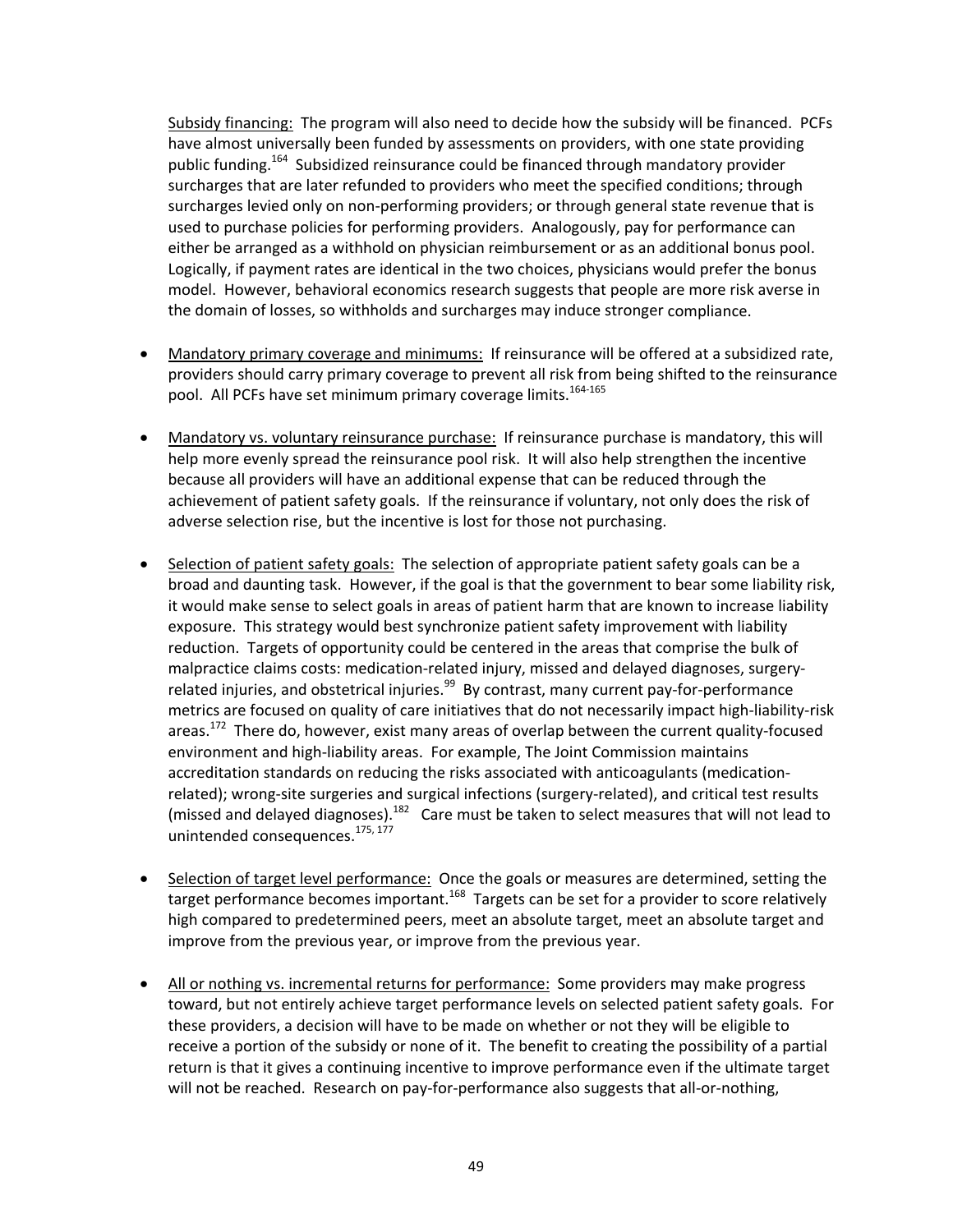threshold‐based systems tend to reward already high‐performing providers, enervating incentives for low baseline performers to improve.<sup>179</sup>

## 3.5.2. Effects on Key Outcome Variables

In the absence of direct evidence pertaining to subsidized reinsurance conditioned on the achievement of patient safety goals, conclusions concerning the likely effects of this reform can only be hazarded based on the findings from the two related initiatives we have identified, PCFs and pay‐for‐performance schemes, as well as theoretical predictions.

### Claims Frequency and Costs.

Whether or not subsidized, conditional reinsurance will affect claims will depend upon three major factors: (1) the effect of higher coverage limits on claims; (2) how often providers will achieve the selected safety goals; and (3) how effective the goals are at reducing claims.

There is no theoretical reason to believe that reinsurance would alter the number of claims brought. States with PCFs have not been found to experience higher frequency of paid claims.<sup>164</sup> Theoretically, ensuring that providers have access to affordable reinsurance could increase claims payouts by expanding the pool of resources available to claimants. One concern frequently voiced about PCFs is that primary insurers have less incentive to settle high‐value cases because they do not bear the risk associated with a large trial verdict.<sup>17</sup> Moreover, to the extent that subsidized reinsurance makes more compensation available for patients (via greater availability of higher coverage limits), total liability payouts may rise. These theoretical predictions have not been tested. No studies have examined whether average claim payouts or insurers' total losses vary systematically across states that do and do not have PCFs.

For a discussion of the prospects for reducing injuries that lead to claims, please see the Quality of Care section below. Overall, there is no basis for concluding that subsidized, conditional reinsurance would lower claim frequency or total claims costs significantly.

Overhead Costs.

To the extent PCFs may act as passive financial intermediaries, claims may be settled more quickly (because primary insurers will have a reduced incentive to litigate large claims down to upper coverage limits) and lead to a reduction in overhead costs. Limited experience from PCFs has demonstrated that this may indeed be the case. $17, 164$ 

The incentive portion of the subsidy for safety goals program need not necessarily affect overhead costs per claim, but the administration of the incentive program (i.e., selecting patient safety goals and target levels and measuring performance) will involve its own overhead costs. These costs will not be allocated to malpractice claims handling, but would be new expenses nevertheless.

If the patient safety goal that providers must achieve is implementation of an Early Offer or D&O program, as opposed to instituting particular clinical process improvements to reduce medical errors, additional savings in overhead costs may result from the accompanying improvements in time to incident resolution.<sup>119, 123, 126</sup>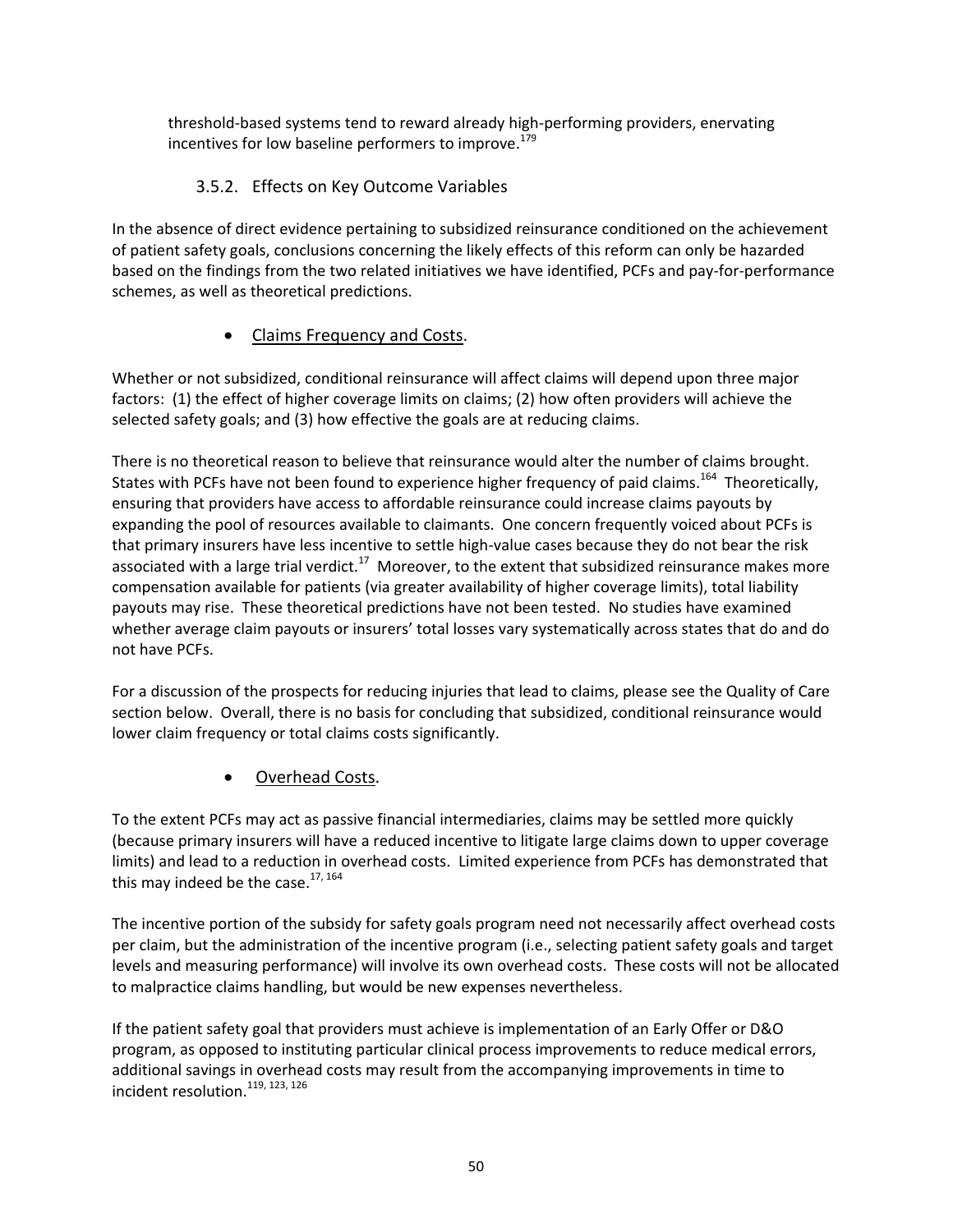## Liability Costs.

Although subsidized, conditional reinsurance may not decrease total claims costs, it would shift the burden of these costs away from physicians' primary insurers. Primary carriers should pass along this benefit to their insured physicians in the form of lower premiums..17, <sup>164</sup> Whether physicians' *total* liability insurance costs decrease, however, depends on whether a surcharge is levied on physicians to fund the reinsurance and the amount of the surcharge. Of course, reinsurance that was entirely paid for by the government, with no surcharge levied on providers, would result in lower premium costs for providers relative to what they now pay for full coverage.

Researchers have not been able to conclusively show that PCFs affect the availability or affordability of malpractice insurance.<sup>164</sup> Although it would seem certain that the availability of PCFs would reduce primary insurance premiums, the combined cost of primary‐ and secondary‐layer coverage will not necessarily be lower. It does seem plausible that the widespread availability of reinsurance in a state would make the state attractive to primary insurers, thereby helping to ensure availability of primarylayer coverage. This has been reported anecdotally concerning PCFs.<sup>164</sup> Greater competition among carriers in a market may help constrain the growth of premiums as well. In addition, to the extent that the "carrot" of subsidized reinsurance is effective in stimulating providers to make patient safety improvements, long-term savings in liability costs could be realized through reduction of medical errors, although this is quite speculative.

# Defensive Medicine.

To the extent that PCFs can protect providers from larger awards, they may reduce incentives to practice defensive medicine. However, a larger driver for defensive medicine is likely the psychological stress of a suit (e.g., the fear of reputational harm, the discovery and trial process, and reporting requirements), rather than the amount of the award. Although reinsurance theoretically reduces the risk that a physician will incur a judgment in excess of his policy limits, threatening his personal assets, research suggests that in practice, malpractice cases rarely settle above the defendant's policy limits.<sup>183</sup> Overall, the impact on defensive medicine is likely to be minimal, but no data exist to inform conclusions.

Supply.

To the extent that patient compensation funds would make liability coverage more available and affordable, physician supply may increase. However, studies evaluating the effects of PCFs on physician supply have not found any improvement.<sup>24, 29</sup> If the creation of unconditional insurance subsidies does not improve physician supply, it follows that insurance subsidies that are harder to obtain because they are conditioned on performance goals are even less likely to benefit physician supply.

Quality of Care.

The linkage between PCFs and quality of care has not been studied, presumably because that is not PCFs' purpose. PCFs are created to address providers' concerns about insurance availability and affordability and patients' access to sufficient resources to pay large damage awards. Theoretically, the presence of PCFs or other forms of reinsurance may dampen incentives for safety improvement by reducing the economic consequences of harmful errors.<sup>164</sup>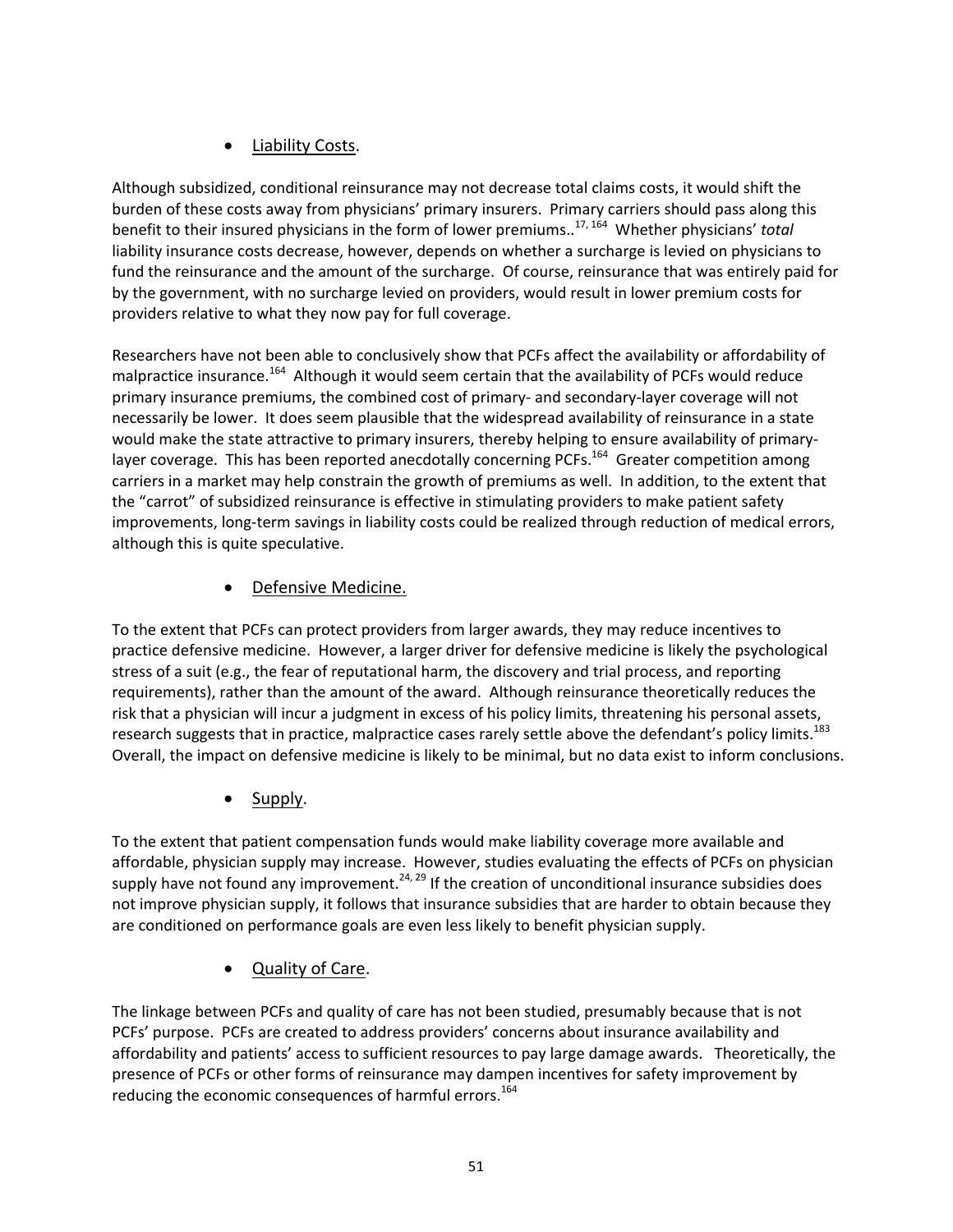Pay for performance, in contrast to PCFs, is designed to improve the quality of care. However, as discussed above, it is too early to draw conclusions about whether pay for performance can induce significant improvements in quality.<sup>166-167, 175</sup> There have been some success stories which suggest it has promise—for example, a recent evaluation of the impact of the Centers for Medicare and Medicaid Services' pay‐for‐performance demonstration project for hospital care found an improvement of 2.6 to 4.1 percent in performance measures over a 2‐year period. Overall, though, substantial returns to quality or patient safety are not in evidence.<sup>174, 178</sup>

A key question is whether provision of subsidized reinsurance will be enough of an incentive to motivate safety-enhancing change on the part of physicians and health care organizations. Rational actors will weigh the relative costs of investment in safety improvements against the savings associated with the reinsurance subsidy. They may find that the cost‐benefit balance disfavors attempts to meet the conditions established for obtaining the subsidy. On balance, there is a very thin basis for predicting effects of subsidized, conditional reinsurance on quality of care, but the pay‐for‐performance literature is mildly suggestive of modest benefits.

#### 3.5.3. Summary

Government provision of subsidized reinsurance for providers who achieve patient safety goals can be viewed as a pay‐for‐performance initiative aimed at easing providers' liability cost concerns and improving patient safety. The evidence base for evaluating this proposal is very limited, requiring reasoning by analogy from the experience of PCFs and pay-for-performance reimbursement programs. Overall, the evidence does not suggest that subsidized, conditional reinsurance would substantially affect claim frequency or total claims cost, although it would shift the cost burden away from physicians and primary insurance carriers unless a surcharge was levied on them to pay for the scheme. To the extent that subsidized reinsurance can lower or stabilize the premiums that physicians pay, an increase in physician supply is possible, but the available data do not support such an effect. Perhaps the most alluring aspect of subsidized, conditional reinsurance is the direct incentive to improve quality and safety in high-risk clinical areas. Effective incentives will depend on the relative costs of the subsidy compared to the clinical interventions needed to improve safety.

#### 3.6. Enterprise Medical Liability

Enterprise medical liability is a legal doctrine assigning liability to a health care organization for tortious injuries that occur within its facilities or are caused by its clinical staff affiliates, including but not limited to its employees. Under this system, the liability of individual physicians and other clinicians is reduced or eliminated.

Courts historically have been reluctant to impose liability for medical malpractice on hospitals, and state statutes prohibiting the "corporate practice of medicine" have made it difficult for litigants to argue that hospitals should be held liable for malpractice. Although some judicial loosening in this area has been visible over time, it remains difficult to hold health care facilities directly liable for medical malpractice outside of a few narrow circumstances. These circumstances include negligence in the administrative functions that hospitals perform, such as credentialing decisions and general quality oversight; vicarious liability for the acts of hospital employees; and negligent acts by anesthesiologists, radiologists, pathologists, and others who perform services for which patients look to a hospital (as opposed to a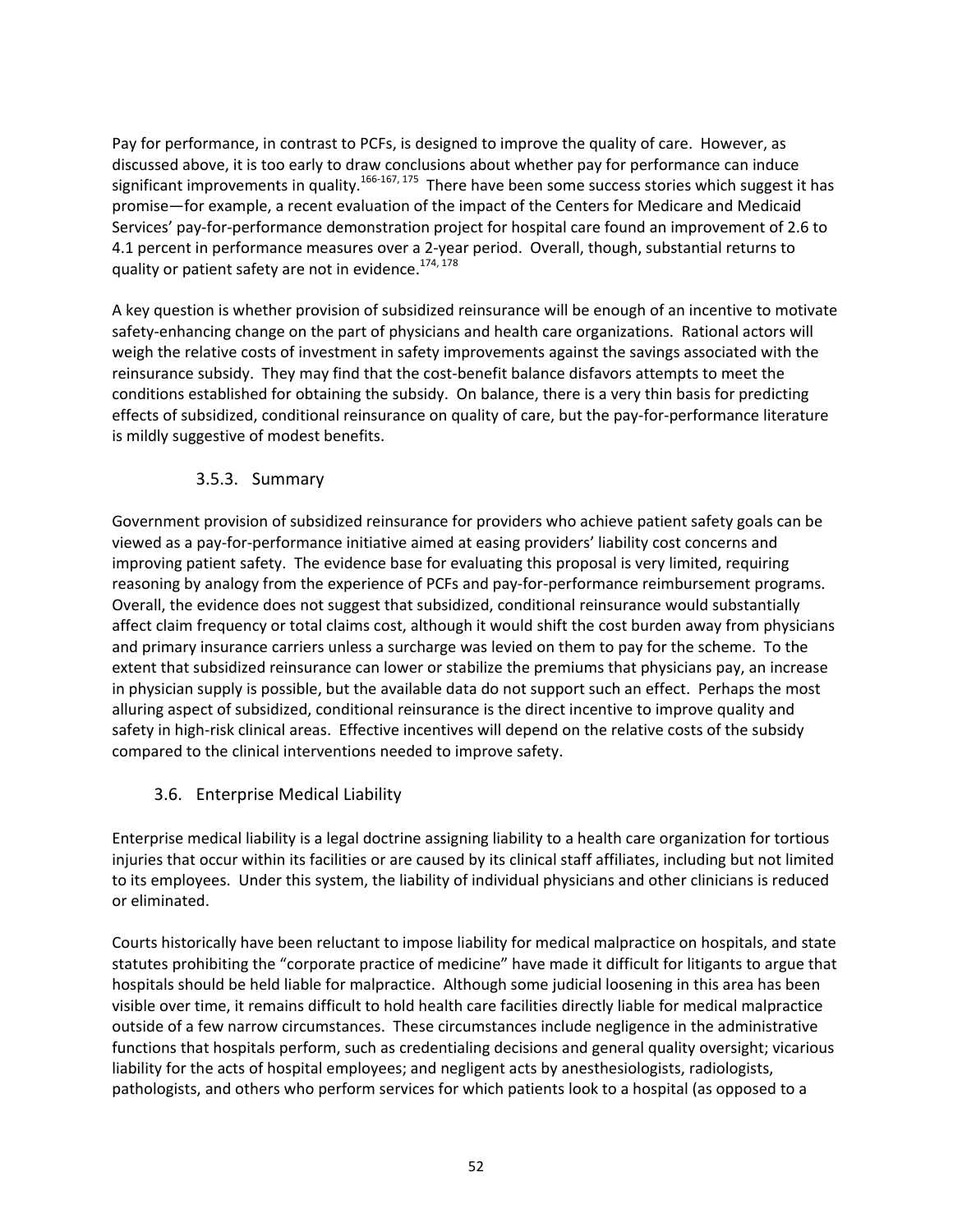particular physician).<sup>184-186</sup> In other situations, it is individual, non-employee physicians who are held liable.

The two most important rationales for imposing enterprise medical liability are economic efficiency and fairness. In the malpractice context, enterprise medical liability addresses the perceived unfairness of holding individual health care providers liable for "systems failures" within an organization that lead to preventable injuries and that the individuals have little or no ability to control. The efficiency rationale is that placing liability on the organization provides economic incentives for the organization—which *does* have control over the "systems failures" and is in a position to prevent injuries at a lower cost than the clinician —to invest in cost-justified changes to improve patient safety.<sup>187</sup> Future injuries will therefore be prevented at a socially efficient level. Without enterprise medical liability, the tort system sends an economic signal to actors who arguably are not in a good position to effect the kind of changes that are needed to prevent injuries.

A third rationale for enterprise medical liability is to ensure that injured plaintiffs receive the compensation to which they are entitled. Holding health care organizations liable introduces "deep pockets" defendants that can pay judgments that individual physicians may not be well enough insured to pay in full.

A fourth rationale is that enterprise medical liability permits more effective use of experience rating in insurance.<sup>188</sup> Experience rating is the practice of pricing insurance premiums to reflect the insured's past claims experience. This is actuarially difficult to do for individual physicians because they are sued so infrequently, but it is considerably easier at the level of the health care organization. The advantages of experience rating are that it more fairly apportions insurance costs to those who create losses and that it more accurately targets the "deterrent signal" of the tort system to those who most need to modify their behavior in order to prevent injuries.

Although there is variation across states in the circumstances under which a health care organization can be held liable for malpractice, enterprise medical liability is not currently available in any state. A proposal for demonstration projects of health‐plan‐based enterprise medical liability was part of the Clinton health reform package. However, the proposal did not advance due to adverse reactions, ranging from disinterest to strong opposition, on the part of key stakeholder groups, including physician organizations, liability insurers, plaintiff's attorneys, and managed care organizations.<sup>185, 189</sup>

### 3.6.1. Key Design Features and Decisions

Key design decisions for enterprise medical liability reform include the following:

 Liable enterprise: Some proposals for enterprise medical liability have focused on health plans as the locus of liability,<sup>73, 7473, 75, 76190</sup> while others have suggested that hospitals and other health care provider organizations serve as the responsible enterprise.<sup>48, 185, 188, 191-192</sup> Today, the latter formulation receives more attention in policy debates, largely due to the ascendency of network‐model managed care organizations in the market, which have less control over their affiliated physicians than closed-panel HMOs.<sup>189</sup> The "accountable care organization" (ACO) is another, more modern concept with potential applicability for this reform.<sup>193</sup> Economic theory suggests that liability should be placed on an organization that can realistically be expected to have the power to institute systemic patient safety improvements within health care systems and influence individual physician behavior. ACOs may be more likely than health insurers and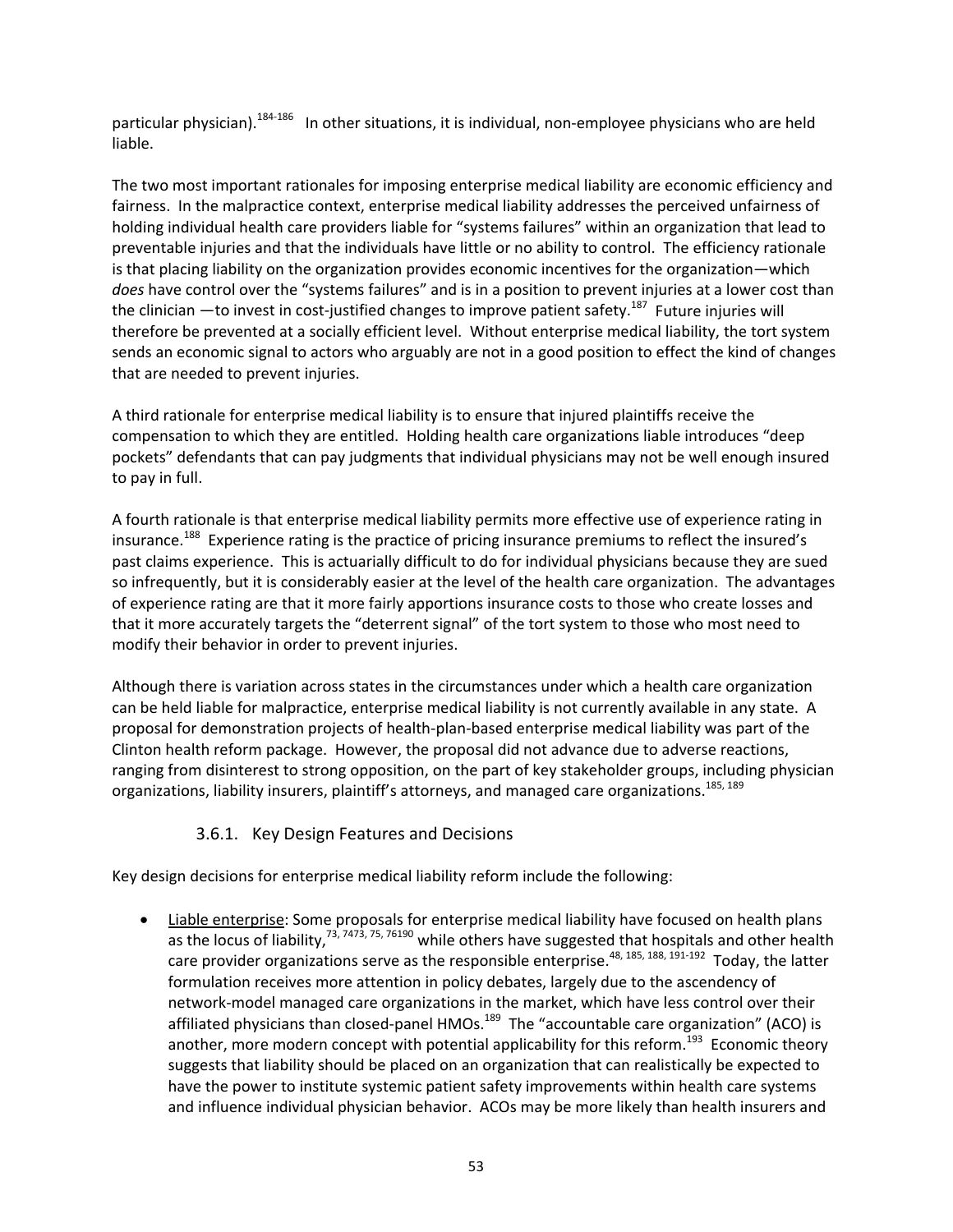some hospitals to have this characteristic.<sup>191</sup> Health insurers' leverage may vary considerably depending on their market share and the nature of their affiliation with physicians, and many community hospitals (as opposed to academic medical centers) may not have close relationships with the physicians they credential. On the other hand, placing liability on health plans is argued to serve as a counterweight to health plans' extant incentives to provide less care than might be medically optimal.<sup>189</sup>

- Role of individual liability: Most proposals for enterprise medical liability specify that there would no longer be any liability for individual clinicians.<sup>48</sup> An alternative would be to greatly expand the potential for holding health care organizations liable while retaining the possibility of holding individuals liable as well. Different rules could be imposed depending on whether the care was rendered within the walls of a hospital or other health facility as opposed to a non‐ hospital‐affiliated physician office. Individual liability might also remain available in the rare case of extreme negligence or deliberate conduct on the part of the physician. The strongest rationale for allowing individual liability is the fairness argument that health care facilities and payers cannot completely control the actions of individuals, particularly when the individuals are not employees of the organization. If the responsible enterprise is a health care facility or system rather than a health plan, one must also consider the need to make compensation available to patients who are injured in an unaffiliated physician office. The strongest argument against retaining individual liability is that pure enterprise medical liability maximizes the incentive for the organization to institute systems improvements to improve patient safety, including improvements designed to detect and mitigate the consequences of error on the part of individuals working within the organization. Pure enterprise medical liability is also a simpler regime that avoids fights among defendants in a malpractice case about who was responsible for the injury.
- Scope of liability: In the context of facility-based enterprise medical liability, the organization's liability could be limited to injuries that occur within its walls or could extend to all injuries caused by physicians whose primary affiliation is with the facility.<sup>185</sup> The former would more tightly tie liability to the hospital's ability to prevent injuries, but administrative costs would be higher because physicians would still need to purchase insurance to cover injuries that occur outside the hospital, and physicians and hospitals could expend resources disputing where the injury occurred. Where the locus of liability is a health plan, the plan's liability could be limited to injuries caused by physicians who receive the greatest share of their reimbursement from that payer, or could extend to any injury incurred by the plan's insured patients. The former would better peg liability to the plan's ability to influence the physician's practice, since the plan's threat not to contract with physicians in the future if they did not improve would have greater financial consequence for the physician. However, it could allow plans that did not have a large market share to evade liability altogether.
- Contributory or comparative negligence defense: Most states currently allow evidence of a plaintiff's own negligence to be introduced and allow juries and judges to reduce a plaintiff's award according to her own percentage fault. In some states, if a plaintiff is more than 50 percent contributorily negligent, she will recover no money at all, even if the defendant was also negligent. For example, a plaintiff who failed to disclose an important risk factor in his medical history before a surgical procedure might be held contributorily liable for an adverse surgical outcome relating to that risk factor. A decision should be made about whether these defenses will apply in cases involving enterprise medical liability. The strongest argument in favor of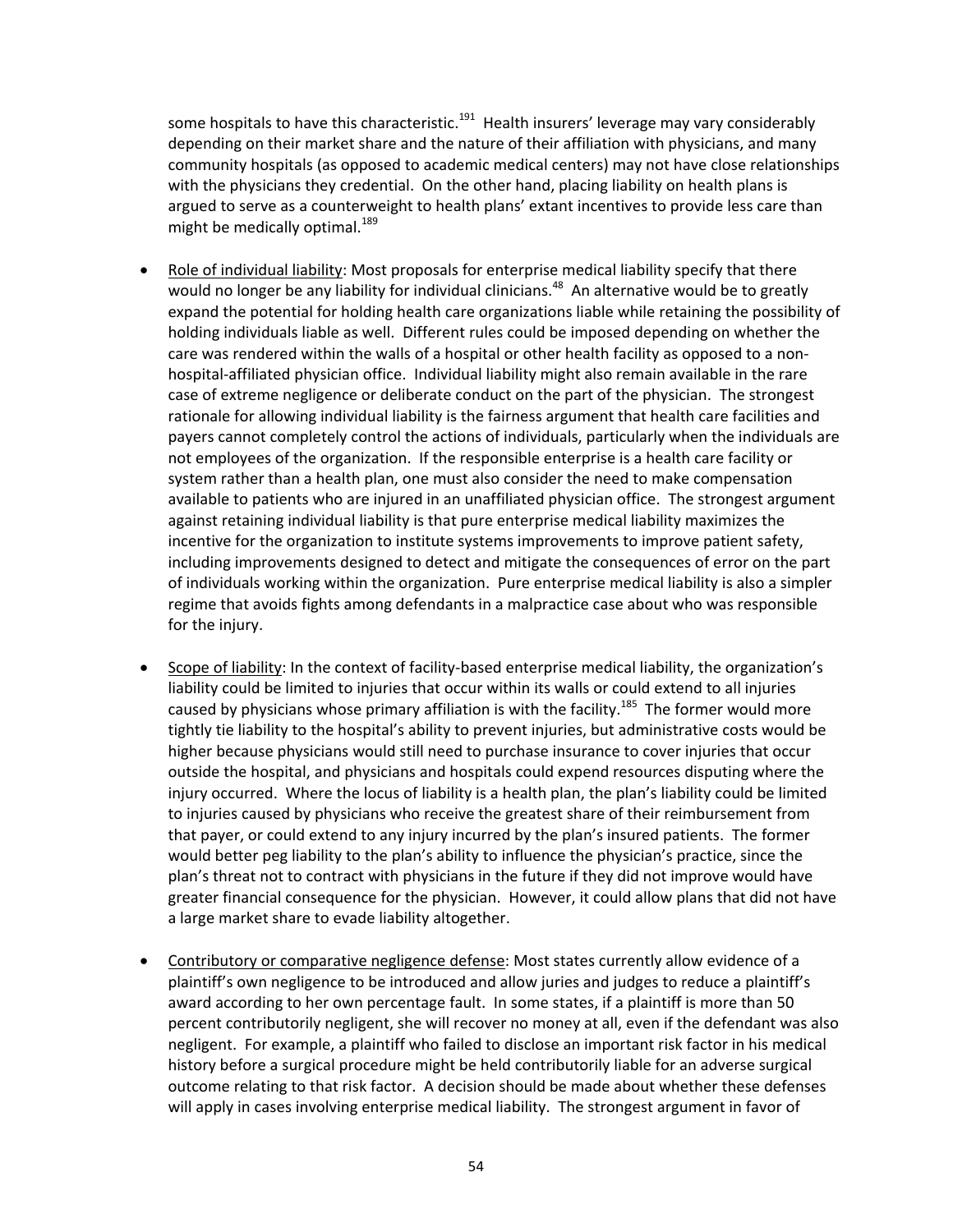eliminating them is to maximize the enterprise's economic incentive to improve safety. The strongest arguments against eliminating them are fairness to the defendant and the need to incentivize organizations to invest only in the socially optimal level of precaution‐taking.

- Status of damages caps and charitable immunity laws: States with laws providing not‐for‐profit hospitals with total immunity from malpractice suits or limiting their liability would need to be reconsider them if enterprise medical liability were imposed. Charitable immunity laws would need to be struck. Damages caps could theoretically be retained, but would undermine the intent of enterprise medical liability. In a pure regime where no suit against individual physicians was possible, caps could also severely limit the available compensation for injured patients.
- Financial arrangements: The shift to enterprise medical liability would involve cost shifting from physicians to health care facilities or health plans, as physicians reduced or eliminated their separate malpractice insurance coverage and the liable enterprise increased its own coverage. Presumably, the liable enterprise would choose to transfer some of these costs back through their contractual arrangements with physicians—for example, by applying surcharges on hospital admitting privileges or adjustments to insurance reimbursement rates.<sup>185</sup> Since Medicare's fee schedule already includes a factor for malpractice insurance costs, Medicare reimbursements rates for both physician and hospitals certainly would be adjusted in a health‐ plan‐based enterprise liability scheme.
- Voluntary or mandatory: Enterprise medical liability is generally discussed in the literature as a mandatory scheme imposed by statute. An alternative is that health plans or health care facilities could voluntarily elect to assume liability for some or all of their affiliated physicians, with the physicians agreeing by contract to the necessary financial adjustments to finance the new arrangement. (Patients would also need to given notice of the arrangement and an opportunity to consent to being subject to it.) An advantage to this approach would be that it permits experimentation with different approaches. One drawback would be that hospitals or health plans who opted in to higher liability costs and failed to fully pass them back to physicians could find themselves at a competitive disadvantage in the marketplace.<sup>189</sup> A second disadvantage would be the fragmentation of incentives that would occur if not all physicians affiliated with the sponsoring hospital or health plan agreed to participate in the new arrangement. Similarly, incentives for safety improvement within hospitals would be fragmented if some, but not all, important payers assumed liability for malpractice.

#### 3.6.2. Effects on Key Outcome Variables

There is a very limited evidence base upon which to base conclusions about the likely effects of enterprise medical liability. Although there are several institutions in the U.S. that reflect principles of enterprise liability, no studies are available comparing their experience and performance on key outcome variables to other types of institutions in a manner that enables isolation of the effect of the enterprise liability. The relevant institutional examples include:

 **Veterans Health Administration (VA) hospitals**. Individual VA physicians cannot be sued; under the Federal Tort Claims Act, the U.S. government consents to be sued for malpractice relating to care in VA hospitals, but a range of special conditions apply. The government also makes available an administrative process for obtaining service‐connected disability compensation for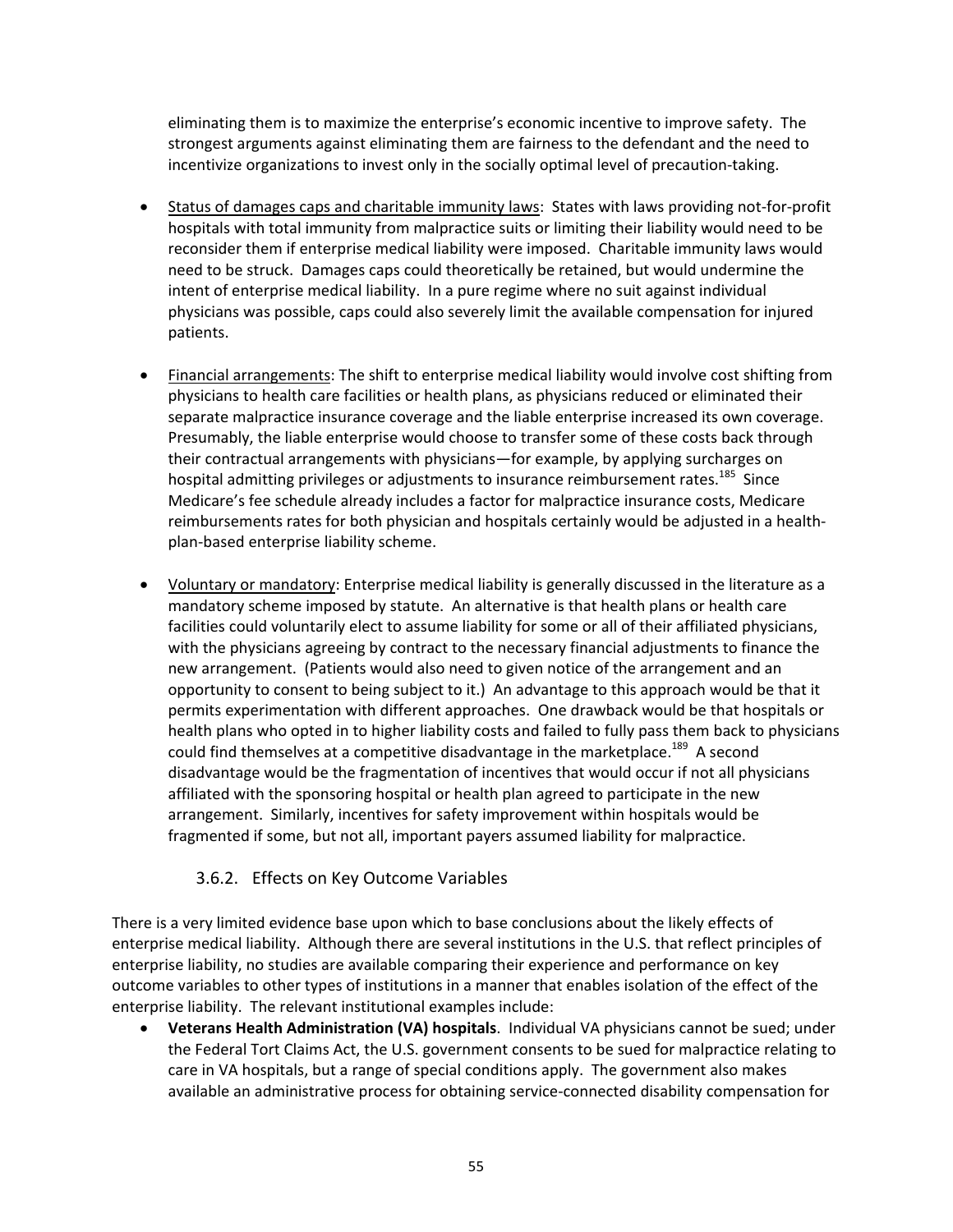injuries incurred in VA hospitals. The range of special circumstances surrounding the VA system makes it an inapt analogy for how enterprise medical liability would work in non‐federal hospitals.

- **Hospitals owned and operated by the University of California**. State law makes the Regents of the University of California liable for the actions of physicians practicing within them.<sup>40</sup>
- **Academic medical centers** that are self‐insured and directly employ physicians, along with other clinical staff, providing them with malpractice insurance through the hospital as part of their employment arrangement. Physicians in these centers can, of course, be sued. However, the "channeling" of insurance into a single policy makes the medical center financially responsible, and as a practical matter, many such hospitals encourage malpractice plaintiffs to drop individual clinicians from their claim and proceed only against the medical center.
- **Integrated delivery systems** such as Kaiser Permanente, which serve as both insurer and health care provider, directly employing their clinical staff and furnishing liability insurance as part of the employment contract. Although physicians can be sued in such systems, the institution foots the bill for the liability.
	- Claims Frequency and Costs.

No conclusions about the effect of enterprise medical liability on the frequency of malpractice claims can be drawn on the basis of the available evidence. There is no theoretical reason that claims should become more or less frequent in the absence of individual physician liability.

No conclusions about the effect of enterprise medical liability on the cost of malpractice claims can be drawn on the basis of the available evidence. The fact that liability is borne by one entity rather than another does not affect the valuation of any particular plaintiff's damages, and should not affect indemnity payments in that respect. It is possible that plaintiffs could have an easier time proving a case against a hospital than against individual clinicians, but this is not clear. It is possible, but not proven, that enterprise liability could spur health plans or hospitals to invest in safety improvements that result in lower malpractice costs. However, because most instances of medical error and negligence never result in malpractice claims, but there are many claims that do not actually involve negligence, even significant improvements in patient safety may not translate into a large reduction in malpractice claims.<sup>194</sup>

# Overhead costs.

No conclusions about the effect of enterprise medical liability on the frequency of malpractice claims can be drawn on the basis of the available evidence. Theoretically, defense costs should be lower in a system of pure enterprise liability for claims involving injuries in which more than one health care provider is implicated. In such cases, there is no need for individual clinicians to be represented by separate counsel and no battling among litigants as to who is responsible for the plaintiff's injury. Overhead costs for liability insurance should also be lower in a pure enterprise liability system because individual clinicians should not need to take out separate insurance policies (except to cover claims arising from conduct that is carved out of enterprise liability, such as intentional acts).

Liability costs.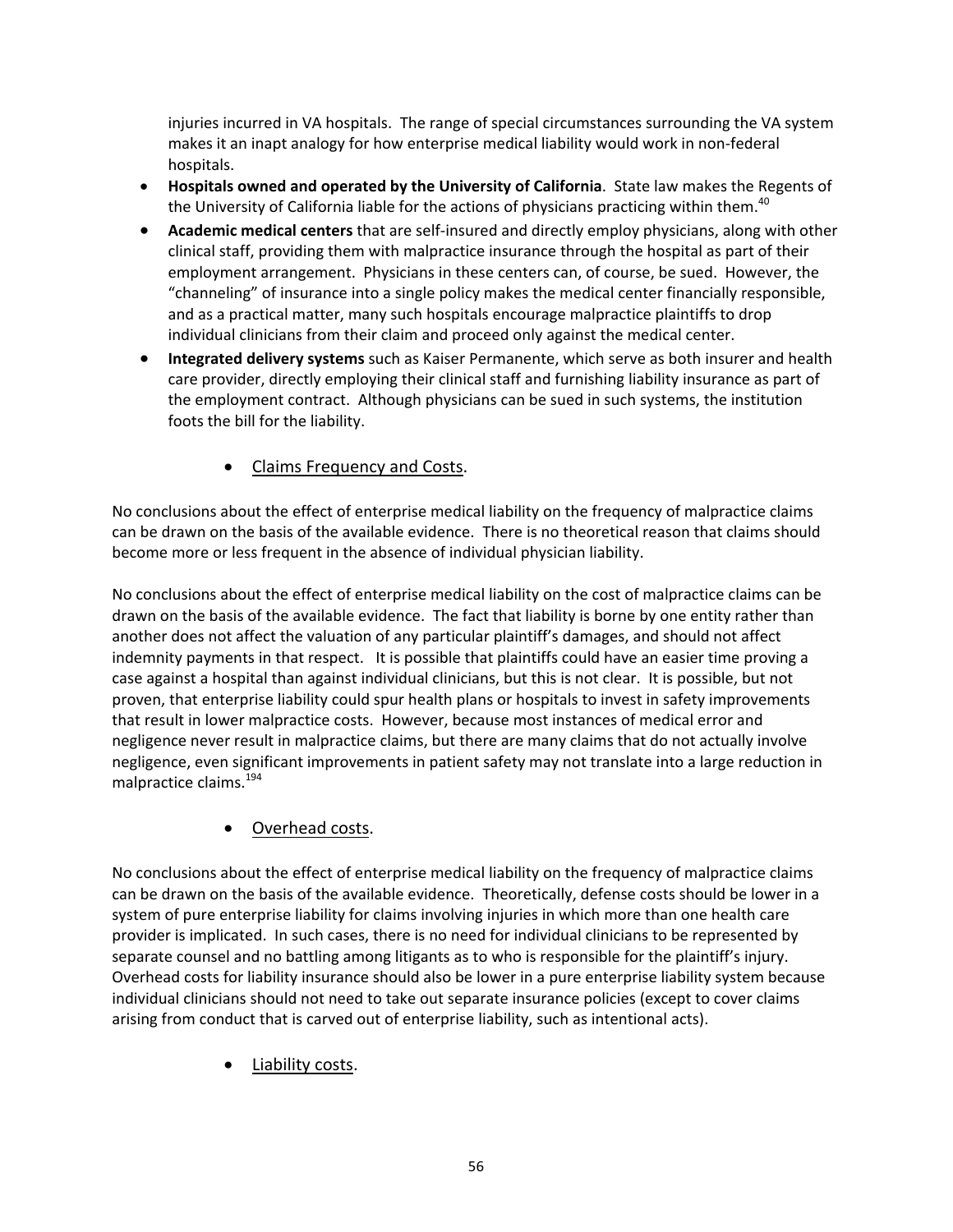Under enterprise medical liability, physicians would certainly pay less (perhaps nothing) for malpractice insurance. However, the responsible enterprise likely would find mechanisms for transferring some or all liability costs back to physicians through other means.

## Defensive medicine.

No conclusions about the effect of enterprise medical liability on defensive medicine can be drawn on the basis of the available evidence. In theory, enterprise medical liability should provide considerable relief to physicians who currently feel pressured by liability concerns to practice defensively. However, this relief would be undercut if the responsible enterprise transferred liability costs back to individual clinicians by adjusting their salary or reimbursement or levying a surcharge.

Supply.

No conclusions about the effect of enterprise medical liability on defensive medicine can be drawn on the basis of the available evidence. To the extent that physicians felt more comfortable practicing in settings in which they did not have individual liability, institutions with enterprise medical liability theoretically should attract physicians. There is some evidence that during the recent malpractice insurance crisis, physicians in one hard‐hit state, Pennsylvania, sought closer ties to hospitals that could offer them more affordable insurance coverage.<sup>195</sup> However, there has not been a general influx of physicians into institutions such as the VA or academic medical centers that offer channeled insurance.

# Quality of care.

No conclusions about the effect of enterprise medical liability on the quality of care can be drawn on the basis of the available evidence. There are strong theoretical reasons to believe that hospital‐ or ACO‐ based enterprise medical liability would spur greater efforts to improve the safety of medical care. Recent research indicates that medical error causation tends to reflect a complicated web of individual and system factors.<sup>187, 196</sup> Academic medical centers and other hospitals that have some means of exerting influence over the physicians that practice within them are well placed to implement systemic improvements and communicate necessary improvements in individual physician practice to physicians. Additional tort liability could create the necessary economic incentives to spur hospitals to invest in safety-enhancing practices, although as long as malpractice claiming rates are low relative to the actual incidence of medical error, the incentive will remain enervated.<sup>197</sup>

No systematic studies are available to examine the safety‐enhancing effects of enterprise medical liability, but anecdotal evidence of initiatives launched by academic medical centers are often cited as "proof of concept." There is no evidence that care is safer overall in such hospitals than in hospitals that do not bear as large a share of tort liability, but anecdotes abound of proactive hospitals and captive insurers who recognize areas of significant loss among their malpractice claims and institute programs to reduce risk in those areas. The best known example is the Harvard hospitals' successful anesthesia safety initiative,  $198$  but there are many others.  $188$ 

The prospects for health‐plan‐based enterprise liability to produce changes in quality of care seem more limited. Most health insurers have a fairly low degree of control over the practices of their affiliated physicians and hospitals, although this varies across health plans. Direct controls such as utilization review have given way to "pay for performance" (P4P) programs that seek to incentivize changes in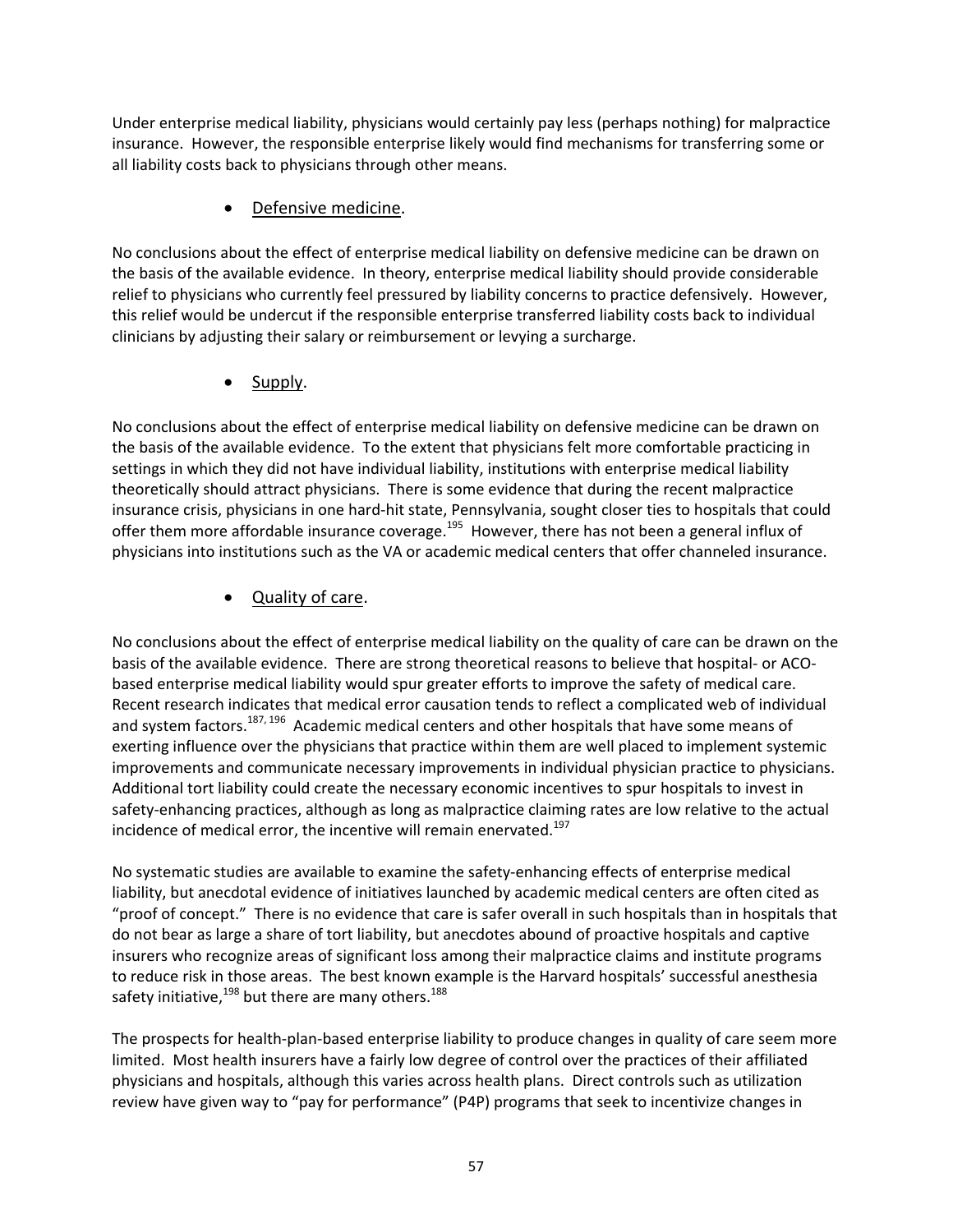practice pattern rather than directly alter them. These programs have met with limited success.<sup>179</sup> It seems likely that P4P programs would be the main mechanism through which health plans would seek to influence physicians and hospitals to adhere to safe practices and avoid malpractice claims, but it is not clear that enterprise liability would produce significant marginal gains relative to what has been achieved through existing P4P programs.

An argument that is sometimes raised against enterprise medical liability is that removing individual liability would dampen physicians' incentives to practice safely. There is no evidence to support or refute the notion that greater insulation from tort liability results in less safe care by physicians, and many theoretical reasons to question the value of tort liability in spurring safer practices among physicians.191 Because hospitals experience malpractice claims more frequently than individual physicians, arguably, the incentive to institute improvements and to monitor and encourage improvement among "problem" physicians is stronger at the hospital level.

#### 3.6.3. Summary

Enterprise medical liability is promising on theoretical grounds, but existing examples of this arrangement in the U.S. are limited and have not been evaluated in a way that supports inferences about its effect on any of the key outcome variables.

#### 4. Conclusions

The findings of this analysis concerning the effects of traditional and innovative tort reforms are summarized in Tables 3 and 4, respectively. Table 3 describes the level of empirical *evidence* underlying the reforms' effect on each of the outcomes variables. In contrast, because the base of evidence for the innovative reforms is so limited, Table 4 describes the certainty with which the effects can be *predicted* based on theory, anecdotal reports, and related programs, rather than the strength of the direct evidence.

We find that the evidence base for evaluating most traditional state tort reforms is large and mature. However, studies have generated limited or no evidence that most reforms have significant effects on the key outcome variables examined in this report. The exception is caps on noneconomic damages, which have well-documented effects on several of the outcomes.

The evidence base for evaluating the innovative tort reforms is extremely small. Most have not been tested in the U.S., and where experimentation has taken place, the programs have not been systematically evaluated, at least in materials released to the public. Analogous systems in the U.S. and abroad are not clearly predictive of how these innovative systems would function in the American medical liability setting, and much depends on the choices made about various aspects of system design. However, based on theoretical predictions and the limited evidence available, most of these reforms show sufficient promise for impacting some of the key outcome variables to merit controlled experimentation, such as through demonstration projects.

Two important limits on the scope of our analysis should be noted. First, constitutional and other legal barriers to implementing these reforms have been noted only selectively and in passing. They merit much more serious consideration in any process of further experimentation, particularly with the more innovative reforms and particularly where patient participation in an alternative system is made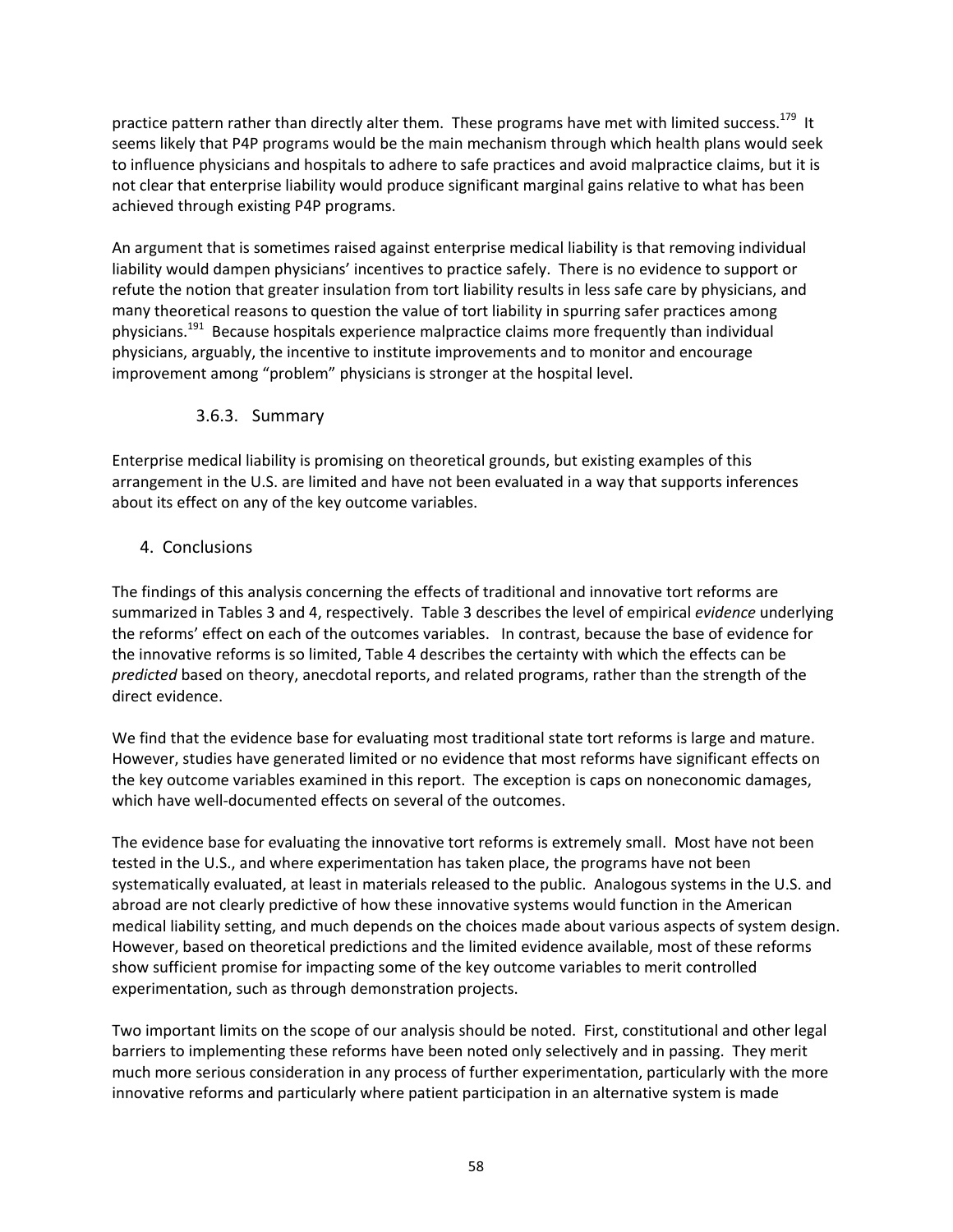mandatory. Second, this report has not considered how the various reforms could be implemented through the Medicare program. However, other scholarship provides some insights.<sup>81, 199-201</sup>

In closing, tort reform in the states to date has been characterized by a pattern of imitation of reforms implemented in other jurisdictions—even in the absence of evidence that they are effective in achieving their goals. Reform initiatives have often been driven by health care providers' and insurers' urgent demands that policy makers do something to ameliorate the effects of highly volatile liability environments. Today, most states are experiencing at least a moderate easing of the "crisis" conditions of the last decade. This environment presents more favorable conditions for experimentation with more novel reforms.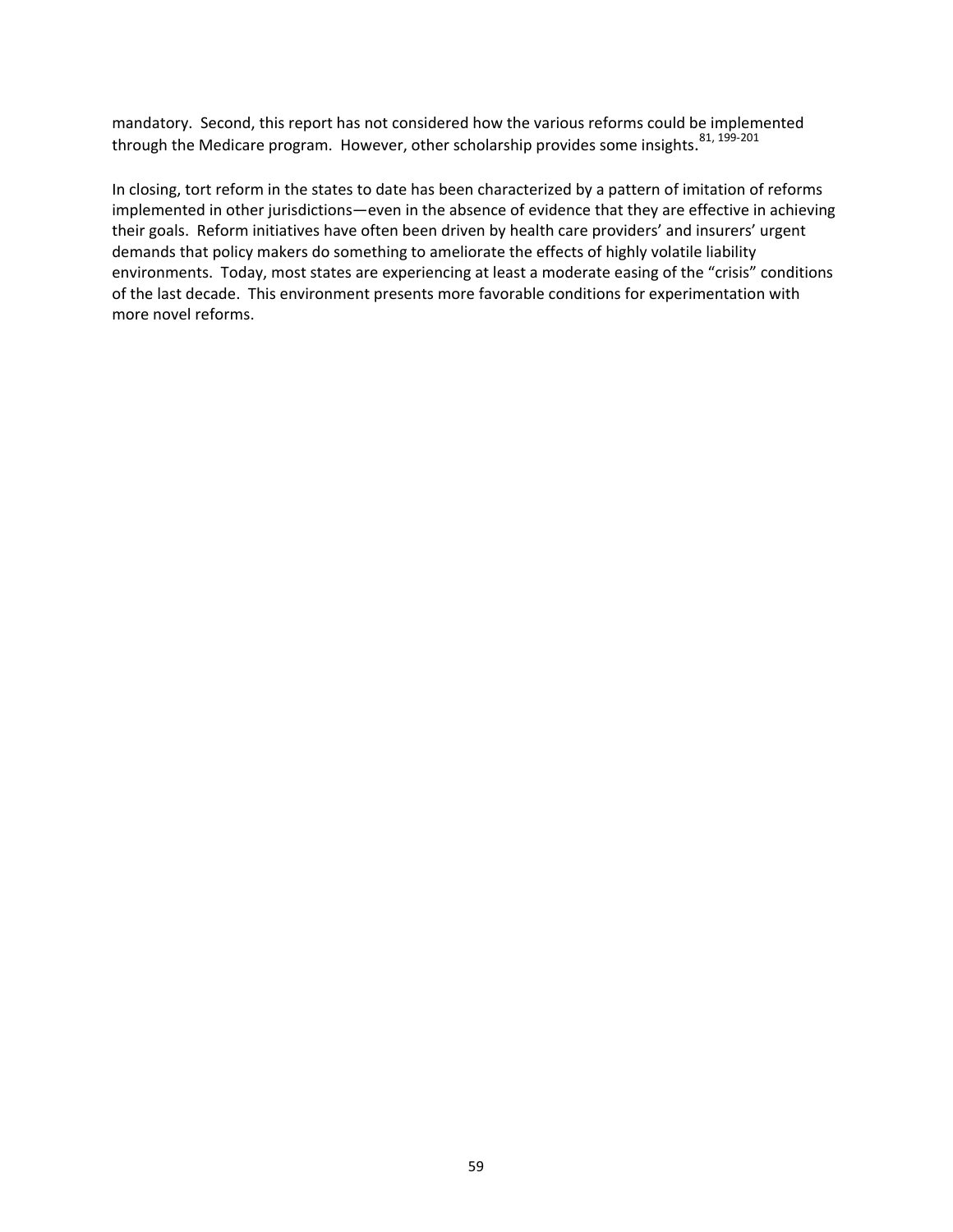|                                          | <b>Claims frequency</b><br>and costs                  | <b>Overhead costs</b> | <b>Liability costs</b>        | <b>Defensive</b><br>medicine | <b>Supply</b>                                                                         | <b>Quality of care</b> |
|------------------------------------------|-------------------------------------------------------|-----------------------|-------------------------------|------------------------------|---------------------------------------------------------------------------------------|------------------------|
| Caps on<br>noneconomic<br>damages        | 0 for frequency (M)<br>$\forall\forall$ for costs (M) | $\uparrow$ (L)        | $\sqrt{}$ for premiums<br>(M) | $\sqrt{(H)}$                 | 个 (M) for physician<br>supply<br>0 (L) for health<br>insurance<br>premiums            | 0(L)                   |
| Pretrial screening<br>panels             | 0 (H) for frequency<br>and costs                      | $\uparrow$ (L)        | 0(M)                          | $\downarrow$ (L)             | 0(L)                                                                                  | 0(L)                   |
| Certificate of merit                     | 0 (L) for frequency<br>and costs                      | $\uparrow$ (L)        | 0(L)                          | 0(L)                         | 0(L)                                                                                  | 0(L)                   |
| Attorney fee limits                      | 0 (H) for frequency<br>and costs                      | $\uparrow$ (L)        | O(H)                          | 0(L)                         | 0(M)                                                                                  | 0(L)                   |
| Joint-and-several<br>liability reform    | 0 (L) for frequency,<br>0 (H) for costs               | 0(L)                  | 0(M)                          | 0(M)                         | 0 (M) for physician<br>supply<br>$\downarrow$ (L) for health<br>insurance<br>premiums | 0(L)                   |
| Collateral-source<br>rule reform         | $0(M)$ for<br>frequency,<br>0 (H) for costs           | 0(L)                  | 0(M)                          | O(H)                         | 0 (M) for physician<br>supply<br>$\downarrow$ (L) for health<br>insurance<br>premiums | 0(M)                   |
| Periodic payment                         | 0 (L) for frequency,<br>0 (M) for costs               | 0(L)                  | 0(L)                          | 0(L)                         | 0(M)                                                                                  | 0(L)                   |
| Shorter statute of<br>limitations/repose | $0(M)$ for<br>frequency,<br>0 (M) for costs           | 0(L)                  | $\sqrt{(M)}$                  | 0(L)                         | 0(L)                                                                                  | 0(L)                   |

Notes:

Effects are classified as large increase (个个 ), modest increase (个), no change (0), modest decrease ( $\downarrow$ ), or large decrease ( $\downarrow\downarrow$ ). Evidence or certainty levels for these effects are classified as low or theoretical only (L), moderate (M), or high (H).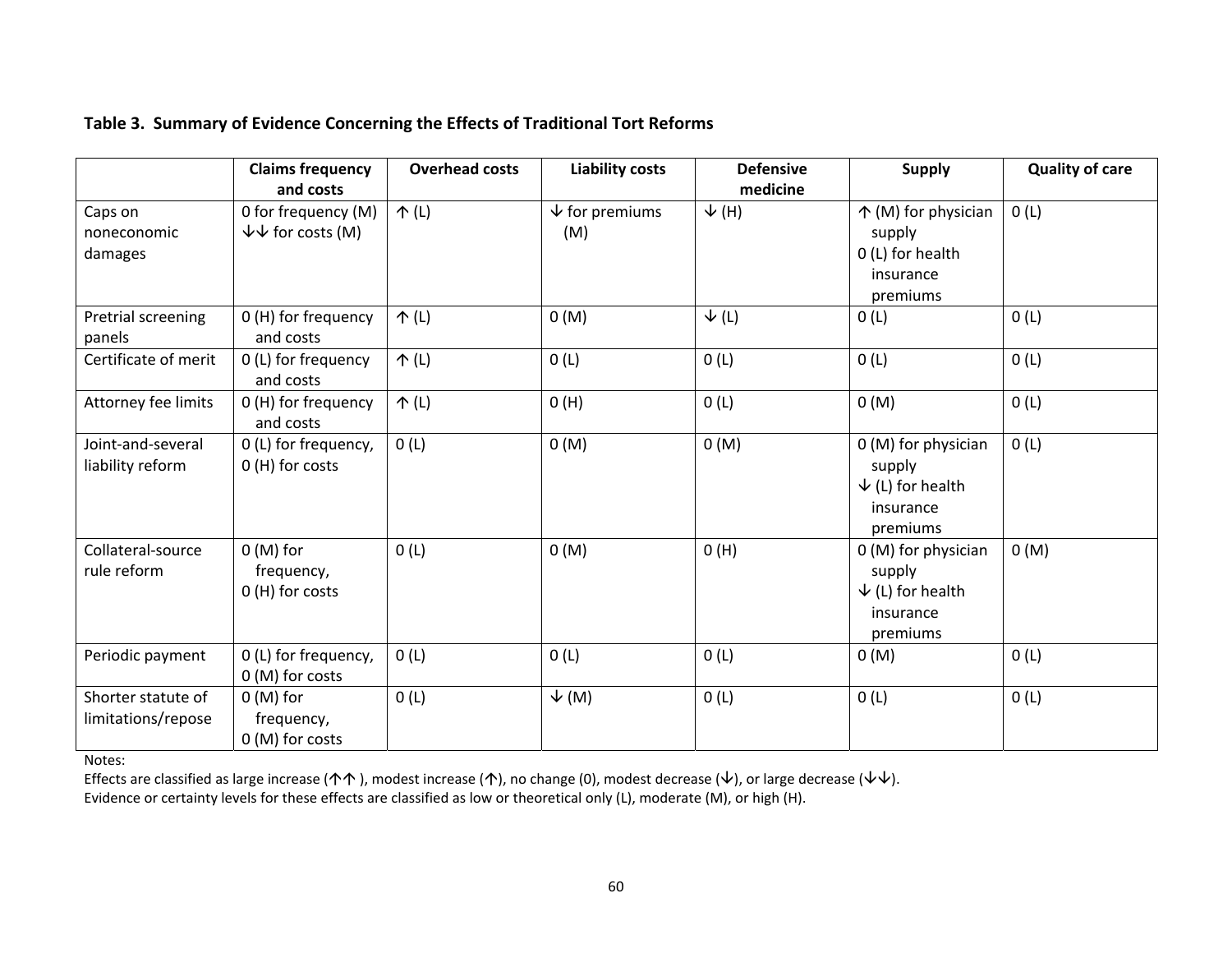#### **Table 4. Summary of Probable Effects of Innovative Tort Reforms**

|                                                                           | <b>Claims frequency and</b><br>costs                                                                                                | <b>Overhead costs</b>                                                                           | <b>Liability costs</b>                                                   | <b>Defensive</b><br>medicine                                                 | <b>Supply</b>                                                     | <b>Quality of care</b>                                                    |
|---------------------------------------------------------------------------|-------------------------------------------------------------------------------------------------------------------------------------|-------------------------------------------------------------------------------------------------|--------------------------------------------------------------------------|------------------------------------------------------------------------------|-------------------------------------------------------------------|---------------------------------------------------------------------------|
| Schedule of<br>noneconomic<br>damages                                     | 0 (L) for frequency<br>0 (L) for costs<br>(highly dependent on<br>award levels)                                                     | $\downarrow$ (L)                                                                                | $\downarrow$ (L)                                                         | $\downarrow$ (L)                                                             | 0(L)                                                              | 0(L)                                                                      |
| Administrative<br>compensation systems<br>or "health courts"              | Medical court model:<br>0 (L) for frequency<br>0 (L) for costs<br>Administrative model:<br>个个 (M) for frequency,<br>0 (L) for costs | Medical court<br>model: $\psi$ (L)<br>Administrative<br>model: $\forall \psi$ (H)               | Medical court<br>model: $0(L)$<br>Administrative<br>model: $0(L)$        | <b>Medical court</b><br>model: $0(L)$<br>Administrative<br>model: $\psi$ (L) | Medical court<br>model: $0(L)$<br>Administrative<br>model: $0(L)$ | Medical court<br>model: $0(L)$<br>Administrative<br>model: $\uparrow$ (M) |
| Disclosure-and-offer<br>programs                                          | $\psi$ (L) for frequency,<br>$\downarrow$ (L) for costs                                                                             | $\forall\psi$ (M)                                                                               | $\downarrow$ (L)                                                         | 0(L)                                                                         | 0(L)                                                              | $\uparrow$ (M)                                                            |
| Safe harbors for<br>adherence to<br>evidence-based<br>practice guidelines | 0 (L) for frequency,<br>0 (L) for costs                                                                                             | $\downarrow$ (L)                                                                                | 0(L)                                                                     | $\downarrow\downarrow$ (L)                                                   | $\uparrow$ (L)                                                    | <b>个个(L)</b>                                                              |
| Subsidized,<br>conditional<br>reinsurance                                 | 0 (M) for frequency,<br>0 (M) for costs                                                                                             | $\downarrow$ (L) (possibly<br>greater savings<br>with early offer<br>or disclosure<br>programs) | 0 (M) (possibly $\psi$<br>with early offer<br>or disclosure<br>programs) | 0(L)                                                                         | 0(M)                                                              | $\uparrow$ (L)                                                            |
| Enterprise liability                                                      | 0 (L) for frequency,<br>0 (L) for costs                                                                                             | $\downarrow$ (L)                                                                                | $\downarrow$ (L)                                                         | $\downarrow$ (L)                                                             | 0(L)                                                              | 个(L)                                                                      |

Notes:

Effects are classified as large increase (个个), modest increase (个), no change (0), modest decrease ( $\downarrow$ ), or large decrease ( $\downarrow\downarrow$ ). Certainty levels for these predicted effects are classified as low (L), moderate (M), or high (H).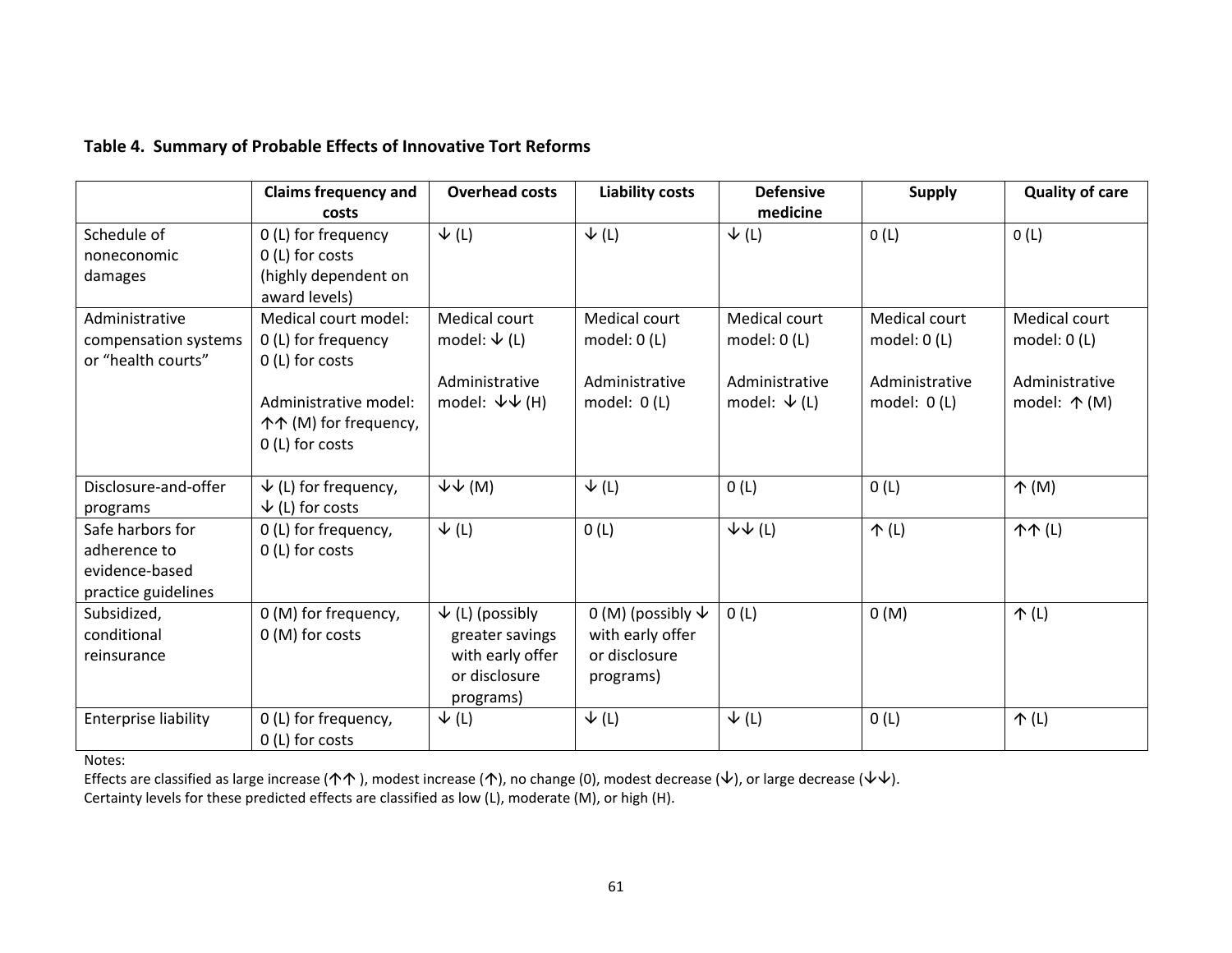#### References

1. Washington State Task Force on Noneconomic Damages. Report to the Legislature. 2005. (Accessed October 7, 2009, at http://www.ofm.wa.gov/rmd/publications/nedfinalrpt.pdf).

2. Mello MM. Medical Malpractice: Impact of the Crisis and Effect of State Tort Reforms. Princeton, NJ: The Robert Wood Johnson Foundation; 2006. Report No.: 10.

3. RAND. COMPARE Dashboard: Analysis of Medical Malpractice. 2009. (Accessed at http://www.randcompare.org/analysis‐of‐options/analysis‐of‐medical‐malpractice#spending).

4. Struve CT. Expertise in Medical Malpractice Litigation: Special Courts, Screening Panels, and Other Options; 2003.

5. Avraham R. An Empirical Study of the Impact of Tort Reforms on Medical Malpractice Settlement Payments. Journal of Legal Studies 2007;36:S186‐S229.

6. Waters TM, Budetti PP, Claxton G, Lundy JP. Impact of State Tort Reforms on Physician Malpractice Payments. Health Affairs 2007;26:500‐9.

7. Donohue JJ, Ho DE. The Impact of Damage Caps on Malpractice Claims: Randomization Inference with Difference‐in‐Differences. Journal of Empirical Legal Studies 2007;4:69‐102.

8. Zuckerman S, Bovbjerg RR, Sloan F. Effects of Tort Reforms and Other Factors on Medical Malpractice Insurance Premiums. Inquiry 1990;27:167‐82.

9. Danzon PM. The Frequency and Severity of Malpractice Claims. Journal of Law and Economics 1984;27:115‐48.

10. Danzon PM. The Frequency and Severity of Medical Malpractice Claims: New Evidence. Law and Contemporary Problems 1986;49:57‐84.

11. Sloan FA, Mergenhagen PM, Bovbjerg RR. Effects of Tort Reforms on the Value of Closed Medical Malpractice Claims: A Microanalysis. Journal of Health Politics, Policy and Law 1989;14:663‐89.

12. Blackmon G, Zeckhauser RJ. State Tort Reform Legislation: Assessing Our Control of Risks In: Schuck P, ed. Tort Law and the Public Interest: Competition, Innovation, and Consumer Welfare. New York: W.W. Norton and Company and the American Assembly; 1991:272‐309.

13. Viscusi WK, Born PH. Damages Caps, Insurability, and the Performance of Medical Malpractice Insurance. Journal of Risk and Insurance 2005;72:23‐43.

14. Hyman DA, Black B, Silver C, Sage WM. Estimating the Effect of Damages Caps in Medical Malpractice Cases: Evidence from Texas. Journal of Legal Studies 2009;1:355‐409.

15. Born P, Viscusi WK, Baker T. The Effects of Tort Reform on Medical Malpractice Insurers' Ultimate Losses. Journal of Risk and Insurance 2009;76:197‐219.

16. Viscusi WK, Zeckhauser RJ, Born P, Blackmon G. The Effect of 1980s Tort Reform Legislation on General Liability and Medical Malpractice Insurance. Journal of Risk and Uncertainty 1993;6:165‐86.

17. Ambrose JM, Carroll A. Medical Malpractice Reform and Insurer Claims Defense: Unintended Effects? Journal of Health Politics, Policy and Law 2007;32:843‐65.

18. Danzon PM, Epstein AJ, Johnson SJ. The "Crisis" In Medical Malpractice Insurance. In: Harris R, Litan R, eds. Brookings‐Wharton Papers on Financial Services: Brookings Institution Press; 2004.

19. Thorpe KE. The Medical Malpractice 'Crisis': Recent Trends and the Impact of State Tort Reforms. Health Affairs 2004;Suppl Web Exclusives:W4‐20‐30.

20. Kilgore ML, Morrisey MA, Nelson LJ. Tort Law and Medical Malpractice Insurance Premiums. Inquiry 2006;43:255‐70.

21. Sloan FA. State Responses to the Malpractice Insurance "Crisis" of the 1970s: An Empirical Assessment. Journal of Health Politics, Policy and Law 1985;9:629‐46.

22. Congressional Budget Office. Letter from Douglas W. Elmendorf, Director, to Senator John D. Rockefeller IV. 2009.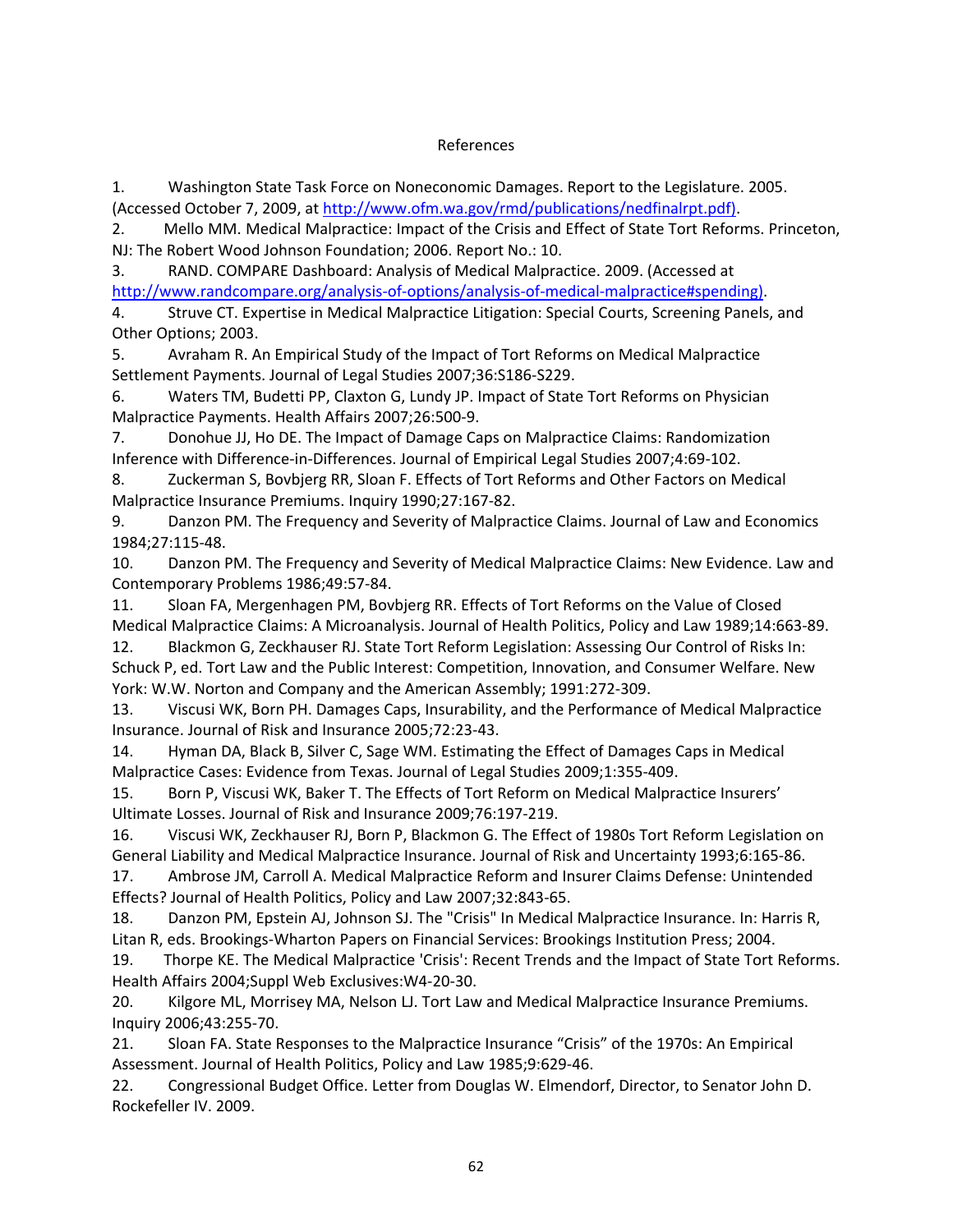23. Kessler D, McClellan M. Do Doctors Practice Defensive Medicine? Quarterly Journal of Economics 1996;111:353‐90.

24. Sloan FA, Shadle JH. Is There Empirical Evidence For "Defensive Medicine"? A Reassessment. Journal of Health Economics 2009;28:481‐91.

25. Yang YT, Mello MM, Subramanian SV, Studdert DM. Relationship between Malpractice Litigation Pressure and Rates of Cesarean Section and Vaginal Birth after Cesarean Section. Medical Care 2009;47:234‐42.

26. Currie J, MacLeod WB. First Do No Harm? Tort Reform and Birth Outcomes. Quarterly Journal of Economics 2008;123:795‐830.

27. Congressional Budget Office. Medical Malpractice Tort Limits and Health Care Spending; 2006.

28. Hellinger FJ, Encinosa WE. The Impact of State Laws Limiting Malpractice Damage Awards on Health Care Expenditures. American Journal of Public Health 2006;96:1375‐81.

29. Kessler DP, Sage WM, Becker DJ. Impact of Malpractice Reforms on the Supply of Physician Services. JAMA 2005;293:2618‐25.

30. Matsa DA. Does Malpractice Liability Keep the Doctor Away? Evidence from Tort Reform Damage Caps. Journal of Legal Studies 2007;36:S143‐S82.

31. Yang YT, Studdert DM, Subramanian SV, Mello MM. A Longitudinal Analysis of the Impact of Liability Pressure on the Supply of Obstetrician‐Gynecologists. Journal of Empirical Legal Studies 2008;5:21‐53.

32. Helland E, Showalter MH. The Impact of Liability on the Physician Labor Market. RAND Working Paper RAND Working Paper; 2006.

33. Morrisey MA, Kilgore ML, Nelson LJ. Medical Malpractice Reform and Employer‐Sponsored Health Insurance Premiums. Health Services Research 2008;43:2124‐42.

34. Avraham R, Dafney LS, Schanzenbach MM. The Impact of Tort Reform on Employer‐Sponsored Health Insurance Premiums. NBER Working Paper 15371; 2009.

35. Sun J, Schmit JT. How Do State Medical Malpractice Laws Affect Access to Health Insurance? Working Paper Working Paper; 2007.

36. Klick J, Stratmann T. Medical Malpractice Reform and Physicians in High‐Risk States. Journal of Legal Studies 2007;36:S121‐S42.

37. Yang YT, Studdert DM, Subramanian SV, Mello MM. Does Tort Law Improve the Health of Newborns, or Miscarry? A Longitudinal Analysis of the Effect of Liability Pressure on Birth Outcomes. Working paper; 2009.

38. White FJ, Pettiette LW, Wiggins RB, Kiss A. Medical Malpractice Review Panels and Medical Liability System Cost, Timeliness, and Efficiency: A Cross‐Sectional Study. Journal of Empirical Legal Studies 2008;5:375‐405.

39. Yoon A. Mandatory Arbitration and Civil Litigation: An Empirical Study of Medical Malpractice Litigation in the West. American Law and Economic Review 2004;6:95‐134.

40. Office of Technology Assessment USC. Defensive Medicine and Medical Malpractice; 1994.

41. Putnam v. Wenatchee Valley Med. Ctr. 216 P3d 374 (Wash).

42. Parness JA, Leonetti A. Expert Opinion Pleading: Any Merit to Special Certificates of Merit? Brigham Young University Law Review 1997;1997:537‐90.

43. Spurr SJ, Simmons WO. Medical Malpractice in Michigan: An Economic Analysis. J Health Polit Policy Law 1996;21:315‐46.

44. Morlock LL, Malitz FE. Short‐Term Effects of Tort and Administrative Reforms on the Claiming Behavior of Privately Insured Medicaid and Uninsured Patients. Report to the Office of Technology Assessment, U.S. Congress. Washington, DC 1993.

45. Brown AS. The Affidavit of Merit Mess: The Law Has Resulted in a Tidal Wave of Contradictory Decisions by Trial and Appeals Courts. New Jersey Law Journal 2001;163:427.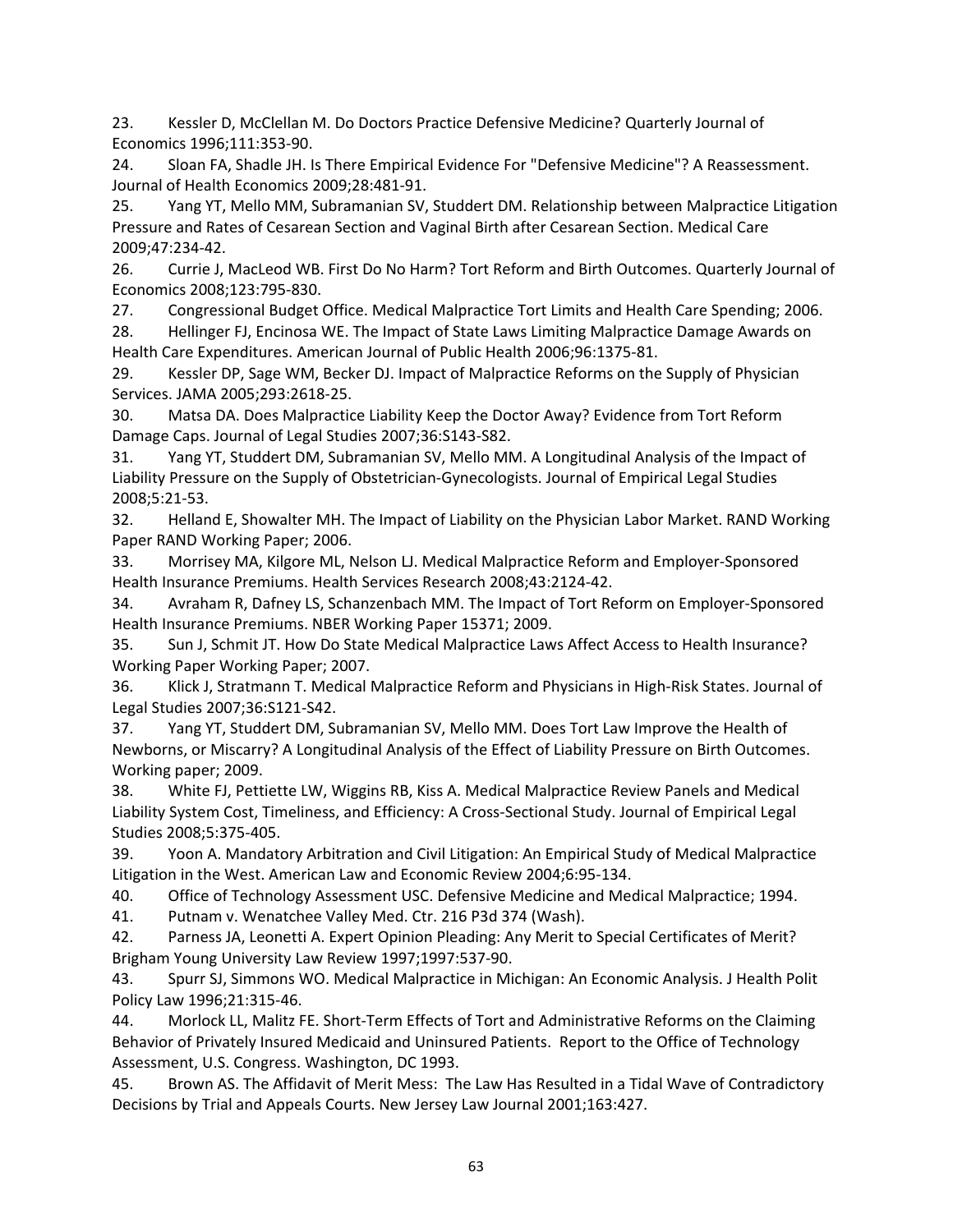46. Stroub ML. The Unforeseen Creation of a Procedural Minefield—New Jersey's Affidavit of Merit Statute Spurs Litigation and Expense in Its Interpretation and Application. Rutgers Law Journal 2002;34:279‐320.

47. Klick J, Sttratmann T. Does Medical Malpractice Reform Help States Retain Physicians and Does It Matter? Working Paper; 2005.

48. American Law Institute. Reporter's Study: Enterprise Responsibility for Personal Injury, Vol. II. Philadelphia: American Law Institute; 1991.

49. U.S. General Accounting Office. Medical Malpractice: Effects of Varying Laws in the District of Columbia, Maryland, and Virginia. Washington, DC: General Accounting Office; 1999. Report No.: GAO/HEHS‐00‐5.

50. Bovbjerg RA, Sloan FA, Blumstein JF. Valuing Life and Limb: Scheduling "Pain and Suffering". Northwestern University Law Review 1989;83:908‐72.

51. Studdert DM, Yang YT, Mello MM. Are Damages Caps Regressive? A Study of Malpractice Jury Verdicts in California. Health Affairs 2004;23:54‐67.

52. Studdert DM, Mello MM. Options for Rational Scheduling and Valuation of Noneconomic Damages. Report to the Washington State Noneconomic Damages Task Force; 2005.

53. Washington State Task Force on Noneconomic Damages. Report to the Legislature; 2005.

54. Kinney ED. Administrative Law Approaches to Medical Malpractice Reform. St Louis University Law Journal 2004;49:45‐72.

55. Sugarman SD. A Comparative Law Look at Pain and Suffering Awards. DePaul Law Review 2006;55:299‐434.

56. Sebok A. Translating the Immeasurable: Thinking About Pain and Suffering Comparatively. DePaul Law Review 2006;55:379‐98.

57. Comande G. Towards a Global Model for Adjudicating Personal Injury Damages: Bridging Europe and the United States. Temple International and Comparative Law Journal 2005;19:241‐349.

58. Blumstein JF. Making the System Work Better: Improving the Process for Determination of Noneconomic Loss. New Mexico Law Revew 2005;35:401‐17.

59. National Association of Insurance Commissioners. Malpractice Claims: Final Compilation: Medical Malpractice Closed Claims, 1975‐1978. Washington: National Association of Insurance Commissioners; 1980.

60. Cocchiarella L, Andersson GBJ, eds. Guides to the Evaluation of Permanent Impairment. 5th ed: American Medical Association; 2000.

61. Geistfeld M. Placing a Price on Pain and Suffering: A Method for Helping Juries Determine Tort Damages for Nonmonetary Injuries. California Law Review 1995;83:773‐852.

62. Avraham R. Putting a Price on Pain and Suffering: A Critique of the Current Approach and a Preliminary Proposal for Change. Northwestern Law Review 2006;100:87‐119.

63. Chase OG. Helping Jurors Determine Pain and Suffering Awards. In: Kramer L, ed. Reforming the Civil Justice System New York: New York University; 1996:339‐62.

64. Levin FS. Pain and Suffering Guidelines: A Cure for Damages Measurement "Anomie". University of Michigan Journal of Law Regorm 1989;22:303‐32.

65. O'Connell J. A Proposal to Abolish Defendants' Payment for Pain and Suffering in Return for Payment of Claimants' Attorneys' Fees. University of Illinois Law Review 1981;1981:333.

66. Saks MJ, Hollinger LA, Wissler RL, Evans DL, Hart AJ. Reducing Variability in Civil Jury Awards. Law and Human Behavior 1997;21:243‐56.

67. Wissler RL, Kuehn PF, Sakes MJ. Instructing Jurors on General Damages in Personal Injury Cases: Problems and Possibilities. Psychology, Public Policy and Law 2000;6:712‐37.

68. Kahneman D. Reference Points, Anchors, Norms, and Mixed Feelings. Organizational Behavior and Human Decision Processes 1992;51:296‐312.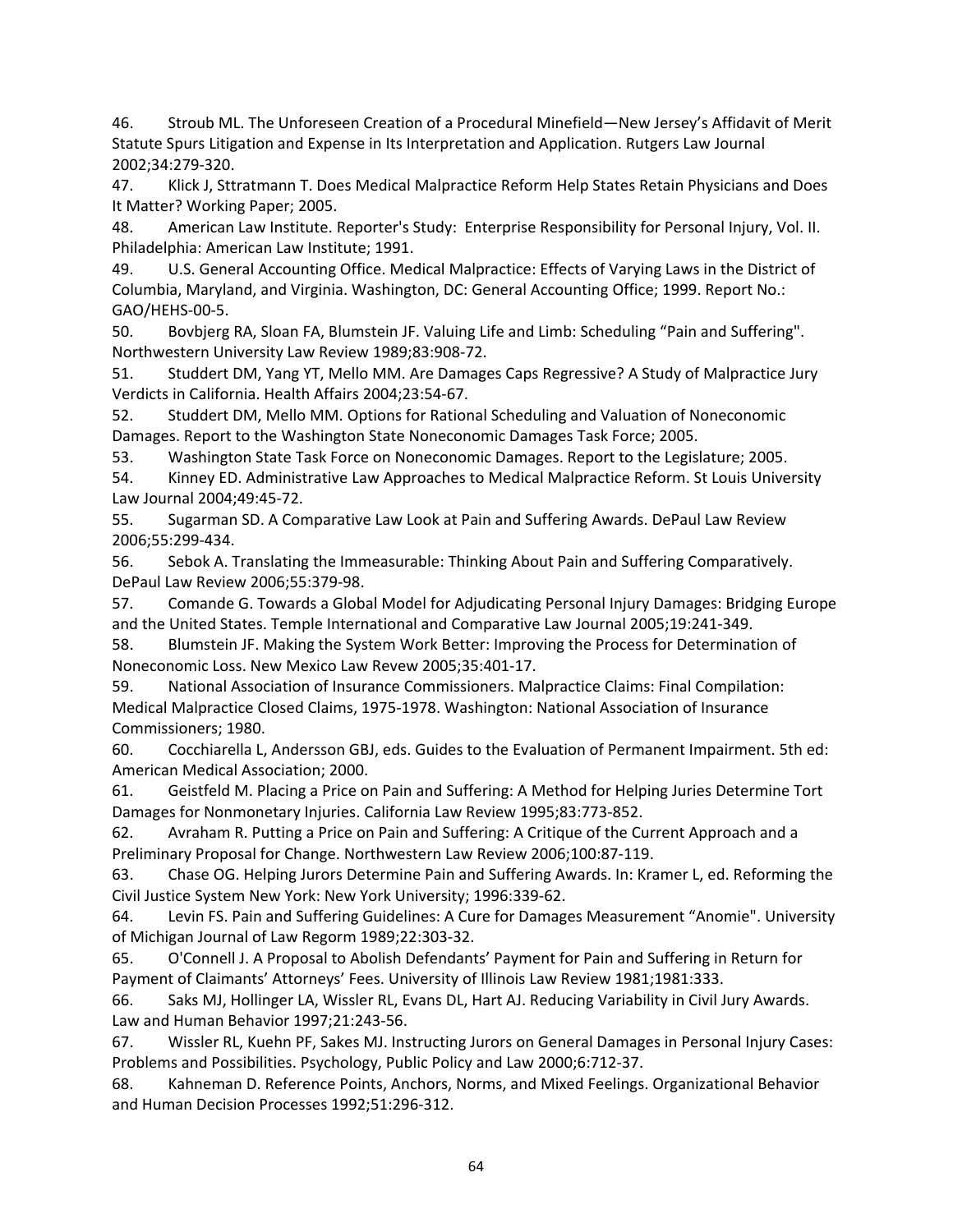69. Havighurst CC, Tancredi LR. Medical Adversity Insurance — a No‐Fault Approach to Medical Malpractice and Quality Assurance. Milbank Memorial Fund Quarterly 1973;51:125‐68.

70. Johnson KB, Phillips CG, Orentlicher D, Hatlie MS. A Fault‐Based Administrative Alternative for Resolving Medical Malpractice Claims. Vanderbilt Law Review 1989;42.

71. Chow E. Health Courts: An Extreme Makeover of Medical Malpractice with Potentially Fatal Complications. Yale Journal of Health Policy, Law, and Ethics 2007;7:387‐427.

72. Barringer PJ, Studdert DM, Kachalia AB, Mello MM. Administrative Compensation of Medical Injuries: A Hardy Perennial Blooms Again. Journal of Health Politics Policy and Law 2008;33:725‐60.

73. Kachalia AB, Mello MM, Brennan TA, Studdert DM. Beyond Negligence: Avoidability and Medical Injury Compensation. Social Science and Medicine 2008;66:387‐402.

74. Mello MM, Studdert DM, Kachalia AB, Breenan TT. "Health Courts" And Accountability for Patient Safety. Milbank Quarterly 2006;84:459‐92.

75. Studdert DM, Thomas EJ, Zbar BIW, et al. Can the United States Afford A "No‐Fault" System of Compensation for Medical Injury? Law and Contemporary Problems 1997;60:1‐34.

76. Bovbjerg RR, Sloan FA, Rankin PJ. Administrative Performance Of "No‐Fault" Compensation for Medical Injury. Law and Contemporary Problems 1997;60:71‐115.

77. Elliott ED, Narayan SA, Nasmith MS. Administrative "Health Courts" For Medical Injury Claims: The Federal Constitutional Issues. Journal of Health Politics Policy and Law 2008;33:761‐98.

78. Studdert DM, Fritz LA, Brennan TA. The Jury Is Still In: Florida's Birth‐Related Neurological Injury Compensation Plan after a Decade. Journal of Health Politics Policy and Law 2000;25:499‐526.

79. O'Connell J. Expanding No‐Fault Beyond Auto Insurance: Some Proposals. Virginia Law Review 1973;59:749‐829.

80. Abraham KS. Medical Liability Reform: A Conceptual Framework. JAMA 1988;260:68‐72.

81. Sage WM. The Forgotten Third: Liability Insurance and the Medical Malpractice Crisis. Health Affairs 2004;23:10‐21.

82. Struve CT. Expertise in Medical Malpractice Litigation: Special Courts, Screening Panels, and Other Options: Project on Medical Liability in Pennsylvania (Pew Chartible Trusts); 2003.

83. Struve CT. Improving the Medical Malpractice Litigation Process. Health Affairs 2004;23:33-41.

84. Studdert DM, Brennan TA. Toward a Workable Model Of "No-Fault" Compensation for Medical Injury in the United States. American Journal of Law & Medicine 2001;27:225‐52.

85. Barringer PJ. Windows of Opportunity: State-Based Ideas for Improving Medical Injury Compensation and Enhancing Patient Safety. Washington, D.C.: Common Good; 2006.

86. Siegal G, Mello MM, Studdert DM. Adjudicating Severe Birth Injury Claims in Florida and Virginia: The Experience of a Landmark Experiment in Personal Injury Compensation. American Journal of Law & Medicine 2008;34:493‐537.

87. National Vaccine Injury Compensation Program. (Accessed January 1, 2010, at http://www.hrsa.gov/Vaccinecompensation/).

88. The Florida Birth Related Neurological Injury Compensation Association. (Accessed January 1, 2010, at http://www.nica.com/).

89. The Virginia Birth-Related Neurological Injury Compensation Program. (Accessed January 1, 2010, at http://www.vabirthinjury.com/).

90. Widman A, Hochberg FA. Federal Administrative Health Courts Are Unconstitutional: A Reply to Elliott, Narayan, and Nasmith. Journal of Health Politics Policy and Law 2008;33:799‐832.

91. Mello MM, Studdert DM, Moran P, Dauer EA. Policy Experimentation with Administrative Compensation for Medical Injury: Issues under State Constitutional. Harvard Journal on Legislation 2008;45:59‐106.

92. Paglia AD. Taking the Tort out of Court — Administrative Adjudication of Medical Liability Claims: Is It the Next Step? . Southwestern University Law Review 1991;20:41‐76.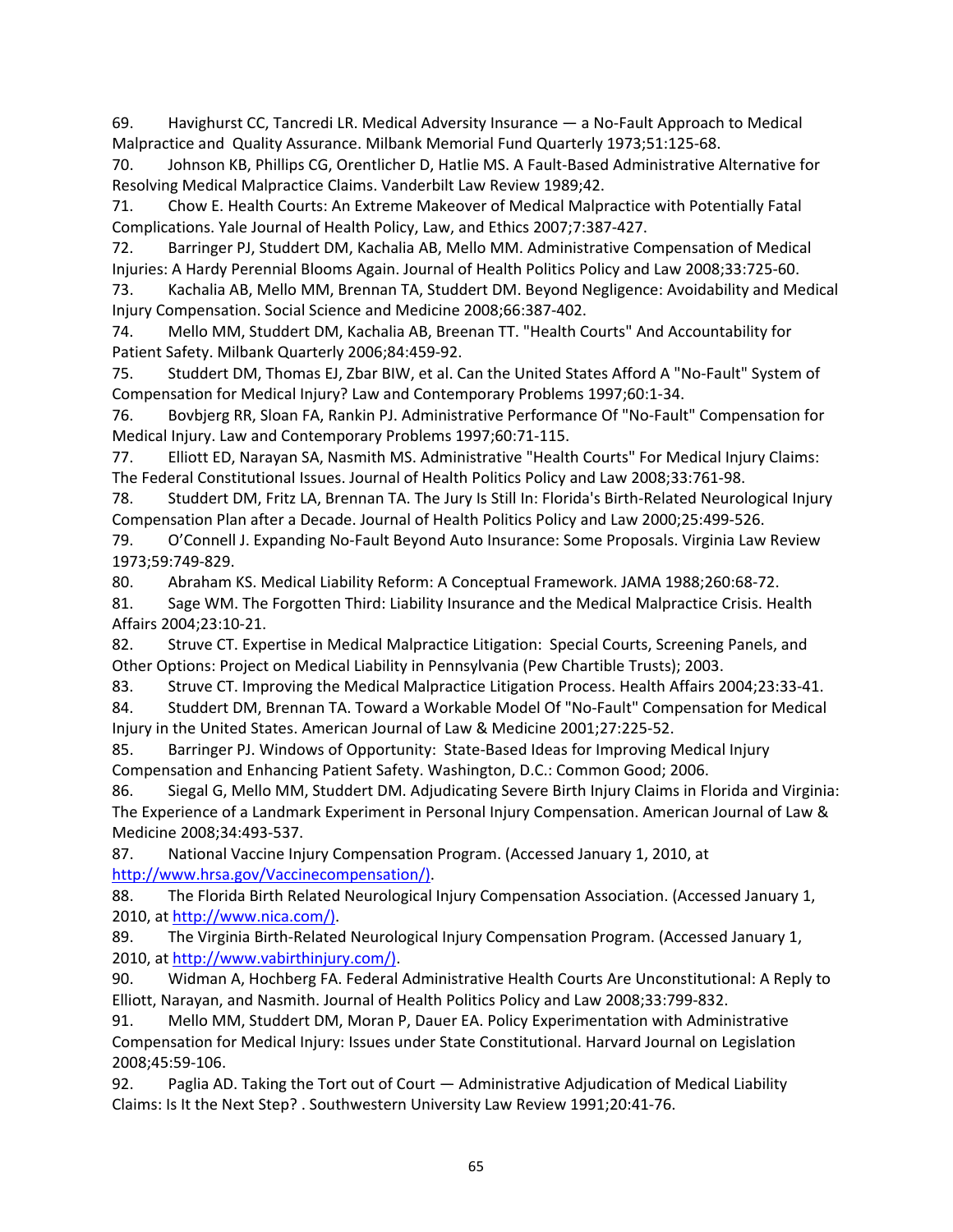93. Studdert DM, Brennan TA. No‐Fault Compensation for Medical Injuries: The Prospect for Error Prevention. JAMA 2001;286:217‐23.

94. Bovbjerg RR, Tancredi LR. Liability Reform Should Make Patients Safer: "Avoidable Classes of Events" Are a Key Improvement. The Journal of Law, Medicine & Ethics 2005;33:478‐500.

95. Bovbjerg RR, Tancredi LR, Gaylin DS. Obstetrics and Malpractice: Evidence on the Performance of a Selective No‐Fault System. JAMA 1991;265:2836‐43.

96. Studdert DM, Mello MM, Brennan TA. Medical Malpractice. New England Journal of Medicine 2004;350:283‐92.

97. Clinton HR, Obama B. Making Patient Safety the Centerpiece of Medical Liability Reform. New England Journal of Medicine 2006;354:2205‐8.

98. Bismark M, Paterson R. No-Fault Compensation in New Zealand: Harmonizing Injury Compensation, Provider Accountability, and Patient Safety. Health Affairs 2006;25:278‐83.

99. Studdert DM, Mello MM, Gawande AA, et al. Claims, Errors, and Compensation Payments in Medical Malpractice Litigation. New England Journal of Medicine 2006;354:2024‐33.

100. Horwitz J, Brennan TA. No-Fault Compensation for Medical Injury: A Case Study. Health Affairs 1995;14:164‐79.

101. Joint Legislative Audit And Review Commission Of The Virginia General Assembly. Review of the Virginia Birth‐Related Neurological Injury Compensation Program; 2003.

102. Office of Program Policy Analysis and Government Accountability. Report No. 04‐04 Special Report: NICA Eligibility Requirements Could Be Expanded, but the Costs Would Increase Significantly; 2004.

103. Shmanske S, Stevens T. The Performance of Medical Malpractice Review Panels. Journal of Health Politics Policy and Law 1986;11:525‐35.

104. Kessler DP, McClellan MB. How Liability Law Affects Medical Productivity. Journal of Health Economics 2002;21:931‐55.

105. American Society of Anesthesiologists (Asa) Closed Claims Project. (Accessed January 2, 2010, at http://depts.washington.edu/asaccp/).

106. Snyder L, Leffler C, for the Ethics Human Rights Committee‐American College of Physicians. Ethics Manual: Fifth Edition. Annals of Internal Medicine 2005;142:560‐82.

107. Finkelstein D, Wu AW, Holtzman NA, Smith MK. When a Physician Harms a Patient by a Medical Error: Ethical, Legal, and Risk‐Management Considerations. Journal of Clinical Ethics 1997;8:330‐5. 108. National Quality Forum. Safe Practices for Better Healthcare ‐ 2009 Update: A Consensus Report; 2009.

109. The Joint Commission--Hospital Accreditation Standards. Oakbrook Terrace, IL; 2008.

110. Weinstein L. A Multifacited Approach to Improve Patient Safety, Prevent Medical Errors and Resolve the Professional Liability Crisis. American Journal of Obstetrics and Gynecology 2006;194:1160‐5.

111. Gallagher TH, Studdert D, Levinson W. Disclosing Harmful Medical Errors to Patients. New England Journal of Medicine 2007;356:2713‐9.

112. McDonnell WM, Guenther E. Narrative Review: Do State Laws Make It Easier to Say, "I'm Sorry?". Annals of Internal Medicine 2008;149:811‐5.

113. Gallagher TH, Waterman AD, Ebers AG, Fraser VJ, Levinson W. Patients' and Physicians' Attitudes Regarding the Disclosure of Medical Errors. JAMA 2003;289:1001‐7.

114. Lamb RM, Studdert DM, Bohmer RM, Berwick DM, Brennan TA. Hospital Disclosure Practices: Results of a National Survey. Health Affairs 2003;22:73‐83.

115. Kachalia A, Shojania KG, Hofer TP, Piotrowski M, Saint S. Does Full Disclosure of Medical Errors Affect Malpractice Liability? The Jury Is Still Out. Joint Commission Journal on Quality and Safety 2003;29:503‐11.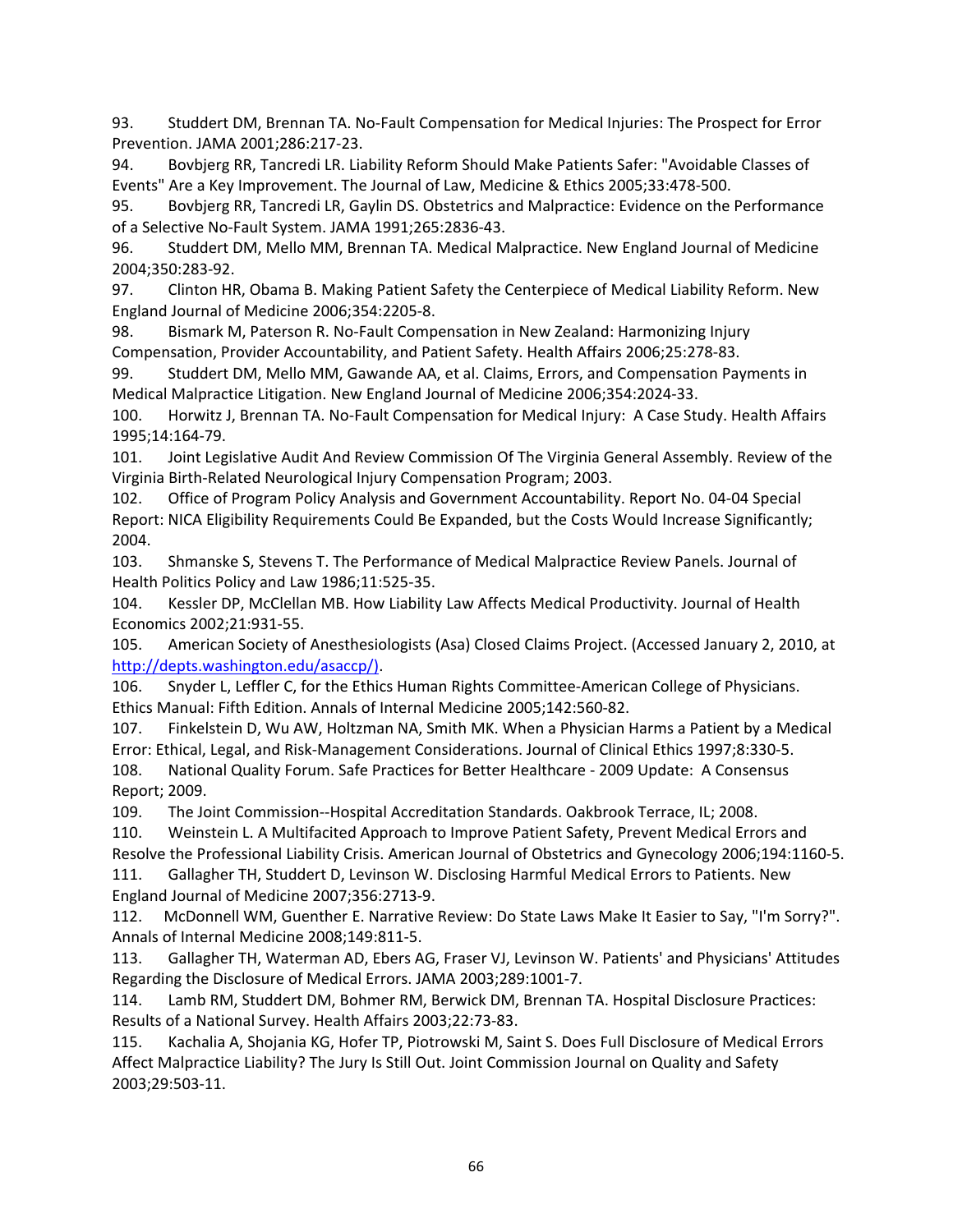116. Gallagher TH, Waterman AD, Garbutt JM, et al. US and Canadian Physicians' Attitudes and Experiences Regarding Disclosing Errors to Patients. Archives of Internal Medicine 2006;166:1605‐11.

117. Charles SC, Wilbert JR, Franke KJ. Sued and Nonsued Physicians' Self‐Reported Reactions to Malpractice Litigation. American Journal of Psychiatry 1985;142:437‐40.

118. Moore H, O'Connell J. Foreclosing Medical Malpractice Claims by Prompt Tender of Economic Loss. Louisiana Law Review 1984;44:1267‐88.

119. Hersch J, O'Connell J, Viscusi WK. Evaluation of Early Offer Reform of Medical Malpractice Claims: Final Report. Washington, D.C.: U.S. Department of Health and Human Services; 2006.

120. Hersch J, O'Connell J, Viscusi WK. An Empirical Assessment of Early Offer Reform for Medical Malpractice. The Journal of Legal Studies 2007;36:S231‐S59.

121. O'Connell J. Offers That Can't Be Refused: Foreclosure of Personal Injury Claims by Defendants' Prompt Tender of Claimants' Net Economic Losses. Northwestern University Law Review 1982;77:589‐ 632.

122. O'Connell J. Commentary: Binding Early Offers Versus Caps for Medical Malpractice Claims? Milbank Quarterly 2007;85:287‐96.

123. O'Connell J, Bryan PB. More Hippocrates, Less Hypocrisy: "Early Offers" As a Means of Implementing the Institute of Medicine's Recommendations on Malpractice Law. Journal of Law and Health 2000;15:23‐51.

124. O'Connell JO, Neale JF. HMO's, Cost Containment, and Early Offers: New Malpractice Threats and a Proposed Reform. Journal of Contemporary Health Law and Policy 1998;14:287‐314.

125. Corrigan JM, Greiner A, S.M. Erickson SM, eds. Fostering Rapid Advances in Health Care: Learning from System Demonstrations. Washington, D.C.: National Academies Press; 2002.

126. Black BS, Hyman DA, Silver CM. The Effects of 'Early Offers' in Medical Malpractice Cases: Evidence from Texas. Journal of Empirical Legal Studies 2009;6:723‐67.

127. Moore WH, Hoff JS. H.R. 3084: A More Rational Compensation System for Medical Malpractice. Law and Contemporary Problems 1986;49:117‐24.

128. COPIC: 3Rs Program. (Accessed January 2, 2010, at http://www.callcopic.com/home/what-weoffer/coverages/medical‐professional‐liability‐insurance‐co/physicians‐medical‐practices/special‐ programs/3rs‐program/).

129. Sorry Works! Coalition: Copic's 3Rs Program. (Accessed January 5, 2010, at http://www.sorryworks.net/copic.phtml).

130. Banja J. Does Medical Error Disclosure Violate the Medical Malpractice Insurance Cooperation Clause? In: Advances in Patient Safety: From Research to Implementation. Rockville, MD: Agency for Healthcare Research and Quality; 2005.

131. Kraman SS, Hamm G. Risk Management: Extreme Honesty May Be the Best Policy. Annals of Internal Medicine 1999;131:963‐7.

132. Studdert DM, Mello MM, Gawande AA, Brennan TA, Wang YC. Disclosure of Medical Injury to Patients: An Improbable Risk Management Strategy. Health Affairs 2007;26:215‐26.

133. Hickson GB, Clayton EW, Githens PB, Sloan FA. Factors That Prompted Families to File Medical Malpractice Claims Following Perinatal Injuries. JAMA 1992;267:1359‐63.

134. Vincent C, Young M, Phillips A. Why Do People Sue Doctors? A Study of Patients and Relatives Taking Legal Action. Lancet 1994;343:1609‐13.

135. Levinson W, Roter DL, Mullooly JP, Dull VT, Frankel RM. Physician‐Patient Communication: The Relationship with Malpractice Claims among Primary Care Physicians and Surgeons. JAMA 1997;277:553‐9.

136. Mazor KM, Simon SR, Yood RA, et al. Health Plan Members' Views on Forgiving Medical Errors. The American Journal of Managed Care 2005;11:49‐52.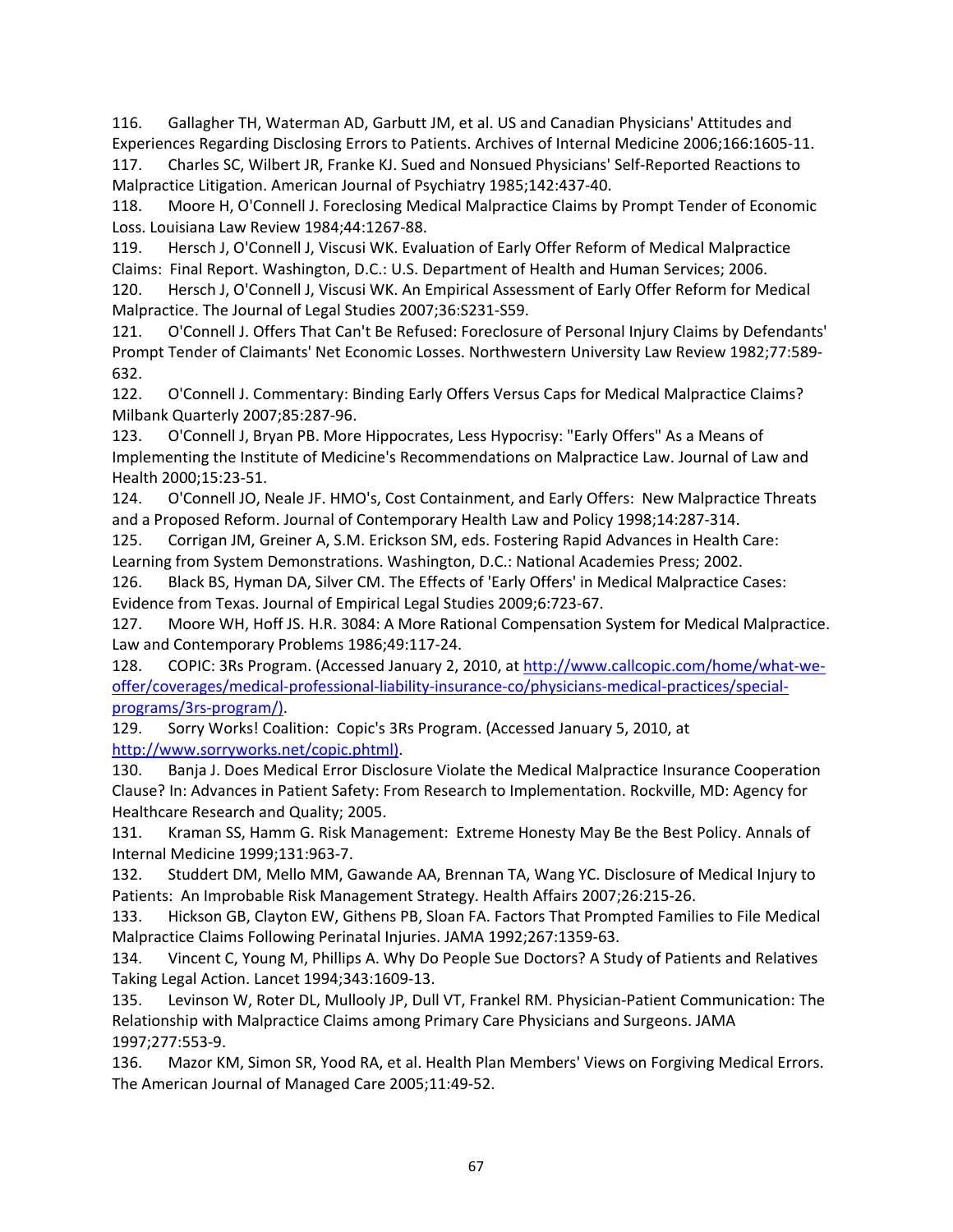137. Mazor KM, Simon SR, Yood RA, et al. Health Plan Members' Views About Disclosure of Medical Errors. Annals of Internal Medicine 2004;140:409‐18.

138. Witman AB, Park DM, Hardin SB. How Do Patients Want Physicians to Handle Mistakes? A Survey of Internal Medicine Patients in an Academic Setting. Archives of Internal Medicine 1996;156:2565‐99.

139. Wu AW, Huang IC, Stokes S, Pronovost PJ. Disclosing Medical Errors to Patients: It's Not What You Say, It's What They Hear. Journal of General Internal Medicine 2009;24:1012--7.

140. Boothman RC, Blackwell AC, Campbell DA, Commiskey E, Anderson S. A Better Approach to Medical Malpractice Claims? The University of Michigan Experience. Journal of Health & Life Sciences Law 2009;2:125-59.

141. Peto RR, Tenerowicz LM, Benjamin EM, Morsi DS, Burger PK. One System's Journey in Creating a Disclosure and Apology Program. Joint Commission Journal and Quality and Safety 2009;35:487‐96. 142. Me Rev Stat Ann tit 24 §2971‐79 (1993).

143. Begel J. Maine Physician Practice Guidelines: Implications for Medical Malpractice Litigation. Maine Law Review 1995;47:69‐103.

144. Smith GH. A Case Study in Progress: Practice Guidelines and the Affirmative Defense in Maine. Joint Commission Journal on Quality Improvement 1993;19:355‐62.

145. U. S. General Accounting Office. Medical Malpractice: Maine's Use of Practice Guidelines to Reduce Costs. GAO/HRD‐94‐8; 1993.

146. Maine Department of Professional and Financial Regulation, Bureau of Insurance. Interim Report on the Medical Liability Demonstration Project. Augusta, ME: Maine Bureau of Insurance; 1997. 147. Public Health Research Institute. Impact of Obstetric Practice Guidelines on Physician Behavior: Final Report to the Agency for Health Care Policy and Research. Portland, ME: Public Health Research Institute; 1997.

148. Fla Stat §408.02.

149. Agency for Health Care Administration. Practice Guidelines as Affirmative Defense: The Cesarean Demonstration Project Report. Tallahassee: State Center for Health Statistics; 1998.

150. Matthews JR. Practice Guidelines and Tort Reform: The Legal System Confronts the Technocratic Wish. J Health Polit Policy Law 1999;24:275‐304.

151. Minn Stat Ann §145.65 (repealed).

152. Ky Rev Stat Ann §342.035(8).

153. Physician Payment Review Commission. Annual Report to Congress; 1990.

154. Healthy Americans Act. (111st Cong. 2009): S.291

155. Mello MM. Of Swords and Shields: The Use of Clinical Practice Guidelines in Medical Malpractice Litigation. University of Pennsylvania Law Review 2001;149:645‐710.

156. Hall MA. The Defensive Effect of Medical Practice Policies in Malpractice Litigation. Law and Contemporary Problems 1991;54:119‐45.

157. Rosoff AJ. Evidence‐Based Medicine and the Law: The Courts Confront Clinical Practice Guidelines. Journal of Health Politics, Policy and Law 2001;26:327‐68.

158. Shuman DW. The Standard of Care in Medical Malpractice Claims, Clinical Practice Guidelines, and Managed Care: Towards a Therapeutic Harmony? California Western Law Review 1997;34:99‐113.

159. Ransom SB, Studdert DM, Dombrowski MP, Mello MM, Brennan TA. Reduced Medicolegal Risk by Compliance with Obstetric Clinical Pathways: A Case--Control Study. Obstetrics & Gynecology 2003;101:751‐5.

160. Clark SL, Belfort MA, Dildy GA, Meyers JA. Reducing Obstetric Litigation through Alterations in Practice Patterns. Obstetrics & Gynecology 2008;112:1279‐83.

161. Morton JR. The Maine Demonstration Project: Using Practice Parameters as an Affirmative Defense. Bulletin of the American College of Surgeons 1995;80:30‐3.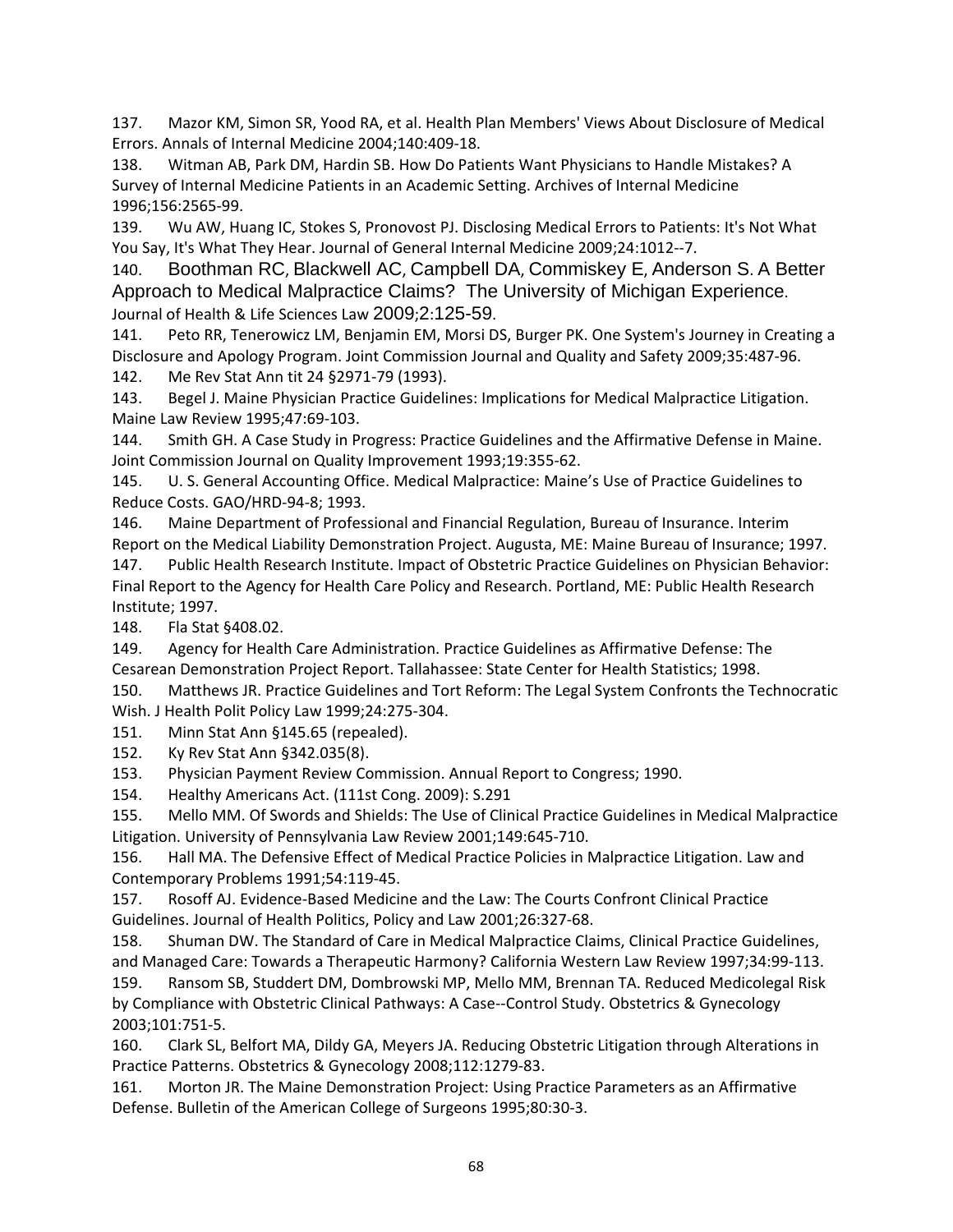162. U. S. General Accounting Office. Maine Practice Guidelines. GAO/HEHS‐95‐118R; 1995.

163. AMA Advocacy Resource Center: State Patient Compensation Funds. (Accessed January 6, 2010, at www.ama‐assn.org/ama1/pub/upload/mm/378/mlrpatcomp.pd).

164. Sloan FA, Mathews CA, Conover CJ, Sage WM. Public Medical Malpractice Insurance: An Analysis of State‐Operated Patient Compensation Funds. DePaul Law Review 2005;54:247‐76.

165. Schrero ED. Patient Compensation Funds: Legislative Responses to the Medical Malpractice Crisis. American Journal of Law & Medicine 1979;5:175‐95.

166. Petersen LA, Woodard LD, Urech T, Daw C, Sookanan S. Does Pay‐for‐Performance Improve the Quality of Health Care? Annals of Internal Medicine 2006;145:265‐72.

167. Tanenbaum SJ. Pay for Performance in Medicare: Evidentiary Irony and the Politics of Value. Journal of Health Politics Policy and Law 2009;34:717‐46.

168. Werner RM, Dudley RA. Making the 'Pay' Matter in Pay‐for‐Performance: Implications for Payment Strategies. Health Affairs 2009;28:1498‐508.

169. Rosenthal MB, Fernandopulle R, Song HR, Landon B. Paying for Quality: Providers' Incentives for Quality Improvement. Health Affairs 2004;23:127‐41.

170. Epstein AM, Lee TH, Hamel MB. Paying Physicians for High‐Quality Care. New England Journal of Medicine 2004;350:406‐10.

171. Kuhmerker K, Hartman T. Pay‐for‐Performance in State Medicaid Programs: A Survey of State Medicaid Directors and Programs: The Commonwealth Fund; 2007.

172. The Leapfrog Group Compendium: A P4P/Consumer Incentive Database. 2009. (Accessed December 30, 2009, at http://www.leapfroggroup.org/compendium2).

173. Pearson SD, Schneider EC, Kleinman KP, Coltin KL, Singer JA. The Impact of Pay‐for‐Performance on Health Care Quality in Massachusetts, 2001‐2003. Health Affairs 2008;27:1167‐76.

174. Lindenauer PK, Remus D, Roman S, et al. Public Reporting and Pay for Performance in Hospital Quality Improvement. New England Journal of Medicine 2007;356:486‐96.

175. Rosenthal MB, Frank RG. What Is the Empirical Basis for Paying for Quality in Health Care? Medical Care Research and Review 2006;63:135‐57.

176. Glickman SW, Ou F‐S, DeLong ER, et al. Pay for Performance, Quality of Care, and Outcomes in Acute Myocardial Infarction. JAMA 2007;297:2373‐80.

177. Damberg CL, Raube K, Teleki SS, dela Cruz E. Taking Stock of Pay‐for‐Performance: A Candid Assessment from the Front Lines. Health Affairs 2009;28:517‐25.

178. Rodriguez H, von Glahn T, Elliott M, Rogers W, Safran D. The Effect of Performance‐Based Financial Incentives on Improving Patient Care Experiences: A Statewide Evaluation. Journal of General Internal Medicine 2009;24:1281‐8.

179. Rosenthal MB. What Works in Market‐Oriented Health Policy? New England Journal of Medicine 2009;360:2157‐60.

180. Fisher ES. Paying for Performance -- Risks and Recommendations. New England Journal of Medicine 2006;355:1845‐7.

181. de Brantes FS, D'Andrea BG. Physicians Respond to Pay-for-Performance Incentives: Larger Incentives Yield Greater Participation. American Journal of Managed Care 2009;15:305‐10.

182. The Joint Commission: 2010 National Patient Safety Goals (NPSGs). (Accessed January 2, 2010, at http://www.jointcommission.org/patientsafety/nationalpatientsafetygoals/).

183. Zeiler K, Black BS, Silver C, Hyman DA, Sage WM. Physicians' Insurance Limits and Malpractice Payments: Evidence from Texas Closed Claims, 1990‐2003. Journal of Legal Studies 2007;36:S9‐S45.

184. Havighurst CC. Making Health Plans Accountable for the Quality of Care. Georgia Law Review 1997;31:587‐647.

185. Abraham KS, Weiler PC. Enterprise Medical Liability and the Evolution of the American Health Care System. Harvard Law Review 1994;108:381‐436.